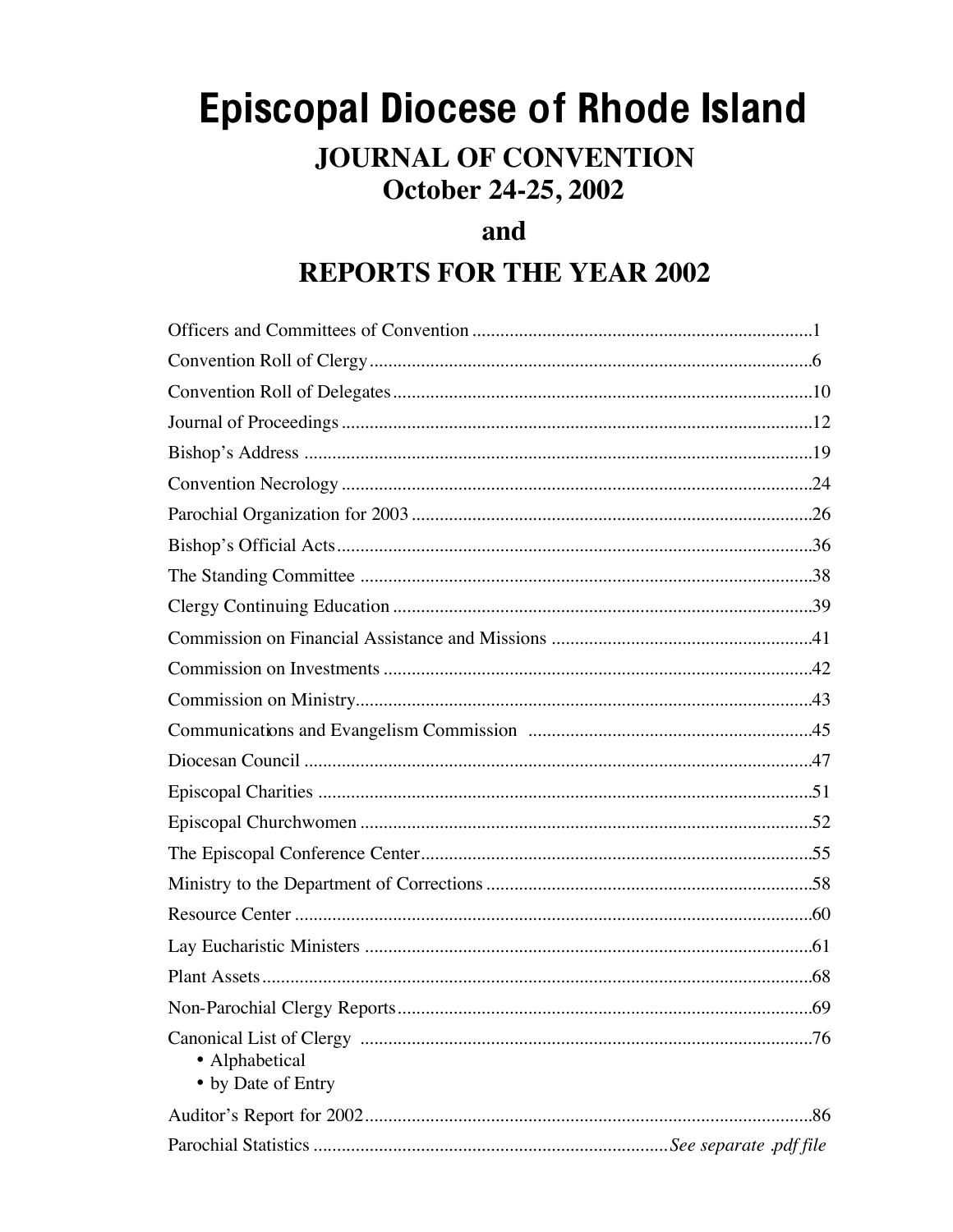#### **DIOCESE OF RHODE ISLAND**

275 North Main Street Providence, Rhode Island 02903-1298 (401) 274-4500 (Fax) 401-331-9430 *www.episcopalri.org*

BISHOP

The Rt. Rev. Geralyn Wolf

CHANCELLOR TREASURER Edmund C. Bennett, Esq. Mr. Robert Batchelor 50 S. Main Street 303 Gilbert Stuart Drive Providence 02903 East Greenwich 02818

SECRETARY REGISTRAR 3A Grouse Trail 125 Taber Ave. Smithfield 02917 Providence 02906

The Rev. James P. Frink The Rev. Lawrence Bradner

#### DIOCESAN STAFF

Ms. Peggy Amatore Mr. Mark Dirksen Ms. Regina Barattini Ms. Diane Evans Finance Assistant **Administrative Assistant** The Rev. Lawrence Bradner Ms. Susan Hurn Diocesan Historiographer Director, Resource Center The Rev. Randall Chase, Jr. The Rev. Pamela L. Rannenberg Deployment Officer Ms. Debra Smith Mrs. Annette Cox Administrative Assistant Administrative Assistant Mr. Ralph Turnbull to the Bishop Director of Properties Mr. Christopher DeCelles Mr. Ronald Turnbull Assistant Director of Properties Comptroller Ms. Joan DeCelles Ms. Gloria Williams Assistant Treasurer Receptionist

Director, Episcopal Charities Deputy for Administration Canon to the Ordinary, Canon for Clergy Development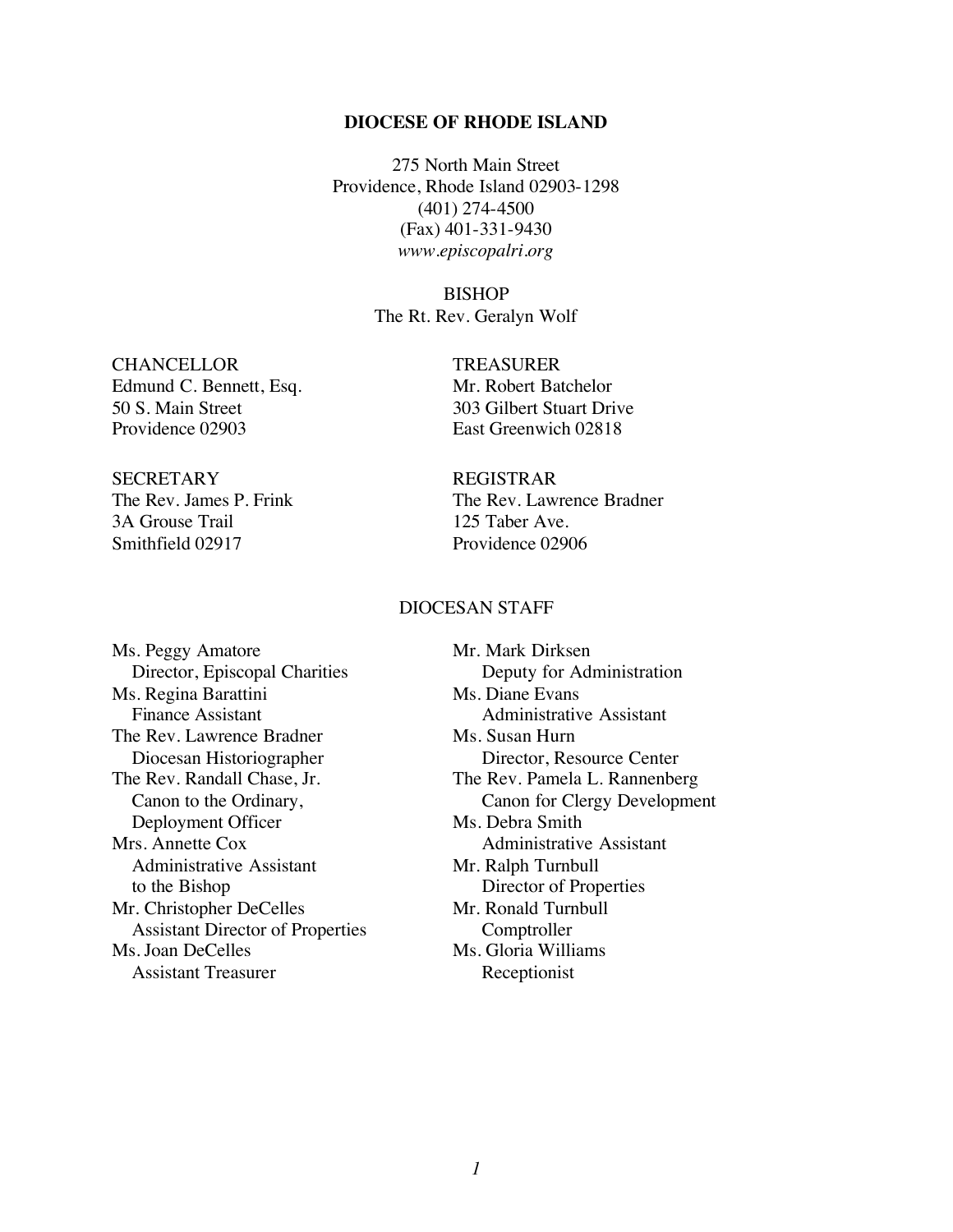#### THE STANDING COMMITTEE

#### Terms Expire

| 2003 | Mr. William Sexton |
|------|--------------------|
| 2004 | Ms. Toni Harrison  |
| 2005 | Ms. Lori E. Miller |
| 2006 | Ms. Jane Jellison  |
|      |                    |

#### ECCLESIASTICAL COURT

Terms Expire

| The Rev. John Van Siclen           | 2003 |
|------------------------------------|------|
| Ms. Christine Ferguson             | 2003 |
| The Rev. Jo-Ann Drake              | 2004 |
| The Rev. John Lawrence (President) | 2005 |
| Ms. Margaret Noel                  | 2005 |
| The Rev. Ann S. Coburn             | 2006 |
| Mr. Scott Avedisian                | 2006 |

#### THE DIOCESAN COUNCIL

*Ex Officio:*

The Bishop, The Rt. Rev. Geralyn Wolf The Treasurer, Mr. Robert Batchelor Finance Commissioner, Mr. Dennis Stark Finance Representative, The Rev. Mary Canavan The Chancellor, Edmund C. Bennett, Esq. The President of the Standing Committee, Ms. Elizabeth Fornal

#### BISHOP'S APPOINTEES

| The Rev. Neal Goldsborough | 2003 |
|----------------------------|------|
| Mr. P. Howarth Boyle       | 2003 |
| Mr. James Segovis          | 2003 |
| The Rev. Karen Fraoli      | 2003 |
| Ms. Iris Castaneda         | 2003 |

#### ELECTED BY CONVENTION

| Dr. Dorothy Brightman   | 2003 |
|-------------------------|------|
| The Rev. William Fraatz | 2003 |
| Ms. Virginia Chase      | 2004 |
| The Rev. David Ames     | 2004 |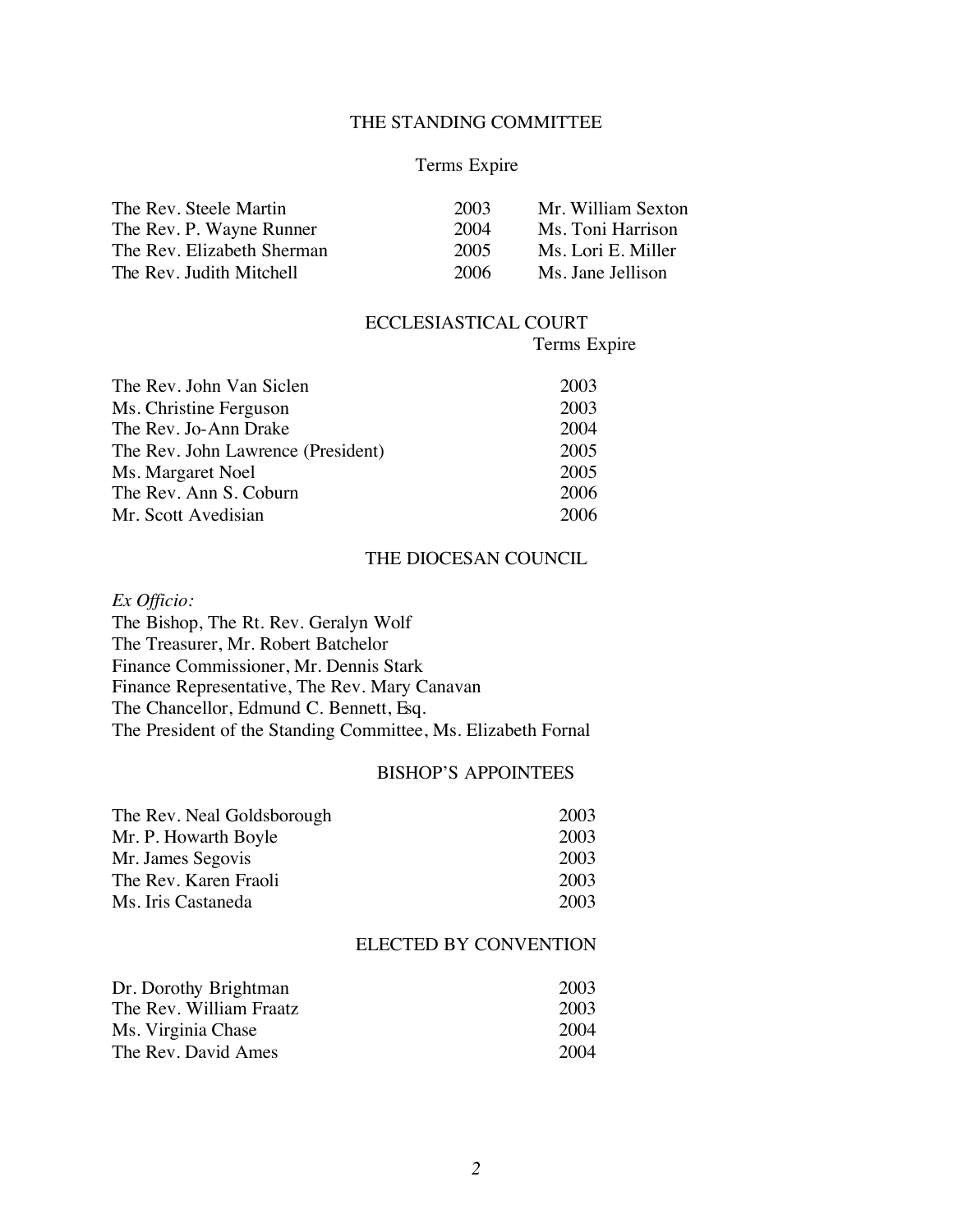#### ELECTED BY DEANERIES

|              | Central           | The Rev. Evangeline Anderson    | 2003 |
|--------------|-------------------|---------------------------------|------|
|              |                   | Ms. Susan Carpenter             | 2004 |
| $\mathbf{I}$ | West Bay          | The Rev. Richard Morgan         | 2003 |
|              |                   | Mr. Fred Malaby                 | 2004 |
| Ш            | <b>Blackstone</b> | The Rev. Michael Lemons         | 2003 |
|              |                   | Mr. Elmer Stanley               | 2004 |
| IV           | East Bay          | Ms. Helen Hunt                  | 2003 |
|              |                   | The Rev. Dn. Patricia Bailey    | 2004 |
| V            | Aquidneck         | The Rev. Canon John E. Lawrence | 2003 |
|              |                   | Mr. Bruce Livingston            | 2004 |
| VI           | Narragansett      | Ms. Nancy Hampton               | 2003 |
|              |                   | The Rev. Dn. Ted Hallenbeck     | 2004 |

| <b>COMMITTEE ON ADMISSIONS: Canon 2, Sec. 3</b> | Terms Expire |
|-------------------------------------------------|--------------|
| Mr. Michael Dumas                               | 2003         |
| Ms Carol Anne Bennett                           | 2004         |
| The Rev. Dn. Austin Almon                       | 2005         |

| COMMITTEE ON CANONS: Canon 2, Sec. 4 |      |
|--------------------------------------|------|
| The Rev. Canon John Lawrence         | 2003 |
| Mr. Jacques Hopkins                  | 2003 |
| The Rev. William Fraatz              | 2004 |
| Ms Adrienne Southgate                | 2004 |
| The Rev. Dn. Margaret Higbie         | 2005 |
| Mr. Joel Harrington                  | 2005 |

| <b>COMMITTEE ON AGENDA: Canon 2, Sec. 5</b> |      |
|---------------------------------------------|------|
| The Chancellor, (ex officio)                |      |
| The Convention Manager, (ex officio)        |      |
| The Secretary, (ex officio)                 |      |
| Mr. Harry Sacchetti                         | 2003 |
| The Rev. Canon John Van Siclen              | 2003 |
| The Rev. David Milam                        | 2004 |
| Ms. Pauline Ward                            | 2004 |
| Ms. Ruth Walsh                              | 2005 |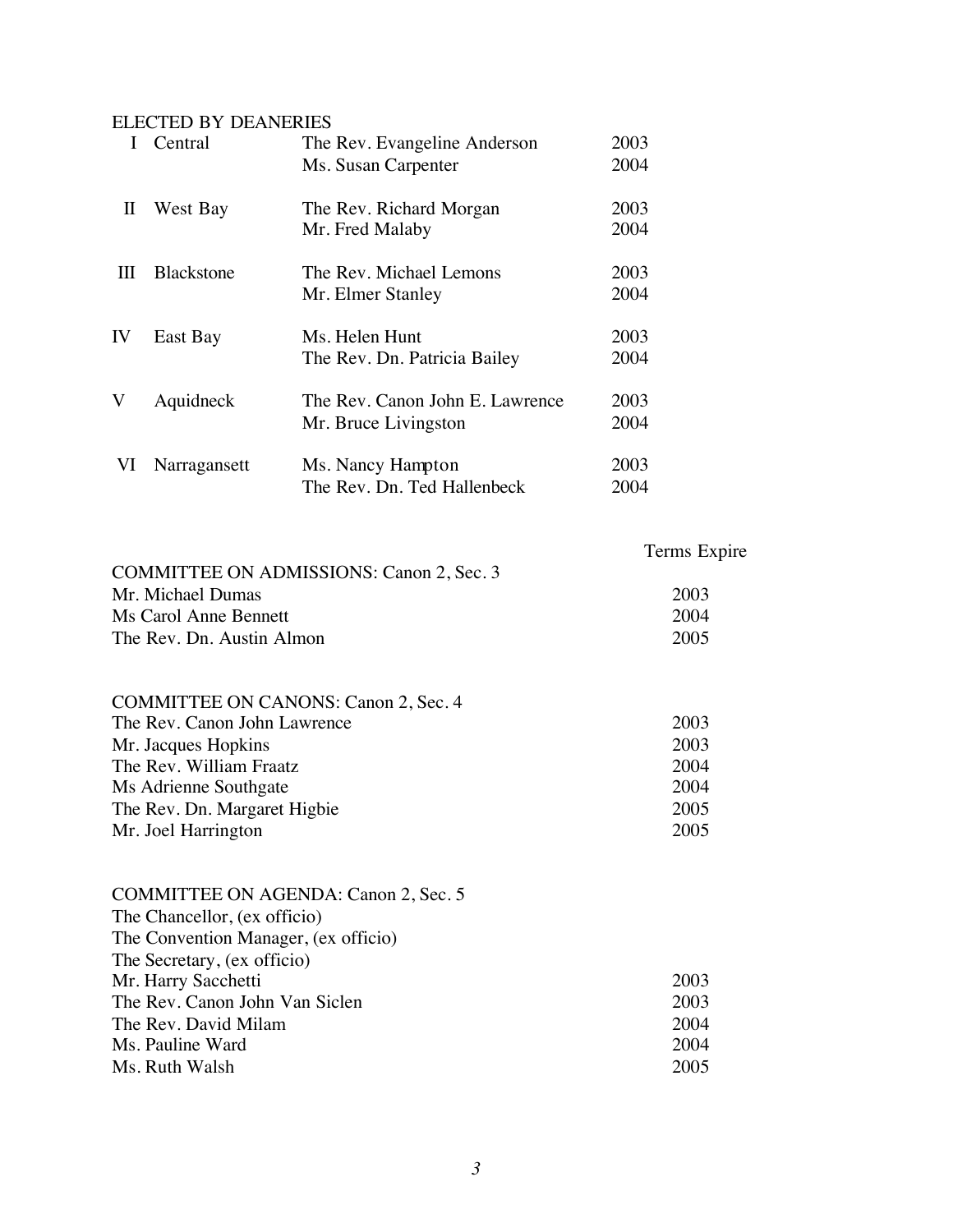| COMMITTEE ON RESOLUTIONS: Canon 2, Sec. 6      |      |
|------------------------------------------------|------|
| The Rev. Paul Koumrian                         | 2003 |
| Ms. Caryl Frink                                | 2003 |
| The Rev. Nancy Willis                          | 2004 |
| Ms. Jane Jellison                              | 2004 |
| The Rev. Michael Devine                        | 2005 |
| Ms. Carol Anne Bennett                         | 2005 |
|                                                |      |
| <b>COMMITTEE ON ELECTIONS: Canon 2, Sec. 7</b> |      |
| The Convention Manager, (ex officio)           |      |
| The Secretary (ex officio)                     |      |
| Ms. Paula Niedemann                            | 2003 |
| The Rev. Mark Galloway                         | 2003 |
| Mrs. Evelyn Brchan (C)                         | 2004 |
| The Rev. Evangeline Anderson                   | 2004 |
| Ms. MaryAnn Kolakowski                         | 2005 |
| The Rev. Jennifer Pedrick                      | 2005 |
|                                                |      |
| <b>COMMISSION ON FINANCE: Canon 7, Sec. 1</b>  |      |
| The Bishop, (ex officio)                       |      |
| Mr. Robert Batchelor, (ex officio)             |      |
| Mr. Franklyn H. Lohr, Jr.                      | 2003 |
| Mr. Dennis Stark $(B)$ $(C)$                   | 2003 |
| The Rev. Robert Brooks                         | 2004 |
| The Rev. Mary Canavan (B)                      | 2004 |
| Mr. Lawrence Bacher (B)                        | 2005 |
| Mr. Harry Sacchetti                            | 2005 |
|                                                |      |
| COMMISSION ON MINISTRY: Canon 7, Sec. 3        |      |
| The Rev. Nancy Miller                          | 2003 |
| Dr. Charles Folkers                            | 2003 |
| The Rev. Pam Gregory                           | 2003 |
| The Rev. Alan Maynard                          | 2004 |
| Mr. Philip Masquelette                         | 2004 |
| The Rev. Stephanie Shoemaker (C)               | 2004 |
| Ms. Mary Texeira                               | 2004 |
| Ms. Joan Moore                                 | 2005 |
| Ms. Joan Lisi                                  | 2005 |
| The Rev. John Van Siclen                       | 2005 |
| The Rev. Michael Lemons                        | 2005 |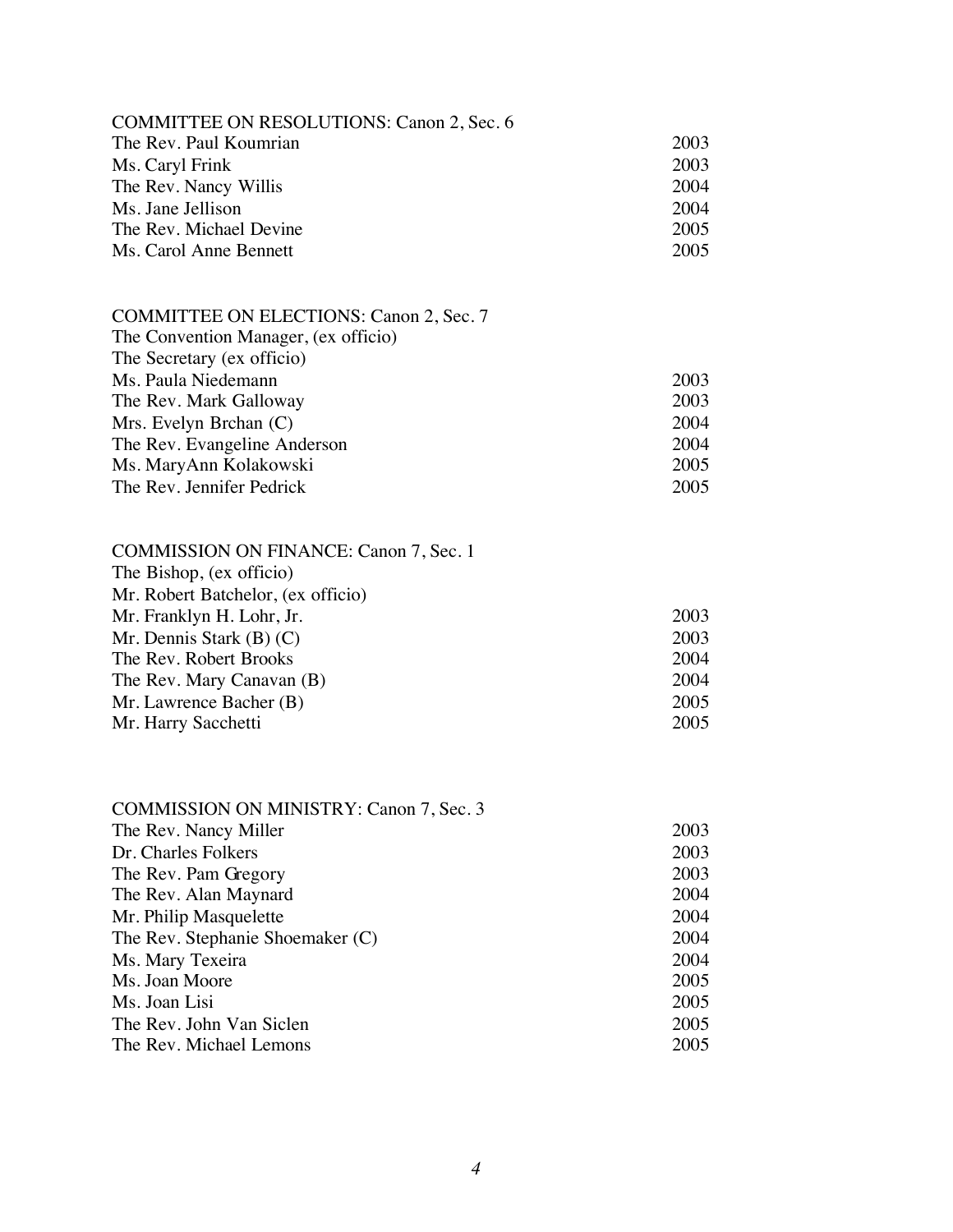| <b>COMMISSION ON INVESTMENTS: Canon 7, Sec. 4</b> |      |
|---------------------------------------------------|------|
| The Bishop (ex officio)                           |      |
| The Chancellor, (ex officio)                      |      |
| The Treasurer, (ex officio)                       |      |
| The Rev. Robert Brooks                            | 2003 |
| Mr. Robert Parsons                                | 2003 |
| Ms. Martha Parks                                  | 2003 |
| Mr. Howard R. Merriman                            | 2004 |
| Mr. Jonathan Knowles                              | 2004 |
| The Rev. Philip Devens                            | 2004 |
| Ms. Frances H. Gammel                             | 2005 |
| Mr. Richard Robinson                              | 2005 |
| The Rev. Gregory Cole                             | 2005 |

### COMMISSION ON CHURCH ARCHITECTURE: Canon 7, Sec. 5

## COMMISSION ON SUPPLEMENTARY BENEFITS: Canon 7, Sec. 7

| Mrs. Marie Robinson             | 2003 |
|---------------------------------|------|
| The Rev. Aaron Usher            | 2004 |
| The Rev. Harrington Gordon, Jr. | 2005 |
| The Rev. Everett Greene         | 2006 |
| Ms. Marilyn Sayles              | 2007 |

| COMMITTEE ON FINANCIAL ASSISTANCE & MISSIONS: Canon 7, Sec. 2(a) |      |
|------------------------------------------------------------------|------|
| The Bishop, (ex officio)                                         |      |
| The Rev. Michael DeVine                                          | 2003 |
| Ms. Linda Lemons                                                 | 2003 |
| The Rev. Judith Mitchell (B)                                     | 2003 |
| Mr. Gil Graves $(B)$                                             | 2003 |
| Ms. Jeanne Mason                                                 | 2004 |
| The Rev. William Locke                                           | 2004 |
| The Rev. John Alexander (B)                                      | 2004 |
| Mr. Robert Wells (B)                                             | 2004 |
| The Rev. Beth Sherman (B)                                        | 2005 |
| The Rev. Mark Galloway                                           | 2005 |
| Ms. Elizabeth Fornal $(C)$                                       | 2005 |
| Mr. Richmond Robinson                                            | 2005 |
|                                                                  |      |

*(B) Bishop's appointee (C) Chair*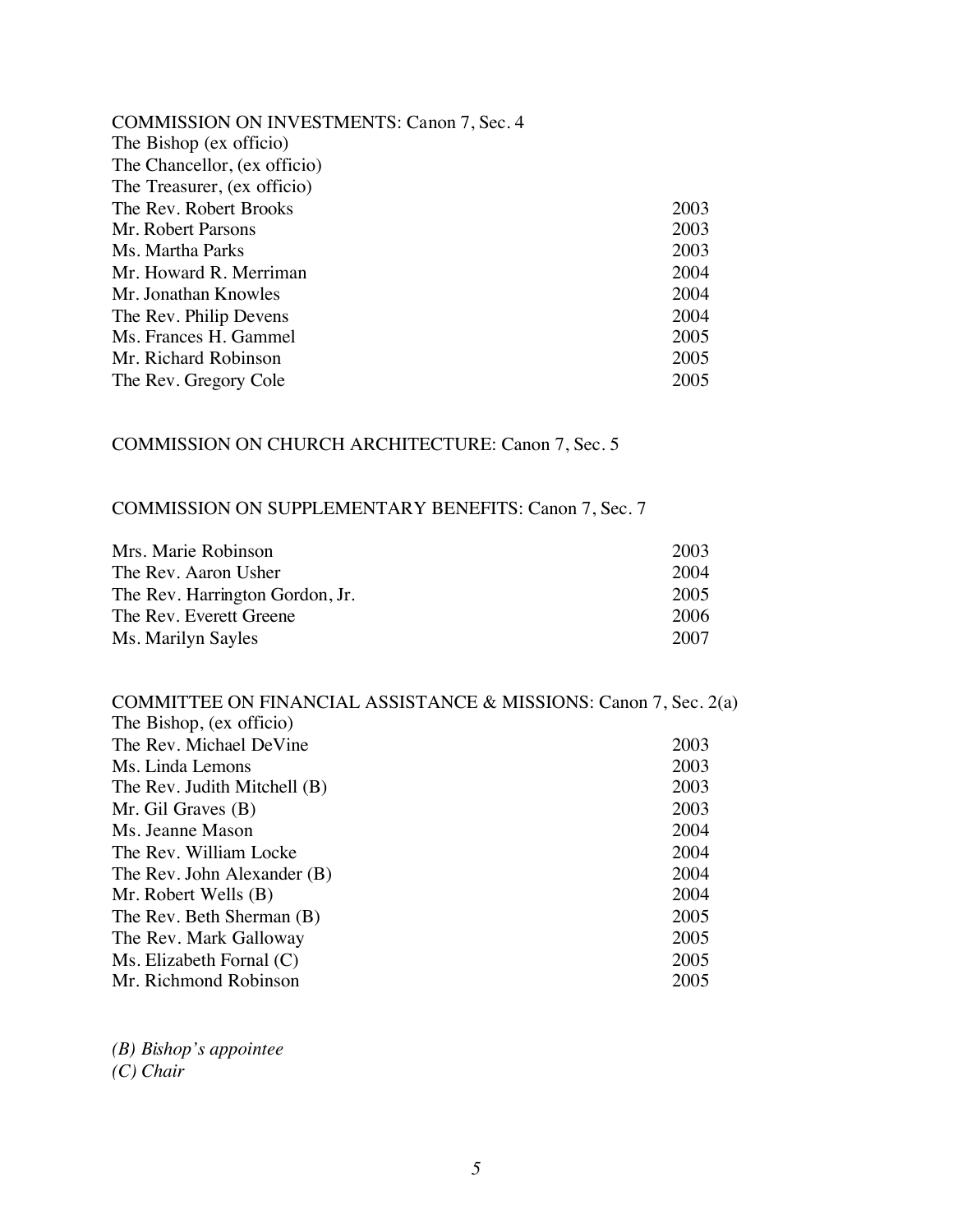### **CONVENTION ROLL OF CLERGY 2002**

| ∗      | Alexander, John D.      | Nov 6, 2000  | New York                     |
|--------|-------------------------|--------------|------------------------------|
| ∗      | Almon, Austin A. Jr     | Jul 13, 1985 | Rhode Island                 |
| ∗      | Ames, David A.          | Feb 1, 1969  | Southern Ohio                |
| ∗      | Anderson, Evangeline    | Jun 18, 1994 | Rhode Island                 |
| ∗      | Andrews, Nigel L.       | Aug 21, 1979 | Massachusetts                |
|        | Anthony, Henry F., II   | Jul 1, 1994  | <b>East Tennessee</b>        |
| ∗      | Anthony, Robert W.      | Jun 1, 1988  | W. Massachusetts             |
|        | Anthony, William S.     | Mar 28, 1968 | Kansas                       |
| ∗      | Bailey, Patricia A.     | Jun 24, 1995 | Rhode Island                 |
| ∗      | Barnaby, Alcide, Jr.    | Jun 24, 1968 | Rhode Island                 |
| ∗      | Barry, Jean             | Jul 13, 1985 | Rhode Island                 |
|        | Belt, Donald F.         | Sep 7, 1967  | <b>Central New York</b>      |
| ∗      | Besier, Bettine E.      | Aug 1, 1997  | Connecticut                  |
| ∗      | Blair, Rebecca H.       | Nov 21, 1995 | Massachusetts                |
| ∗      | Bocchino, James R.      | Jun 23, 1984 | Rhode Island                 |
| ∗      | Bolles, Hébert W.       | Dec 21, 1976 | Indianapolis                 |
|        | Bolles-Beaven, Anne E.  | Oct 22, 1988 | Rhode Island                 |
|        | Bradner, Lawrence H.    | Mar 7, 1977  | South Dakota                 |
|        | Broadhead, Janet        | Jul 13, 1985 | Rhode Island                 |
|        | Brooks, Robert T.       | Mar 7, 2000  | Ohio                         |
|        | Burger, Douglas C.      | Jan 24, 1995 | Special List Secy Hse of Bps |
|        | Burke, J. Daniel        | Feb 19, 1978 | Michigan                     |
|        | Burlington, R. Craig    | Mar 4, 1992  | <b>Newark</b>                |
| ∗      | Burton, Christine H.    | Mar 28, 1992 | Rhode Island                 |
| ∗      | Cappers, Linda F.       | Jun 24, 1995 | Rhode Island                 |
| ∗      | Carey, James            | Jan 13, 1984 | Massachusetts                |
| ∗      | Cargill, David C.       | Nov 21, 1979 | New Hampshire                |
|        | Chadwick, Loring W.     | Jun 15, 1957 | Rhode Island                 |
|        | Chaplin, George M.      | Mar 8, 1969  | Rhode Island                 |
| ∗      | Chase, Jr., Randall     | Oct 16, 1997 | Massachusetts                |
|        | Chrisman, John A.       | May 15, 1991 | England                      |
|        | Cleasby, Clarence S.    | Dec 20, 1989 | New York                     |
| ∗      | Coburn, Ann S.          | Aug 18, 1998 | Connecticut                  |
|        | Coburn, Michael C.      | Aug 18, 1998 | Connecticut                  |
|        | Cochran, A. Royston     | Sep 20, 1973 | Massachusetts                |
|        | Cole, Elaine A.         | Jun 26, 1993 | Rhode Island                 |
|        | Cole, Gregory A. M.     | Dec 6, 1995  | Newark                       |
| $\ast$ | Collins, Judith T.      | Jun 20, 1992 | Rhode Island                 |
|        | Conner, Ronald P.       | Sep 14, 1981 | Washington                   |
|        | Cranston, John A.       | May 12, 1964 | Connecticut                  |
|        | Crowninshield, Susie C. | Jun 20, 1992 | Rhode Island                 |
|        | Cummings, Robert C.     | May 16, 1983 | Connecticut                  |
|        | Daniel, Clifton 3rd     | Aug 10, 1984 | Southern Ohio                |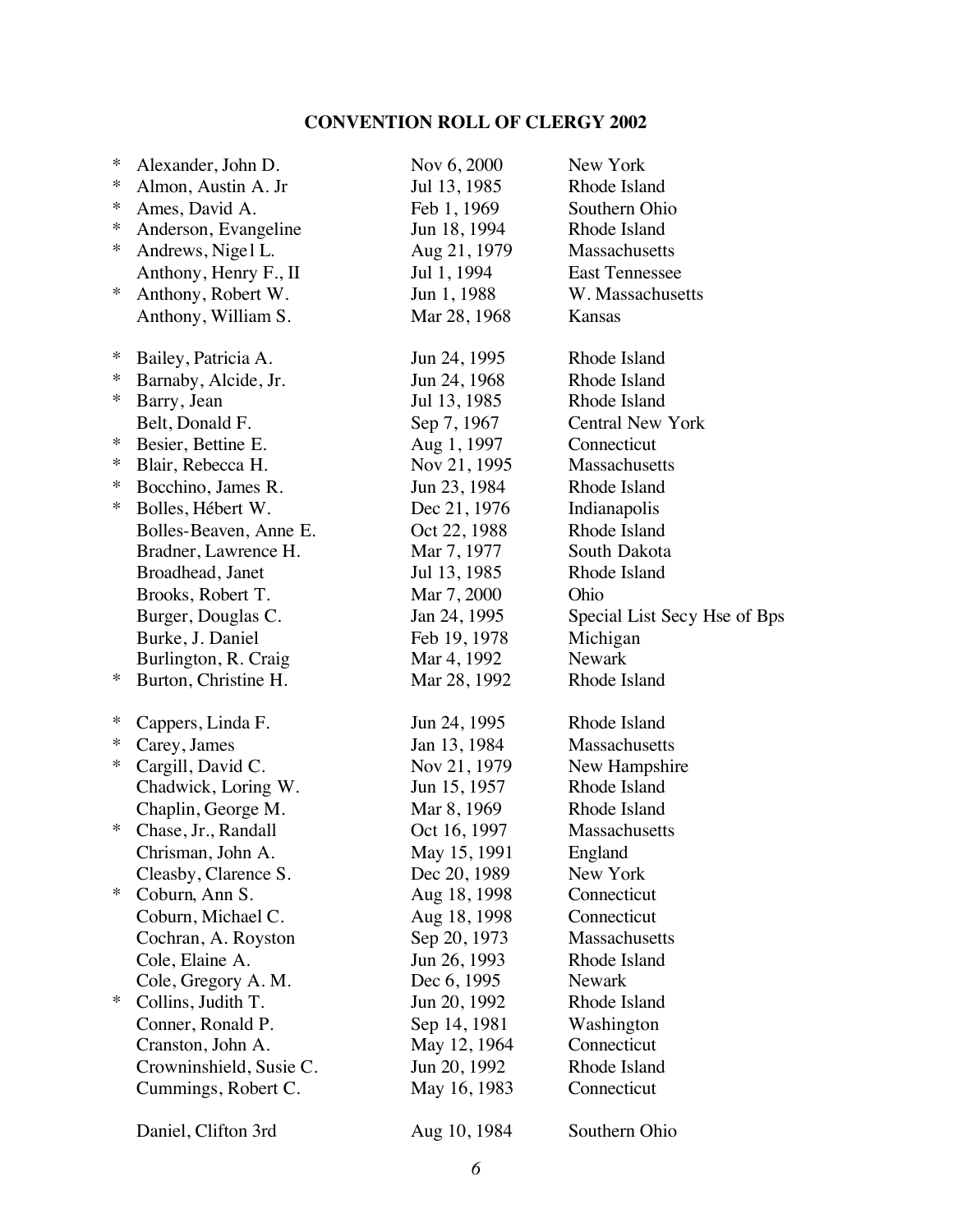|        | DeCarvalo, Maria E. A.     | Jun 23, 1990                | Rhode Island                 |
|--------|----------------------------|-----------------------------|------------------------------|
|        | DePetrillo, Michael J.     | Jun 18, 1994                | Rhode Island                 |
|        | Desrosiers, Norman         | Jun 14, 1980                | Rhode Island                 |
| ∗      | Devens, Philip             | Feb 26, 1987                | Massachusetts                |
| ∗      | DeVine, Michael F.         | Nov 6, 1989                 | New Jersey                   |
|        | Dickson, Joseph S.         | Jun 26, 1973                | Chicago                      |
| ∗      | Dolan, Mary Ellen T.       | Jun 24, 1995                | Rhode Island                 |
| $\ast$ | Drake, Jo-Ann J.           | Feb 1, 1993                 | Pennsylvania                 |
|        | Duffy, Robert D.           | Nov 1, 1966                 | New York                     |
|        | Fairman, Henry             | Feb 2, 1982                 | Bethlehem                    |
|        | Field, Robert W.           | Feb 4, 1989                 | Rhode Island                 |
| $\ast$ | Fraatz, William F.         | Dec 5, 2000                 | Arizona                      |
| $\ast$ | Fraioli, Karen A.          | Jun 18, 1994                | Rhode Island                 |
|        | Franklin, Kenneth R.       | Feb 1, 1969                 | Connecticut                  |
| ∗      | Frink, James P.            | Jun 20, 1959                | Rhode Island                 |
| ∗      | Galloway, Mark R.          | Dec 10, 1994                | Rhode Island                 |
|        | Gillespie, David M.        | Feb 1, 1987                 | California                   |
| ∗      | Goldsborough, C. Neal      | Nov 1, 2001                 | Virginia                     |
|        | Gordon, Harrington M.      | Jun 24, 1955                | Rhode Island                 |
|        | Green, Roy                 | Aug 19, 1994                | Olympia                      |
| ∗      | Greene, Everett H.         | Sep 13, 1960                | Rochester                    |
| $\ast$ | Gregory, Pamela            | Mar 24, 1998                | Chicago                      |
| $\ast$ | Grinnell, Janice L.        | Mar 16, 1991                | Rhode Island                 |
|        | Gutmann, Reinhart B.       | Mar 3, 1977                 | Washington                   |
| ∗      | Hagerman, Steven           | Jun 16, 1995                | West Missouri                |
| ∗      | Haines-Murdocco, Sandra P. | Sep 21, 1994                | Maryland                     |
| ∗      | Hallenbeck, Edwin          | Jul 13, 1985                | Rhode Island                 |
| ∗      | Harris, Marsue             | Feb 18, 1983                | California                   |
|        | Hastings, Donald L.        | Sep 8, 1975                 | New York                     |
|        | Hemenway, Augustus L.      | Oct 23, 1961                | Massachusetts                |
|        | Henthorne, Granville V.    | Jan 23, 1974                | Connecticut                  |
|        | Hickox, Jean W.            | Apr 5, 1986                 | Rhode Island                 |
| ∗      | Higbie, Margaret C.F.      | Jun 23, 1990                | Rhode Island                 |
| $\ast$ | Hitt, Mary L.              | Apr 13, 1995                | Rhode Island                 |
|        | Hunt, Bishop George N.     | Mar 1, 1980                 | California                   |
| ∗      | Jellison, Frederick K.     | Feb 15, 1955                | Michigan                     |
| ∗      | Jencks, Jeffrey A.         | Apr 5, 1986                 | Rhode Island                 |
|        | Johnson, Ida R.            | Jul 13, 1985                | Rhode Island                 |
|        | Johnson, Michaela M.       | Dec 1, 1992                 | <b>Western Massachusetts</b> |
| ∗      |                            |                             |                              |
|        | Koumrian, Paul S.          | Jan 2, 1992<br>Sep 17, 1973 | Massachusetts<br>Rochester   |
|        | Kuehl, H. August           |                             |                              |
| ∗      | Laremore, Richard T.       | Jun 20, 1954                | Rhode Island                 |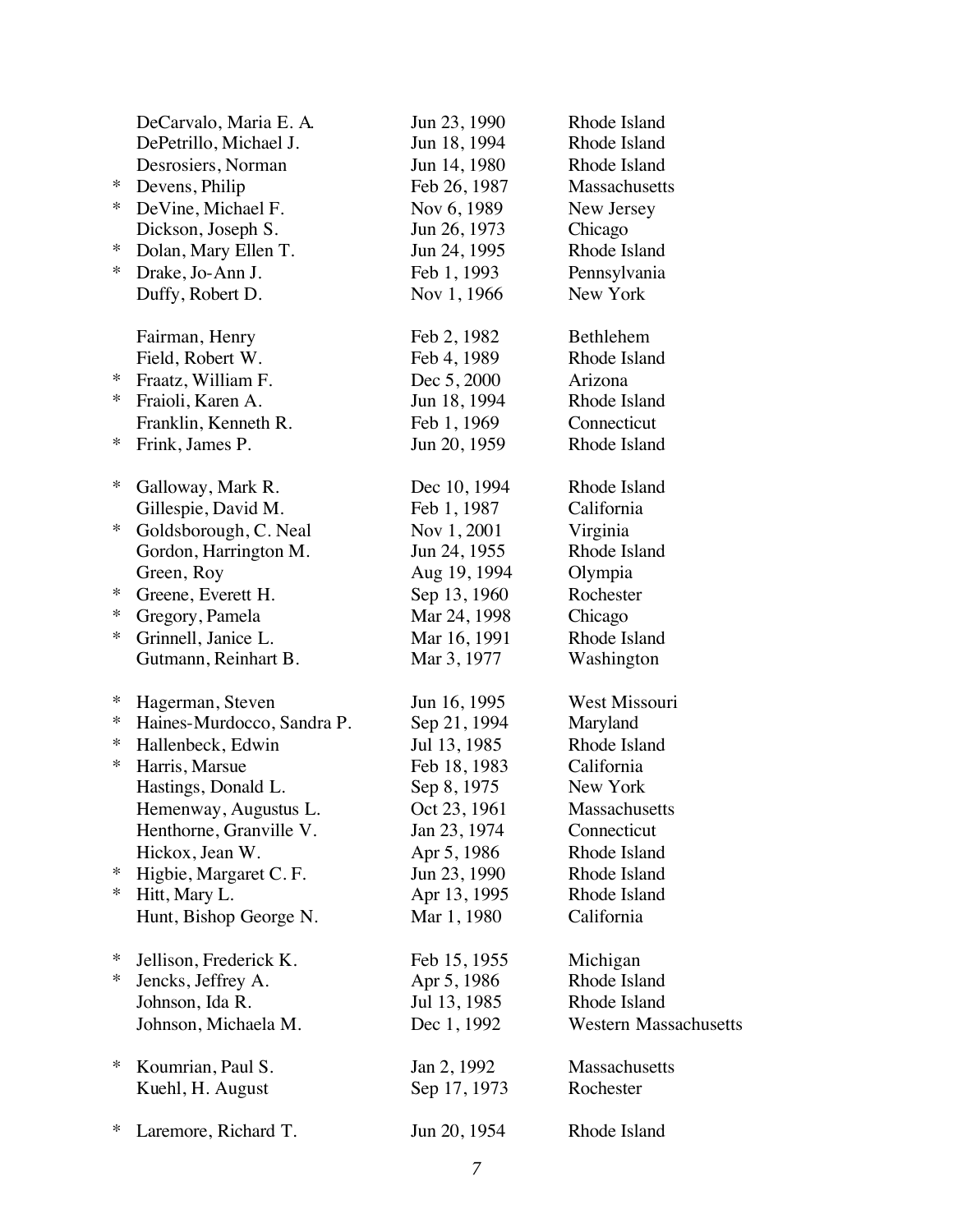|        | Lavallee, Donald A.       | Jun 19, 1965 | Rhode Island       |
|--------|---------------------------|--------------|--------------------|
| ∗      | Lawrence, John E.         | Sep 10, 2000 | Southern Ohio      |
| ∗      | Lemery, Gary C.           | Aug 19, 1983 | California         |
| ∗      | Lemons, Michael W.        | Oct 16, 1998 | Nebraska           |
| ∗      | Lesieur, Betsy            | Jul 13, 1985 | Rhode Island       |
| $\ast$ | Locke, William R.         | Dec 27, 1993 | Rhode Island       |
|        | Manchester, Sean          | Nov 16, 1992 | Rio Grande         |
| ∗      | Martin, Steele W.         | Sep 25, 1989 | Massachusetts      |
|        | Mason, Edward F.          | Feb 1, 1957  | Ohio               |
| ∗      | Matott, Michele           | Nov 22, 1992 | Rhode Island       |
|        | Mauney, James Patrick     | Apr 27, 1982 | Sul Central Brazil |
| $\ast$ | Maynard, Alan P.          | May 8, 1975  | Maine              |
|        | Mays-Stock, Barbara L.    | Mar 20, 1994 | Rhode Island       |
|        | McShane, Joan Lyon        | Apr 8, 1984  | Rhode Island       |
| ∗      | Mello, Iris E.            | Jul 13, 1985 | Rhode Island       |
|        | Merchant, Livingston T.   | May 10, 1977 | Dallas             |
| ∗      | Michaelson, Peter R.      | Mar 26, 1993 | Idaho              |
| ∗      | Miller, Nancy F.          | Jun 24, 1995 | Rhode Island       |
|        | Millette, Carol L.        | Apr 5, 1986  | Rhode Island       |
|        | Mills-Curran, Lorraine M. | Sep 1, 1991  | Rio Grande         |
| ∗      | Mitchell, Judith N.       | Jun 26, 1993 | Rhode Island       |
| ∗      | Morgan, Richard           | Jan 5, 1994  | Virginia           |
|        | Neale, Alan Jr.           | Aug 1, 1991  | South Dakota       |
|        | Neale, Hedwig B.          | Jun 23, 1990 | Rhode Island       |
|        | Neilsen, Eloise S.        | Feb 4, 1989  | Rhode Island       |
| ∗      | Nestor, Elizabeth M.      | Jun 29, 1979 | Rhode Island       |
|        | North, Susan G.           | Mar 16, 1991 | Rhode Island       |
|        | Nunley, Janet W.          | Dec 10, 1994 | Rhode Island       |
| ∗      | Olmsted, Nancy K.Y.       | Dec 19, 1994 | New Hampshire      |
| $\ast$ | Olsen, Howard C.          | Apr 22, 1950 | Rhode Island       |
|        | Ostman, Jonathan J.D.     | Sep 17, 1991 | Massachusetts      |
| ∗      | Payton, William R.        | Nov 10, 1995 | Atlanta            |
| ∗      | Peckham, Ashley H.        | Jun 27, 1970 | Rhode Island       |
| ∗      | Pedrick, Jennifer L.      | Jun 13, 1998 | Rhode Island       |
| ∗      | Pelletier, Ann D.         | Jun 23, 1990 | Rhode Island       |
| ∗      | Penfield, Joyce           | Jun 27, 2002 | New Jersey         |
| ∗      | Perry, Cecilia C.         | Jan 27, 1996 | Rhode Island       |
| ∗      | Phillips, Jennifer M.     | Jun 20, 2000 | Missouri           |
|        | Pickens, Paul G.          | Jun 18, 1977 | Rhode Island       |
| ∗      | Prior, John Gregory       | Apr 10, 2002 | South Carolina     |
| ∗      | Putnam, J. Edward         | Oct 23, 2001 | Michigan           |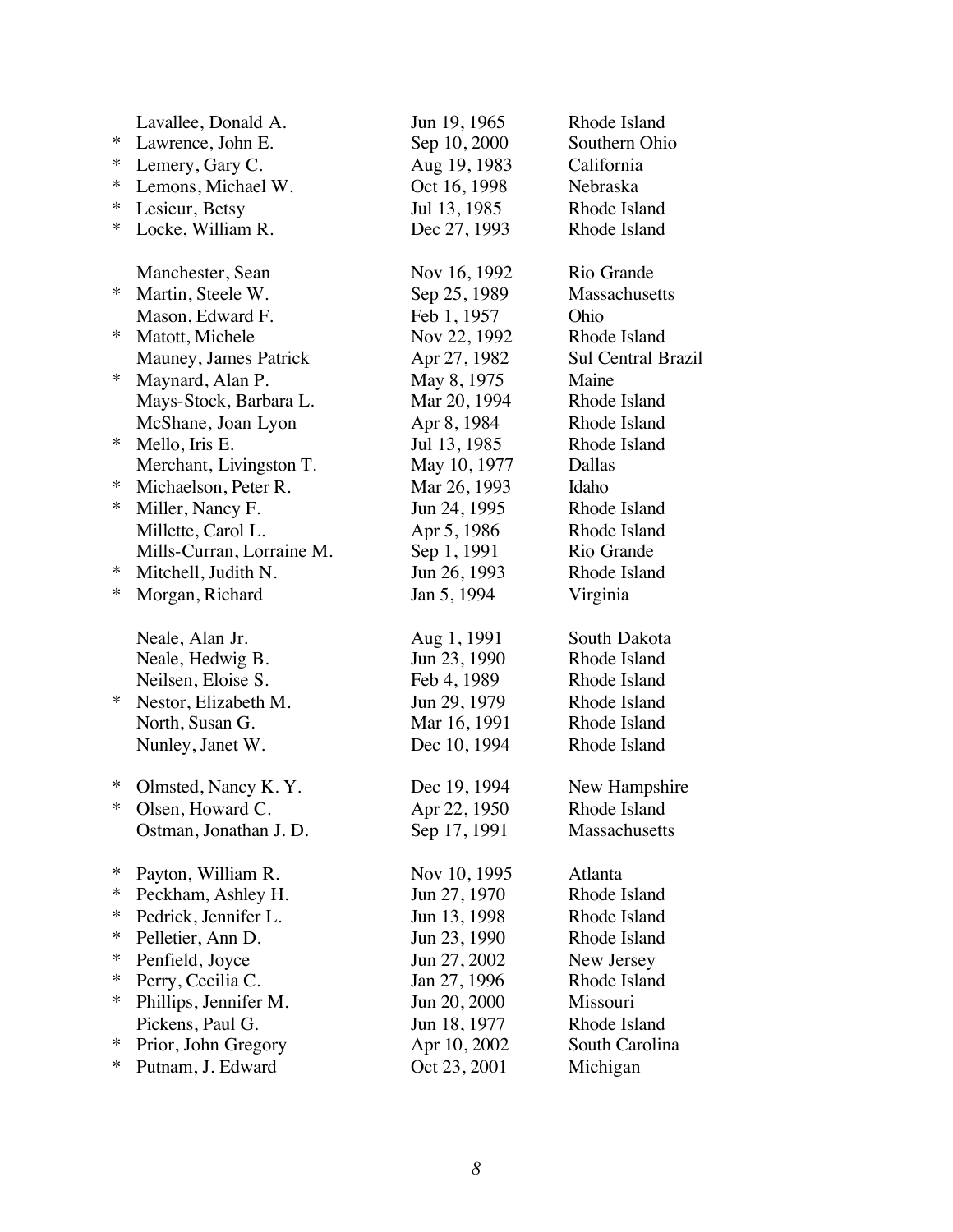| ∗      | Rannenberg, Pamela L.      | Dec 16, 1999 | Virginia              |
|--------|----------------------------|--------------|-----------------------|
|        | Redding, Ann Holmes        | Jun 18, 1983 | Rhode Island          |
| ∗      | Rice, Marshall T.          | Feb 9, 1996  | <b>Newark</b>         |
|        | Robillard, Roger M.        | Dec 5, 1997  | Montreal              |
|        | Robinson, David G.         | Jun 21, 1986 | Rhode Island          |
|        | Rogers, John S.            | Feb 21, 1984 | Maine                 |
| ∗      | Ruffino, Russell G.        | Oct 27, 1990 | Rhode Island          |
| ∗      | Runner, P. Wayne           | Aug 26, 1996 | New Jersey            |
|        | Ryan, David A.             | Jun 18, 1960 | Rhode Island          |
| ∗      | Schneider, M.P.            | Mar 28, 1992 | Rhode Island          |
|        | Schweinsburg, Jr., Richard | May 20, 1998 | Albany                |
|        | Scott, Keith E.            | Jun 28, 1965 | Southern Ohio         |
|        | Sessions, Marcia A.        | Aug 1, 1994  | Virginia              |
|        | Shattuck, Gardiner H.      | Jul 15, 1986 | Massachusetts         |
|        | Shearer, Robert L.         | Nov 1, 1981  | California            |
| ∗      | Sherman, Elizabeth         | Jun 30, 1999 | New York              |
|        | Shippee, Richard C.        | Jun 14, 1975 | Rhode Island          |
| ∗      | Shoemaker, H. Stephanie C. | Mar 16, 1991 | Rhode Island          |
| $\ast$ | Shumaker, William N.       | Oct 27, 1951 | Rhode Island          |
|        | Simonian, Marlene          | Jun 23, 1990 | Rhode Island          |
|        | Simpson, Richard R.        | Aug 26, 1997 | <b>Western Kansas</b> |
|        | Spencer, Peter L.          | Jun 19, 1965 | Rhode Island          |
|        | Spulnik, Frederick J.      | Jun 26, 1984 | Massachusetts         |
| ∗      | Stahl, Daryl W.            | Aug 15, 1990 | Iowa                  |
| ∗      | Stenning, Gordon J.        | Jun 24, 1955 | Rhode Island          |
|        | Stiles, Susan              | Jan 27, 1996 | Rhode Island          |
| ∗      | Strahan, Linda C.          | Feb 21, 1984 | Virginia              |
|        | Tarrant, Paul              | Feb 23, 1995 | Massachusetts         |
|        | Trafford, Edward J.        | Apr 5, 1986  | Rhode Island          |
|        | Turnbull, Henry G.         | Jun 23, 1956 | Rhode Island          |
| ⋇      | Twelves, Paul D.           | Dec 17, 1996 | Newark                |
|        | Ulanowski, Paula H.        | Apr 17, 1983 | Rhode Island          |
| ∗      | Usher, Aaron F.            | Jun 18, 1966 | Rhode Island          |
| ∗      | Van Siclen, John           | Sep 9, 1999  | Vermont               |
| ∗      | Vanderau, Robert J., Jr.   | Mar 17, 1994 | Central Florida       |
|        | Verber, James L.           | Jul 13, 1985 | Rhode Island          |
|        | Westhorp, Peter H. G.      | Jun 24, 1968 | Rhode Island          |
| ∗      | Wheelock, L. Gail          | Feb 4, 1989  | Rhode Island          |
| ∗      | Willis, Nancy A.           | Jun 15, 1996 | Rhode Island          |
|        | Winsor, Edward S.          | Jun 7, 1958  | Rhode Island          |

\* registered as present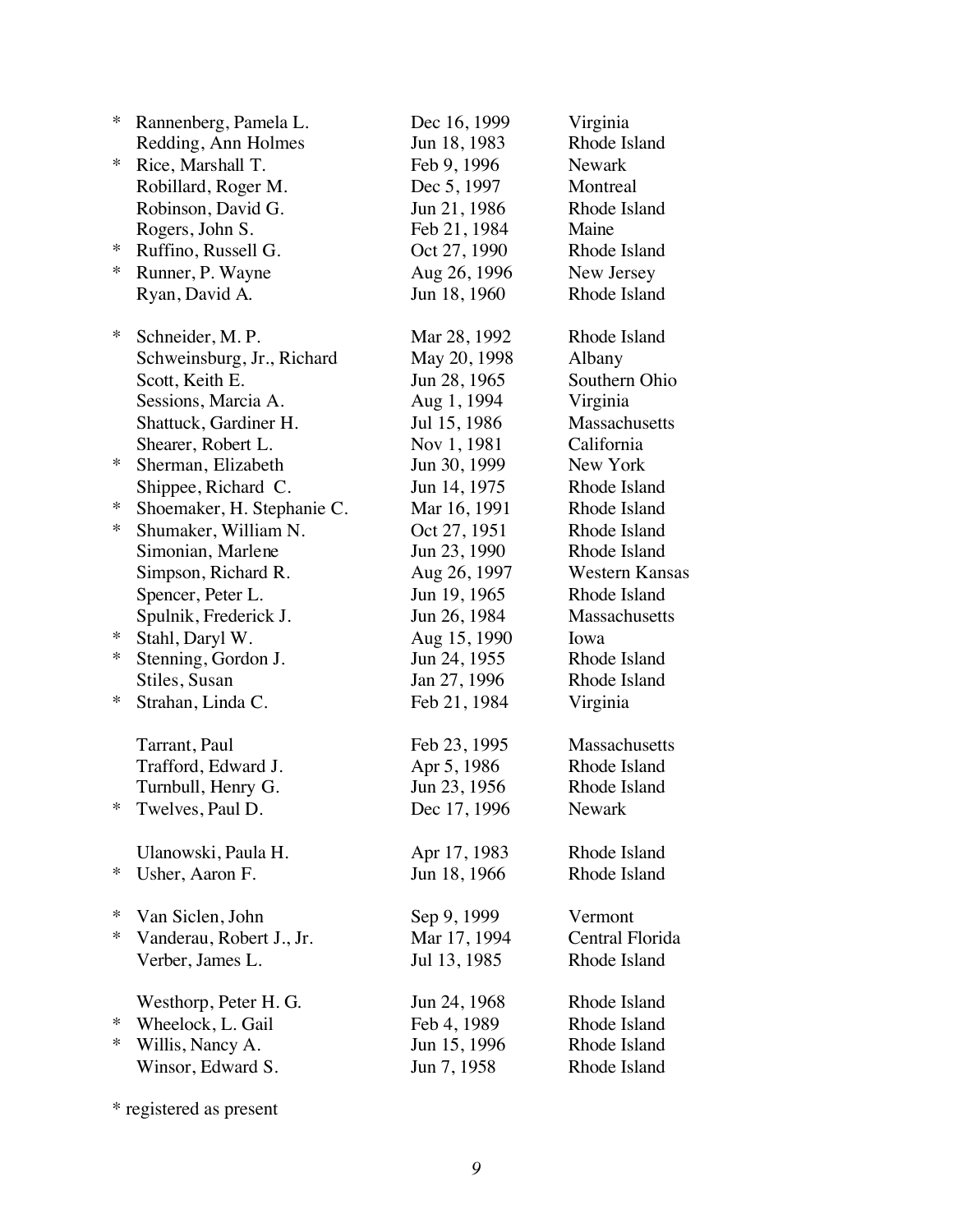#### **CONVENTION ROLL 2002 Lay Delegates and Alternates registered as present**

**DEANERY I, CENTRAL** The Rev. James Bocchino, Dean Ms. Jane Jellison, Dean Centredale, St. Alban's: Donna Callahan, James Segovis Greenville, St. Thomas': Phyllis Spaziano North Providence, St. James: Daniel A. Harvey North Scituate, Trinity: Susan Carpenter, Theresa Yeaw Providence, All Saints: Robert S. Frueh, Helen Loewenthal Providence, Cathedral: Dorothy Brightman, Nancy Soukup Providence, Epiphany: Anne W. Hicks Providence, Grace Church: Stephen Haskell, David Wilder Providence, Messiah: Jane E. Jellison, Alice Smith Providence, St. Martin's: Bernadine Grady-Cunnigen, Donald Cunnigen Providence, SS Peter & Andrew: Kate Muir Providence, St. Stephen's: Catherine Bledsoe, Shirley Cook

## **DEANERY II, WEST BAY** The Rev. Robert Vanderau, Dean

Ms. Carol Drought, Dean

Coventry, Christ Church: Carol S. Drought, James Tonge Coventry, SS Andrew & Philip: Pam Jarvela, Frederick Malaby, Harry Sachetti Coventry, St. Matthias': Mary Lyons, Frances Sturdavant Cranston, Ascension: Robert W. Chille, Steven Reed

Cranston, St. David's: Penny Clarke, Patricia Anne Sheldon, Louise G. Wicks

Cranston, Transfiguration: Carol Hills, Dorothy Provorse, Beverly Vale

Cranston, Trinity: Jeanne Knowles, William F. Plumb

Warwick, All Saints': Cheryl Flynn, Stephen Nazareth

Warwick, St. Barnabas': William Barker, Dennis Bucco, Henry Dziadosz

Warwick, St. Mark's: James Mixner, Jacqueline Poore

Warwick, St. Mary's: Barbara Bickerstaff, Thomas McMullen

**DEANERY III, BLACKSTONE** The Rev. Michael Lemons, Dean

Mr. William Sexton, Dean

Ashton, St. John's: Arthur Alarie Central Falls, St. George's: Daphne Farmer, Modesta Pellot Cumberland, Emmanuel: Craig A. Harris, Walter Porter Lincoln, Christ Church: Bette Bruckner, Catherine Breault, Sally Canavan, Elaine DaRosa, Pascoag, Calvary: Jean Mitchell Pawtucket, Church of the Advent: Beatrice Minkins Pawtucket, Good Shepherd: Raymond Whewell Pawtucket, St. Luke's: William Sexton, Barbara Stevenson Pawtucket, St. Martin's: Michelle Callahan, Richard Marsland Pawtucket, St. Paul's: Sandra Gildea, Mary Ellen Kerr, Donald J. McShane Providence, Redeemer: Elmer Stanley, Robert W. Howe Woonsocket, St. James': Kathryn Atkins, Nancy E. Hudson, Philip J. Huntley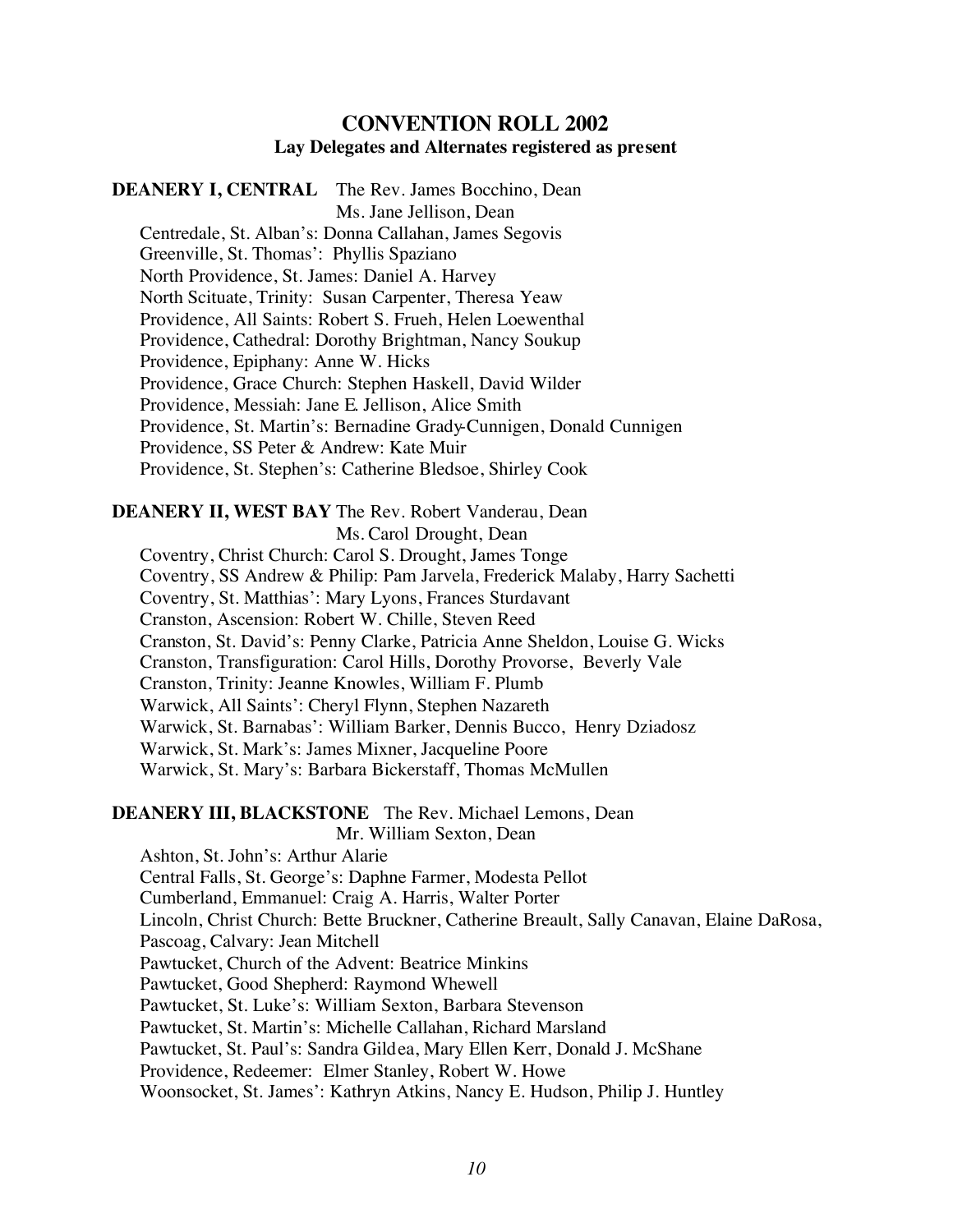#### **DEANERY IV, EAST BAY** The Rev. Steven Hagerman, Dean Mr. Richard Munro, Dean

Barrington, St. John's: Lawrence C. Bacher, Mary P. Heffner, Mary Hood, Stephen E.

Johnston

Barrington, St. Matthew's: Matthew Kelley Bristol, St. Michael's: Betty J. Burkhardt, Kenneth R. Burkhardt, Richard J. Munro East Providence, St. Mary's: Kenneth Bridge, Richard T. Hauck Riverside, St. Mark's: Linda Lawson, M. Jeanne Mason, Connie Pascale Rumford, St. Michael's & Grace: Raymond L. Begin, Judith Phillips Warren, St. Mark's:

#### **DEANERY V, AQUIDNECK** The Rev. Greg Cole, Dean

Ms. Mary Lyon, Dean

Little Compton, St. Andrew's-by-the-Sea: Ellen Field, Charles G. Hall Middletown, Holy Cross:

Middletown, St. Columba's: Angela Brosco, Aline Glorieux

Newport, Emmanuel: Lillian Hargrove, Ellen Vadney

Newport, St. George's: Dorothy Sacrey, Pauline Ward

Newport, St. John the Evangelist: Jay F. Jacot

Newport, Trinity: Marianne Johnson, Jeramy Lawrence, Janet Watkinson

Portsmouth, St. Mary's: Berverly T. Hall, Cherie Martin, Paul Rene

Portsmouth, St. Paul's: Stanley Cornwall, April Hames

Tiverton, Holy Trinity: Dana M. Pimental, Michael A. Pimental

## **DEANERY VI, NARRAGANSETT** The Rev. Sandra Haines-Murdocco, Dean

Ms. Evelyn Brchan, Dean

Alton, St. Thomas': Barry Musto

Block Island, St. Ann's-by-the-Sea:

Charleston, Holy Spirit: Esther Boyle, Joel Harrington

East Greenwich, St. Luke's: Virginia E. Butler, Greg deGroot, Frances Gammell, Alfred K. Potter, II

Hope Valley, St. Elizabeth's: Catherine O'Rourke

Jamestown, St. Matthew's:

Kingston, St. Augustine's: Arthur Olsen, Norma Villanis

Narragansett, St. Peter's: Donna T. Minnick, Nina L. Pratt

North Kingstown, St. Paul's: Susan Birch, Dianne Izzo, Jeff Manickas, L. Kevin O'Connor

Saunderstown, St. John's: Janice Post, M. Hunter Pynchon

Wakefield, Ascension: Joan M. Lisi, Bette Thresher

Westerly, Christ Church: Sylvia Overend, George O. Parent, John S. Wilks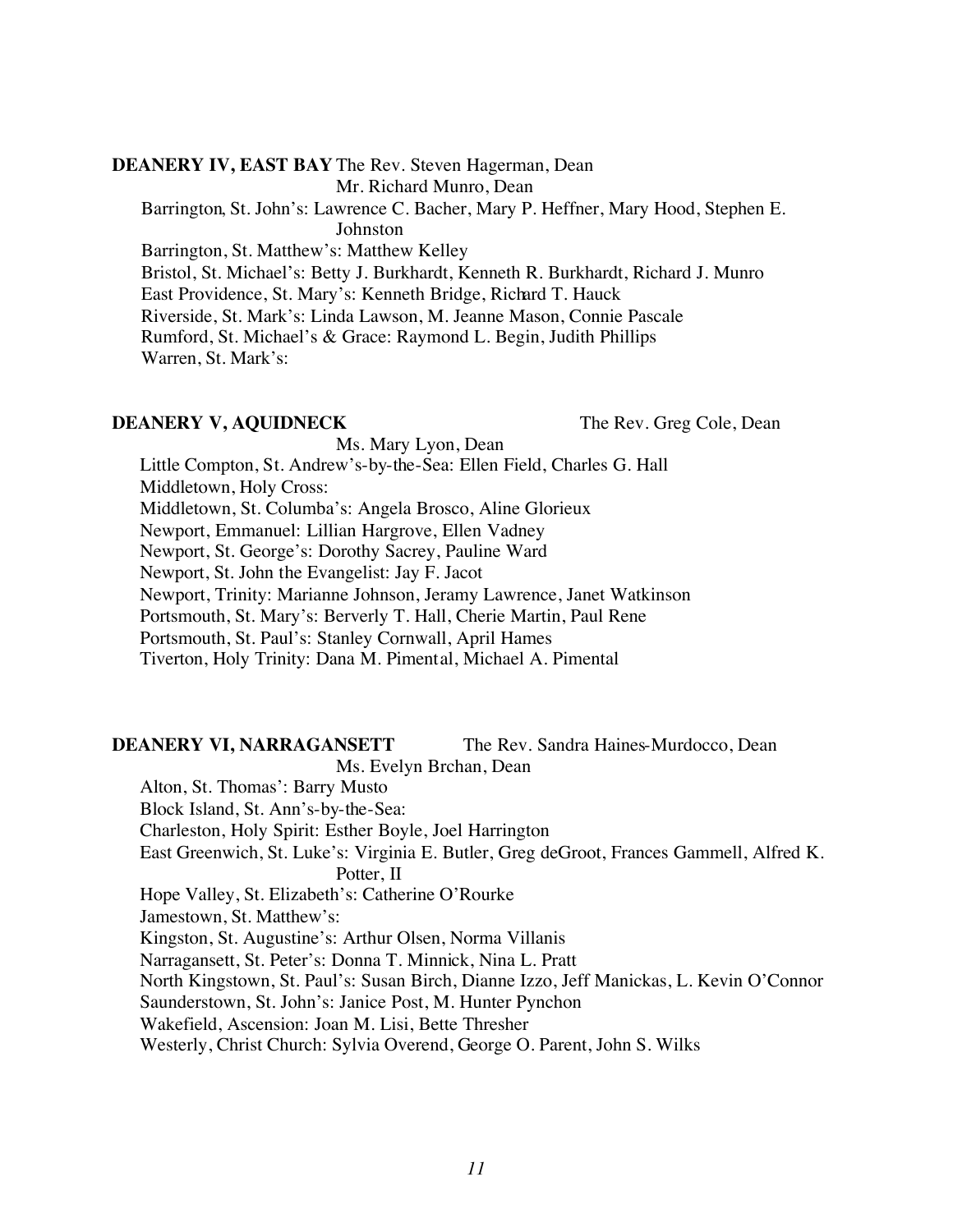#### **212th ANNUAL CONVENTION JOURNAL OF PROCEDINGS - October 25-26, 2002**

The two hundred twelfth meeting of the Convention of the Diocese of Rhode Island began with a reception and buffet dinner at 6:00 p.m. on Friday, October 25, 2002, at the Johnson & Wales Inn in Seekonk, Massachusetts. The theme for this year's Convention was 'There's a Great Story Here' The dinner was followed by a presentation of *Godspell* by the Light of the World Ministry.

Convention reconvened on Saturday, October 26, 2002, at 9:05 a.m. with opening prayers led by Bishop Wolf. The Chancellor noted that all clerical and lay delegates are entitled to voice and vote and that all Deputies to General Convention, all officers of the Diocese and all Chairs of Commissions of the Diocese are entitled to a seat and voice, but not a vote, unless they are otherwise members of the Convention. He also observed that the Convention is open to all persons unless otherwise ordered by Convention. He said that the Convention is governed by the Constitution, Canons, and Standing Rules of Order of this Diocese. He asked all speakers to identify themselves by giving their names and congregational affiliation. He further said that any 'late resolution' should be given to the Rev. Ann Coburn, the chair of the Committee on Resolutions, or to Mark Dirksen who would deliver it to the Committee on Resolutions.

The Secretary reported that there was a quorum present, at least one-third of the clergy were present and one-third of all parishes and missions were represented by at least one delegate. He appointed Jane E. Jellison as Assistant Secretary for this Convention and then moved that the Agenda for the 212th Annual Convention is hereby approved as presented and it was so voted.

The Bishop then introduced Peggy Amatore, the Director of Episcopal Charities, and Penny Fisher, the Chairman of the Board of Episcopal Charities. They cited the qualifications of a person receiving the Bishop Higgins award and then presented it to Evelyn Brchan for her many years of devoted work for Episcopal Charities.

|                                                             | Evelyn Brchan as chair of the Committee on Elections presented a slate of nominees. |  |  |
|-------------------------------------------------------------|-------------------------------------------------------------------------------------|--|--|
| <b>Standing Committee, Clergy:</b>                          | The Rev. Judith Mitchell                                                            |  |  |
| The Rev. Robert Vandereau                                   |                                                                                     |  |  |
| Standing Committee, Lay:                                    | Jane Jellison                                                                       |  |  |
| Diocesan Council, Clergy: The Rev. Alan Neale               |                                                                                     |  |  |
| Diocesan Council, Lay: Richard Munro                        |                                                                                     |  |  |
| Virginia Chase                                              |                                                                                     |  |  |
| Commission on Finance: Harry Sacchetti                      |                                                                                     |  |  |
| Commission on Financial Assistance and Missions, Clergy:    |                                                                                     |  |  |
| The Rev. Mark Galloway                                      |                                                                                     |  |  |
| The Rev. Carol Millette                                     |                                                                                     |  |  |
| Commission on Financial Assistance and Missions, Lay:       |                                                                                     |  |  |
| David Sidla                                                 |                                                                                     |  |  |
| <b>Richmond Robinson</b>                                    |                                                                                     |  |  |
| Deputy to Provincial Synod, Clergy: The Rev. Michael DeVine |                                                                                     |  |  |
| Deputy to Provincial Synod, Lay: Caryl Frink                |                                                                                     |  |  |
|                                                             |                                                                                     |  |  |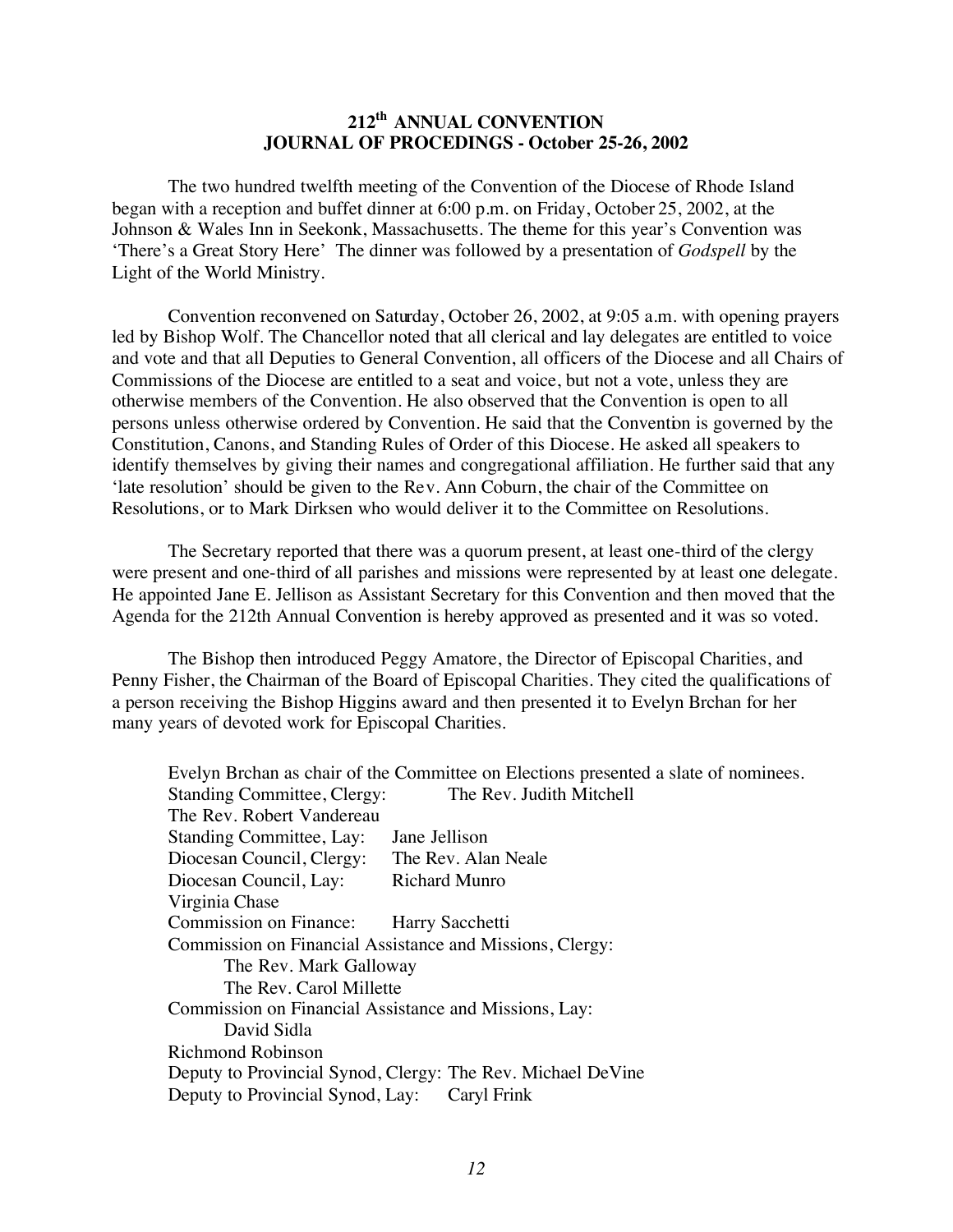The Bishop asked for further nominations for each position and the Rev. David Ames was nominated as a clergy member of Diocesan Council. Since Jane Jellison, Harry Sacchetti, the Rev. Michael DeVine, and Caryl Frink were unopposed, the Secretary was instructed to cast a unanimous ballot for these persons and they were declared elected. Convention then proceed to voting.

Bishop Wolf next gave her Convention address. A copy of this address is appended to these minutes. Following the address, time was given for discussion and reflection on the bishop's address at the various tables where delegates were seated.

| The report of the Committee on Elections was given. An $*$ indicates election. |                                |        |
|--------------------------------------------------------------------------------|--------------------------------|--------|
| <b>Standing Committee, clergy:</b>                                             | The Rev. Judith Mitchell       | $*114$ |
|                                                                                | The Rev. Robert Vandereau      | 81     |
| Diocesan Council, clergy:                                                      | The Rev. Alan Neale            | 81     |
|                                                                                | The Rev. David Ames            | $*108$ |
| Diocesan Council, lay                                                          | Richard Munro                  | 85     |
|                                                                                | Virginia Chase                 | $*100$ |
| <b>Commission on Financial Assistance and Missions:</b>                        |                                |        |
|                                                                                | Clergy: The Rev. Mark Galloway | $*125$ |
| The Rev. Carol Millette                                                        |                                | 69     |
| Lay:                                                                           | David Sidla                    | 93     |
| <b>Richmond Robinson</b>                                                       |                                | *96    |
|                                                                                |                                |        |

The Bishop then introduced clergy new to the Diocese since the last Convention: The Rev. Richard E. Bardusch, Jr., Missioner, Open Door Ministry, Church of the Messiah and St. Peter & St. Andrew, Providence. The Rev. Darren Elin, Assistant, St. John's, Barrington. The Rev. John Gregory Prior, Rector, St. Andrew's-by-the-Sea, Little Compton. The Rev. John Hall, returned to Rhode Island from the Diocese of Atlanta and long term supply, Church of the Good Shepherd, Pawtucket.

The Bishop also introduced the Deputies and Alternates to the General Convention of 2003.

Bishop Wolf called upon Mr. Robert L. G. Batchelor for the report of the Diocesan Treasurer. In the course of his report he moved that the financial statements of the Diocese of Rhode Island for the calendar year 2001 are hereby approved as presented. This was seconded and passed.

Mr. Batchelor also moved that the Apportionment Percentage of 17.5% is hereby ratified and confirmed for all parishes and missions for fiscal year 2003. This was also seconded and passed.

After the Treasurer's report there was a 10 minute break before the next event. The Interfaith Hospitality Network presented *Fly Away Home* with Al Deston providing the music and the Rev. Paul Koumrian as narrator. The theme of the presentation is the plight of the homeless.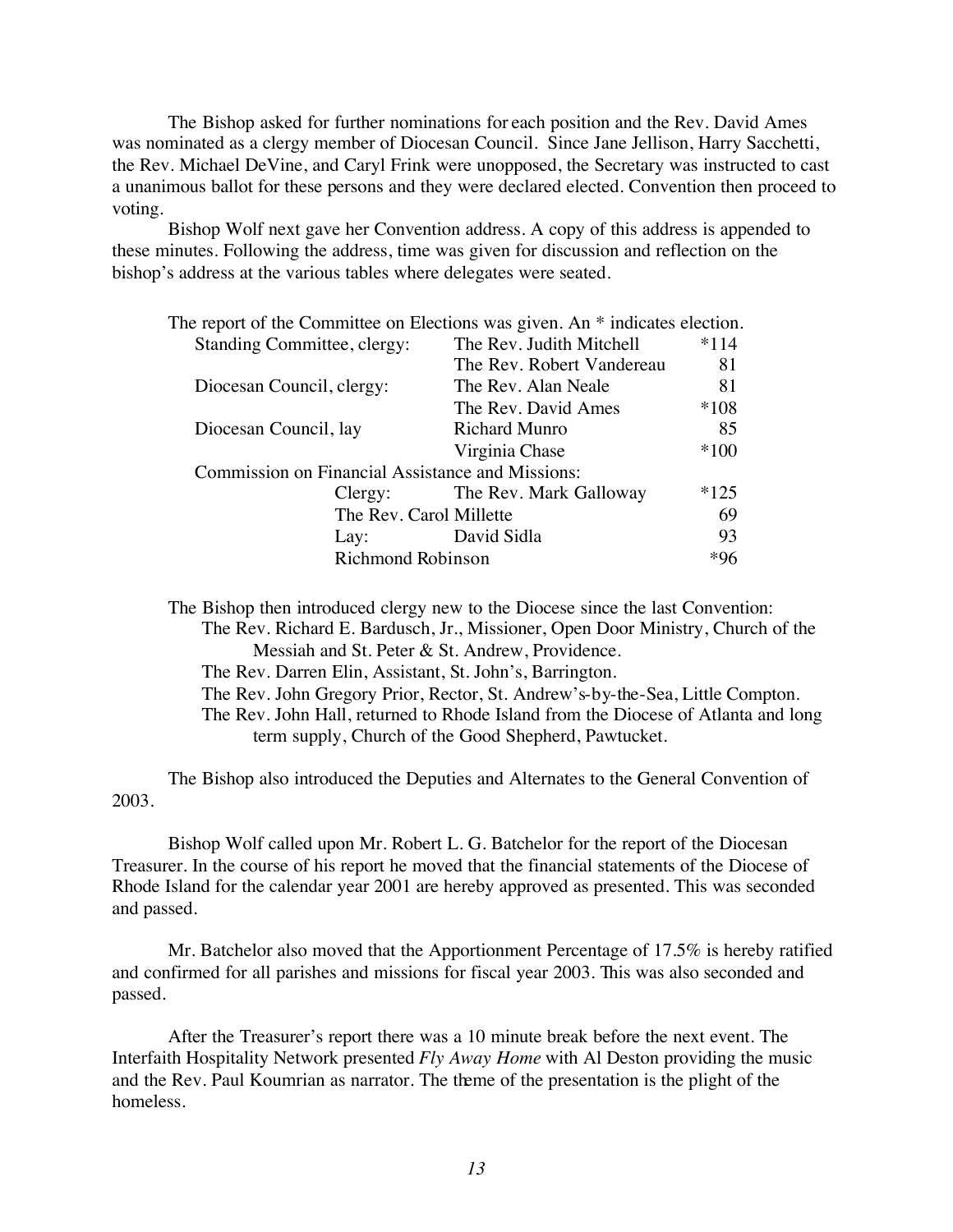The Bishop then led Noonday Prayers and the reading of the Necrology. Following that, Convention recessed for lunch.

Convention reconvened at 12:20 p.m. Bishop Wolf called upon the Rev. Michael DeVine who reminded members of Convention of the Provincial Convocation to be held November 22- 23. He urged members to attend and to encourage others to attend the Convocation.

Several young members of the Diocese gave a report on the Episcopal Youth Event which took place this past summer in Wyoming.

The Bishop called upon the Rev. John Van Siclen, member of the Commission on Ministry. He announced two upcoming events for those who are interested in the ordination process and wish to discern their vocation. The first event is a dinner on December 12 with the Commission. The second event is a Quiet Day about ordained ministry on December 14.

Bishop Wolf called upon the Rev. Ann Coburn, chair of the Committee on Resolutions. She presented the following resolution and moved its adoption.

#### **EDUCATION AND POLICY DEVELOPMENT ON ENDOWED FUNDS (Submitted by The Commission on Finance, the Standing Committee and the DiocesanCouncil)**

RESOLVED, That the Diocese of Rhode Island commits itself to a year of exploring all aspects of the use of endowment funds from theological, practical, and fiduciary perspectives in order to be responsible stewards of the resources entrusted to us; and be it further

RESOLVED, That this year of education and discernment will include appropriate events at the parish, deanery and diocesan level; and be it further

RESOLVED, That as a result of these activities we agree among ourselves to formulate a policy regarding the responsible use of endowment funds for endorsement by the 2003 Convention.

Mr. Al Potter moved to amend the resolution by adding the words 'development and' before the words 'use of' in the first paragraph and before the words 'responsible use of' in the third paragraph. The amendment was seconded and passed.

The amended resolution was then voted on and passed. The resolution then read:

#### **EDUCATION AND POLICY DEVELOPMENT ON ENDOWED FUNDS (Submitted by The Commission on Finance, the Standing Committee and the Diocesan Council)**

RESOLVED, That the Diocese of Rhode Island commits itself to a year of exploring all aspects of the development and use of endowment funds from theological,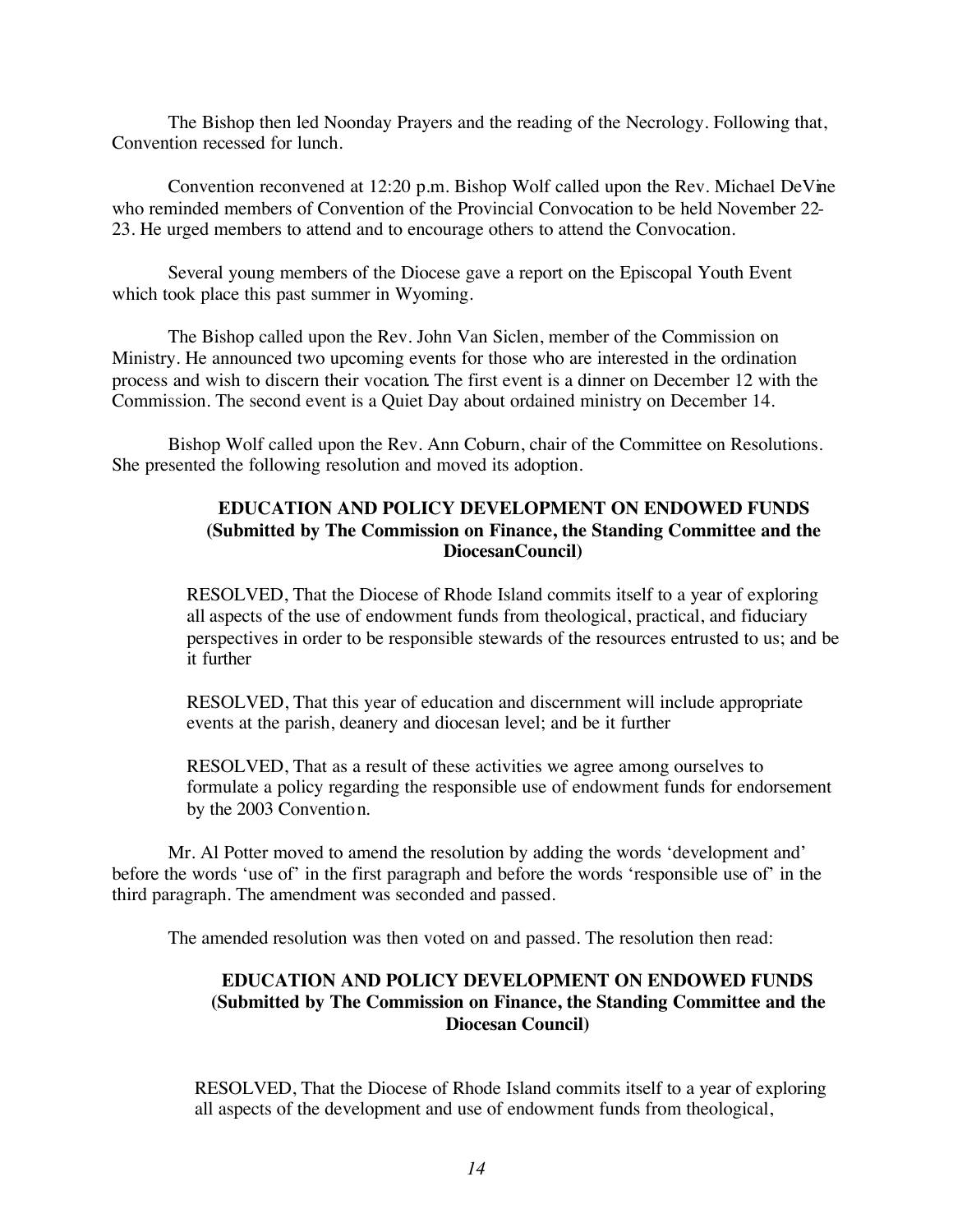practical, and fiduciary perspectives in order to be responsible stewards of the resources entrusted to us; and be it further

RESOLVED, That this year of education and discernment will include appropriate events at the parish, deanery and diocesan level; and be it further

RESOLVED, That as a result of these activities we agree among ourselves to formulate a policy regarding the development and responsible use of endowment funds for endorsement by the 2003 Convention.

The Rev. Ann Coburn then presented this resolution and moved its adoption.

#### **SCHEDULING OF DIOCESAN MEETINGS (Submitted by the Rev. James R. Bocchino for the Central Deanery)**

RESOLVED, That meetings of all Diocesan commissions and committees be held in the evening, not beginning before 7:00 p.m., or on weekends.

The Rev. David Ames proposed an amendment to strike all that follows the words 'Ébe held' and add the words 'at times that will be as inclusive of membership as possible.' The amendment was seconded and passed. The amended resolution was then voted upon and adopted. The resolution then read:

#### **SCHEDULING OF DIOCESAN MEETINGS (Submitted by the Rev. James R. Bocchino for the Central Deanery)**

RESOLVED, That meetings of all Diocesan commissions and committees be held at times that will be as inclusive of membership as possible.

The Rev. Ann Coburn then brought before the Convention this late resolution

#### **RESOLUTION TO ENABLE EFFECTIVE RESPONSE TO CONSIDERATIONS OF WAR AND OTHER GRAVE MATTERS IN OUR SOCIETY**

#### **(Submitted by the Rev. Dr. Linda Carol Strahan & the Rev. Hébert W. Bolles)**

RESOLVED, that the Diocese of Rhode Island encourage the clergy and congregations of our Diocese to provide as soon as possible Study Circles open both to members of the Episcopal Church and to the public, these Study Circles to provide a supportive and respectful platform for exploring the issues and concerns regarding the proposed war with Iraq as well as such circles concerning other grave issues in the society; and be it further

RESOLVED, that these Study Circles will also include exploration of ways in which participants can act upon their convictions to exercise their responsibilities as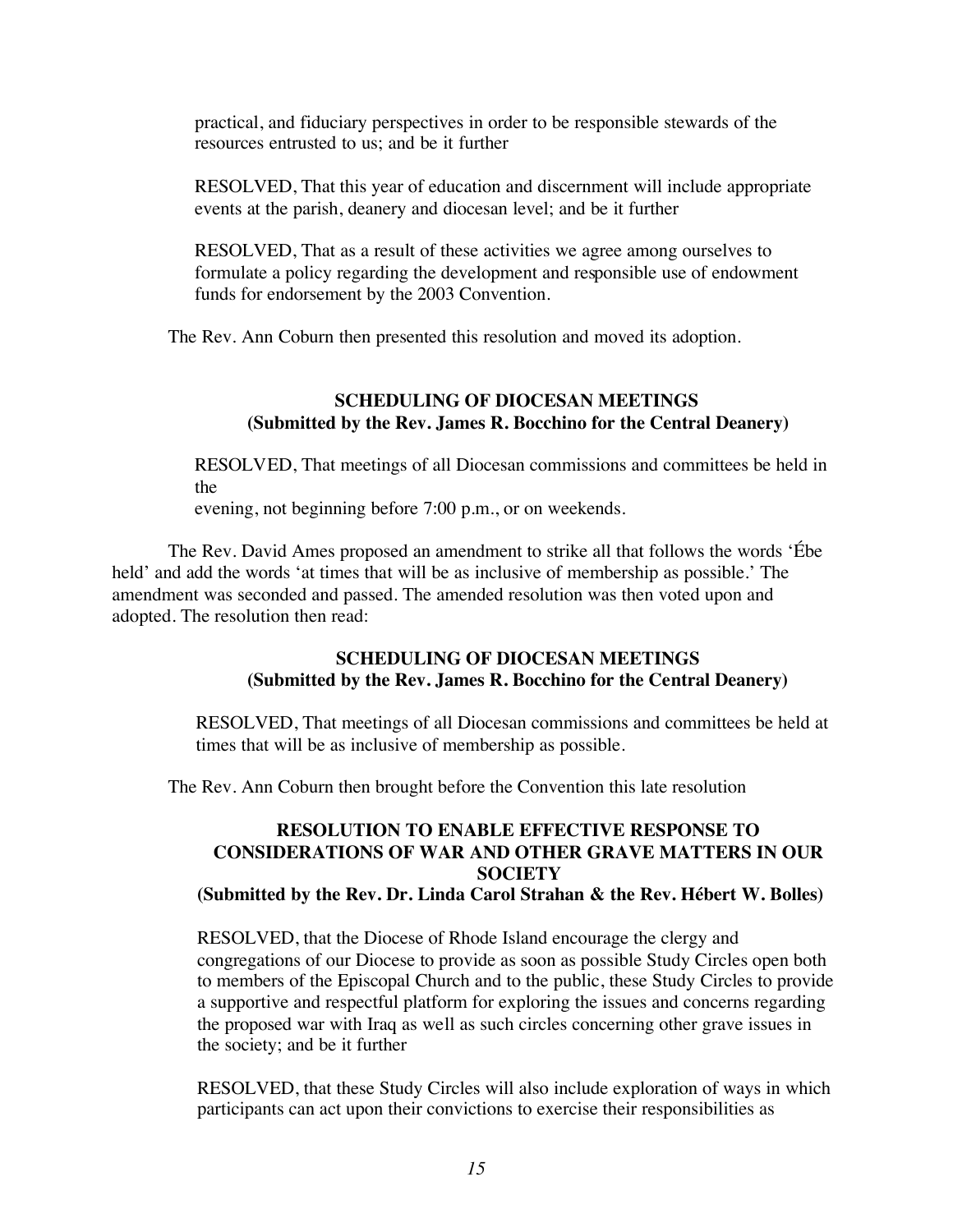Christians and citizens - whatever their convictions are - so that our members can be able to act as well as to understand the moral and ethical issues that can have the most serious consequences for our own society and for all the peoples of this planet.

It was moved to consider the resolution and Convention voted to do so. It was moved and seconded to adopt the resolution and it passed.

Ms. Jane E. Jellison was nominated to be Secretary of Convention for a term of one year. She was elected. The Rev. James Frink, former Secretary of Convention, was thanked for his years of service and was presented with a thoughtful gift.

Mr. Robert L. G. Batchelor was nominated to be Treasurer for the following year and was elected.

Nominations for the Commission on Investments from Diocesan Council were presented: The Rev. Gregory A. M. Cole Ms. Frances H. Gammell-Roach Mr. Robert A. Robinson They were elected for a term of three years.

Bishop Wolf then nominated the Rev. Ann Coburn and the Hon. Scott Avedisian to membership on the Ecclesiastical Trial Court for a term of four years. They were elected by vote of Convention.

The Bishop presented the names of these persons for membership on the Commission on Ministry:

> Ms. Joan Moore, for a term of one year. Ms. Joan Lisi, for a term of one year. The Rev. Michael W. Lemons for a term of three years The Rev. John Van Siclen for a term of three years.

Convention voted to confirm these as members of the Commission.

Bishop Wolf then presented the names of these persons for membership on the Commission on Financial Assistance and Missions.

> The Rev. Richard Bardusch for a term of one year The Rev. Elizabeth Ann Sherman for a term of three years

Ms. Elizabeth Fornal for a term of three years. Convention voted to confirm these members of the Commission.

The Bishop nominated Edmund C. Bennett as Chancellor for a term of one year. This nomination was confirmed by Convention.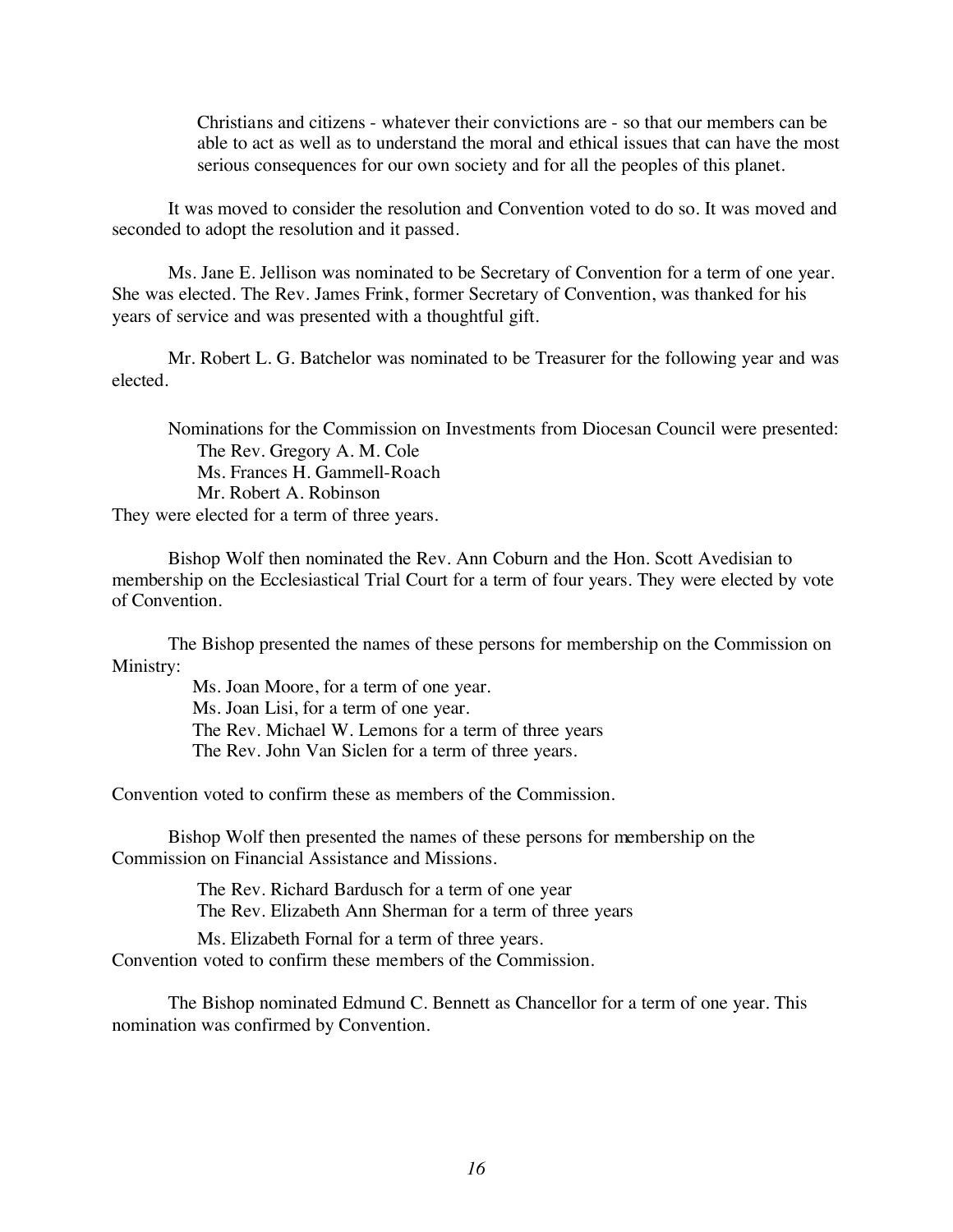The following Committee to Audit the Minutes was appointed: The Rt. Rev. Geralyn Wolf Mr. Edmund C. Bennett The Rev. Canon Randall Chase, Jr.

The Rev. Ann Coburn and Ms. Caryl Frink presented these Courtesy Resolutions to the Convention.

> RESOLVED, that the 212th Diocesan Convention expresses its gratitude to the Rt. Rev. Geralyn Wolf for her ministry as Bishop, especially as a prophetic voice calling us to be peacemakers, and assures her of our affection, support and prayers. We also wish her well for her coming sabbatical, and be it further

RESOLVED, that this Convention extends greetings of 'Welcome Home' to the Right Reverend Arthur B. Williams, Jr., Bishop Suffragan of Southern Ohio, who will be Bishop in Residence in this diocese during the sabbatical of Bishop Wolf, and be it further

RESOLVED, that this Convention extends its prayers and greetings to our Presiding Bishop, the Most Reverend Frank T. Griswold, III, to the Most Reverend George L. Carey, Archbishop of Canterbury as he retires, and to the Most Reverend Rowan Williams, designated to become the next Archbishop of Canterbury, and be it further

RESOLVED, that this Convention extends greetings of affection and prayers to the Right Reverend George N. Hunt, retired bishop of the Diocese of Rhode Island, and his wife Barbara, and be it further

RESOLVED, that this Convention welcomes the Rev. John Holt, Executive Minister of the Rhode Island State Council of Churches, and looks forward to exploring together new ways in which the religious community can be a beacon of hope for all the people of Rhode Island, and be it further

RESOLVED, that this Convention sends greetings to Bishop Robert Mulvee and to our sisters and brothers in Christ in the Roman Catholic Diocese of Providence, assuring them of our continuing prayers and thanks for their ministry in our state, and be it further

RESOLVED, that this Convention sends greetings and Shalom to all Rabbis and their congregations in Rhode Island, joining with them in prayers for a lasting peace for all peoples in the Middle East, and be it further

RESOLVED, that this Convention extends its prayers and greetings to the Muslim American Dawah Committee of Rhode Island and its President, Imam Faired Ansi, joining with them in prayers for peace throughout the world, and be it further

RESOLVED**,** that this Convention sends greetings of congratulations and thanks for continuing ministry to the parish of Emmanuel Church in Newport on the 150th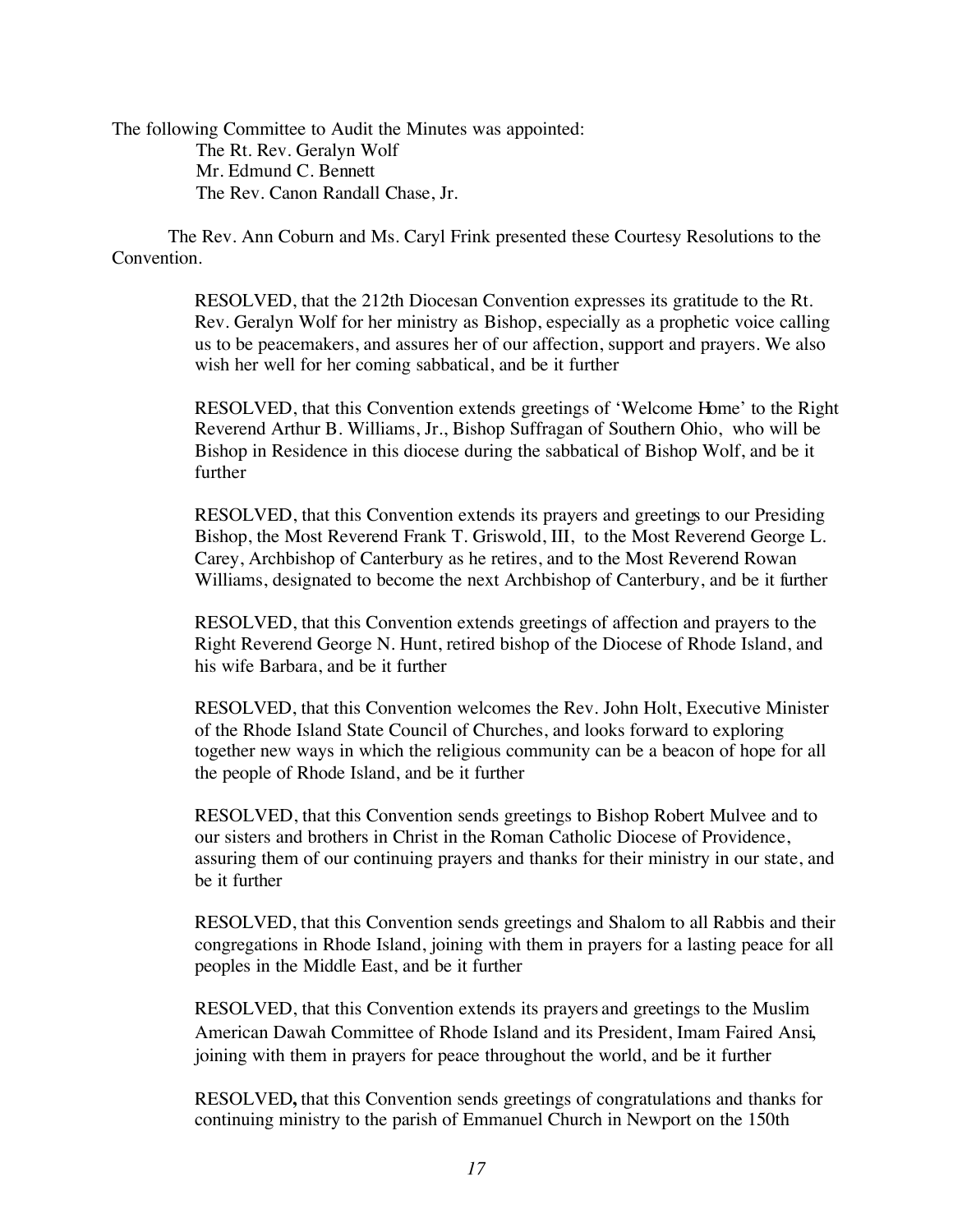anniversary of the founding of the parish and the 100th anniversary of the church building and to the parish of St. Luke's in Pawtucket on the 100th Anniversary of the founding of that parish, and be it further

RESOLVED, that this Convention acknowledges the 50th Ordination Anniversaries of the Rev. Augustus Hemenway and the Rev. Edward Mason, priests of this Diocese, and gives thanks for their faithful service to the Lord Jesus and this Church, and be it further

RESOLVED, that this Convention expresses thanks to the Light of the World Ministry whose creative and energetic performance of *Godspell* last night has reminded us that the Gospel is truly a great story to tell, and be it further

RESOLVED, that this Convention expresses thanks to Mr. Richard Munro and the East Bay Deanery for organizing the exhibit, *Art and Spirituality*, that has given each of us the opportunity to see the hand of the Creator at work through our brothers and sisters, and be it further

RESOLVED, that this Convention expresses thanks to the Rev. Paul Koumrian, Mr. Al Deston, and the Interfaith Hospitality Network for presenting *Fly Away Home* to this convention, thus prodding each of us to look at and not away from the homelessness of many of our neighbors, and be it further

RESOLVED**,** that this Convention expresses thanks to the Episcopal Church Women for their ministry of hospitality this morning in providing breakfast and registration assistance and their ongoing presence among us, and be it further

RESOLVED, that this Convention expresses its appreciation to Mark Dirksen, Convention Manager and 'detail man extraordinaire', and to the other members of the Bishop's staff for their work in preparation for this convention, and also for their daily work and ministry in support of our faith communities throughout the Diocese of Rhode Island.

These were greeted with hearty applause and were approved by the Convention.

The Bishop announced that the 213th Annual Convention shall be held on October 24 - 25, 2003, at a site determined by the Bishop and Standing Committee. She also expressed her appreciation for the faithful work of the Diocesan staff.

After a 15 minute break Convention proceeded to the celebration of the Holy Eucharist followed by adjournment at 2:20 p.m.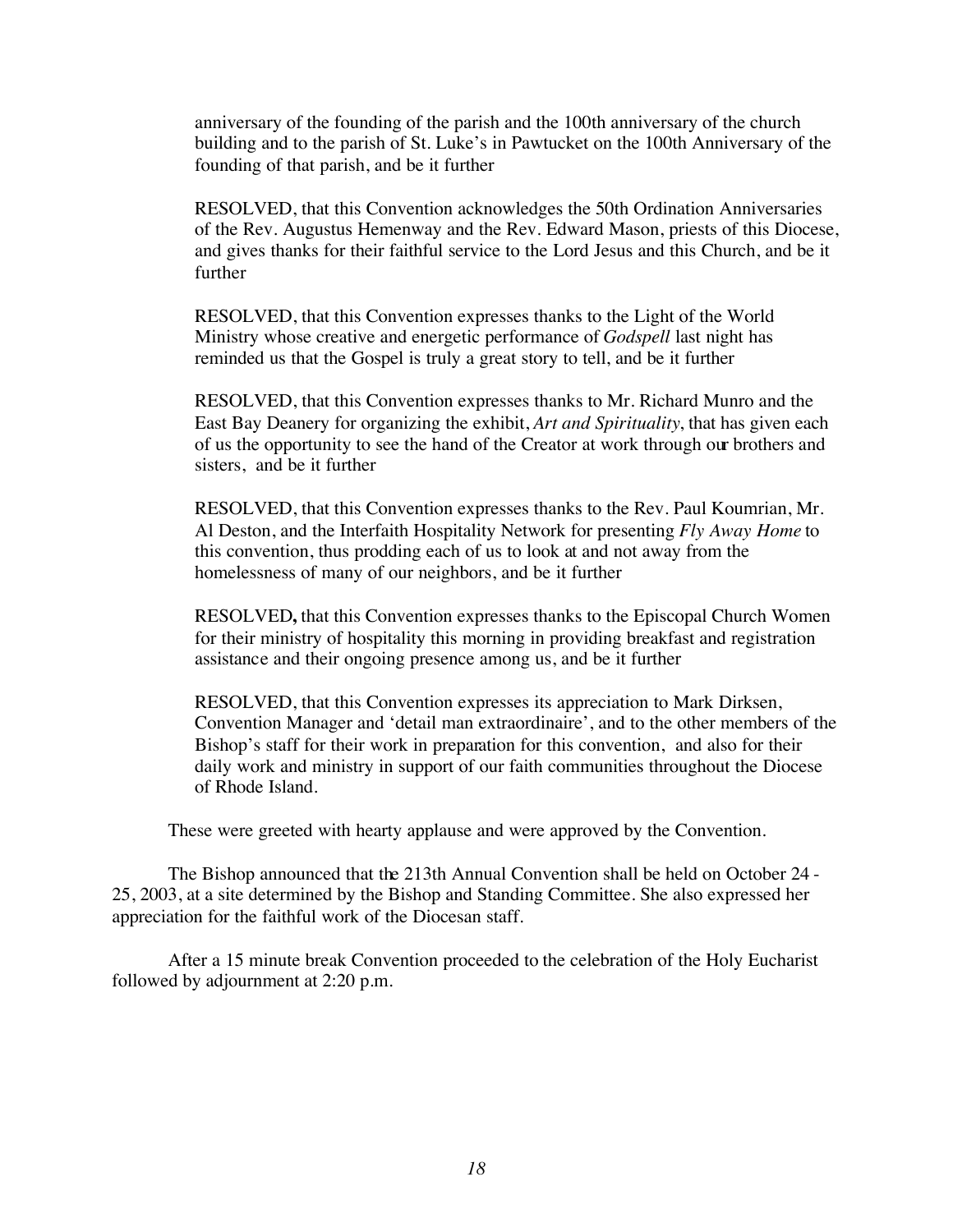#### **BISHOP'S ADDRESS TO DIOCESAN CONVENTION 2002**

I learned the fundamentals of priesthood from Abraham. Not the one in Genesis, but the one from Russia, my grandfather. He had two stories. The second story was his boat trip to the United States when he was about 10 years old. It was a classic immigrant story complete with the Statue of Liberty and Ellis Island.

His first story, his great story, was older, more complex. It was about how our ancestors fled from slavery in Egypt, and wound up wandering in the desert for forty years. My grandfather never tired of sharing the dreams and courage of our forebears, of invoking the great leaders, and rehearsing the divine covenant. Even now, I can see his brown eyes slowly close and a quiet smile cross his lips. He would inhale deeply, as if drawing breath from every ancestor who had ever lived and told us of the greatness of God.

At the Passover seder, my grandfather sat in a large chair with two pillows behind his back. My grandmother sat at the other head of the table, like the flame that leads in the darkness. To this day, I recall the newly polished silverware, the special dishes used only on Pesach, and the deep rich smell of the Mogen David wine that filled every cup, including the children's. And yes, the special cup, the one at the corner of the table, the extra one. It was for Elijah, the prophet. The man of mystery who one day would appear and tell us that messiah was coming. The door to the house was left open, just a crack, even in the coldest weather so that Elijah could enter. It was the duty of the grandchildren to keep watch over the cup, lest if Elijah should come and drink we might miss him. But Elijah never came, and my grandfather, with great patience and wisdom said, "Maybe next year."

With a yamalke on his head, his tallis on his shoulders and a haggadah in his hands, my grandfather chanted for hours, and we took our places singing songs and reading the story. We joined our ancestors in a long journey, with highly symbolic foods, with children playing under the table, and my father, and uncle, both about thirty, complaining that it was taking too long. "Shah," my grandfather would say, and re-enter a world beautiful and mysterious to me, a young child.

Is it any wonder that the Holy Eucharist draws me into a mystery that has been my heritage from the beginning? Now, it is the mystery of Christ, broken, poured out, heavenly bread and cup of salvation. It is Christ Jesus who is my passover, my life, and the one I follow to a promised and hidden land.

To my priests and deacons, I bid your forgiveness. When it comes to liturgy I have a passion that is as demanding as it is creative and beautiful. It is of the same breath that brought tears to my grandfather's eyes, in the telling of our glorious journey, our first and greatest story.

Some ask, "What is our journey as a diocese?" "Where are we going?" "What is our story?" Friends, our story is Christ's passover. It is the story of the blood of the Lamb offered on the cross, placed upon the doorposts of creation, revealing the victory of life over sin. Our part is to bring this mystery of love into the world.

Our journey begins by worshipping with profound integrity; by knowing and accepting God's story as our own life breath; and by joining Jesus in being disciples of transformation for the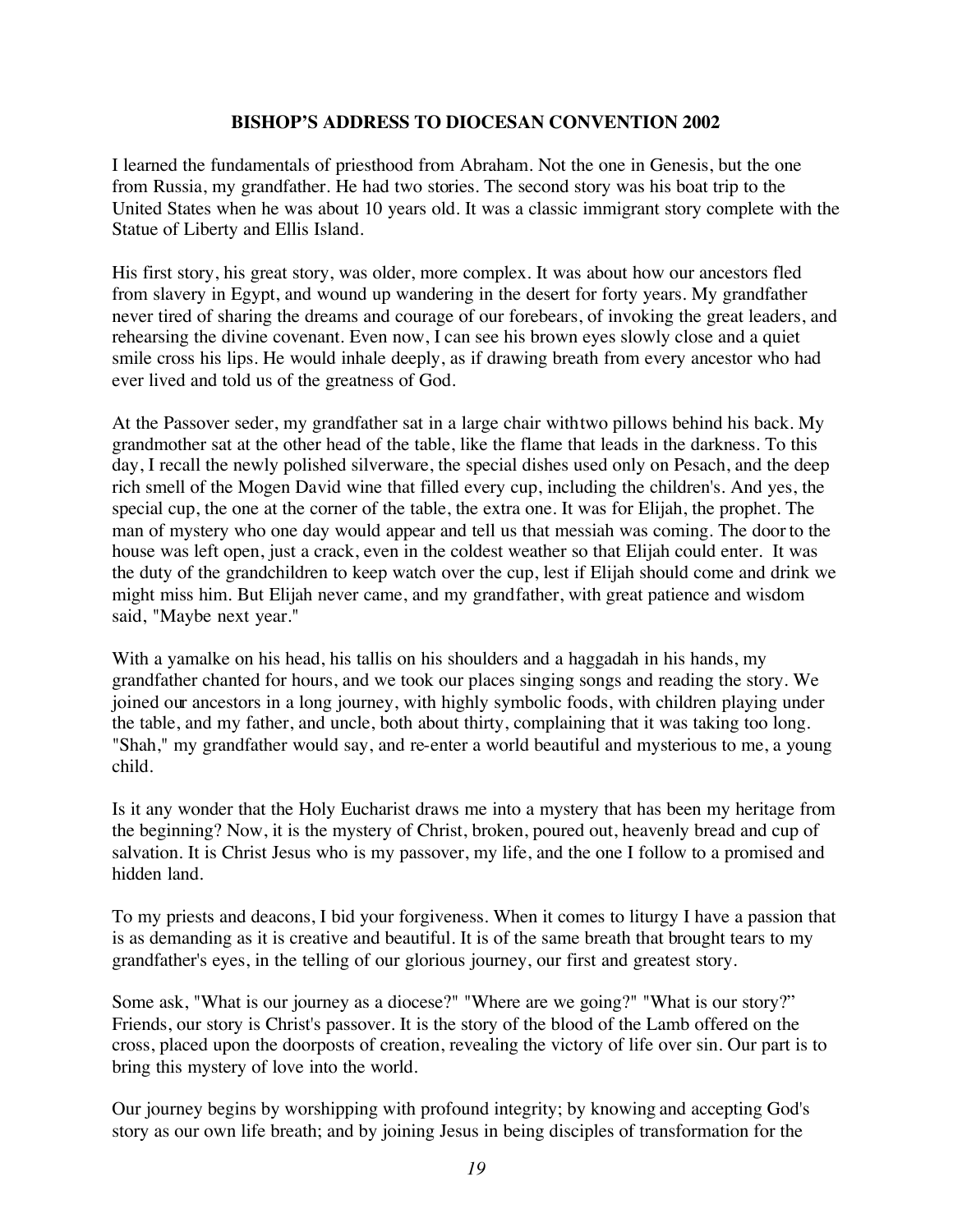sake of the whole created order. In so living, we become Christ's passover. We bring life out of death, revealing the profound spirit of hope.

I believe that in God's eyes each church, each parish and mission is a missionary outpost for revealing this victory of life. Therefore, for purposes of this address, I will refer to all our churches and institutions as missions.

How shall we re-embark on this journey of witness and proclamation? Let me introduce a word: SUBSIDIARITY. This tenet holds that "nothing should be done by a larger and more complex organization which can be done as well by a smaller and simpler organization."

Bringing God's presence, God's life into the world, which is our baptismal vocation, occurs in a mission, or a deanery, or through a diocese, or by the whole Anglican Communion. Subsidiarity challenges us to discern how and at what level we will be effective disciples in Jesus' ministry.

Let me share a few examples. Most of our missions offer Christian education to children every Sunday. Education is primarily local, but, over 50 of our missions sought and received assistance from the Diocesan Resource Center this year. Through the apportionment, we pooled our money to support a resource, which not one of our churches could offer alone.

Another example of subsidiarity is the Episcopal Conference Center (ECC). It is our common venture with common funds. ECC and City Camp are ministries that we share as a diocese, a community of missions. Many of our young adults are prepared for leadership in our church through their work at ECC. It is our single and most important avenue for the formation of young people that we offer as a diocese.

Another example of subsidiarity is the work done in our deaneries. Through our deaneries, missions have come together for shared aims. Later this morning, the Aquidneck Deanery will give a presentation based on their interfaith work with the homeless. Other deaneries are using Jubilee funds to begin new ministries in their geographic area.

Another example of subsidiarity is in our individual missions where there is regular worship, many outreach and community programs, and opportunities for Christian education and formation. These offerings reflect aspirations most effectively accomplished in the local area.

How might we respond to other ministries, like college and prison chaplaincy in light of subsidiarity? Are these ministries for the diocese, deaneries, or local missions? This is a question that all must address as we plan for the future.

When Jesus told us that he came to save all, he revealed a global mission. It is not enough to say I am from Warwick, or from South Kingstown, or from Providence, and act as if there is no need for the rest of the state. We are branches of the One Body, inhabitants of one nation, members of one world and universe. We cannot say to one another, "I have no need of you."

Let me propose a new ministry that I believe is calling forth our collective prayers, talents, and active commitment. A ministry of Christ's passover.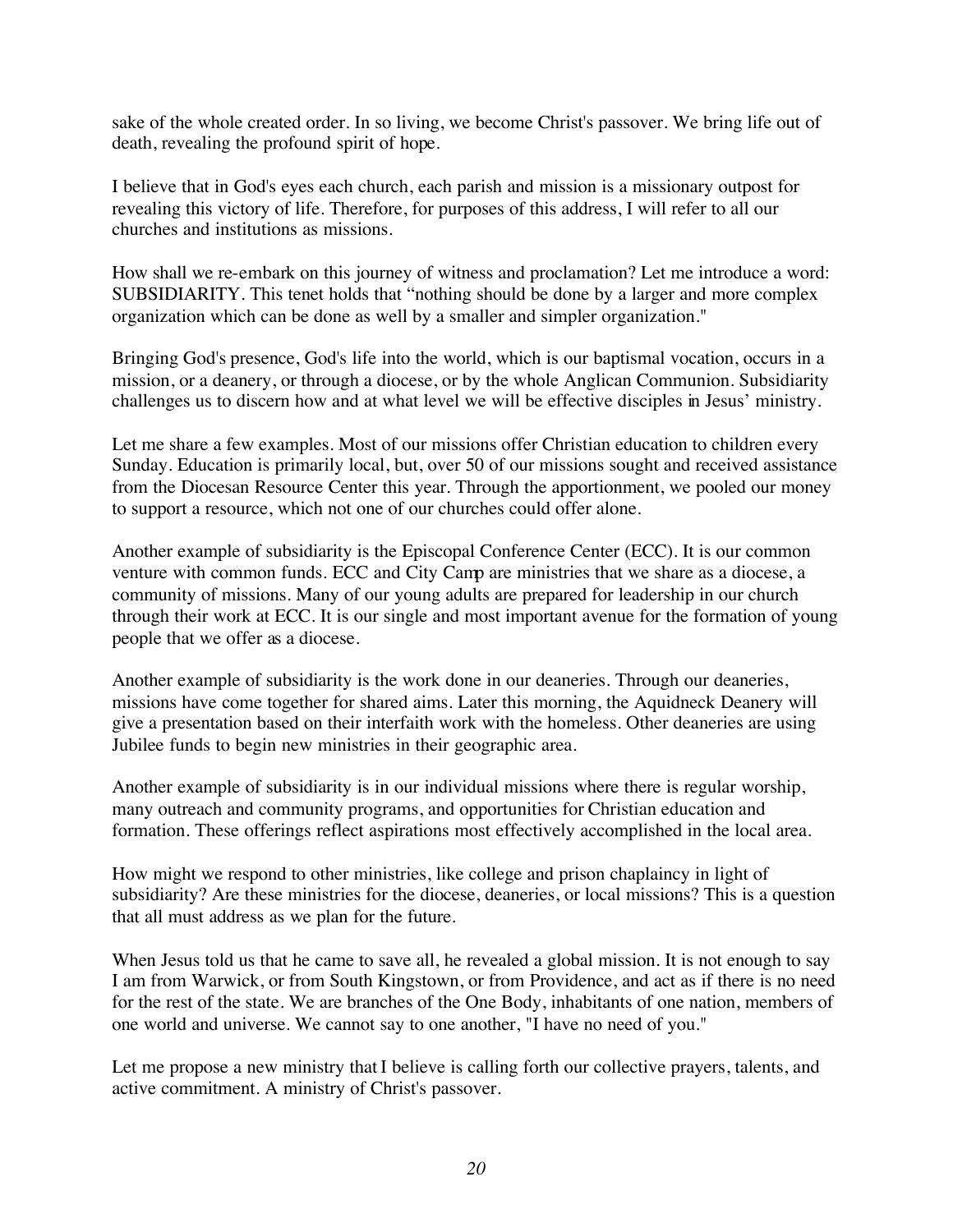According to the 2000 census, 9% of the total population of Rhode Island are recent immigrants from all over the world. Between 1990 and 2000, the Spanish speaking population in our state grew from 3% to 11% of the total population. Most are immigrants from different countries in Central America. They arrive with the same fears and hopes that all immigrants have shared in coming to this country. For several years, I have spoken of the need for a greater emphasis on ministry with this group of God's beloved. While we cannot address the needs of each immigrant population, in the spirit of subsidiarity, I am suggesting that our diocese make a serious commitment to the largest group, the Hispanic population.

St. George's Church, Central Falls, has a thriving Latino community. Attend the 11 AM Spanish Mass and you will experience a beautiful blend of generations, traditions, cultural expressions and hospitality and welcome.

The same possibilities for ministry exist for the city of Providence where over half the population is Hispanic or Latino. The Church must be in the midst of this population, witnessing to the strength of Christian living while receiving unimaginable gifts from these industrious and loving people.

The Rt. Rev. Robert E. Mulvee, Bishop of the Diocese of Providence, said that the present growth of the Roman Catholic Church in this state is from Latin American immigrants, many of whom are still seeking a spiritual home. We have a special opportunity to reach out to this significant and growing community. Only together, as a community of missions, as a diocese, can this work flourish. We have fertile and exciting fields for outreach, where the harvest is plentiful, but we need more laborers.

I propose to this convention and to our diocesan family that we put our resources towards the planting of new missions in areas where our Spanish-speaking sisters and brothers live. This proposal includes the calling of a full time priest-missioner for the purposes of planting missions, beginning in South Providence. My hope is that existing churches, the renting of storefronts, and a team ministry of clergy and laity from throughout the diocese will enhance this ministry. I suggest that the funding come from remaining Jubilee funds, apportionment giving as determined by Program and Budget, the Fosterian Fund, and other such sources as may develop. I envision that a description of ministry be formed in the first half of the new year, with a call to a priest-missioner being extended by the end of the year 2003, so that ministry will begin in 2004.

While I am on sabbatical the Program and Budget Committee, with Canon Ran Chase and Mr. Mark Dirksen, will hold a series of hearings throughout the diocese regarding the use of our common, apportionment funds. Your thoughts regarding this proposal and other budgetary items will help form the direction we take and the ministry we choose.

If the hearings support this initiative, we need to ready ourselves for this challenge. Deacon Anne Pelletier is teaching several intermediate and beginner Spanish classes, and welcomes you to join a class. Further opportunities will present themselves as we consider this important work.

The focus is on Hispanic/Latino ministry, but the broader vision extends to all our missions. Supporting local mission is essential to the proclamation of the gospel. Who is in your geographic area? What does the future hold in terms of racial, age, and ethnic demographics?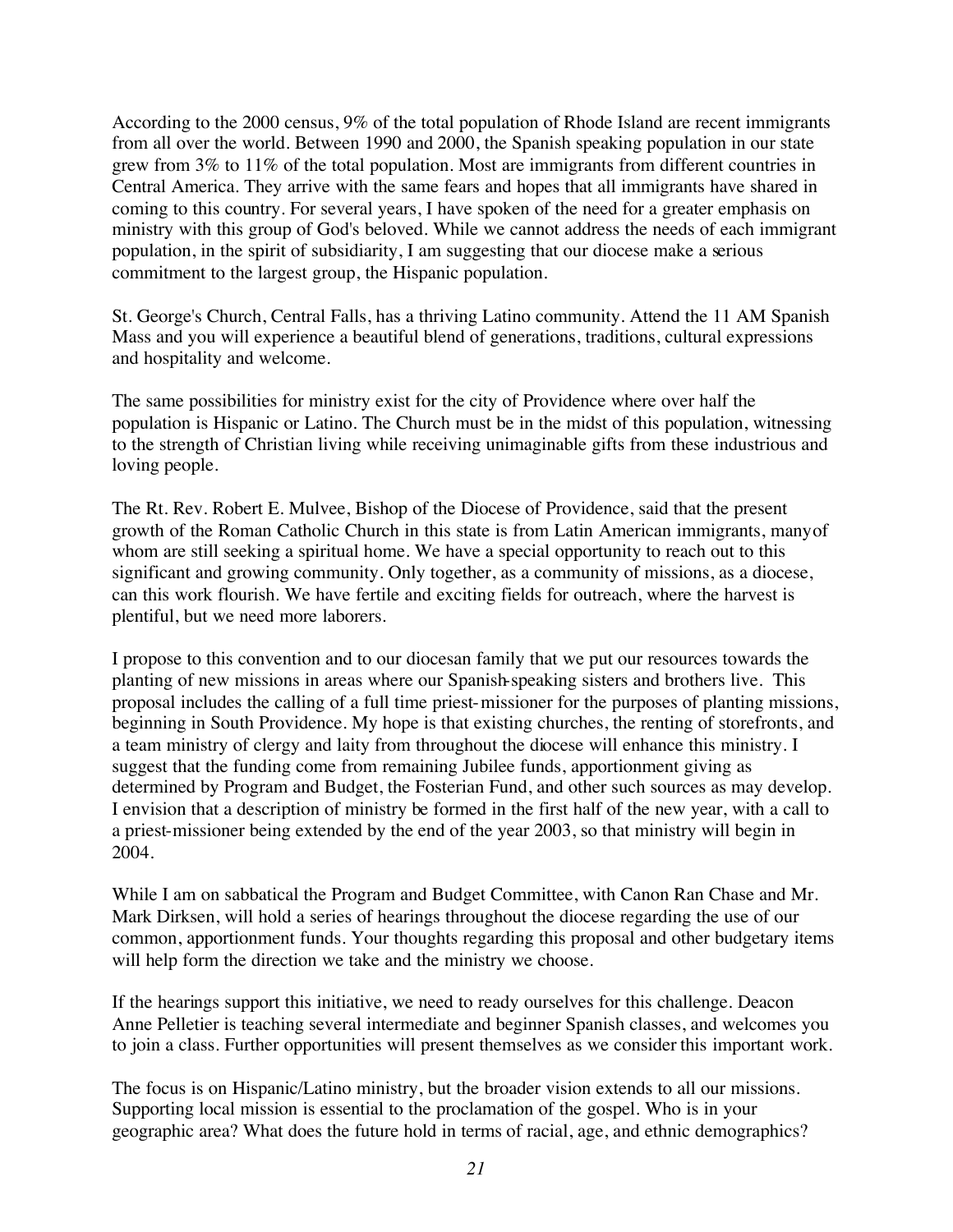What housing and business development can you expect? Growth and programming depend on this type of information. In order to further congregational development, the Commission on Financial Assistance and Missions (FAM) has secured the services of a national organization to conduct a statewide analysis of population and economic trends. A percept analysis, as it is called, results in "demographic profiles," critical for future planning. The results of this work should be available by the first of the year.

I believe that Jesus is calling us to wed our actions to his love. Through faith and devotion we are empowered for a vital and exciting ministry of hope. Our mutual joy will increase as our missions become communities of forgiveness and reconciliation, embracing friend and stranger alike, and inviting all into the hard work of spiritual growth and change. It only works if we are willing to sacrifice our possessions for the sake of ministry, so that we not sacrifice ministry for the sake of possessions. We must move beyond a preoccupation with buildings and the protection of memories, to do the work of evangelism: witnessing to the good news of the gospel.

The Churches of Messiah and St. Peter and Andrew are models of two missions who recognized their common needs and came together to call one priest, and to form a common vision. The churches of the Advent and the Redeemer, now share one priest, and are discerning their joint ministries. In these churches, long-held ideas, use of buildings and other resources, are being reshaped in light of their commitment to effective ministry.

I know that the economy is weak, which is why we must be strong. I know that people do not like to give money away, which is why I bid you to be uncommonly generous. I am tired of asking for money, and I am sure that our clergy and stewardship leaders are doubly tired. Let me give you the straight facts. In the entire Episcopal Church, the Diocese of Rhode Island ranks last in pledged giving. This is a sad and tragic distinction. Our average pledge is \$890 a year, but the national average is slightly over \$1,400. Contrary to popular myths, ninety percent of Rhode Islanders are not poor. We rank  $17<sup>th</sup>$  from the top in median income. For the sake of the Kingdom, for the sake of the work we must do, I am asking each person to increase their pledge by a "bare" minimum of 10% a week. According to our average, this is \$1.70, significantly less than a cup of coffee and a bagel. And I know that most of us can do much more. It is time that we step up to the challenge of doing something glorious for the proclamation of the gospel.

That's why I'm excited about my sabbatical, because I plan to learn how I can be a more effective witness to Christ. Between January and April, I will continue my Spanish lessons, work with Traveler's Aid in their programs for the homeless, learn about micro-lending in developing nations, go on retreat, do some artwork, all interspersed with periods of nothingness. My goal is to integrate these experiences so that I can more faithfully make a difference in the life of the Diocese and the Hispanic/Latino community.

My office will continue in the usual manner. The Reverend Ran Chase and Annette Cox will always be available. Bishop Arthur Williams, retired suffragan bishop of the Diocese of Ohio, will be here as Bishop-in-Residence, making parish visitations on Sunday, and available in the office one day during the week.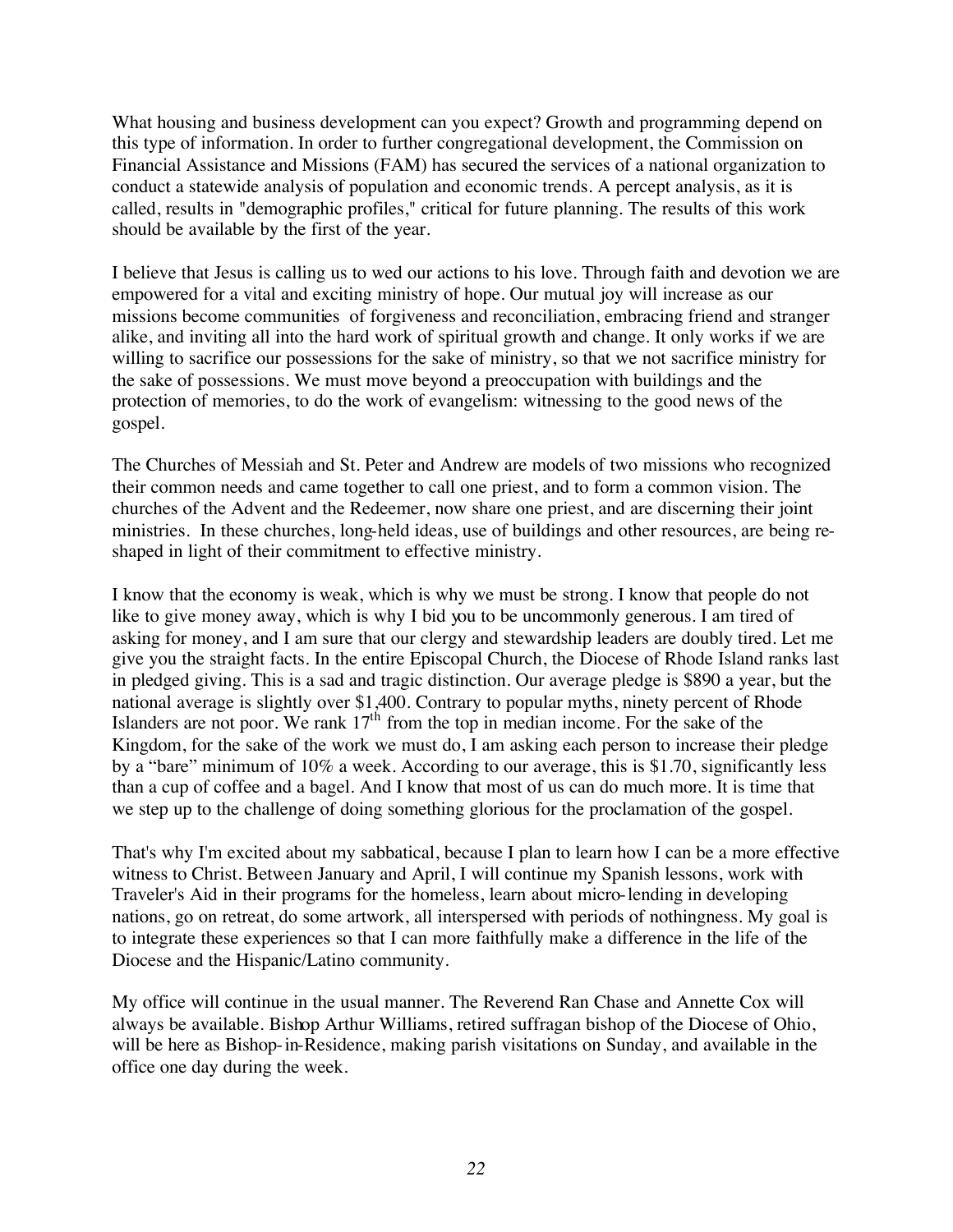I gratefully look forward to this time of refreshment, education, and rest. I know that my energy will be restored, my ideas multiplied, and my love for Christ deepened. All of this will be for the love of the Church, and this special Diocese of Rhode Island where God has called me to serve.

Every parish signs a Letter of Agreement that states that each priest will receive a sabbatical after four years of service. It is not an option; it is part of a mutual agreement. Our clergy are faithful and devoted beyond what is seen by most members of our missions. Our church needs their vitality and creative energy that a sabbatical restores. My office, through The Rev'd Canon Pam Rannenberg stands ready to help you make a sabbatical possible.

Friends, the world is at a perilous crossroads, with war and destruction close at hand, terrorism a constant threat, the economy bleak, and the trustworthiness of our leaders held in question. The thought of the loss of innocent civilian life is abhorrent to me, as is the loss of young men and women in the military. The destruction of the infrastructure of any country will mean homelessness, hunger, untold deprivation, orphans, illness, and on and on. With Iraq I continue to ask, "Where are our allies?" "Where is the UN?" "Will our actions further inflame the Middle East?" "Why are Afghans still hungry and displaced?" Do we not have a moral imperative to help rebuild that nation? And what about white-collar crime? Where is justice for those who have lost employment and retirement savings? And how about the ten percent of young children in our own state who live in extreme poverty?

There will be many different answers and opinions regarding these questions. Let us not be divided by our differences, but constantly seek reconciliation beyond passionately held convictions. Let forums be open to all sides, and let no one suffer dishonour for a position they hold. Instead of seeking a false unanimity, let the church listen to proponent and opponent alike. And, let there be room for those who are unsure of what they believe. Let us find ways to respect one another modelling the breadth of love given us by our brother, Jesus. When others seek to find scapegoats for problems, let us stand firm in our resolve to be a safe church for all God's children. And let us pray, deeply pray, for peace throughout the world, and for adequate food, shelter, education, health care and clothing for all people.

My friends, our diocesan vision is "Live in Christ Jesus: Transform the World." The process is living in Christ's passover, through worship, education, and outreach. The word is subsidiarity, choosing for effective simplicity. The focus I propose for our diocese, our community of missions, is Hispanic/Latino ministry.

Let us praise God that we have a table to share, a story to tell, and hands to serve. Out of gratitude, may our giving facilitate our vision, for our goal is nothing less than to bring the presence of Christ into the world.

"Kadosh, kadosh, kadosh Adonai," my grandfather would say, "tzeva'ot, m'lo khol har-aretz k'vodo.

Holy, holy, holy Lord. The whole world is filled with God's glory. May we let it be so.

The Rt. Rev. Geralyn Wolf *Bishop of Rhode Island*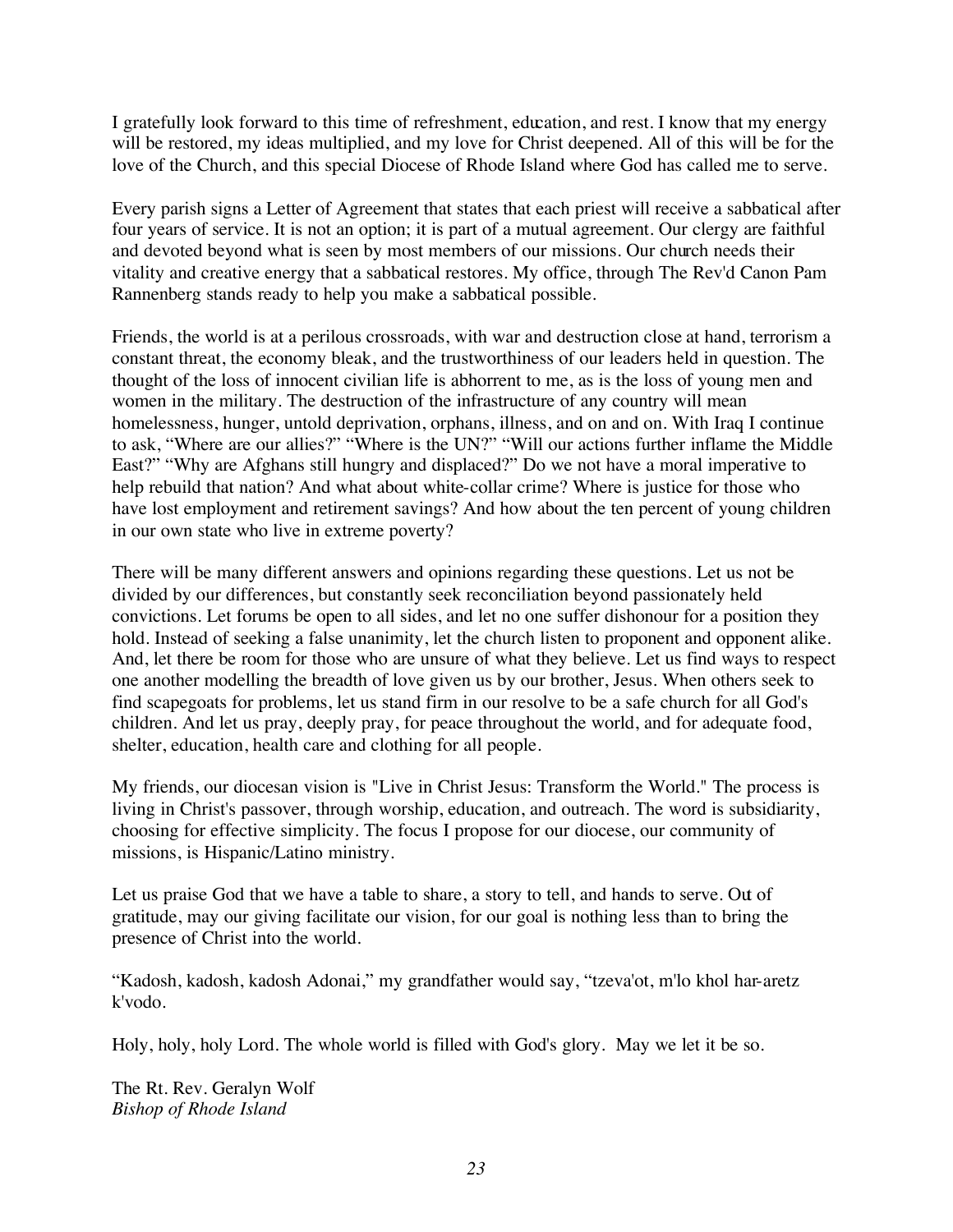## 212th Diocesan Convention - Necrology

In particular at this time we remember the following persons, deceased during this past year, who have meant so much to us and to their several congregations. May the souls of these faithful departed rest in peace, O Lord.

The Rev. Robert Johnson The Rev. Cn. Clifford Westhorp Francis C. Lathrop, Jr. Anne Bonney Carl Greene Brenda Clark Suama "Tommie" Muller Ruth Salisbury Jackie Rockwell Dawn Pipes Nye Tyler Donald Raesner Elmer Gardner Florence Dever Vernon McCarthy Agnes Johnson Lester Kendall Mayola Brown Clinton Rogers Ruth Ucci Charles Findlay, Jr. Louise Mercer Charles Gadsden Marcia Miosky Edith Thibault Annie Laflemme Eugene Rhodes Helen Vanstone Lawrence Young Marjorie Annis Lucy Thomas Arthur Thompson Shirley Kinder Natalie Hereshoff

Mildred Salisbury Myra Walker John Friend (2001) Doris Caperonis Hilda Clarke Alexandra Petersen Brookes Porter Ruth Thurley Elsie Holyoake Maude Rubery Myrtis Wilder Chet Worthington Sidney Green Rolland Carlson Phil Nash Robert Good Marjorie Milroy Sara Webb Eleanore Lawson Frederick Collins Timothy Tucker John MacPhee Robert Beaven, Jr. Helen Tennant George Coppit Samuel Barker Margaret Farr Lewis Stelljes Isabel Hovey Marie Renzi Lorene Jorgenson Anna Jernquist Mary Bedell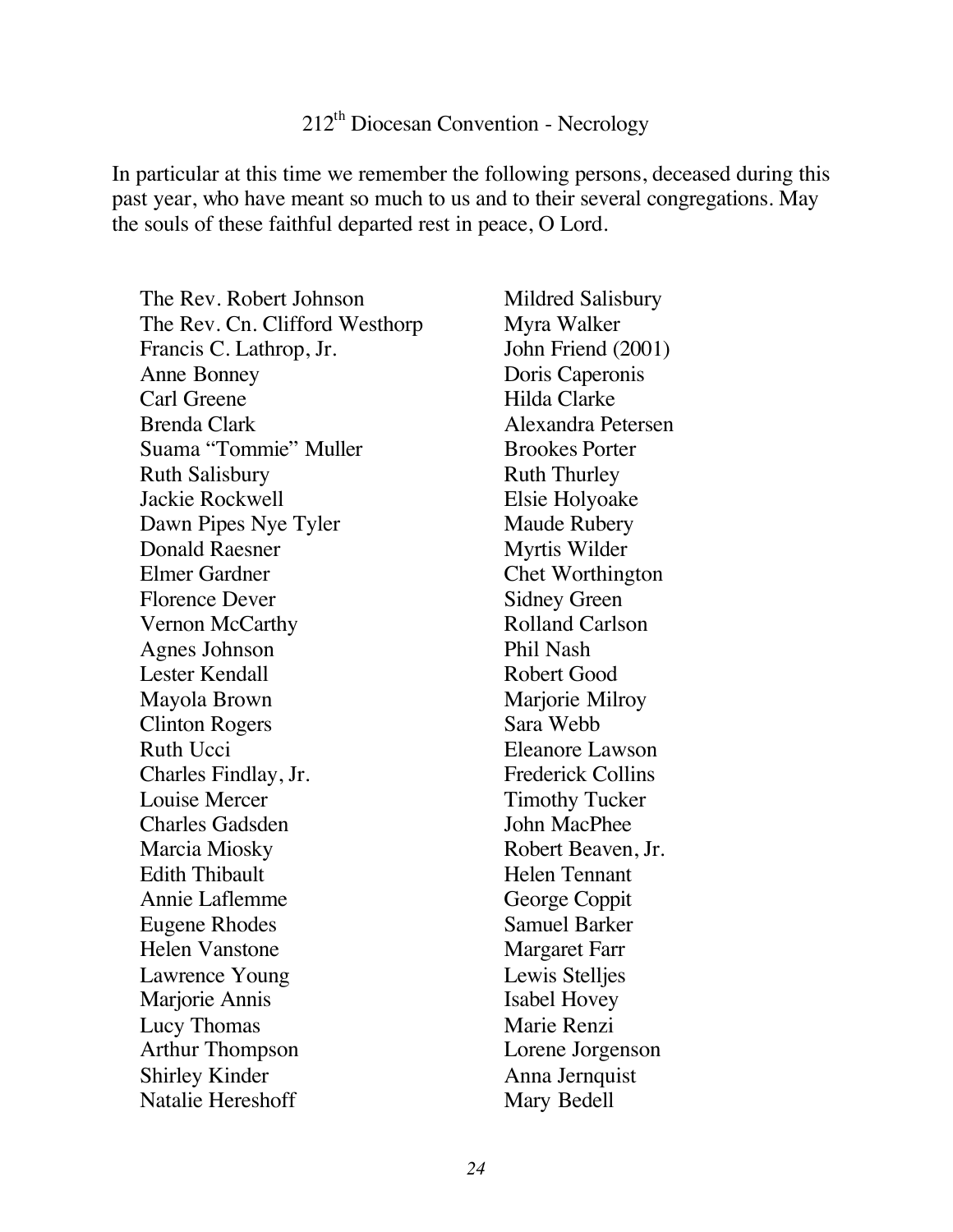Dorothy Ring Grace Johnston J. Norma McAskill Niles Tourgee Susan Eliason Lorinne Knight Edwin Safford Mary McCulloch Richard Eklund Mary Ann Eklund Rose Osborne Luco Marcello Barbara Howarth Charles Crockett James Callahan, Jr. Alfred Muir, Jr. Constance Patt Verna Lewis Palmer Batty Robert O'Brien Geraldine Waddington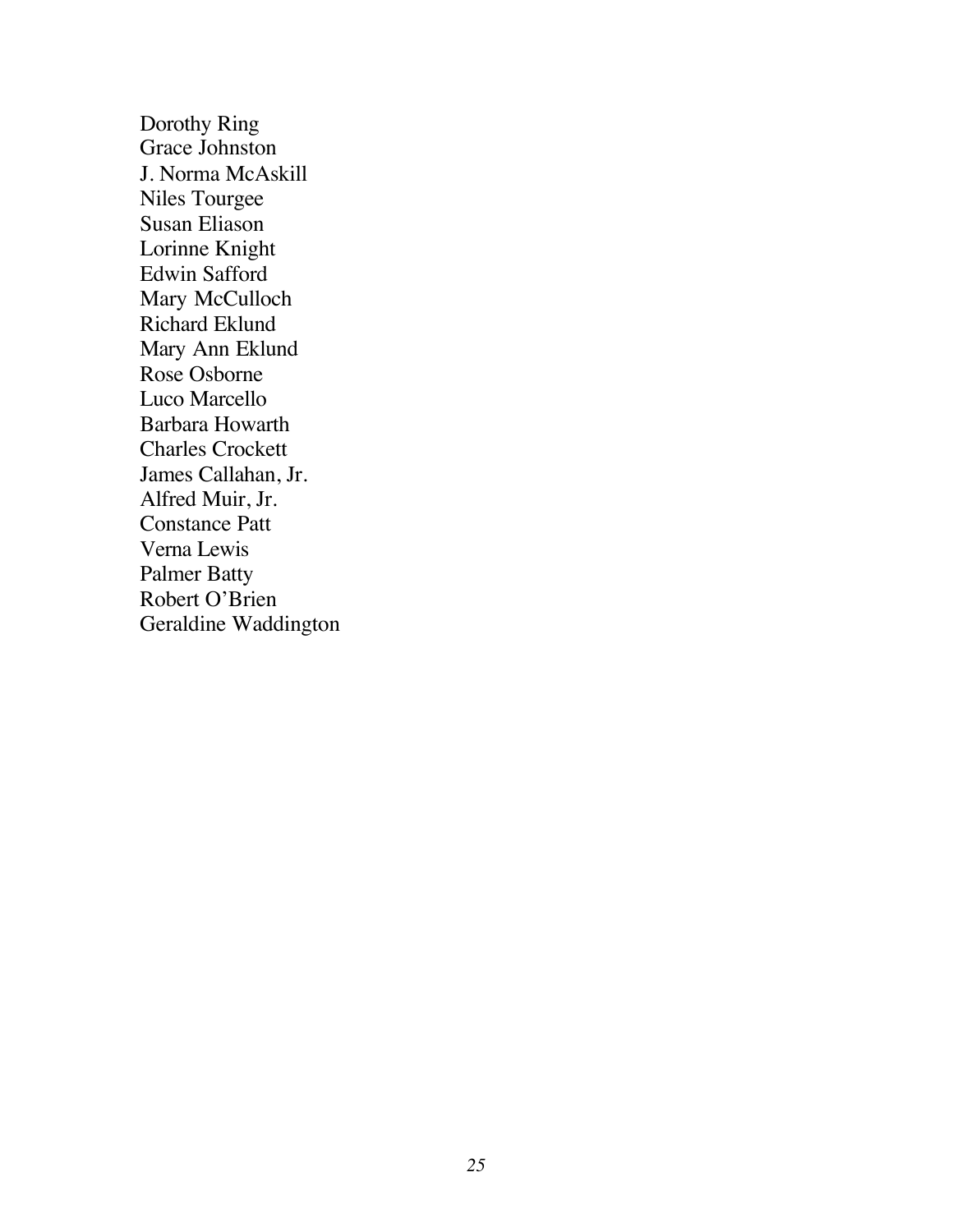#### **PAROCHIAL ORGANIZATION 2003**

#### ALTON

**St. Thomas',** 322 Church St., (P.O. Box 33), 02894-0033; *V*. The Rev. Bettine Besier; *Sr. Wd.* Mary Hafey, 7 Hoxsie Rd., Richmond, 02892; *Tr.* Robert Hafey, 7 Hoxsie Rd., Richmond, 02892; *Cl.* Cathy Clark, P.O. Box 1043, Charlestown, 02813.

#### ASHTON

**St. John's,** 1505 Mendon Rd., Cumberland, 02864; *R.* The Rev. Jeffrey A. Jencks; *Sr. Wd.* Paul Bousquet, 200 Heroux Blvd #501, Cumberland, 02864; *Jr. Wd.* Mike Robertson, 50 Mohawk St., Cumberland, 02864; *Tr.* Sharon Buttrick, 849 Mt. Hope St., No. Attleboro, MA 02760; *Cl.* Marilyn Ross, 32 Anthony Dr., Cumberland, 02864.

#### BARRINGTON

**St. John's,** 191 County Road, 02806; *R.* The Rev. Charles Neal Goldsborough; *Asst.* The Rev. Darren R. S. Elin; *Sr. Wd.* Stephen Johnston, 2 Rumstick Circle, 02806; *Jr. Wd.* Charlotte Tracy, 20 Monkey Wrench Lane, Bristol, 02809; *Tr.* Frederick Thompson, 21 Frederick Drive, 02806; *Cl.* Dennis Hogan, 17 Lamson Road, 02806.

**St. Matthew's,** 5 Chapel Rd., 02806 *R.* The Rev. Dr. Judith N. Mitchell; *Sr. Wd.* Elmer Parrott, 141 Glenrose Dr., Riverside, 02915; *Jr. Wd.* Martin Williams, 12 High St., 02806; *Tr.* Sally Easton, 28 Belvedere Ave., 02806; *Cl.* Susan LaLonde, 65 Brisas Circle, East Greenwich, 02818.

#### BLOCK ISLAND

**St. Ann's-By-The-Sea,** P.O. Box 622, 02807;

(Information not received)

.BRISTOL

**St. Michael's,** 399 Hope St., (P.O. Box 414), 02809; *R.* The Rev. Canon John Van Siclen; *Asst.* The Rev. Janice Grinnell; *Sr. Wd.* William Grandgeorge, 12 Fern Drive, Warren, 02885; *Jr. Wd.* Mary Beth Manuel, 19 Peckham Place, 02809; *Tr.* Garry Holmstrom, 45 Union St., 02809; *Cl.* Linda Levesque, 24 Franca Drive, 02809.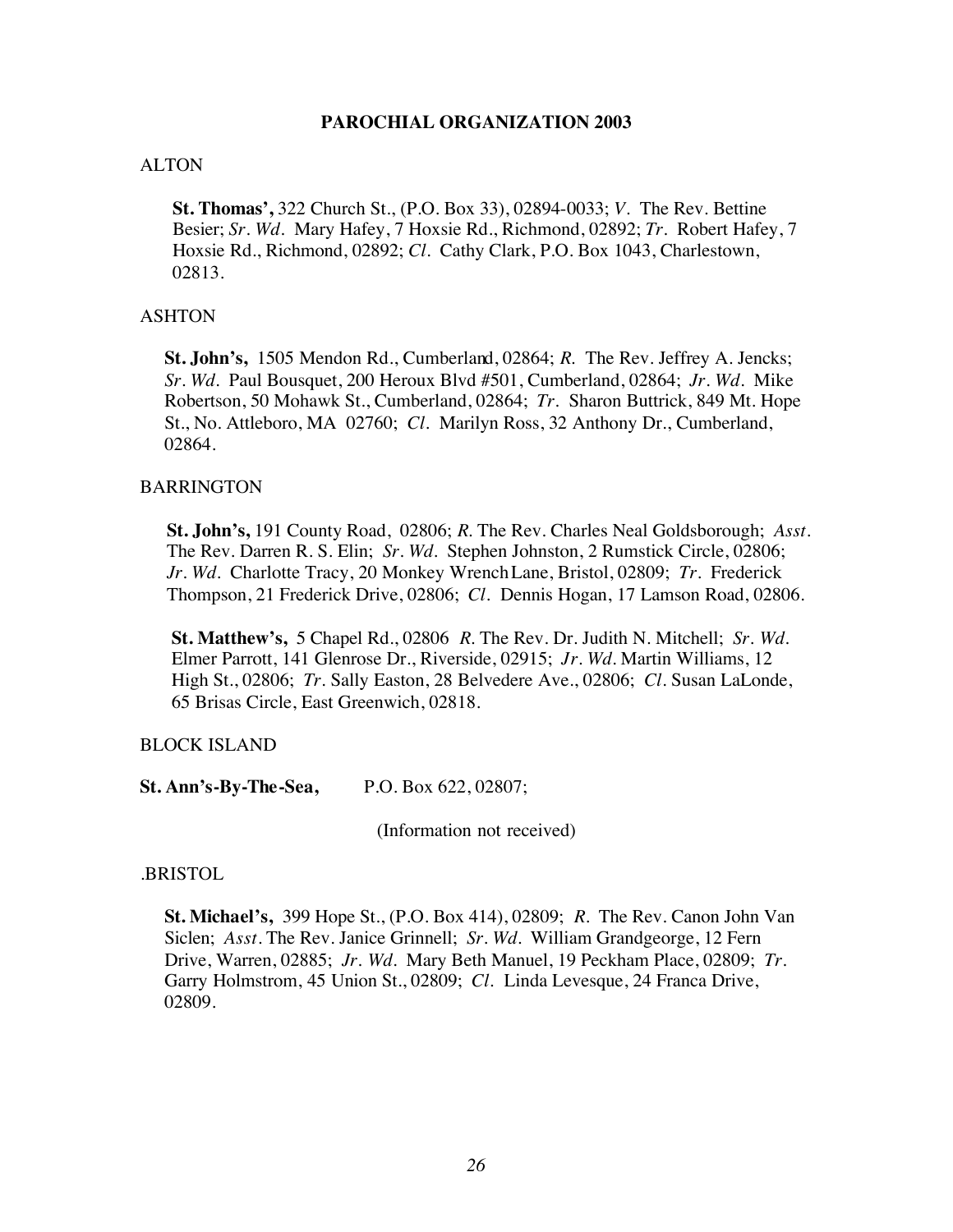#### **CENTREDALE**

**St. Alban's,** 1964 Smith Street, 02911; *R.* The Rev. Evangeline (Becky) Anderson; *Asst.* The Rev. Patricia Bailey; *Sr. Wd.* Kit Rhodes, 3 Dean Ave., Johnston, 02919; *Jr. Wd.* Mark Harrison, 88 Merchant St., No. Providence, 02911; *Tr.* Leah Turner, 26 Western Promenade, Cranston, 02905; *Cl.* Donna Martel, 11 Teakwood Drive, Johnston, 02919.

#### CENTRAL FALLS

**St. George's,** 12 Clinton St., 02863; *R.* The Rev. Michael DeVine; *Sr. Wd.* Daphne Farmer, 313 Rand St., 02863; *Jr. Wd.* Hector Reyes, P.O. Box 1515, Pawtucket, 02862; *Tr.* Andrew Ditson, 45 Henry St., 02863; *Cl.* Modesta Pellot, 35 Goff Ave., #205, Pawtucket, 02860.

#### CHARLESTOWN

**Church of the Holy Spirit,** 4150 Old Post Road, (P.O. Box 241), 02813; *Interim* The Rev. Daryl Stahl; *Sr. Wd.* Joyce Hellewell, 20 Cedar Rd, 02813; *Jr. Wd.* Robert Duhamel, 70 Foster Dr., 02813; *Tr.* Robert Pattillo, 75S Arnolda Rd., 02813; *Cl.* Donna Comolli, 63 Arbutus Trail, 02813.

#### **COVENTRY**

**Christ Church,** 132 Peckham Lane, (P.O. Box 142), 02816; *V.* The Rev. Elizabeth A. Sherman; *Sr. Wd.* Carol Drought, 22 Sweetwater Drive, 02816; *Jr. Wd.* Bruce Seelenbrandt, 123 Resevoir Rd., 02816; *Tr.* Mary Ann Mello, 6 Stony Hill Circle, 02816; *Cl.* Lois Tallman, 114 Resevoir Rd., 02816.

**St. Andrew & St. Philip** 170 Fairview Avenue, 02816; *Priest-in-Charge.* The Rev. Ric Simpson; *Sr. Wd.* Harry Sacchetti, 25 Patton St., 02816; *Jr. Wd.* John Horodysky, 27 Centennial St., 02816; *Tr.* Lisa Narkiewicz, 21 Beach St., 02816; *Cl.* Pam Jarvela, 77 Raymond's Point Rd., 02816.

**St. Matthias,** 1395 Nooseneck Hill Road, (P.O. Box 254), 02816; *V.* The Rev. Richard Morgan; *Sr. Wd.* David Barton, #9 Sherwood La., Box 5, 02816; *Jr. Wd.* Joseph Lyons, 10 Garfield Ave., 02816; *Tr.* Susan Jackson, 2799 Harkney Hill Rd., 02816; *Cl.* Lisa Cash, 96 Cedarwood Lane, Hope Valley, 02832.

#### **CRANSTON**

**Church of the Ascension,** 390 Pontiac Avenue, 02910-3322; *R.* The Rev. Robert J. Vanderau, Jr.; *Assts.* The Rev. Robert D. Duffy, The Rev. Barbara Mays-Stock; *Sr. Wd.* Leon Sibielski, 133 Sagamore Rd., 02920; *Jr. Wd.* Arthur D. Martone, 109 Potter Street, 02910; *Tr.* Richard Burlingame, Jr., 59 Lauren Ct., 02921; *Cl.* Fay Whiteside, 128 Broadmoor Rd., 02910.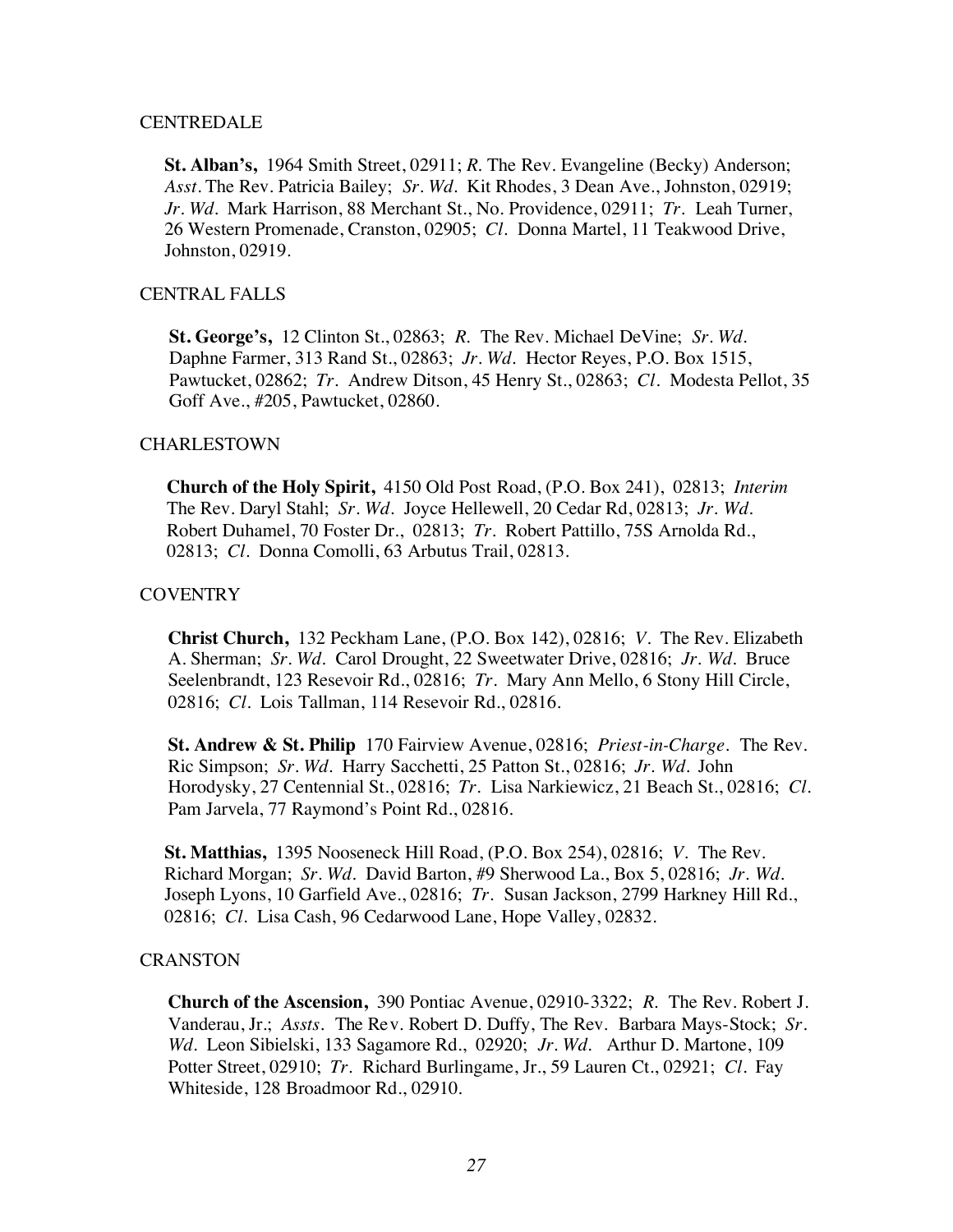**St. David's-on-the-Hill,** 200 Meshanticut Valley Parkway, 02920; R. The Rev. Nancy A. Willis; *Sr. Wd.* Ronald Behm, 243 Wickham Rd., No. Kingstown, 02852; *Jr. Wd.* Joseph Truppi, 39 Hervey St., 02920; *Tr.* Lorena Dodge, 49 Sherman Ave., 02920; *Cl.* Patricia Comella, 94 Normandy Drive, 02920.

**Church of the Transfiguration,** 1665 Broad Street, 02905; *R.* The Rev. Dr. Gary Lemery; *Asst.*. The Ven. Margaret C. F. Higbie; *Sr. Wd.* Dorothy Provorse, 30 Verdant Dr., 02920; *Jr. Wd.* Russell Barrie, 173 Ferncrest Ave., 02905; *Tr.* Edward C. Ernst, 58 Briarcliffe Rd., 02910; *Cl.* Sheila Palmer, 45 Osceola Ave., Warwick, 02888.

**Trinity Church,** 139 Ocean Avenue, 02905-3628; *R.* The Rev. P. Wayne Runner; *Asst.* The Rev. Judith Collins; *Sr. Wd.* Philip James, 100 Kristen Court, Warwick, 02888; *Jr. Wd.* Paul Tobin, 141 Post Road, Warwick, 02888; *Tr.* Jeanne Knowles, 118 Post Rd., Warwick, 02888; *Cl.* Lynn Miner, 45 Winthrop Road, Warwick, 02888.

#### CUMBERLAND

**Emmanuel,** 120 Nate Whipple Highway, 02864; *R.* The Rev. Rebecca H. Blair; *Sr. Wd.* Karl Marzocchi, 3393 Diamond Hill Rd., 02864; *Jr. Wd.* Patricia Jackson, 25 Owen Dr., 02864; *Tr.* Janice Horn, 101 Brentwood Dr., No. Smithfield, 02896; *Cl.* Gayle Potter, 355 Minerva Ave., 02864.

#### EAST GREENWICH

**St. Luke's,** 99 Pierce St., (P.O. Box 334), 02818-0334; *R.* The Rev. Dr. R. Craig Burlington; *Asst.* The Rev. Dr. Joyce Penfield; *Sr. Wd.* Gregory deGroot, 38 West St., 02818; *Jr. Wd.* Christine Boyaval, 90 Fox Run, 02818; *Tr.* John Rannenberg, 442 Wickford Point Rd., No. Kingstown, 02852; *Cl.* Cynthia Fogarty, 100 Kenyon Ave., 02818.

#### EAST PROVIDENCE

**St. Mary's,** 81 Warren Ave., 02914; *Interim* The Rev. Ashley Peckham; *Sr. Wd.* Gordon R. Hubbard, 43 Marnoch Dr., Seekonk, MA, 02771; *Tr.* Beverly Edwards, 28 Winthrop St., Seekonk, MA, 02771; *Cl.* Wendy Hubbard, 43 Marnoch Dr., Seekonk, MA, 02771.

#### GREENVILLE

**St. Thomas'** 1 Smith Street (P.O. Box 505), 02828;

(Information not received)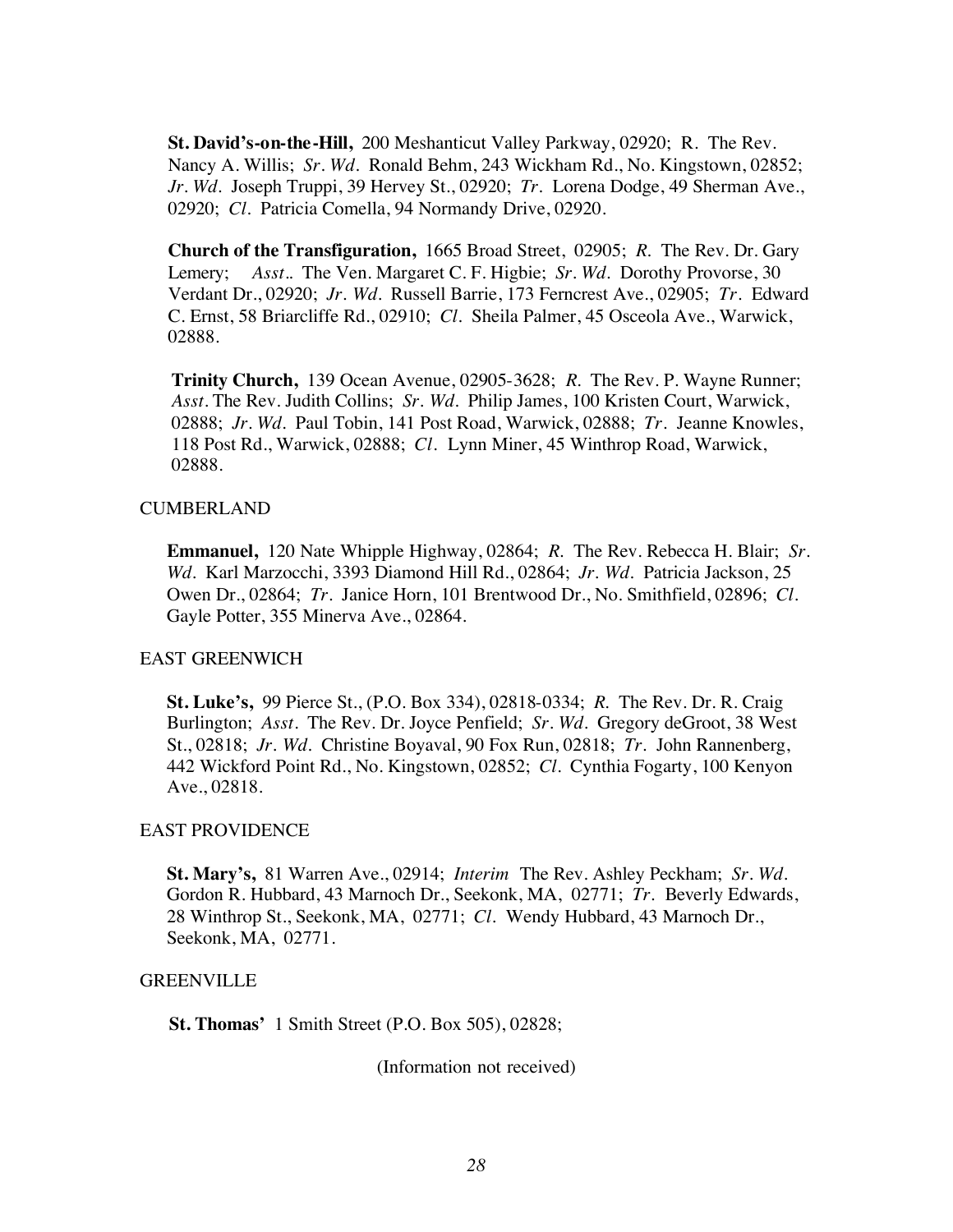#### HOPE VALLEY

**St. Elizabeth's;** 63 Canonchet Road, (P.O. Box 48), 02832; *V.* The Rev. Robert Cummings; *Sr. Wd.* David Hearty, 60 Cedarwood Lane, 02832; *Jr. Wd.* Richard Nassaney, 47 Tall Timbers Dr., 02832 *Tr.* Robert Olsen, 15 Brook Drive, 02832; *Cl.* Debbie Champlin, 53 Fenner Hill Rd., 02832.

#### JAMESTOWN

**St. Matthew's,** 87 Narragansett Avenue, (P.O. Box 317), 02835-0317; *R.* The Rev. Frederick J. Spulnik; *Sr. Wd.* Ralph L. Misto, Jr., 72 Top O' Mark Dr., 02835; *Jr. Wd.* Joan Breakell, 49 Grinnell St., 02835; *Tr.* Andrew Holmes, 14 Homested Ct., 02835; *Cl.* Lauren Swift, 30A Rub St., 02835.

#### KINGSTON

**St. Augustine's,** 35 Lower College Road, 02881; *V.* The Rev. Dr. Jennifer Phillips;; *Sr. Wd.* Fran Noring, 200 Old North Rd., 02881; *Jr. Wd.* Basil DeWolf, P.O. Box 133, Carolina, 02812; *Tr.* Richard Hathaway, 860D Curtis Corner Rd., Peacedale, 02879; *Cl.* Jessica Wilson, 20 Checkerberry Rd., Narragansett, 02882.

#### LINCOLN

**Christ Church in Lonsdale,** 1643 Lonsdale Avenue, (P.O. Box 245), 02865-0245; *R.* The Rev. Nancy Olmsted; *Assts.* The Rev. Linda Cappers, The Rev. Steele Martin; *Sr. Wd.* Douglas Allen, 6 Kilburn Ave., 02865; *Jr. Wd.* Judy Foltz, 1 Woodhaven Dr., Cumberland, 02864; *Tr.* Kenneth Howells, 18 Pinecrest Dr., Pawucket, 02861; *Cl.* Elaine DaRosa, 1491 Smithfield Ave., 02965.

#### LITTLE COMPTON

**St. Andrew's-By-The-Sea,** 182 Willow Avenue, (P.O. Box 491), 02837; *R.* The Rev. J. Gregory Prior; *Sr. Wd.* William Barnum, 2 George St., Providence, 02906; *Jr. Wd.* Judy Swan, P.O. Box 192, Westport, MA, 02791; *Tr.* Frederick Buhrendorf, 21 Quicksand Pond Rd., 02837; *Cl.* Judy Melanson, 63 John Dyer Rd., 02837.

#### MIDDLETOWN

**The Church of the Holy Cross,** 1439 West Main Rd., (P.O. Box 4121), 02842- 0121; *Priest-in-Charge* The Rev. George Chaplin; *Sr. Wd.* Robert F. Asher, 14 Birchwood Drive, Portsmouth, 02871; *Jr. Wd.* Sandra Allen, 464 Third Beach Road, 02842; *Tr.* Patricia White, 53 Pine Tree Road, Portsmouth, 02871; *Cl.* Mildred Ward, 19 Nicholson Crescent, 02842.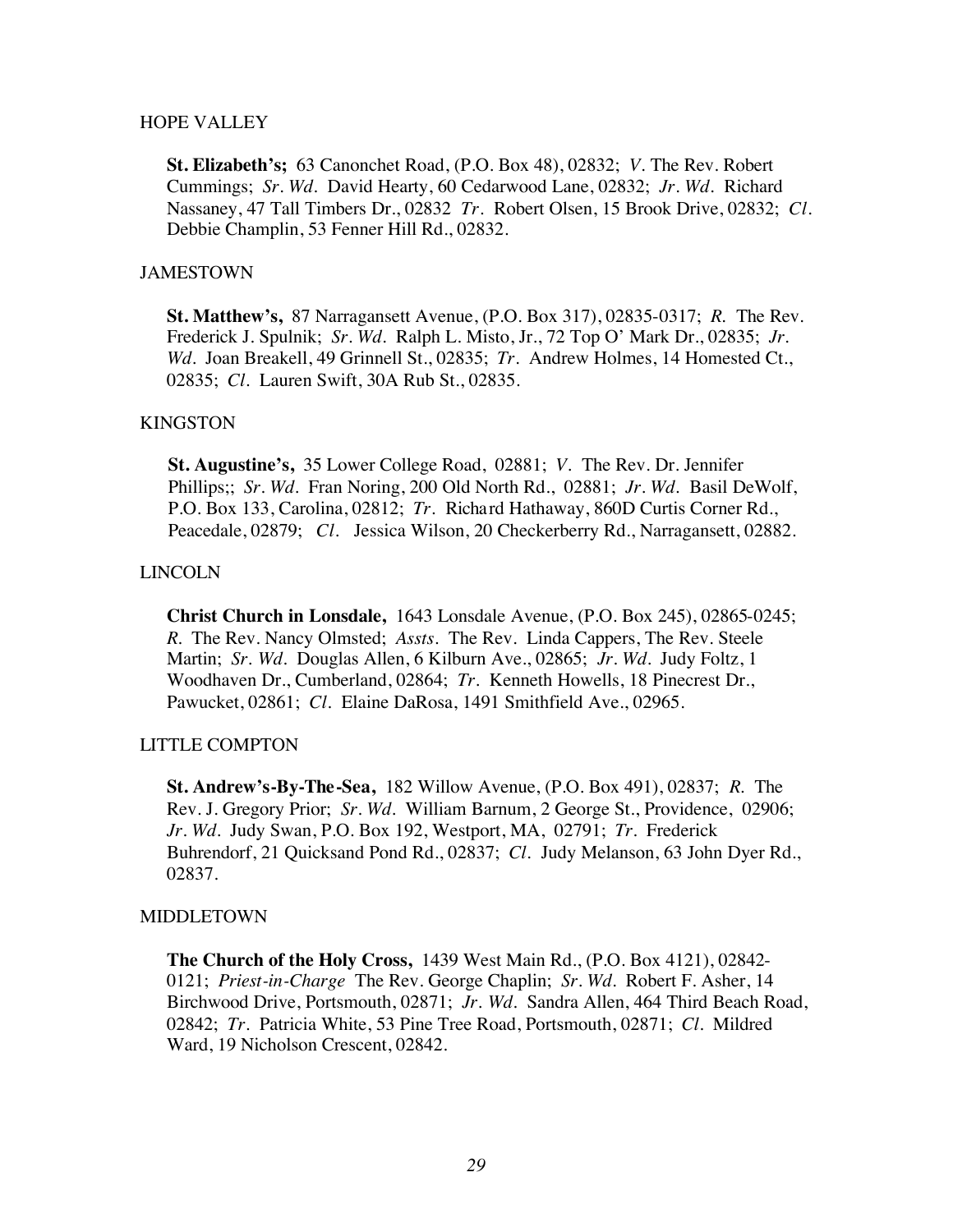**St. Columba's Chapel,** 55 Vaucluse Avenue, 02842; *R.* The Rev. Alan J. R. Neale; *Assts.* The Rev. Betty Lou Wright, The Rev. HŽbert Bolles, The Rev. Everett Greene; *Sr. Wd.* Lawrence Modisett, 200 Windstone Dr., Portsmouth, 02871; *Jr. Wd.* Gail Yonov, 340 Black Point Lane, Portsmouth, 02871; *Tr.* Terry G. Learned, 386 Green End Ave., 02842 *Cl.* Richard Alexander, 165 Indian Ave., 02842.

#### NARRAGANSETT

**St. Peter's-by-the-Sea, 7**2 Central Street, (P.O. Box 296), 02882; *R.* The Rev. Russell G. Ruffino; *Sr. Wd.* Gerald Giacobbi, 161 Riverdell Drive, Saunderstown, 02874; *Jr. Wd.* Peter Okero, 111 Edgewater Rd., 02882; *Tr.* Nina Pratt, 38 Fox Dr., 02882; *Cl.* Ann Rheault, 1121 Mooresfield Rd., Wakefield, 02879.

#### NEWPORT

**Emmanuel,** 42 Dearborn St., 02840; *R.* The Rev. Gregory A. M. Cole; *Sr. Wd.* Lillian Hargrove, 42 Almy St., 02840; *Jr. Wd.* Russell Jackson, 10 Xavier Terrace, 02840; *Tr.* Joanne R. Adam, 15 Berkeley Ave., 02840; *Cl.* JoAnne Ritchie, 28 Carey St., 02840;

**St. George's,** 14 Rhode Island Avenue, 02840; *Interim* The Rev. Marsue Harris; *Sr. Wd.* Gardner C. Sconyers, 28 Rhode Island Ave., 02840; *Jr. Wd.* Phillip Ward, 21 Whitwell Ave., 02840; *Tr.* Peter Marshall, 46 Almy St., 02840; *Cl.* Helen L. Brennan, 9 Marin St., 02840.

**St. John the Evangelist (Zabriskie Memorial),** 61 Poplar St., 02840; *R.* The Rev. Jonathan J. D. Ostman, SSC; *Asst.* The Rev. John Cranston, SSC; *Sr. Wd.* Herrick Shinn, 123 Frank Coelho Dr., Portsmouth, 02871; *Jr. Wd.* Charles White, 2 Evarts St., 02840; *Tr.* Jay F. Jacot, 400 Union St., Portsmouth, 02871; *Cl.* Bruce Shaw, 163 Ridgewood Rd., Middletown, 02842.

**Trinity,** Queen Anne Square, 02840; *R.* The Rev. Canon John E. Lawrence; *Assts.* The Rev. David Milam, The Rev. Nigel L. Andrews; *Sr. Wd.* James M. Burress, 166 River Run Road, Middletown, 02842; *Jr. Wd.* James A. Glover, 18 Pocahantas Drive, Middletown, 02842; *Tr.* Dennis Kretzschmar, 49 Oliver Hazard Perry Rd., Portsmouth, 02871; *Cl.* Carnes Lord, 49 Farewell St., 02840.

#### NORTH KINGSTOWN

**St. Paul's,** 55 Main St., 02852; *Asst.* The Rev. Jennifer West; *Sr. Wd.* Jane Tiernan-Reilly, 20 Woodward Road, 02852; *Jr. Wd.* William Warburton, 220 Narrow Lane, Exeter, 02822; *Tr.* Edwin Nicholson, 8 Wright Lane, 02852; *Cl.* Peggy Sagnella, 128 Audubon Rd., 02852.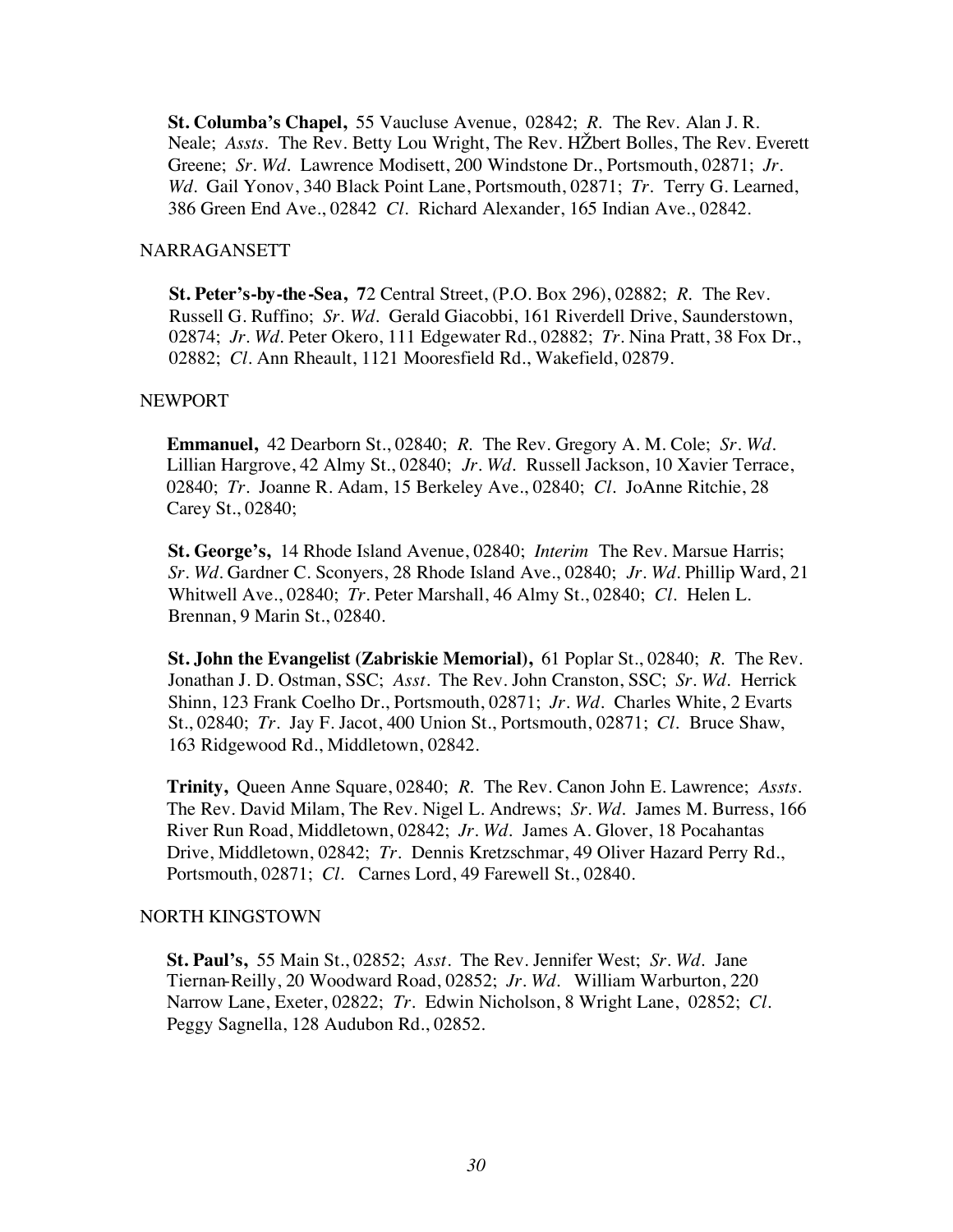#### NORTH PROVIDENCE

**St. James,** 474 Fruit Hill Ave., 02911-2636; *R.* The Rev. Alcide Barnaby, Jr.; *Asst.* The Rev. Iris Mello; *Sr. Wd.* Joan Dorney Collins, 1872 Smith St., #2, 02911; *Jr. Wd.* Ernie Forte, 255 Aqueduct Rd., Cranston, 02920; *Tr.* Julie Pettis, 8 Beta Court, 02911; *Cl.* Tabetha Bernstein, 25 Seamans St., Providence 02908.

#### NORTH SCITUATE

**Trinity,** 251 Danielson Pike, 02857-1906; *R.* The Rev. Dr. Pamela S. Gregory; *Sr. Wd.* Robert Liptrot, 56 Pole Bridge Rd., 02857; *Jr. Wd.* Stephen Gaddes, 39 Walker Way, 02857; *Tr.* Joseph Carnevale, 294 Plainfield Pike, 02857; *Cl.* Shirley Hutchings, P.O. Box 143, 02857.

#### PASCOAG

**Calvary,** 156 Broad St., 02859-2602; *V.* The Rev. Mary A. Canavan; *Sr. Wd.* David Sidla, 35 Buck Hill Rd, 02859, and Muriel Glose, 25 Eagle Peak Rd, 02859; *Jr. Wd.* Louis Lambert, P.O. Box 7, Glendale, 02826; *Tr.* Ron Slocum, 65 Maple Dr., Harrisville, 02830; *Cl.* Muriel Kogut, 60 Irving Ave., 02859.

#### PAWTUCKET

**Church of the Advent,** 496 Pawtucket Ave., 02860; *R.* The Rev. Jo-Ann Drake; *Asst.* The Rev. Ann Pelletier; *Sr. Wd.* Raymond Stephenson, 87 Pidge Ave., 02860; *Jr. Wd.* Carol Keiser, 15 Dana Drive, Seekonk, MA, 02771; *Tr.* Eunice Simmons, 143 Parkside Ave., 02861. *Cl.* Beatrice Minkins, 345 Glenwood Ave., 02860;

**Church of the Good Shepherd,** 490 Broadway, 02860; *Sr. Wd.* Dennis Tripodi, 3 Hill Farm Lane, Lincoln, 02865; *Jr. Wd.* Gary Gauthier, 19 Slater Park Ave., 02861; *Tr.* Richard Emerson, 29 Davis St., Seekonk, MA, 02771; *Cl.* Roberta Cook, 56 Torrey Rd., Cumberland, 02864.

**St. Luke's,** 670 Weeden St., 02860; *R.* The Rev. Michael W. Lemons; *Asst.* The Rev. Carol Millette; *Sr. Wd.* Joseph Tassone, 274 Oakdale Ave., 02860; *Jr. Wd.* Dana Robinson, 52 Arthur Ave., No. Providence, 02904; *Tr.* Barbara Stevenson, 16 Grafton St., Lincoln, 02865; *Cl.* Barbara Partington, 132 Francis Ave., 02860.

**St. Martin's,** 1080 Newport Ave., 02861-2541; *Sr. Wd.* Michelle Callahan, 36 Carter Ave., 02861; *Jr. Wd.* Michael Lavoie, 75 Boardman Lane, So. Attleboro, MA, 02703; *Tr.* Donald Leggat, 170 Woodward Ave., Seekonk, MA, 02771; *Cl.* Nancy Leggat, 170 Woodward Ave., Seekonk, MA, 02771.

**St. Paul's,** 50 Park Place, 02860-4010; *R.* The Rev. William Locke; *Asst.* The Rev. Betsy Lesieur; *Sr. Wd.* Donald J. McShane, 1436 Louisquisset Pike, Lincoln, 02865; *Jr. Wd.* Allan R. Taylor, 200 Walker St., Seekonk, MA, 02703; *Tr.* Jayne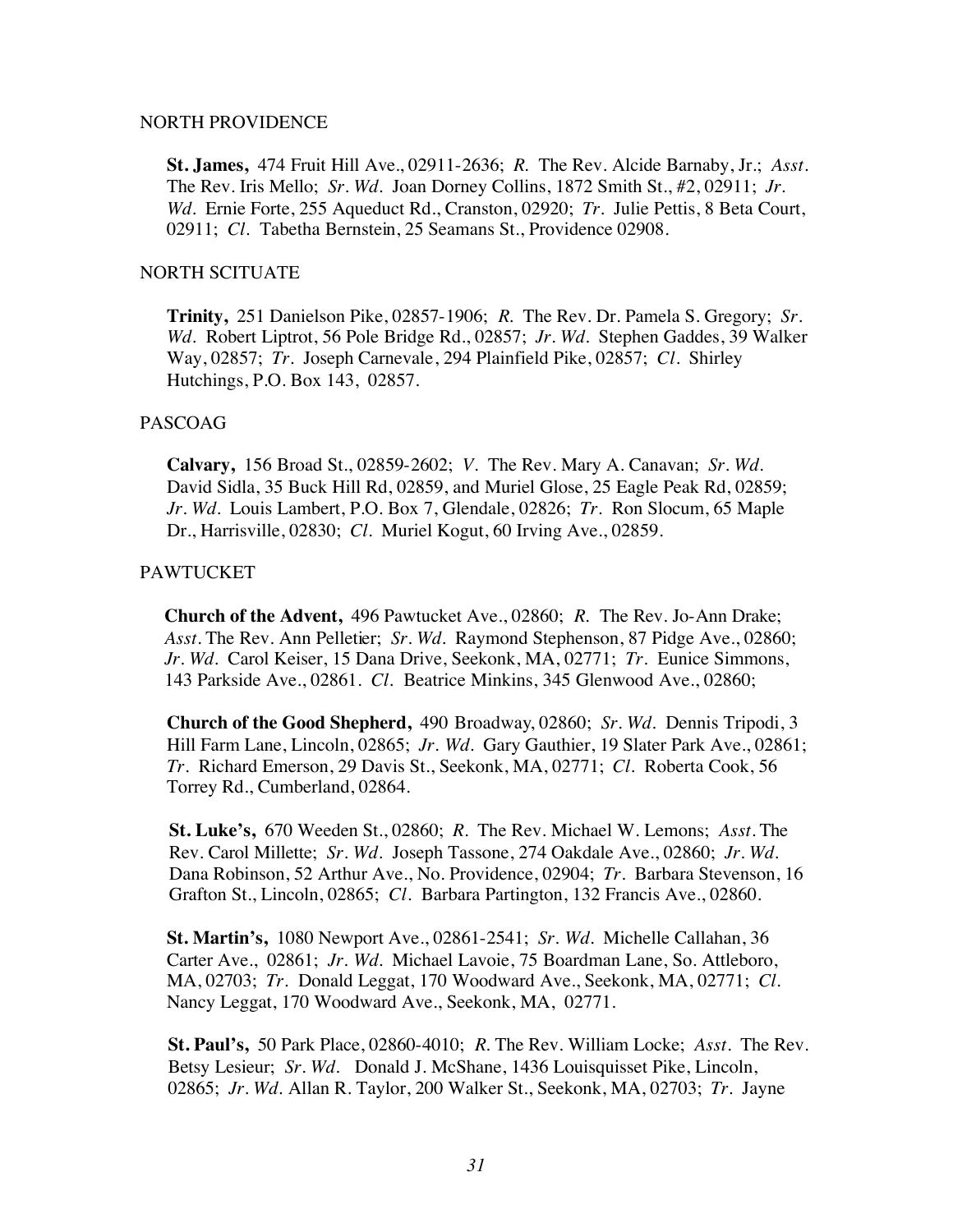Bellows, 22 Nicholas Dr., Cumberland, 02864; *Cl.* Sandra Gildea, 133 Hatfield St., 02861.

#### PORTSMOUTH

**St. Mary's,** 324 East Main Rd., 02871; *R.* The Rev. Stephen Bergmann; *Sr. Wd.* Beverly Hall, 27 Lehigh Terrace, 02871; *Jr. Wd.* Tom Brown, 66 Colonial Ave., Tiverton, 02878; *Tr.* Edward O. Bierman, 143 Adams Dr., 02871; *Cl.* Lacey Given, 65 King Phillip Dr., 02871.

**St. Paul's,** 2679 East Main Rd., 02871; *Priest-in-Charge* The Rt. Rev. Prudence Ngarambe; *Sr. Wd.* Sara Oliveira, 311 Old Mill Lane, 02871; *Jr. Wd.* Patrick Lennahan, 11 Maniton Dr., 02871; *Tr.* Robert Gessler, 95 Longmeadow Road, 02871; *Cl.* Annette Pelletier, 30 Sherman St., Newport, 02840.

#### **PROVIDENCE**

**All Saints' Memorial,** 674 Westminster St., 02903; *R.* The Rev. James R. Bocchino; *Asst.* The Rev. Edward J. Trafford; *Sr. Wd.* Katharine Kreiser, 19 Belknap Farm Dr., Johnston, 02919; *Jr. Wd.* Daniel Mechnig, 120 Laurel Ave., 02906; *Tr.* Robert A. Wells, 16 College Rd., 02908; *Cl.* E. Gloria Perry, 19 Bradford Ct., West Warwick, 02893.

**Cathedral of St. John,** 271 North Main St., 02903;

(Information not received)

**Church of the Epiphany,** 542 Potters Ave., 02907; *V.* The Rev. Karen Fraioli; *Sr. Wd.* Cynthia Rollins, 69 Preston St., 02906; *Jr. Wd.* Jerome Briggs, 46 Eldridge St., Cranston, 02910; *Tr.* Elizabeth Toby, 10 Kepler St., 02908; *Cl.* Kwame Walker, 29 Clarence St., 02909.

**Grace Church,** 175 Mathewson St., 02903; *R.* The Rev. Robert T. Brooks; *Sr. Wd.* Stephen Haskell, P.O. Box 65, Rehoboth, MA, 02771; *Jr. Wd.* David Wilder, 5 College Lane, Barrington, 02806; *Tr.* Gordon E. Martin, Jr., 405 Diamond Hill Rd., Warwick, 02886; *Cl.* Christopher Utter, 24 Brighton St., 02909.

**Messiah,** 10 Troy St., 02909; *Missioner* The Rev. Richard E. Bardusch; *Assts.* The Rev. Michael Coburn, The Rev. Michael DePetrillo; *Sr. Wd.* Lillian Bailey, 120 Roger Williams Circle, Cranston, 02905; *Jr. Wd.* Cathy Iacobucci, 121 Garden City Drive, Cranston, 02920; *Tr.* Bob Krikorian, 197 Waldo St., 02909; *Cl.* Alice Smith, 40 Sheffield Ave., 02911.

**Redeemer,** 655 Hope St., 02906;

(Information not received)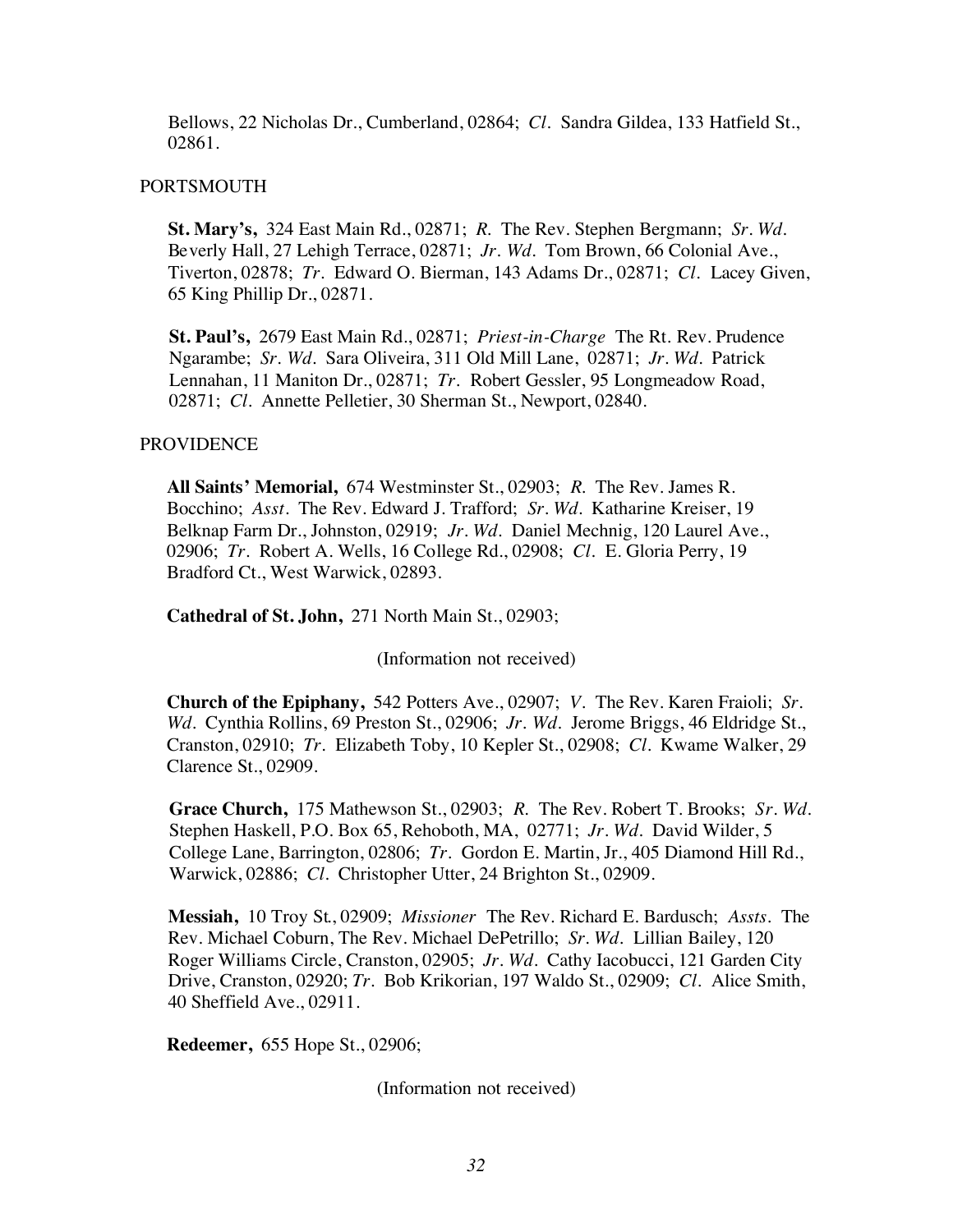**St. Martin's,** 50 Orchard Ave., 02906; *R.* The Rev. Ann S. Coburn ; *Asst.* The Rev. David A. Ames; *Sr. Wd.* Mary Hollinshead, 122 Martin St., Rehoboth, MA, 02769; *Jr. Wd.* Jaye Tyler, 24 Barnes St., 02906; *Tr.* Dennis Stark, 19 Kenilworth Way, Pawtucket, 02860; *Cl.* Joseph A. Palmer, 4430 Post Rd, #B-27, Warwick, 02888.

**Saints Peter and Andrew,** 25 Pomona Ave., 02908; *Missioner* The Rev. Richard E. Bardusch; *Asst.* The Rev. Michael Coburn; *Sr. Wd.* Donna Webb, 27 Oneida St., Johnston, 02919; *Jr. Wd.* Steven Williamson, 51 Camden Ave., 02908; *Tr.* June Gardner, 62 Leading St., Johnston, 02919; *Cl.* Jean Field, 47 Morgan Ave., Johnston, 02919.

**S. Stephen's,** 114 George St., 02906; *R.* The Rev. John D. Alexander; *Sr. Wd.* Alan Reniere, 399 Bungy Rd., Scituate, 02857; *Jr. Wd.* Thomas Bledsoe, 50 Lincoln Ave., Barrington, 02806; *Tr.* Brian C. Ehlers, 399 Bungy Rd., Scituate, 02857; *Cl.* Alison M. H. Stebbins, 109A Benefit St., 02903.

#### RIVERSIDE

**St. Mark's,** 10 Turner Ave., 02915; *R.* The Rev. Steven W. Hagerman; *Sr. Wd.* Beverly Colvin, 10 Fales St., 02915; *Jr. Wd.* Jeanne Mason, 253 Terrace Ave., 02915; *Tr.* Robert Lewis, 57 Allerton Ave., East Providence, 02914; *Cl.* Carol Northup, 19 Robin Hood Dr., 02915.

#### RUMFORD

**St. Michael and Grace,** 1336 Pawtucket Ave., 02916; *R.* The Rev. Jennifer L. Pedrick; *Sr. Wd.* Raymond Begin, 195 Mount Vernon Blvd, Pawtucket, 02861; *Jr. Wd.* Linda LeBreux, 198 Wheeler St., Rehoboth, MA, 02769; *Cl.* Margery Babbitt; 100 St. Laurent Parkway; Seekonk, MA, 02771.

#### SAUNDERSTOWN

**St. John the Divine,** P.O. Box 541, 02874; *R.* The Rev. Stephanie C. Shoemaker; *Sr. Wd.* John Cicogna, 41 Winterberry Rd., 02874; *Jr. Wd.* Donald Hourahan, 243 Orchard Woods Dr., 02874; *Tr.* Arthur Post, 2232 Boston Neck Rd., 02874; *Cl.* Janice Post, 2232 Boston Neck Rd., 02874.

#### **TIVERTON**

**Holy Trinity,** 1956 Main Rd., 02878-4698; *R.* The Rev. Dr. Paul S. Koumrian; *Sr. Wd.* Quentin Sanford, Jr., 2662 Main Rd., 02878; *Jr. Wd.* Felicia Toupin, 94 Winnisimet Drive, 02878; *Tr.* Edward Sayers, 97 Tickle Road, Westport, MA, 02790; *Cl.* Karen Oliveira, 100 Clegg Ave., 02878.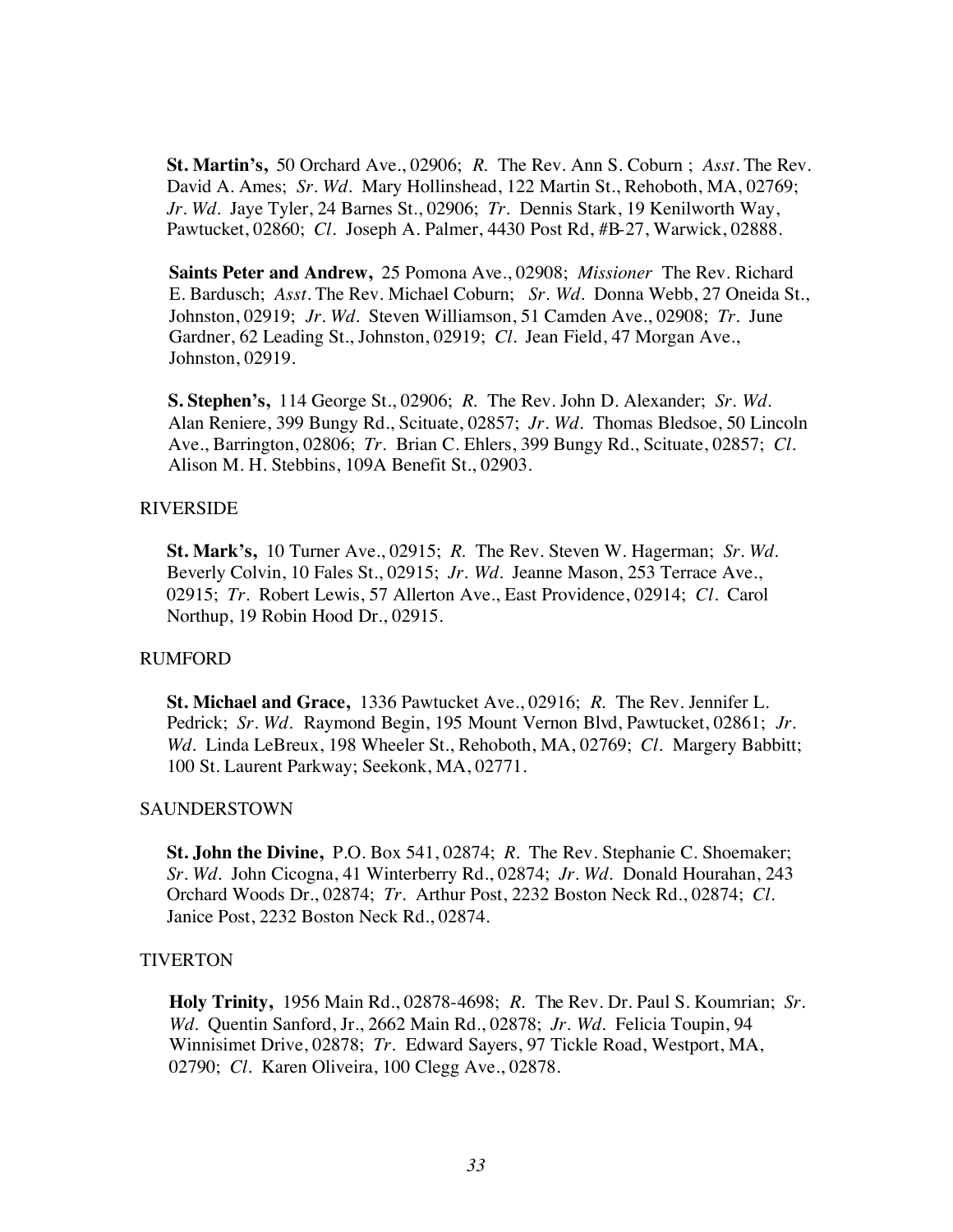#### WAKEFIELD

**Church of the Ascension,** 370 Main St., (P.O. Box 5248), 02880-5248; *R.* The Rev. Sandra P. Haines-Murdocco; *Sr. Wd.* Shirley Champlin, 100 South Pier Rd., Narragansett, 02882; *Jr. Wd.* Richard Diggins, 40 Indian Head Trail, 02879; *Tr.* William F. Kelly, 16 Dawn Court, So. Kingstown, 02879; *Cl.* John Thoms, 506 Kettle Pond Rd., So. Kingstown, 02879.

#### WARREN

**St. Mark's,** 15 Lyndon St., 02885-3322; *Priest-in-Charge* The Rev. Aaron Usher; *Sr. Wd.* Christina Lachapelle, 278 Market St., 02885; *Jr. Wd.* Mr. R. Tappero, 37 Coomer Ave., 02885; *Tr.* Mrs. J. Donahue, 268 Norfolk Ave., Pawtucket, 02861; *Cl.* Robin Valley, 23 Oakley St., East Providence, 02914.

#### WARWICK

**All Saints',** 111 Greenwich Ave., 02886-1217; *R.* The Rev. Philip Devens; *Sr. Wd.* Alfred Liddle, III, 47 Montgomery St., 02886; *Jr. Wd.* Donald M. Lyford, 178 Chapmans Ave., 02886; *Tr.* Floyd Smith, 33 Stam Ave., Cranston, 02920; *Cl.* Cheryl Flynn, 241 Knight St., 02886.

**St. Barnabas',** 3257 Post Road, 02886; *R.* The Rev. William Fraatz; *Assts.* The Rev. Howard Olsen; The Rev. Peter Michaelson; *Sr. Wd.* Henry Dziadosz, 43 Whiting Lane, Pascoag, 02859; *Jr. Wd.* Eric Simonian, 140 Imperial Dr., 02886; *Tr.* Dennis Bucco, 58 Arrow Head Lane, West Greenwich, 02817. *Cl.* Janice Charest, 33 Central St., West Warwick, 02893;

**St. Mark's,** 111 West Shore Rd., 02889; *Sr. Wd.* John Kolarik, 97 Gristmill Rd, 02889; *Jr. Wd.* Jon VanLoon, 59 Commodore Ave., , 02888; *Tr.* John Gormly, 380 Squantum Dr., 02888 & Shirley Kolarik, 474 West Shore Rd., 02889; *Cl.* Elizabeth Huntemann, 90 Grand Ave., 02889.

**St. Mary's,** 358 Warwick Neck Ave., 02889; *R.* The Rev. Mark R. Galloway; *Asst.* The Rev. Christine Burton; *Sr. Wd.* Susan Farrell, 72 Barton Ave., 02889; *Jr. Wd.* Thomas McMullen, 219 Fair St., 02888; *Tr.* Frank Walker, 87 General Hawkins Dr., 02888; *Cl.* Gayle Sangster, 55 Nightingale Ave., 02889.

#### **WESTERLY**

**Christ Church,** 7 Elm St., 02891; *R.* The Rev. Robert W. Anthony; *Asst.* The Rev. Mary Ellen Dolan; *Sr. Wd.* John S. Wilks, 494 Greenhaven Rd., Pawcatuck, CT, 06379; *Jr. Wd.* Virginia Bonk, 28 Harbor Dr., 02891; *Tr.* Frederick Eaton, 4 Cliff St., Stonington, CT, 06378; *Cl.* Connie Dowrey, 7 Cavendish Lane, Pawcatuck, CT, 06379.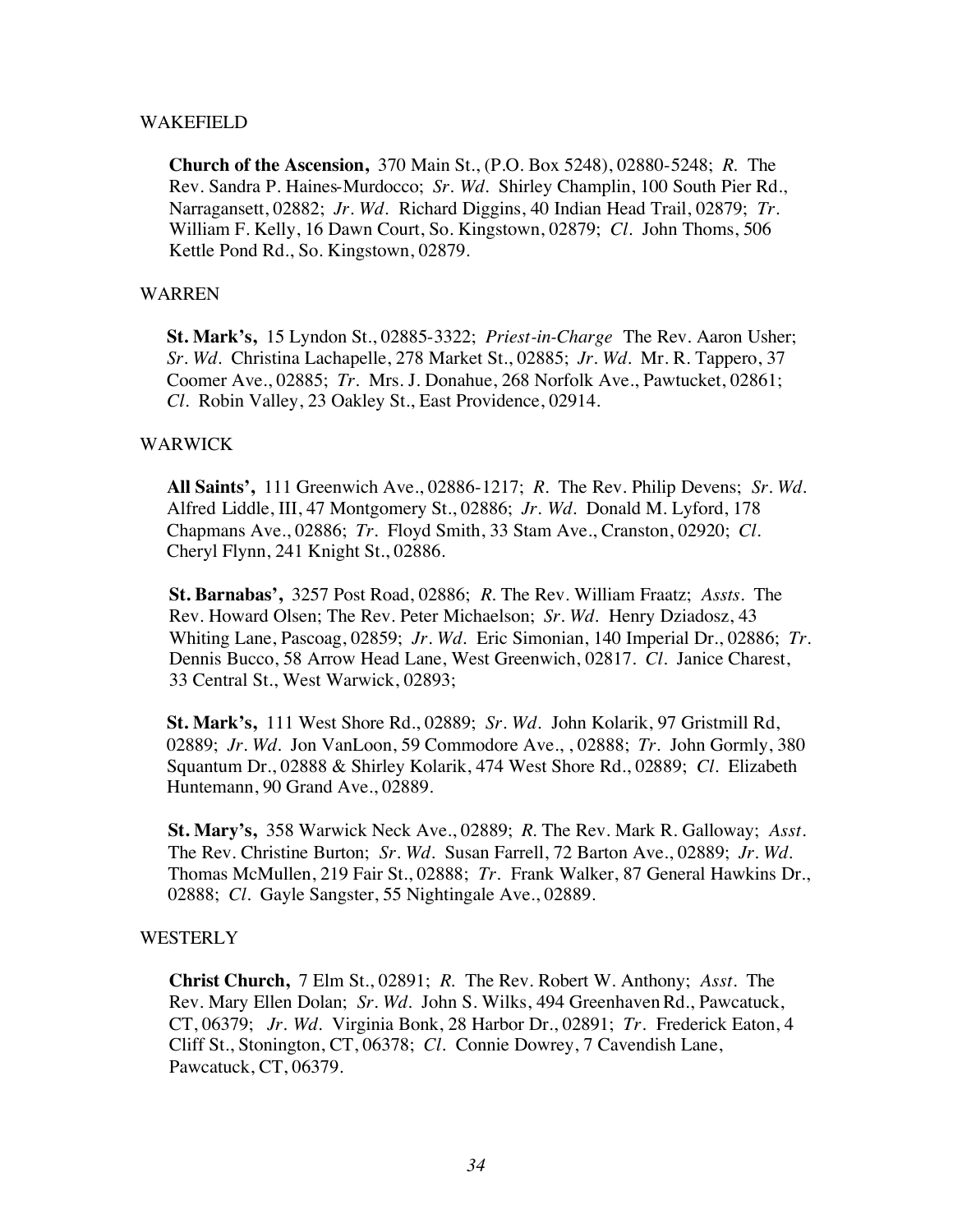#### WOONSOCKET

**St. James,** 24 Hamlet Ave., 02895; *Interim* The Rev. Donald Parker; *Sr. Wd.* Dean Goodwin, 15 Cristy Court, No. Smithfield, 02896; *Jr. Wd.* Merredythe Nadeau, 29 Homestead Ave., No. Smithfied, 02896; *Tr.* Jeannine Malo, 249 Summer St., No. Smithfield, 02896; *Cl.* Shirley E. G. Ayers, 407 Prospect St., 02895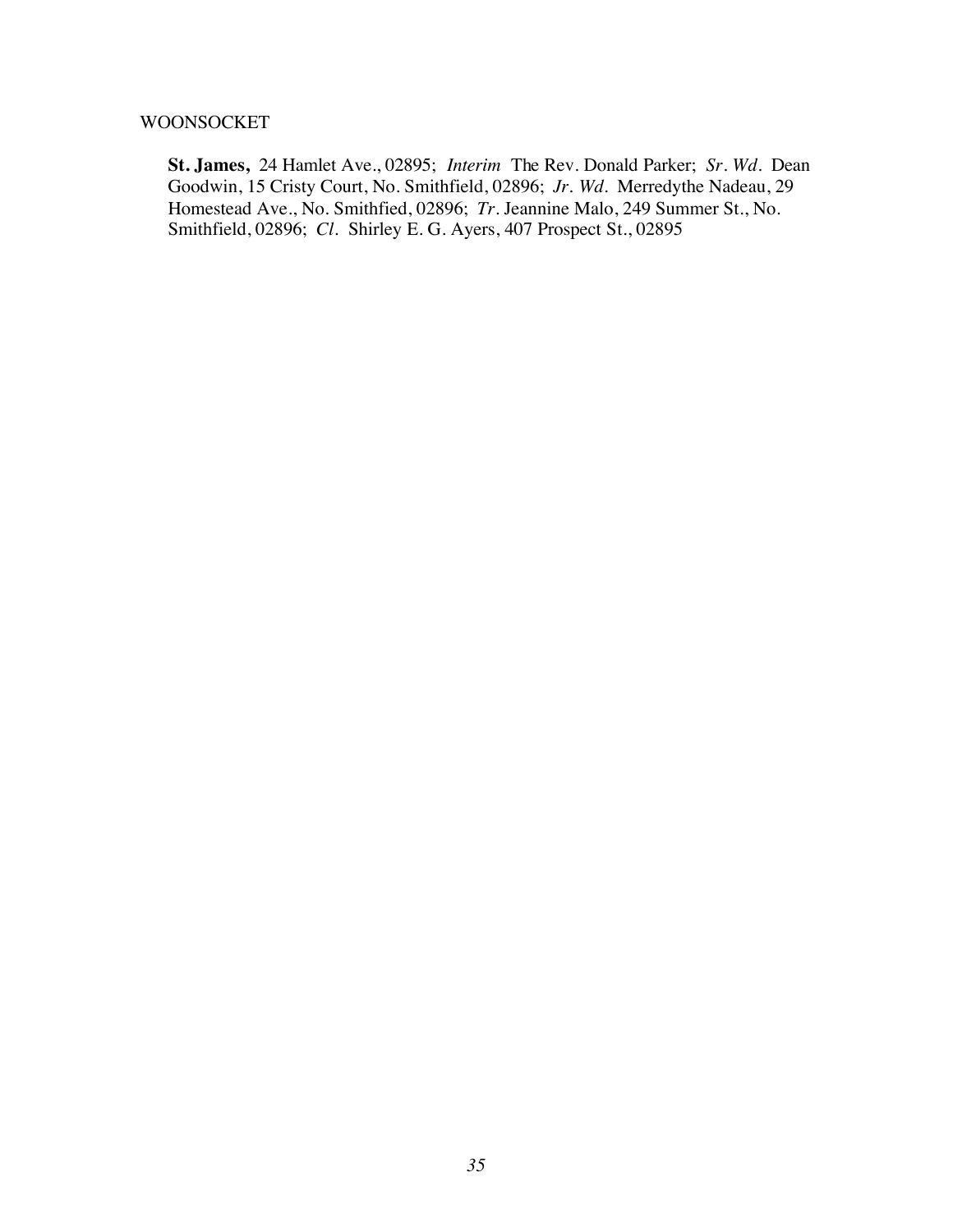## **BISHOP'S OFFICIAL ACTS 2002**

### **Visitations** (40)

| February 3   | St. Elizabeth's, Hopkinton            |
|--------------|---------------------------------------|
| February 10  | St. George's, Central Falls           |
| February 17  | Holy Trinity, Tiverton                |
| February 19  | Trinity, Cranston                     |
| February 24  | Calvary, Pascoag                      |
| March 19     | Messiah, Providence                   |
| March 24     | St. Mary's, East Providence           |
| March 31     | St. John's, Saunderstown              |
| April 14     | St. Matthew's, Barrington             |
| April 28     | St. Martin's, Providence              |
| May 5        | All Saints Memorial, Providence       |
| May 8        | Ascension, Cranston                   |
| May 12       | Emmanuel, Newport                     |
| May 19       | St. Michael's, Bristol                |
| June 9       | St. James, North Providence           |
| June 16      | Transfiguration, Cranston             |
| June 23      | Grace, Providence                     |
| June 30      | St. Paul's, North Kingstown           |
| July 14      | St. Ann's, Block Island               |
| July 21      | Trinity, North Scituate               |
| July 23      | Ascension, Wakefield                  |
| September 8  | Christ Church, Lincoln                |
| September 10 | St. Mark's, Riverside                 |
| September 15 | Redeemer, Providence                  |
| September 17 | St. Barnabas, Warwick                 |
| September 22 | St. George's, Newport                 |
| October 6    | St. Mark's, Warwick                   |
| October 8    | St. Luke's, Pawtucket                 |
| October 13   | Emmanuel, Cumberland                  |
| October 18   | St. Luke's, East Greenwich            |
| October 20   | St. Mark's, Warren                    |
| October 27   | St. James, Woonsocket                 |
| October 29   | All Saints', Warwick                  |
| November 10  | St. Mary's, Portsmouth                |
| November 17  | St. Stephen's, Providence             |
| November 24  | Trinity, Newport                      |
| December 8   | St. John's, Barrington                |
| December 20  | St. Thomas', Greenville               |
| December 22  | Christ Church, Coventry               |
| December 24  | The Cathedral of St. John, Providence |

# **Confirmations**

St. George's School, Newport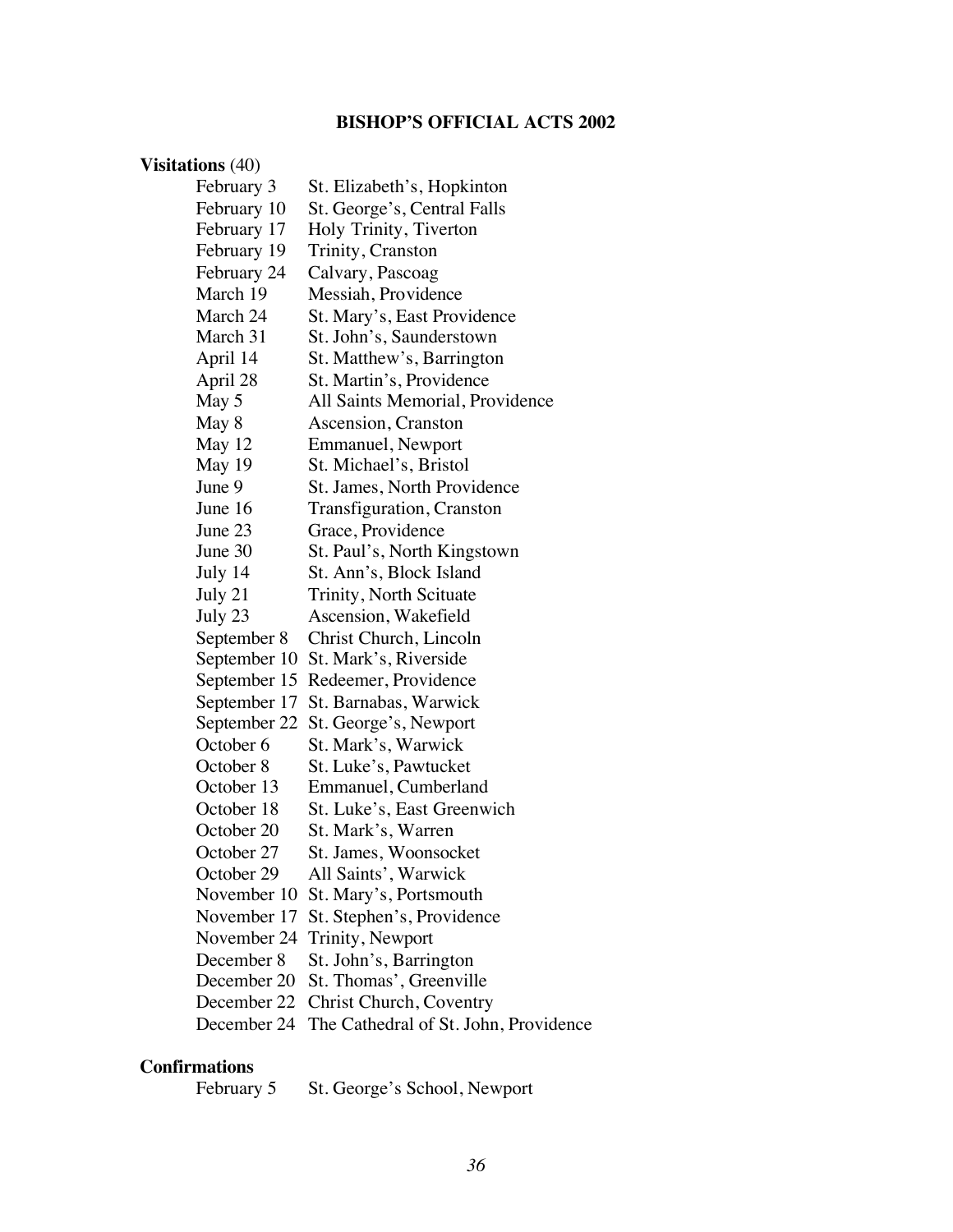| April 6    | <b>West Bay Deanery</b>   |
|------------|---------------------------|
| April 13   | <b>Blackstone Deanery</b> |
| April 20   | <b>East Bay Deanery</b>   |
| May 4      | Narragansett Deanery      |
| May 11     | <b>Central Deanery</b>    |
| May 18     | <b>Aquidneck Deanery</b>  |
| Confirmed  | 133                       |
|            |                           |
| Received   | 41                        |
| Reaffirmed | 7                         |
|            |                           |

### **Admitted as Postulants**

| February 5 Timothy Griffin, Redeemer, Providence           |
|------------------------------------------------------------|
| December 18 Dennis Bucco, St. Barnabas, Warwick            |
| December 18 Susan Birch, St. Paul's, North Kingstown       |
| December 18 Marguerite McLaughlin, St. Thomas', Greenville |

### **Ordinations**

| February 3  | The Rev. Joyce Penfield, Priesthood |
|-------------|-------------------------------------|
| February 17 | The Rev. David Milam, Priesthood    |

### **Celebration of New Ministry**

| The Rev. William Locke, St. Paul's, Pawtucket                       |
|---------------------------------------------------------------------|
| The Rev. Nancy Willis, St. David's, Cranston                        |
| The Rev. John Gregory Prior, St. Andrew's, Little Compton           |
| November 10 The Rev. Mary Canavan, Calvary, Pascoag                 |
| November 17 The Rev. Richard Bardusch, Jr., Messiah, Providence and |
| St. Peter & St. Andrew, Providence (Open Door Ministry)             |
| The Rev. Jennifer Pedrick, St. Michael & Grace, Rumford             |
|                                                                     |

## **Letters Dimissory In**

| April 10  | The Rev. John Gregory Prior, South Carolina         |
|-----------|-----------------------------------------------------|
| June 27   | The Rev. Joyce Penfield, New Jersey                 |
| August 12 | The Rev. Mary Canavan, Oregon                       |
|           | September 12 The Rev. Richard Bardusch, Jr., Newark |

## **Letters Dimissory Out**

| January 4  | The Rev. Anne Bolles-Beaven, Newark            |
|------------|------------------------------------------------|
| February 5 | The Rev. Shirley Andrews, Massachusetts        |
|            | November 19 The Rev. Roger Robillard, Virginia |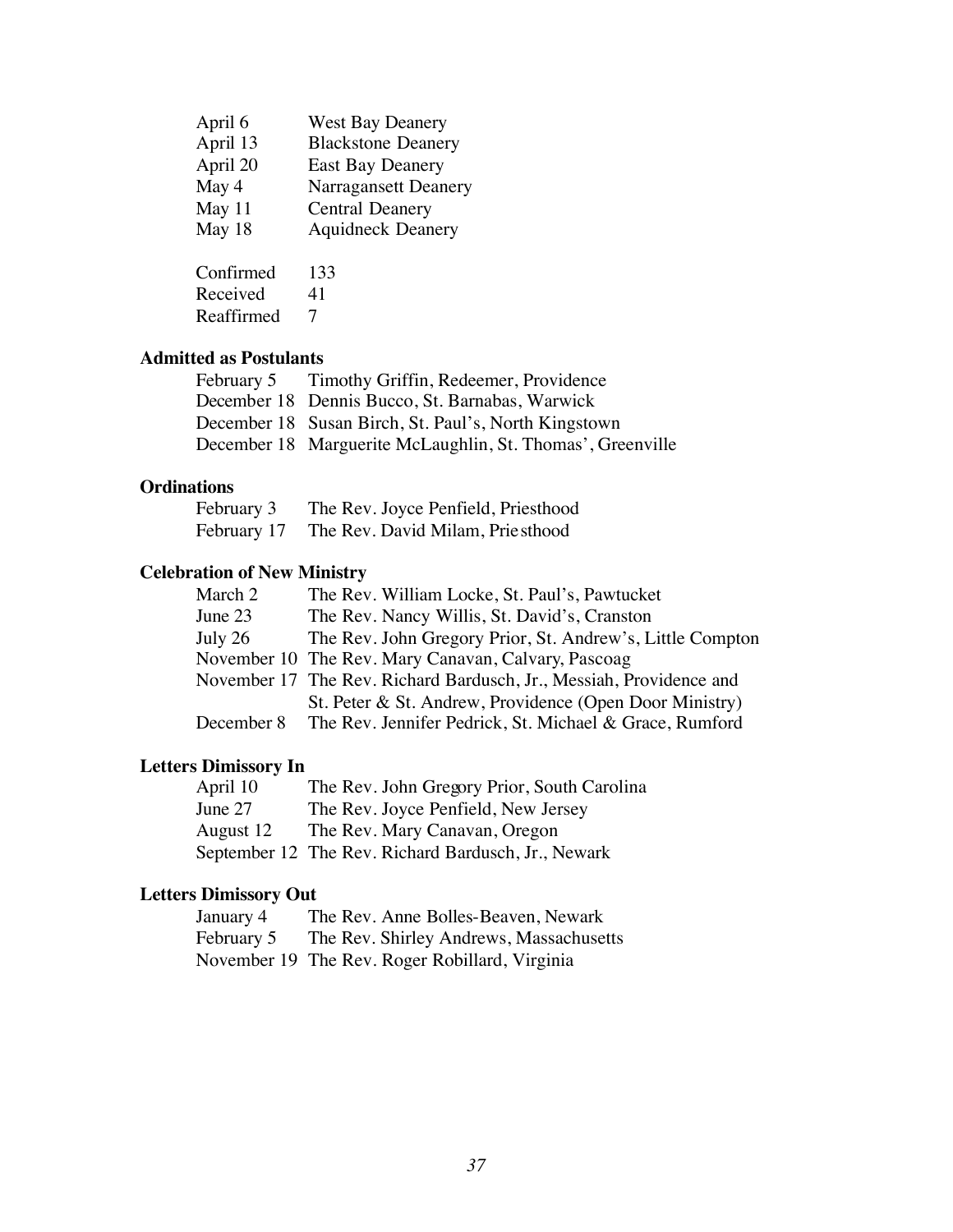#### **REPORT OF THE STANDING COMMITTEE**

The members of the Standing Committee from October 27, 2001 to October 26, 2002 were:

Clerical Lay The Rev. Robert Anthony Elizabeth Fornal The Rev. Steele Martin William Sexton The Rev. Wayne Runner Toni Harrison The Rev. Elizabeth Sherman Lora Miller

The committee elected Elizabeth Fornal as President and William Sexton as Secretary. During the year there were 10 regular meeting.

Consent was given for the election of: Bishop Coadjutor for the Diocese of Texas Bishop Coadjutor for the Diocese of Florida Bishop Coadjutor for the Diocese of New Hampshire Bishop Coadjutor for the Diocese of Kansas Bishop Coadjutor for the Diocese of Colorado

Consent was given for the election and consecration of the following Bishops: The Rev. James Marshall Adams, Jr., Diocese of Western Kansas The Rev. Doctor George Wayne Smith, Diocese of Missouri The Rev. John Bryson Chane, Diocese of Washington The Rev. D. Bruce MacPherson, Diocese of Western Louisiana

Consent was given for the election and consecration of the following Coadjutor Bishops: The Very Rev. Robert Ronald Gepert, Diocese of Western Michigan The Rt. Rev. Don Wimberly, Diocese of Texas

Consent was given for the election and consecration of the following Suffragan Bishops: The Rev. Mark Handley Andrus, Diocese of Alabama The Rev. Gayle Elizabeth Harris, Diocese of Massachusetts

Consent was given for the ordination and consecration of the following Suffragan Bishops: The Rev. Carol J. Gallagher, Diocese of Southern Virginia

Consent was given to Non-ecclesiastical Employment, The Rev. Roy D. Green

Approval was given to:

Cede a portion of the Diocese of Arizona to the Diocese of Nevada

Approved a request of Saint Paul's in Pawtucket to sell their rectory Approved a request of Saint John's in Barrington to sell their rectory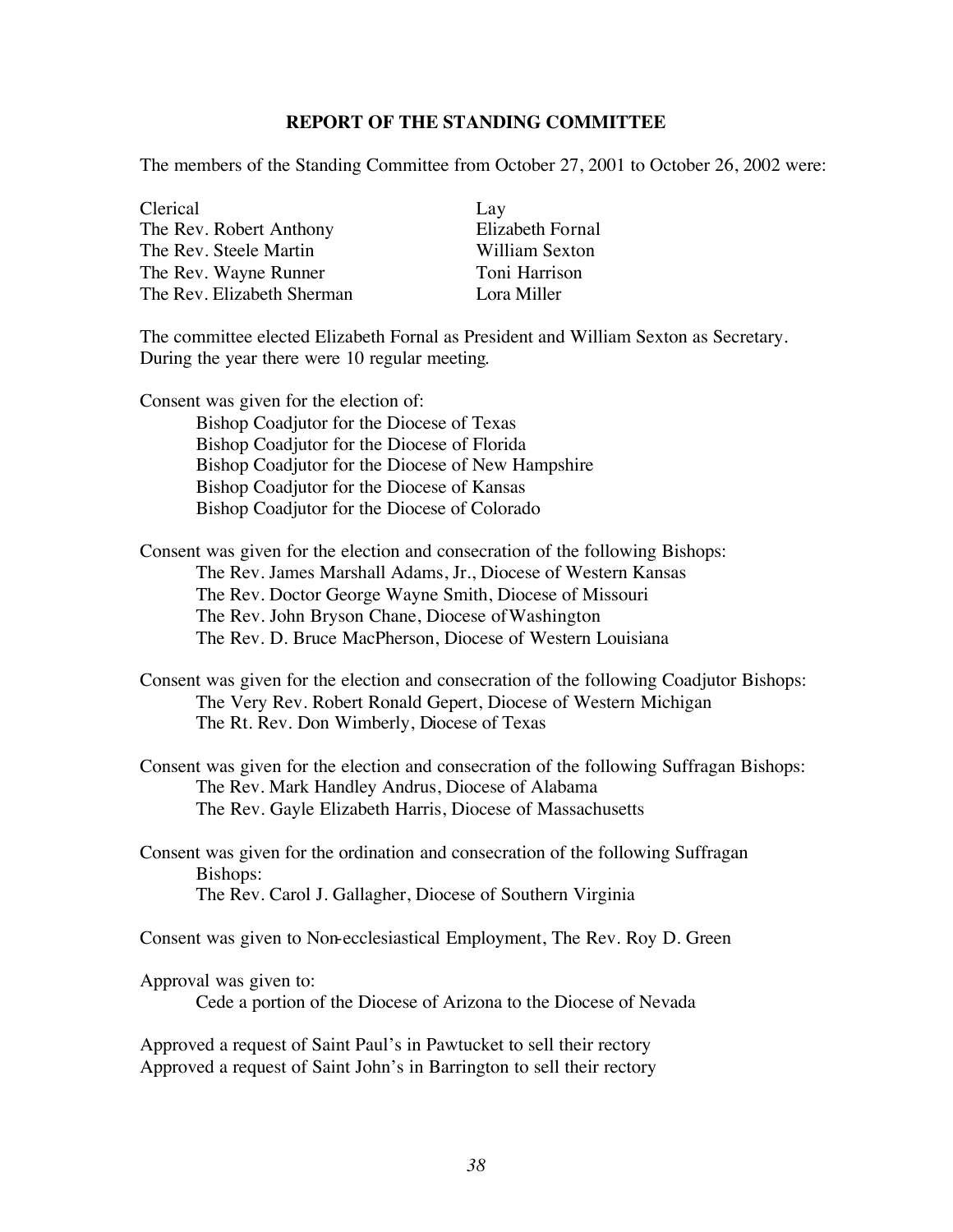#### **CLERGY CONTINUING EDUCATION COMMITTEE**

The Clergy Continuing Education Committee issued seventeen (17) grants totaling \$9,545 in 2002 as follows:

- The Rev. Evangeline Anderson \$1,000 for Health Management Program, Green Mountain N.H.
- The Rev. Michael Coburn \$500 for a Work, Mission and Education Week, Episcopal Relief & Development
- The Rev. Lawrence Bradner \$2,000 for travel and research for two major long-term writing projects
- The Rev. John Alexander \$1,403 for summer academic program at Nashotah House, Nashotah, Wisconsin
- The Rev. Dr. Gary Lemery \$350 for Pastoral Crisis Intervention Training at International Critical Incident Stress Foundation
- The Rev. L. Gail Wheelock \$600 for pilgrimage to Spain finding God/Yourself experiences for fresh teaching The Rev. L. Gail Wheelock \$300 for Spirituality in the Desert Clergy Retreat, Arizona
- The Rev. Jennifer Pedrick \$328 for Spiritual Summit in Kanuga, NC
- The Rev. William Payton \$328 for Spiritual Summit in Kanuga, NC
- The Rev. Gregory Cole \$331 for Inventing the Wheel 2002 Office of Stewardship Episcopal Church Center Chicago
- The Rev. Jeffrey Jenks \$735 for Terrorism and Disaster Response Training, CISM

The Rev. Marsue Harris \$150 for Trinity Institute "How Then Must We Live?", NYC The Rev. Marsue Harris \$250 for Spirituality in the Desert Clergy Retreat, Arizona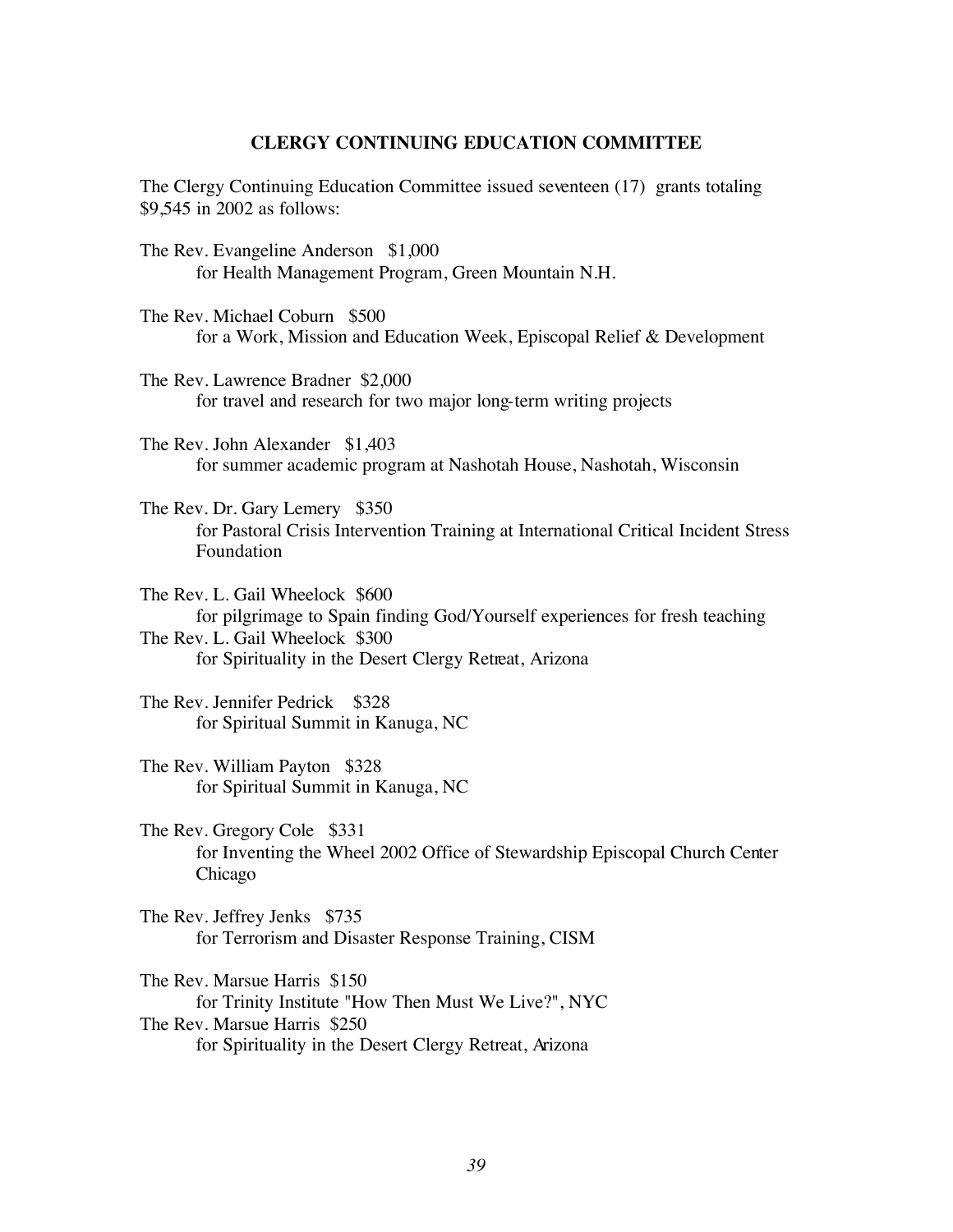The Rev. Jennifer Philips \$236 for Annual Conference Associated Parishes for Liturgy & Mission, British Columbia

The Rev. William Fraatz \$600 for Oxford Faculty Seminars, Oxford University

The Rev. Craig Burlington \$200 for Spirituality in the Desert Clergy Retreat, Arizona

The Rev. Alan Knight \$234 for Spirituality in the Desert Clergy Retreat, Arizona

In addition, the Committee provided \$5,000 in support for the sabbaticals of Paul Koumrian, Michele Matott and Steven Hagerman.

The Committee takes seriously the ongoing formation of ordained ministers in all areas of ecclesiastical life and governance, and welcomes all applications for assistance.

For the Committee,

The Rev. Pamela Rannenberg Canon for Clergy Development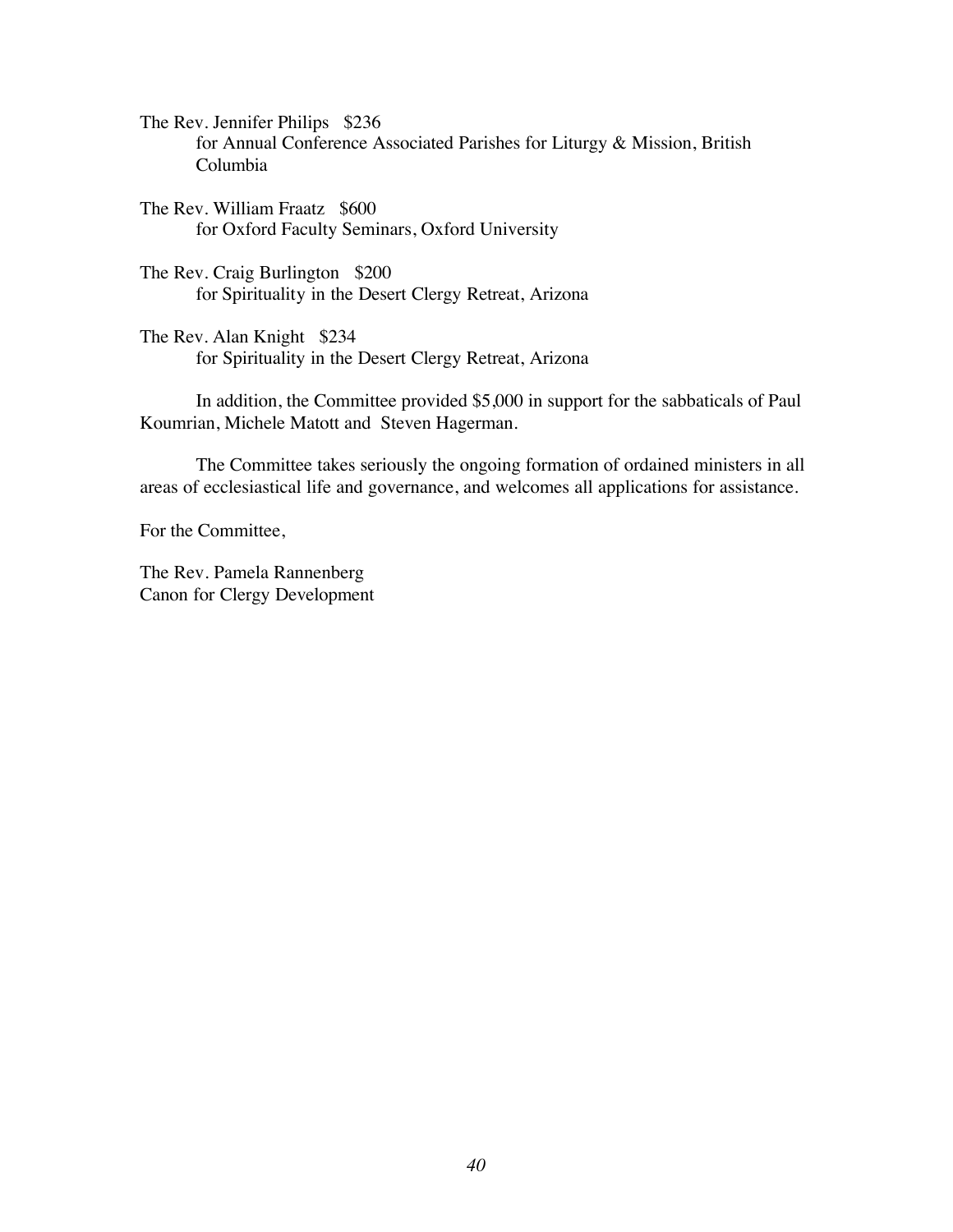#### **COMMISSION ON FINANCIAL ASSISTANCE AND MISSIONS**

The Commission on Financial Assistance and Missions is charged by canon with serving as a resource to parishes and missions, primarily by making grants to support efforts that will build and strengthen the life and ministry of congregations of the Diocese. Special attention is to be given to programs of stewardship, evangelism, and church growth.

Grants were made to: Calvary Church, Pascoag; Church of the Epiphany, Providence; St. Matthias, Coventry; St. Augustine's, Kingston; Christ Church, Coventry; the Cathedral Church of St. John, Providence; and the Blackstone Valley Deanery.

The Commission sponsored a gathering of representatives of the mission congregations to discuss common issues and concerns. In addition, work was done with a consultant around the questions of the future direction of FAM, especially with regards to congregational development. The Chair met with Diocesan Council and steps were begun to have FAM become the coordinating body for congregational development work done by the diocese.

Respectfully submitted,

The Rev'd William Locke Chair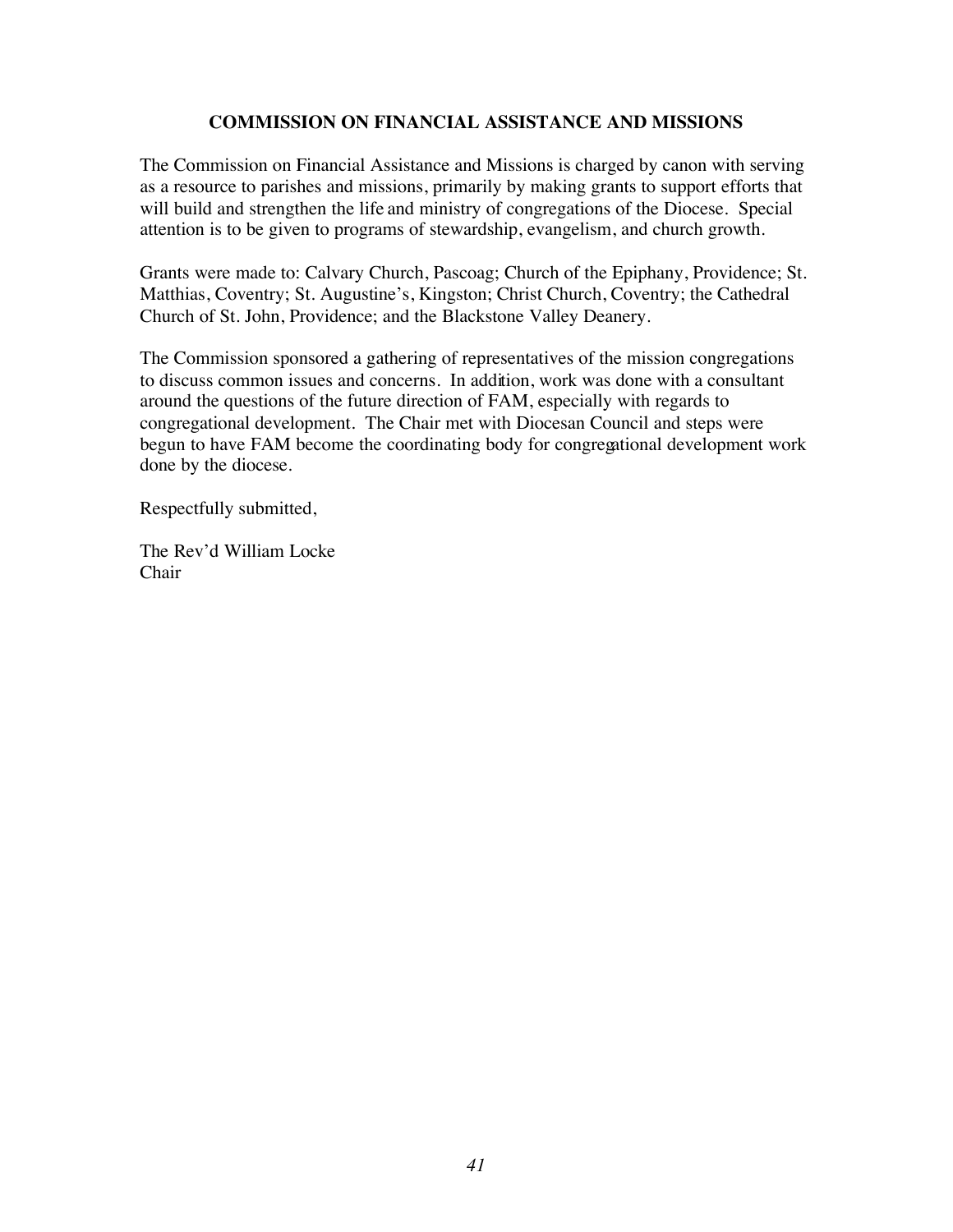#### **REPORT OF THE COMMISSION ON INVESTMENTS**

Under the Canons of The Diocese of Rhode Island, the Commission on Investments has responsibility for the control and management of endowment and trust funds of the Diocese, and administers the trust organized under Rhode Island law known as the Diocesan Investment Trust (DIT). The DIT is an investment trust fund the participation in which is open to the Diocese, to any parish or mission, and to any affiliated religious or charitable organization within the Diocese. As of the end of the fiscal year, November 30, 2002, the market value of assets invested in the DIT was \$18,128,190. A copy of the audited financial statements of the DIT appears elsewhere in the Journal of Convention.

The Commission meets quarterly to consider investment objectives and policies and review investment operations. A Committee of the Commission reviews the status of investments monthly. The Commission has engaged as advisors Fleet National Bank, Boston Partners Asset Managements, L.P. and Independence Investment LLC to provide investment management services and Fleet National Bank to provide custodian and fund accounting services. The Advisers manage the assets of the DIT from day to day in accordance with investment objectives and policies established by the Commission. The Custodian is responsible for the receipt and custody of assets and collection and payment of income.

The current investment objectives of the DIT are to provide for above-average longterm growth of capital and income. The current asset allocation objective is approximately 60% in equities and 40% in fixed income investments. The Advisers employ different investment philosophies. Fleet uses a large capitalization "growth philosophy" and Boston Partners adheres to a large capitalization "value philosophy." Independence Investments employs a small capitalization "value philosophy" and manages approximately ten percent of the assets. The remaining equity portfolio is divided approximately equally between Fleet and Boston Partners. The fixed income portfolio is managed by Fleet.

For the calendar year 2002, the total return for the DIT was -4.65%. However, 2002 was a year in which all major stock indices were dramatically lower: for example the Standard and Poors 500 Index declined 22.10%. For that reason the Commission believes the performance results were very satisfactory.

Each participant owns units and receives a quarterly distribution. The Commission has adopted a policy of distributing, except in extraordinary circumstances, an annual amount of 4.5% to 5.0% of the average fair market value of the DIT for the twelve calendar quarters preceding the dates of distribution. The Commission determines the actual amount of a distribution, which for 2002 remained at \$2.52 for each unit for an annual yield of approximately 5.0% using the end of year unit value.

Robert W. Parsons Chairman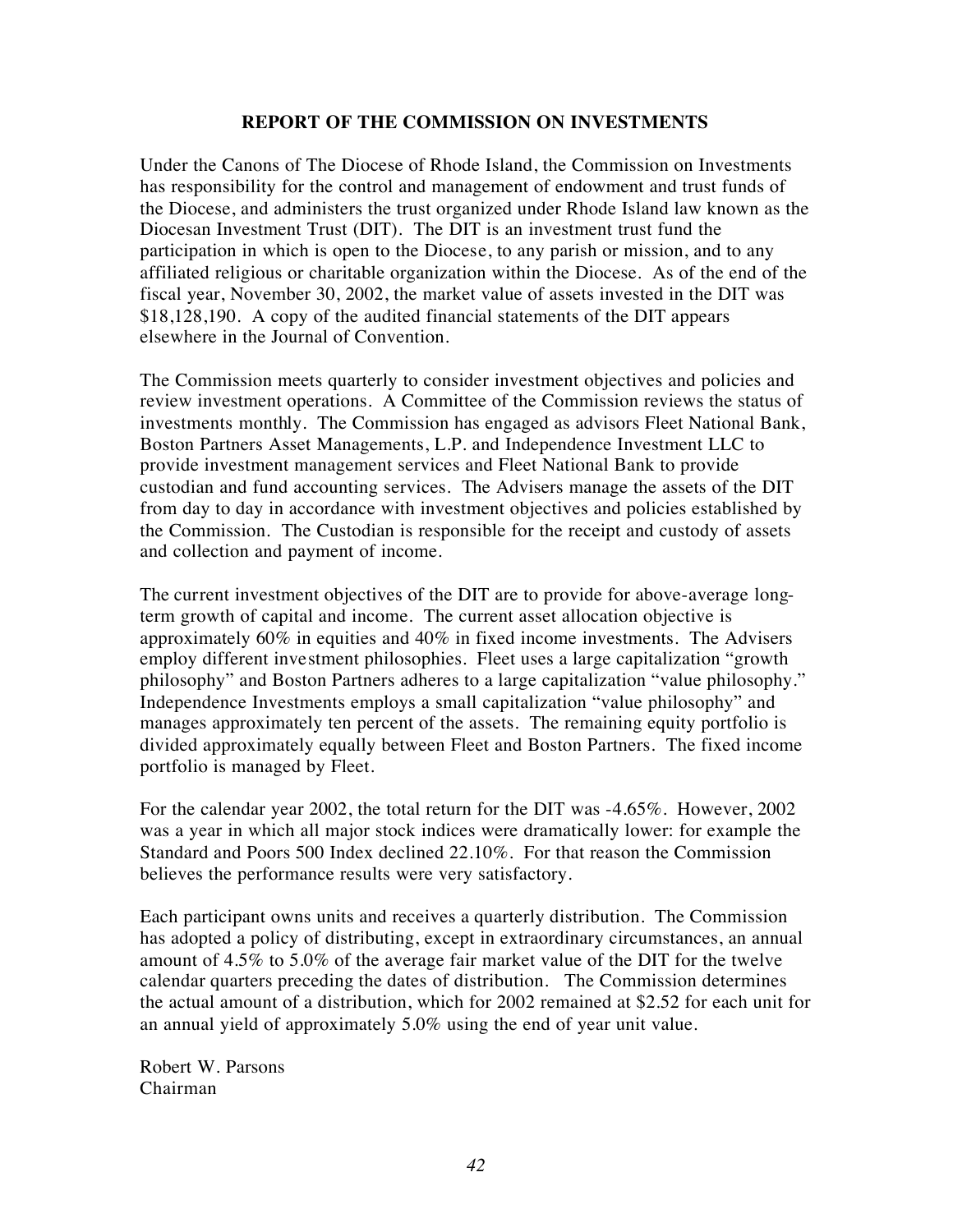#### **REPORT OF THE COMMISSION ON MINISTRY**

The work of the Commission on Ministry as a council of advice and to assist the Bishop with the discernment of vocations to Holy Orders, making recommendations of fit persons for holy Orders, overseeing the canonical process toward ordination and creating such programs as may be needed to facilitate these things, was carried out in the year 2002 in a spirit of exploration with a strong commitment to planning, engagement and implementation. This year, the Commission spent two Saturdays, in retreat to work on the design and planning for the ordination process for the diaconate and priesthood in the Diocese of Rhode Island. The Bishop joined the discussion on one of these days to hear our suggestions and to share her vision for this work with us.

The result of these sessions was a new program format at the end of the year for discernment of vocation to Holy Orders and a commitment to better communication about the Commission's work in the diocese. Following a dinner meeting with all participants in the April-May program and their rectors who were invited to discuss the extant procedure and the subsequent process with the Commission, it was decided that the discernment of lay vocations and ordained vocations would be more effective if conducted separately, and a six month program was begun in December 2002, the result of this dinner and the above mentioned retreat. Beginning with an introductory dinner and information about the discernment process, the program took the shape of month meetings with the following content: a quiet day for meditation with presentations on the diaconate and the priesthood, a session on Myers-Briggs type, leadership, discussion of assigned reading, work with a trained discernment team and a closing retreat. Approximately 11 people signed on for the discernment program in December 2002.

In January 2002: Timothy Griffin was interviewed for Postulancy and was admitted as a Postulant in the Diocese of Rhode Island by Bishop Wolf on February 5, 2002. The Commission met with the Standing Committee to discuss items relating to responsibilities and procedures in the process toward ordination. A follow-up meeting was held in September 2002.

Interested to encourage young people to become interested in ordained vocations, the Commission sent Peter Van Siclen to the Pathways to Ministry Conference in Dallas, Texas in April 2002. Peter wrote and article about his experience there for RISEN.

A discernment course was held on 6 successive Saturdays after Easter in April and May. There were 8-10 participants.

A dinner for current aspirants and their rectors was held in June with the Commission at the completion of the discernment course and prior to the June long range planning retreat for the Commission.

On June 8 and June 29, an all day retreat for Commission on Ministry. Bishop attended on June 29.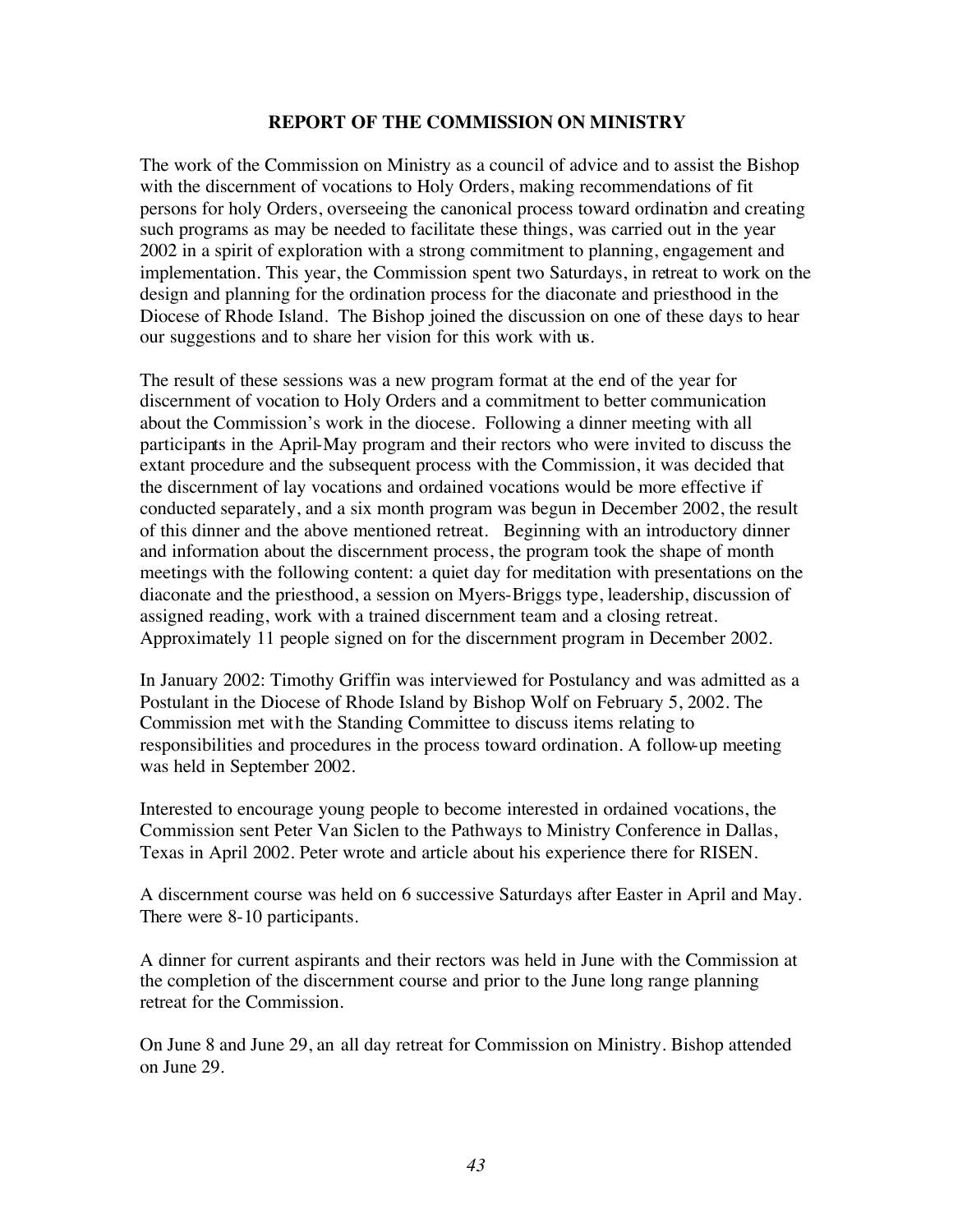In the summer of 2002, an information packet was prepared reflecting changes in discernment procedures. It utilized a floppy disk as well as hard copy in a workable and flexible folder of information that can be easily updated.

November 14 and December 12-Four aspirants interviewed for postulancy for the priesthood.

December 18, 2002: Susan Birch, St. Paul's Wick ford, Dennis Bucco, St. Barnabas, Warwick, and Marguerite McLaughlin, St. Thomas, Greenville, were admitted by Bishop Wolf as postulants for the priesthood in the Diocese of Rhode Island

#### **Members of the Commission on Ministry serving in 2002**

Annette Cox, Secretary The Rev. Pamela Gregory Dr. Chuck Folkers The Rev. Michael Lemons Joan Lisi Phillip Masquelette The Rev. Alan Maynard The Rev. Deacon Nancy Miller Joan Moore The Rev. Stephanie Shoemaker, Chairman Mary Teixeira The Rev. John Van Siclen The Rt. Rev. Geralyn Wolf, *ex officio*

Respectfully submitted,

The Rev. Stephanie Shoemaker, Chair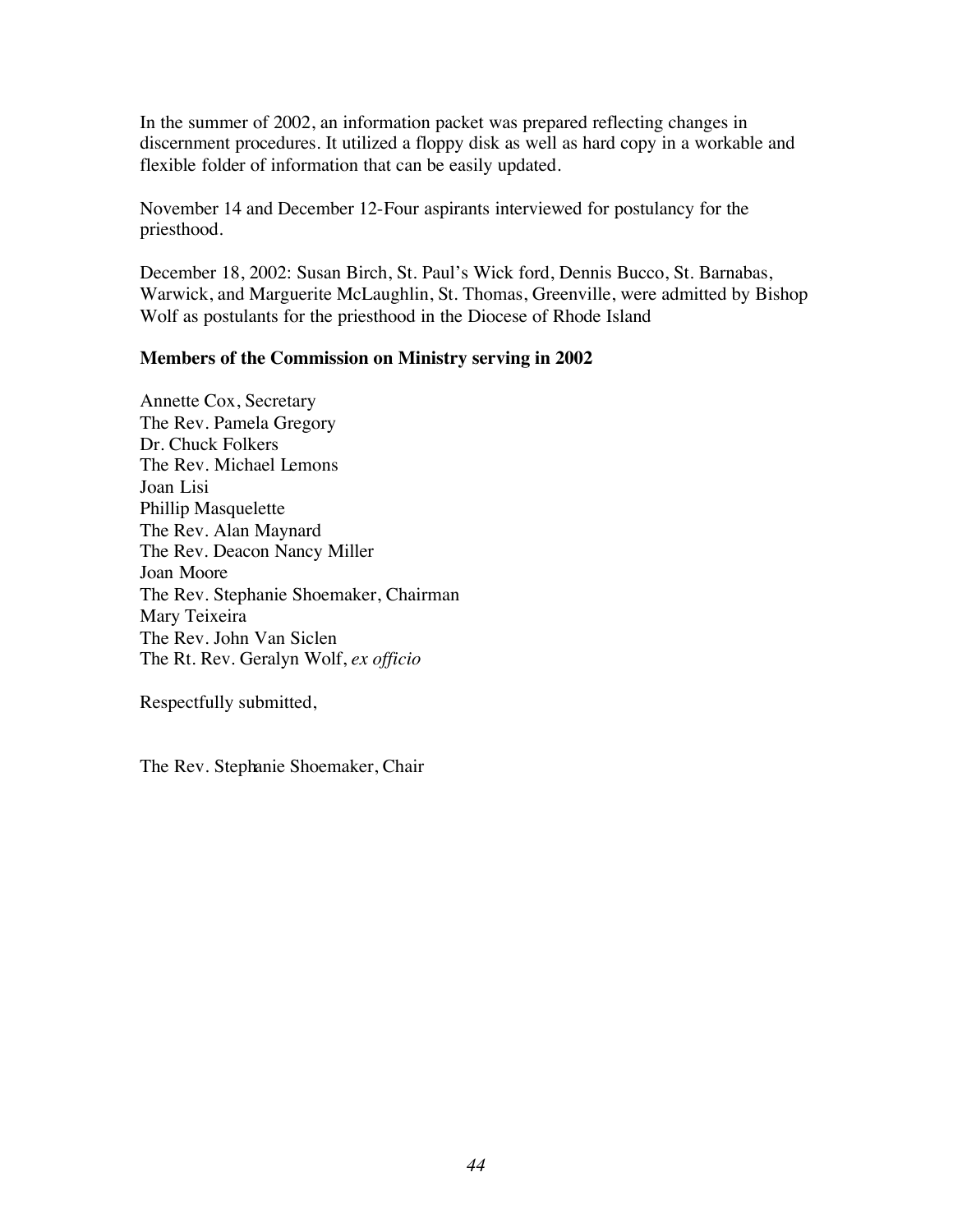#### **REPORT ON DIOCESAN COMMUNICATIONS 2002**

The Communications and Evangelism Commission was inactive in 2002 due to transitions in membership and staff support. This report is filed for the historical record.

#### **RISEN**

Featured articles in 2002 RISEN included:

January: Demonstrations in favor of funding for low-income housing, Bob Tingle receives Bishop Higgins Award, Robin Higbie appointed archdeacon, new St. Elizabeth's Home opens; awards for generous donors and selfless workers.

February: Affordable-housing crisis, mission to Ground Zero, profile of artist-therapist Bob Cicione, portable labyrinth, Paul Twelves becomes interim missioner of Open Door Regional Mission.

March: Ordinations of Joyce Penfield and David Milam, new directions for the ECW, 50 years of Episcopal Charities, Episcopal Conference Center summer programs, Wardens and Vestry day.

April: Preparation of confirmands, Episcopal Charities tops its goal, essay on church visiting, congregational web sites, trip to Nightwatch.

May: Extension of regional ministry plans; stewardship and evangelism conference; ecumenical affairs; anniversary at St. John's, Barrington; Partners In Charities; review of Jubilee Challenge projects.

June: Episcopal Charities celebration, soup kitchen profile, Mayor Avedisian on faith and public service, profile of actress Maria Day, diocesan strategy and mission statement, Cuban church visitors, Epiphany mission house.

July/August: Mission investment in Charlestown, profile of mosaic creator Sandra Basile, restoring Old Narragansett Church.

September: Jonathan Daniels Day, just-war theory, Episcopal Youth Event report, farewell to the Rev. John Edmonds, news from Episcopal Charities and Episcopal Relief and Development, poetry competition winners.

October: Mission trip to West Virginia, abundance and stewardship, consequences of hospitality, ACI chaplaincy, book reviews.

November: Profile of Travers deGroot, reflections on learning Spanish, Fresh Start program for clergy, campership program for inner-city children,

December: Diocesan Convention, Hollis Grant obituary, Bishop Williams profile,

### **E-RISEN**

An electronic communications tool, e-RISEN, is being elaborated. E-RISEN mailings appeared several times in 2002, and current planning is for one or more electronic issues to be created between any two print issues of RISEN. The mailing list for e-RISEN is quite small at the moment, and a major effort will be needed to make it better known to the Episcopal public at large.

Andrew Wetmore continues as editor of RISEN on a contractual basis, and edits the e-RISEN electronic newsletter.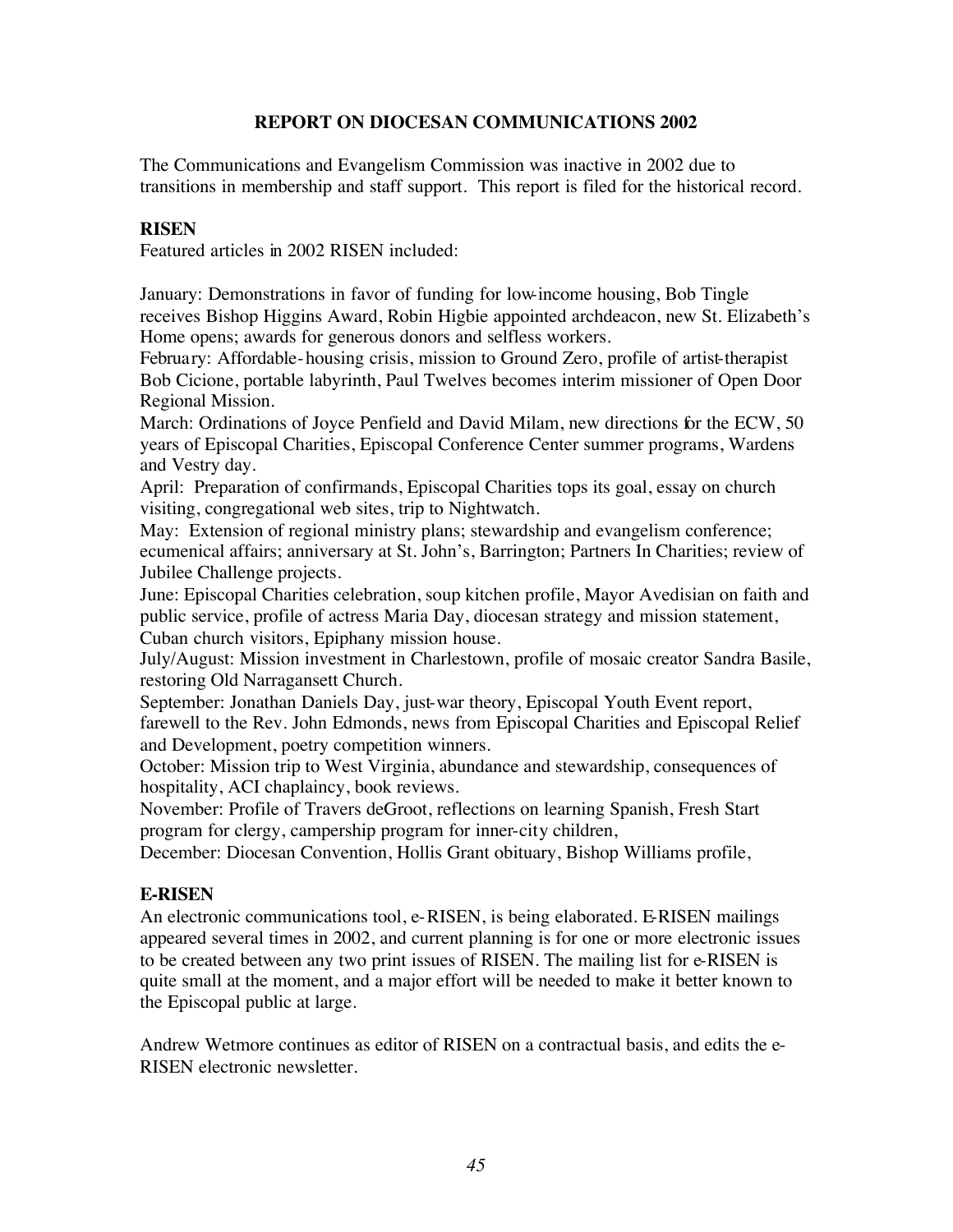#### **www.episcopalri.org**

The website continues to be a repository for a wide array of diocesan and parish information. In 2002 it received a total of 28,249 visits, with an average of 2,354 visits each month, an increase of 34% over 2001.

In October we switched hosting for the site to servers operated by the Church Pension Group. This will give the diocese the capacity to offer website hosting to parishes as well as to set up listserve conversation groups for interested parties around the diocese.

#### **Yellow Pages**

The display advertisement for churches in the Providence area ran again in 2002, providing another access point for information about parishes in the region. This ad appears in the Providence Yellow Pages, which is used extensively throughout the state.

Respectfully submitted

Mark Dirksen, Staff liaison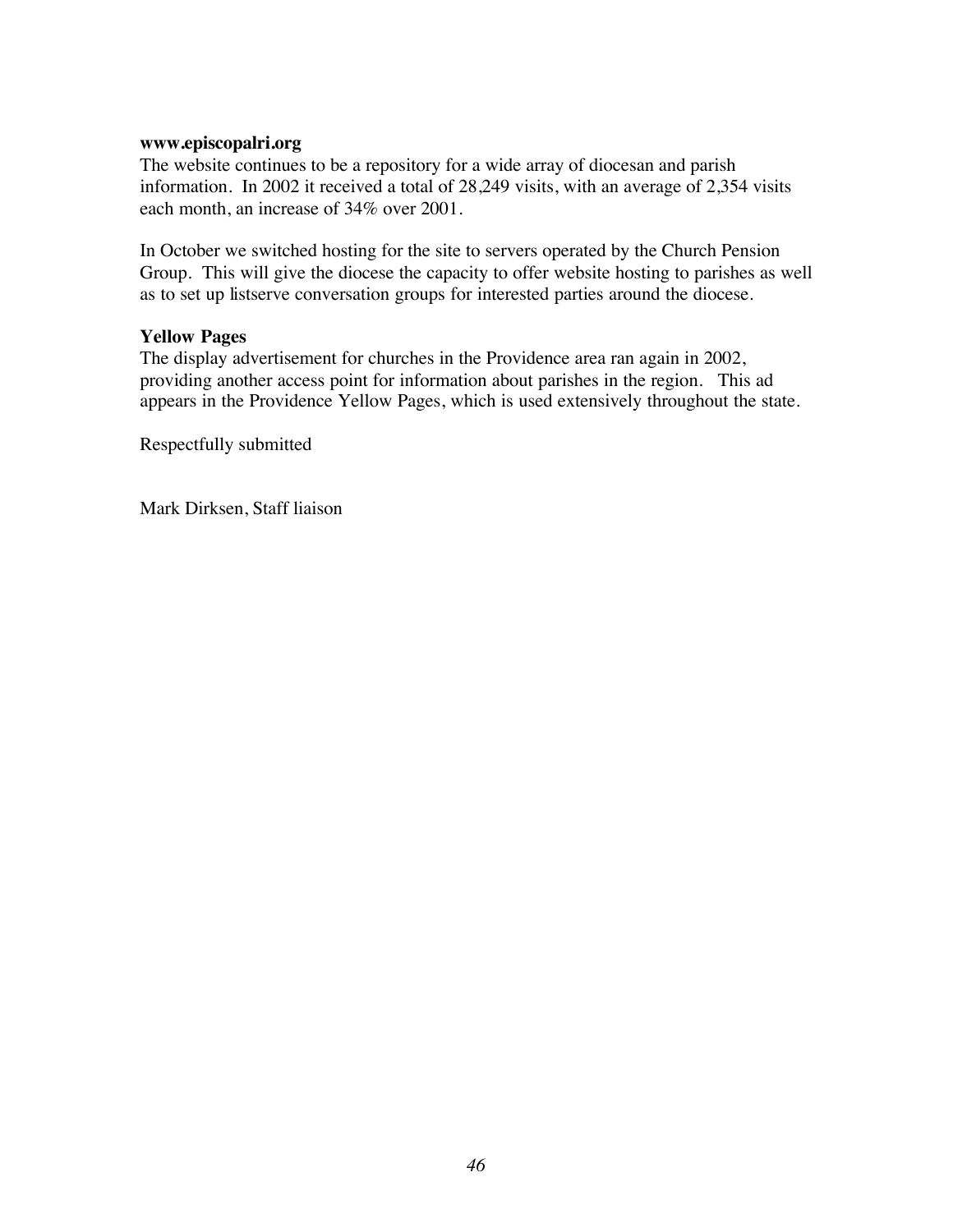#### **DIOCESAN COUNCIL 2002**

Diocesan Council's role is to "exercise such powers of the Diocesan Convention between meetings thereof as are necessary to develop and implement the mission, policies, program and budgets of the Diocese of Rhode Island." (Canon 6)

During the year 2002, Council met as full body eight times; the month of January was for Emphasis groups only and there were no meetings for July, August and November.

The following actions were taken during 2002:

#### **February 20, 2002**

*Liturgy & Music 2002 Budget Amendment*

Resolved: That the 2002 budget line for the Liturgy and Music Commission be increased by \$2,000 for the purposes of sending representative of the diocese to the 2002 ADLMC conference.

#### *Revolving Loan Request from St. Mary's, Warwick*

Resolved: That a loan to St. Mary's, Warwick, of up to \$50,000 for a period of ten years at a rate of 3.75%.

*Refund and Adjustment to 2001 & 2002 Apportionment for St. Mary's, Portsmouth* Resolved: That in recognition of adjusted income/expense reporting on their cemetery operations, \$10,825 of 2001 paid Apportionment be refunded to St. Mary's Church, Portsmouth, and that their 2002 Apportionment be adjusted to \$60,975.

#### *Continuation of Insurance Retention Policy*

Resolved: That the 2001 policy on support for insurance retentions be extended for 2002.

#### *Appointment to the Ecclesiastical* Court

Resolved: That the Rev. William Payton be appointed to a one-year term on the Ecclesiastical Court in place of the Rev. P. Wayne Runner.

#### *Congregational Development Fund: Open Door Ministry*

Resolved: That Diocesan Council approve a three-year grant to the Open Door Regional Ministry, in the amount of \$25,000 each year (funding to begin on the date of the hiring of Senior Missioner). This grant will be funded from the Congregational Development Fund created by Diocesan Council from the proceeds of the sale of the Church of the Resurrection, Warwick, Rhode Island.

#### *Diocesan Council Emphasis Group Process*

Resolved: That Diocesan Council endorse the recommendation of the Executive Committee to conclude this phase of the Strategic Planning Process and formally end the Emphasis Group meeting process. And further, that Diocesan Council express its appreciation to all who have participated in the process and for the time they have generously given to the Diocese.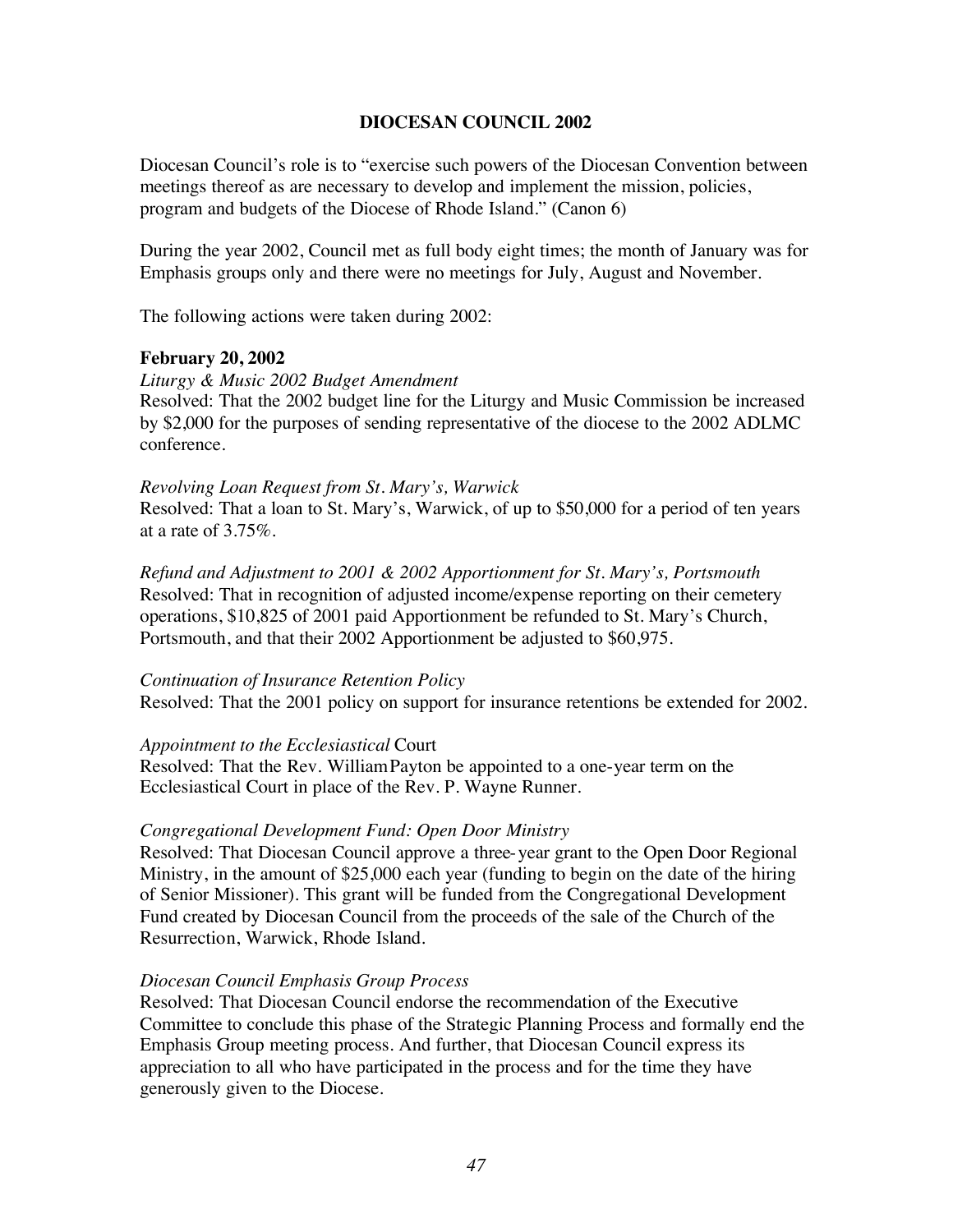#### **March 20, 2002**

*Extension of Term on Outstanding Loan, St. Barnabas', Warwick* Resolved: That the maturity of the outstanding loan to St. Barnabas', Warwick, be extended to 12/31/09 with equal monthly payments to amortize the balance due adjusted accordingly.

#### *Strategy Emphasis Group Resolution*

Resolved: That the Executive Committee will review resolution and determine process for reviewing resolution at April meeting of Council.

### **April 17, 2002**

*Strategy Emphasis Group Resolution* The resolution was tabled until May meeting.

### **May 15, 2002**

#### *Strategy Emphasis Group Resolution*

Resolved: That the Diocese focus its resources toward strengthening our faith communities in the work of proclaiming the Gospel of Jesus Christ through the ministries of the baptized.

#### *Pending Sale of the former Church of the Messiah*

Resolved: That the sale of the real property of the former Church of the Messiah in Foster, Rhode Island for the amount of \$160,000, substantially in accordance with a Sales Agreement with Stephen W. Goulet and Carol A. Goulet dated as of May 15, 2002, is hereby authorized and approved, and the appropriate officers are herby authorized and directed to take all appropriate action to carry out the intent of this resolution, and

Resolved: That the net proceeds from the sale of the real property in Foster, Rhode Island be added to the Revolving Loan Fund of the Diocese of Rhode Island (Fund #2802 of the Diocesan Investment Trust).

#### *Purchase, Holy Spirit, Charlestown*

Approval was given to authorize Executive Committee, if necessary, pending loss, to move forward to purchase or not to purchase one or both pieces of land adjacent to the Church of the Holy Spirit, Charlestown.

#### **June 19, 2002**

### *Property Adjacent to the Church of the Holy Spirit, Charlestown*

Resolved: That Diocesan Council approve the purchase of two parcels of land adjacent to the Church of the Holy Spirit, Charlestown as an investment of the Revolving Loan Fund. That the diocese will hold the land in trust for a three-five year period at which time the viability of Holy Spirit's use of the property will be evaluated.

#### *2002 Apportionment Adjustments*

Resolved: That adjustments to 2002 Apportionment be granted to the following churches in the amounts indicated.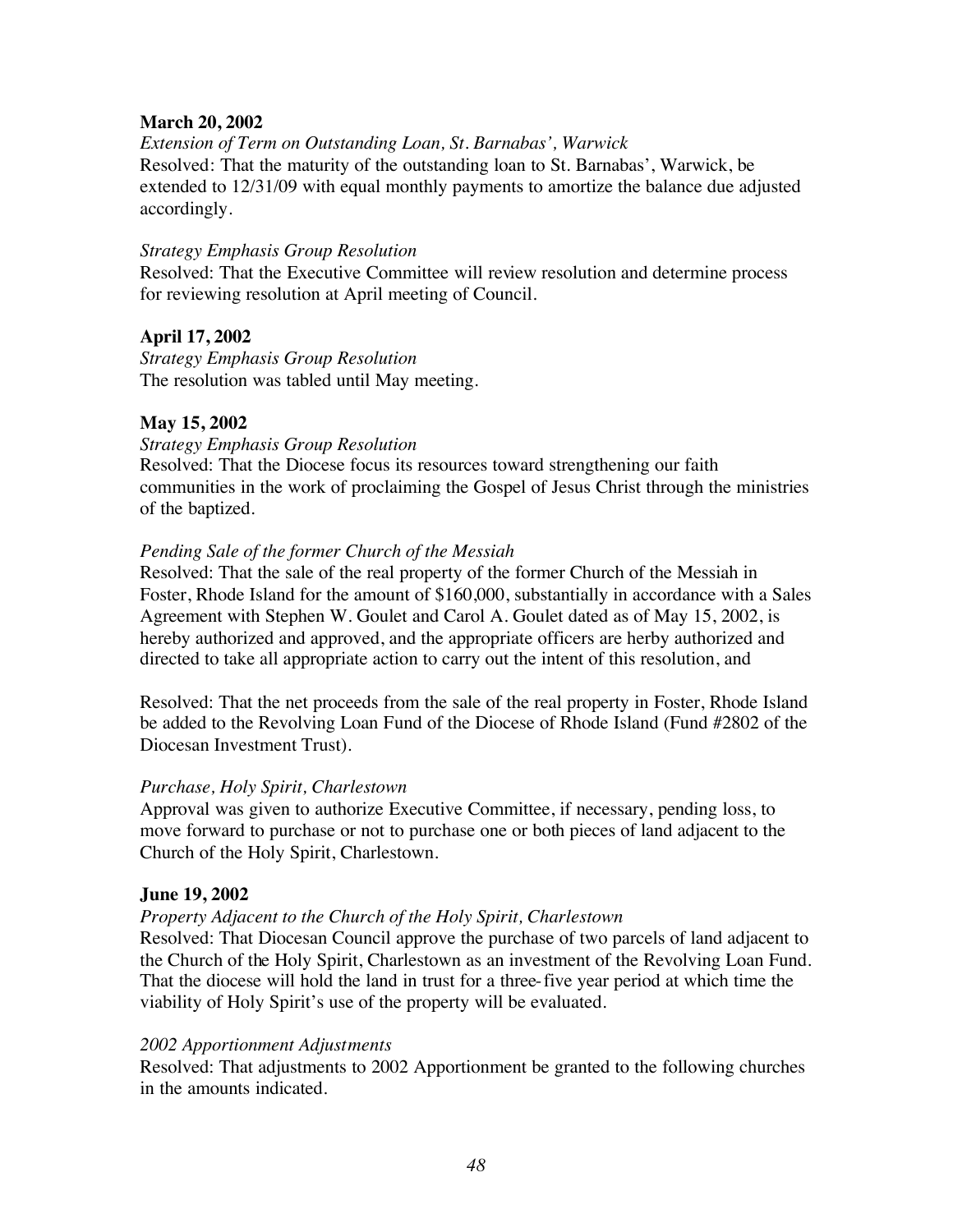St. John's Ashton (Approved with 1 abstention) St. Alban's, Centredale (Approved) Good Shepherd, Pawtucket (Approved) Grace, Providence (Approved with 1 opposed, 1 abstention) Church of the Messiah, Providence (Approved) St. Stephen's, Providence (Approved with 1 opposed, 2 abstentions) St. John the Divine, Saunderstown (Approved with 2 opposed, 1 abstention) St. Paul's, Wickford (Not Approved) Calvary, Pascoag (Approved) St. Paul's, Portsmouth (Approved) St. Augustine's, Kingstown (Not Approved) Holy Trinity, Tiverton (Tabled – quorum not present at this point in meeting)

#### **September 18, 2002**

*Loan Request for Christ Church, Westerly* Resolved: That a loan from the Revolving Loan Fund in the amount of \$85,000 at a rate of 3.75% for a term of five (5) years to be granted to Christ Church, Westerly contingent upon approval by the Standing Committee.

*Resolution on Education and Policy Development on Endowed Funds* Resolved: That the proposed resolution on Education and Policy Development on Endowed funds be submitted to the Committee on Resolutions for consideration at 2002 Convention.

#### *Episcopal Charities Grants*

Unanimously approved, with great thanksgiving, for distribution of the proposed grants in the amount of \$492,545.

#### *Nominations for Commission on Investments*

The following were approved for nomination to Diocesan Convention for the Commission on Investments: the Rev. Gregory Cole, Ms. Frances Gammell, and Mr. Robert A. Robinson.

#### *Acceptance of Gift from Lenzen Estate*

Accepted gift to the Diocese from the Estate of Arthur D. Lenzen in the amount of \$73,937.46. This is a restricted gift with the income to be used for the benefit of Church of the Redeemer, Hope Street, Providence and the gift to be recorded in memory of the Lenzen Family.

#### **December 18, 2002**

*Episcopal Charities Grants, Susan Hudson Fund* Resolved: That Diocesan Council approve grant distributions in the amount of \$35,000 from the dividends earned from the Susan Hudson Memorial Fund, Fund #551.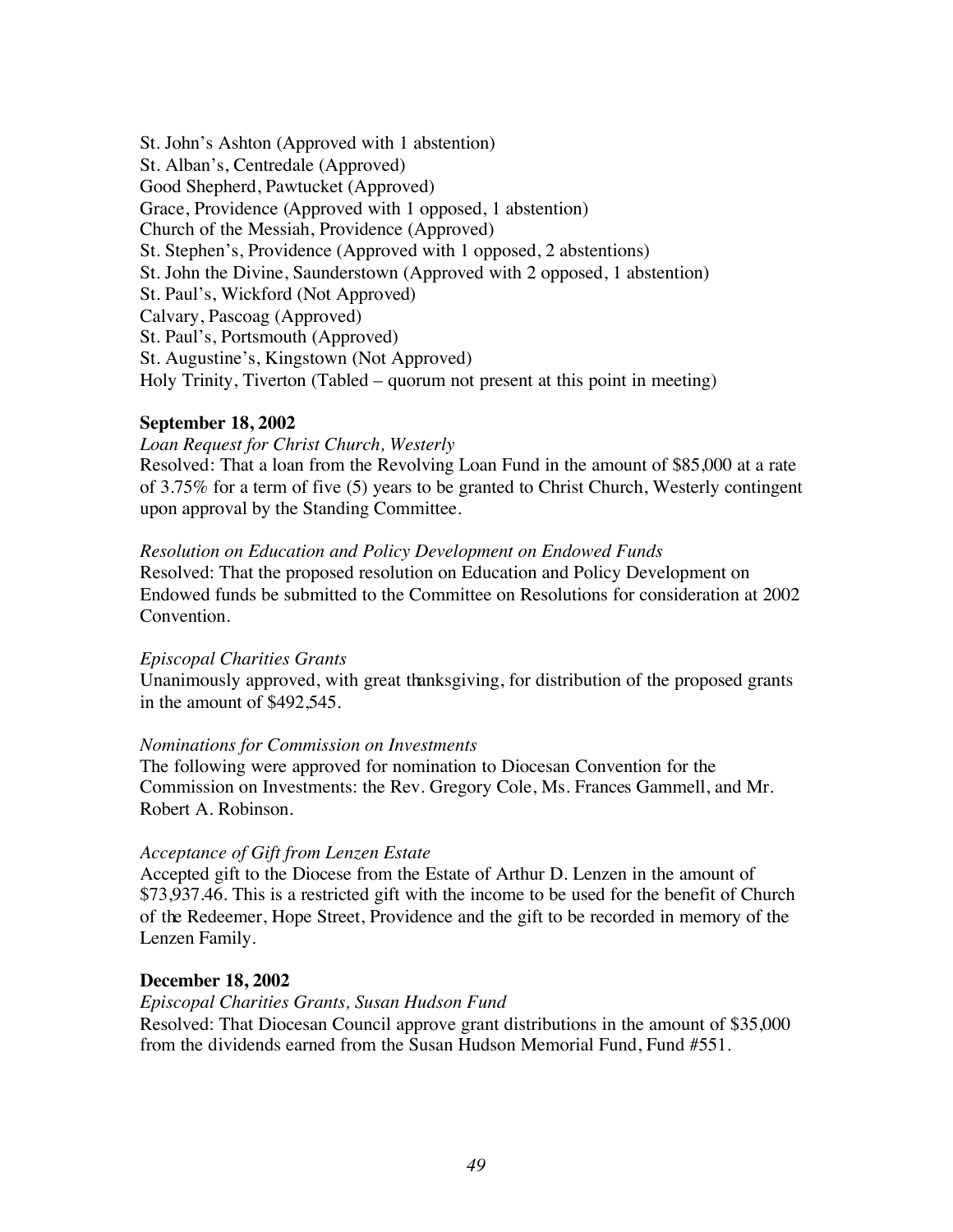#### *Re-affirmation of Long-and Short-term Investment Policy*

Resolved: That the policy of investing surplus operating funds and other unrestricted funds (such as unlent Revolving Loan money, Fosterian, and Bishop's Discretionary funds) shall be under the management of the Treasurer with the advice of the Commission on Finance; the Treasurer to obtain the best return from these funds consistent with diocesan needs in term of amounts, timing and risks; funds with investment horizons of more than seven years to be invested with the Diocesan Investment Trust; other funds may be invested with the DIT at the Treasurer's discretion.

#### *Report of Clergy Salary Review Committee*

Clergy Salary Guidelines for 2003 were approved and adopted as submitted in the Report of the Salary Review Committee.

#### *2003 MacSparran-Lee Grants*

Resolved: That the amount of \$19,900 be disbursed from the MacSpareen-Lee Fund in 2003 for Outreach Mission Projects, Clericus, Clergy Continuing Education and Clergy Sabbatical Grants.

#### *Election of Officers*

Council elected those members who would serve on the Executive Committee of Council. The Executive Committee is comprised of:

The Rt. Rev. Geralyn Wolf, President Mr. Perry Boyle, Vice-President Mr. Robert Batchelor, Treasurer Mr. Elmer Stanley, Lay Representative Ms. Susan Carpenter – Lay Representative The Rev. William Fraatz – Clergy Representative The Rev. Robert Brooks (Commission on Finance) – Clergy Representative Ms. Annette Cox, Secretary

#### *Sale of Former Church of the Messiah, Foster*

Resolved: That the sale of the real property of the former Church of the Messiah in Foster, Rhode Island, substantially in accordance with a Sales Agreement with Stephen W. Goulet and Carol A. Goulet, dated as of May 15, 2002, is hereby authorized and approved, and the appropriate officers of the Diocese (including the Treasurer and Chancellor) are hereby authorized and directed to take all appropriate action to carry out the intent of this resolution.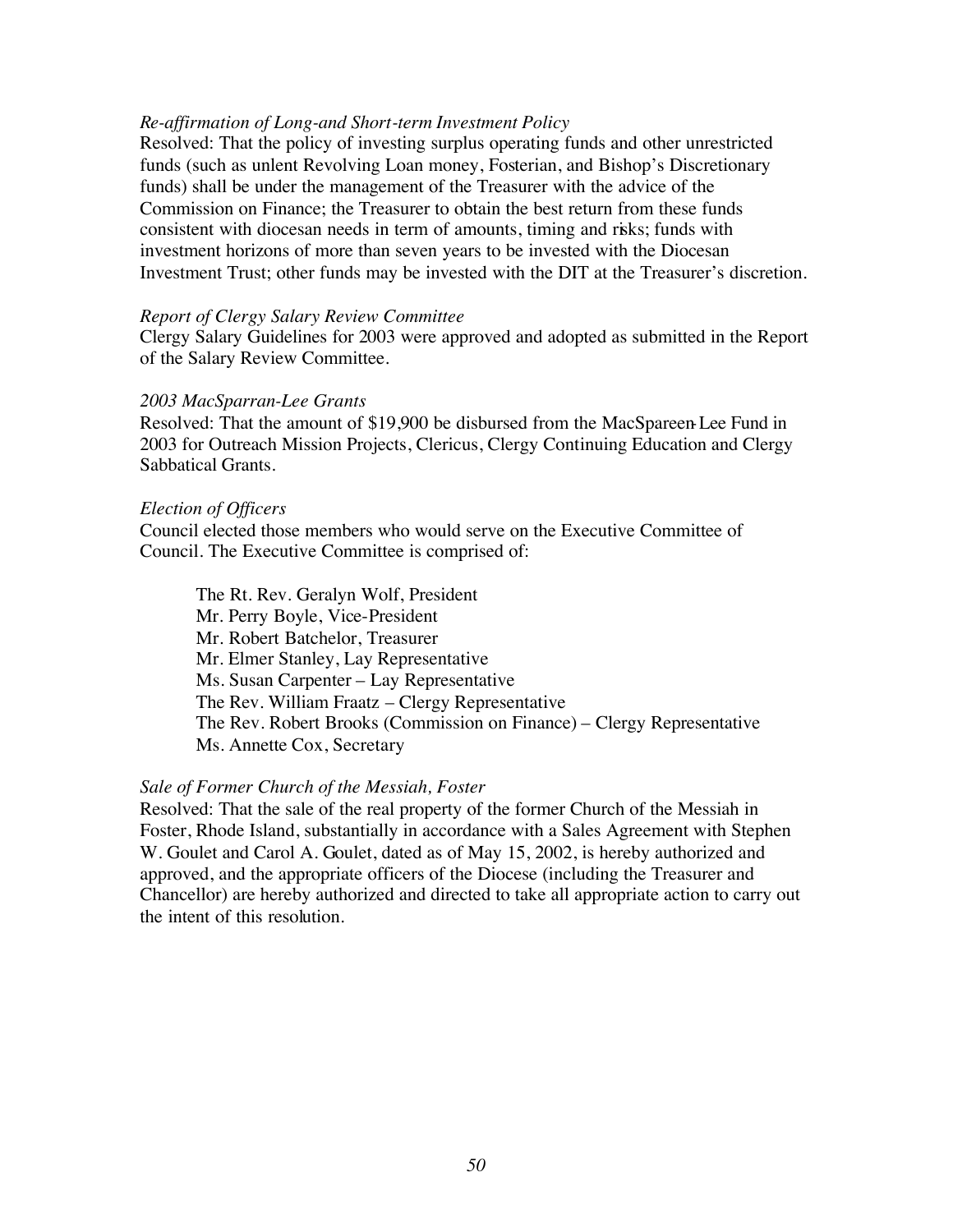#### **THE EPISCOPAL CHARITIES FUND OF RHODE ISLAND**

The Episcopal Charities Fund ended 2002 with great success. Numerous volunteers and their committees successfully completed their efforts in both fundraising and outreach efforts. Grant distributions totaled \$467,845 and were given to 77 social service agencies and programs within the Diocese and throughout the Rhode Island community.

The Episcopal Charities Fund was also given another great opportunity to further its mission and continue its commitment to reach out to people in Rhode Island who are in crisis and need. A bequest was received from the late Susan Hudson and a memorial fund has been established in her memory. Susan was a long-time member of St. James Church in Woonsocket, where she gave her time as a volunteer in the food pantry for nearly 15 years. She was also a volunteer for Episcopal Charities. In its first year, the Susan Hudson Memorial Fund distributed \$35,000 to agencies and programs that assisted food bank projects and feeding programs. Funds were also given for support and education to help people suffering with diabetes. These areas were of special interest to Susan.

The Bishop Higgins Award for distinguished and meritorious service on behalf of Episcopal Charities was presented to Evelyn Brchan of St. Luke's Church in East Greenwich. Evelyn has chaired many committees of Episcopal Charities along with running the campaign in her own church and for the Diocese. Evelyn continues to serve her community, her church, the Diocese and Episcopal Charities with much dedication.

National Philanthropy Day was held in November and non-profit organizations throughout Rhode Island had an opportunity to honor their valued volunteers as "Partners in Philanthropy". George and Mary Bond of St. James Church in Woonsocket, were honored as the "Partners in Philanthropy" for Episcopal Charities for their many outstanding years of service and dedication.

Episcopal Charities is so very grateful to the volunteers and donors for their continued support and enthusiasm. Many thanks are given to the clergy for their support and for giving their parishioners and opportunity to participate in this great work. The Board of Trustees is commended on its strength and commitment to the Episcopal Charities mission statement, guidelines and their fundraising efforts. Special thanks and recognition are extended to Carol Keiser of Church of the Advent, Pawtucket, and Harry Sacchetti of St. Andrew and Philip, Coventry, for their outstanding campaign leadership.

Respectfully submitted,

Margaret Amatore, Director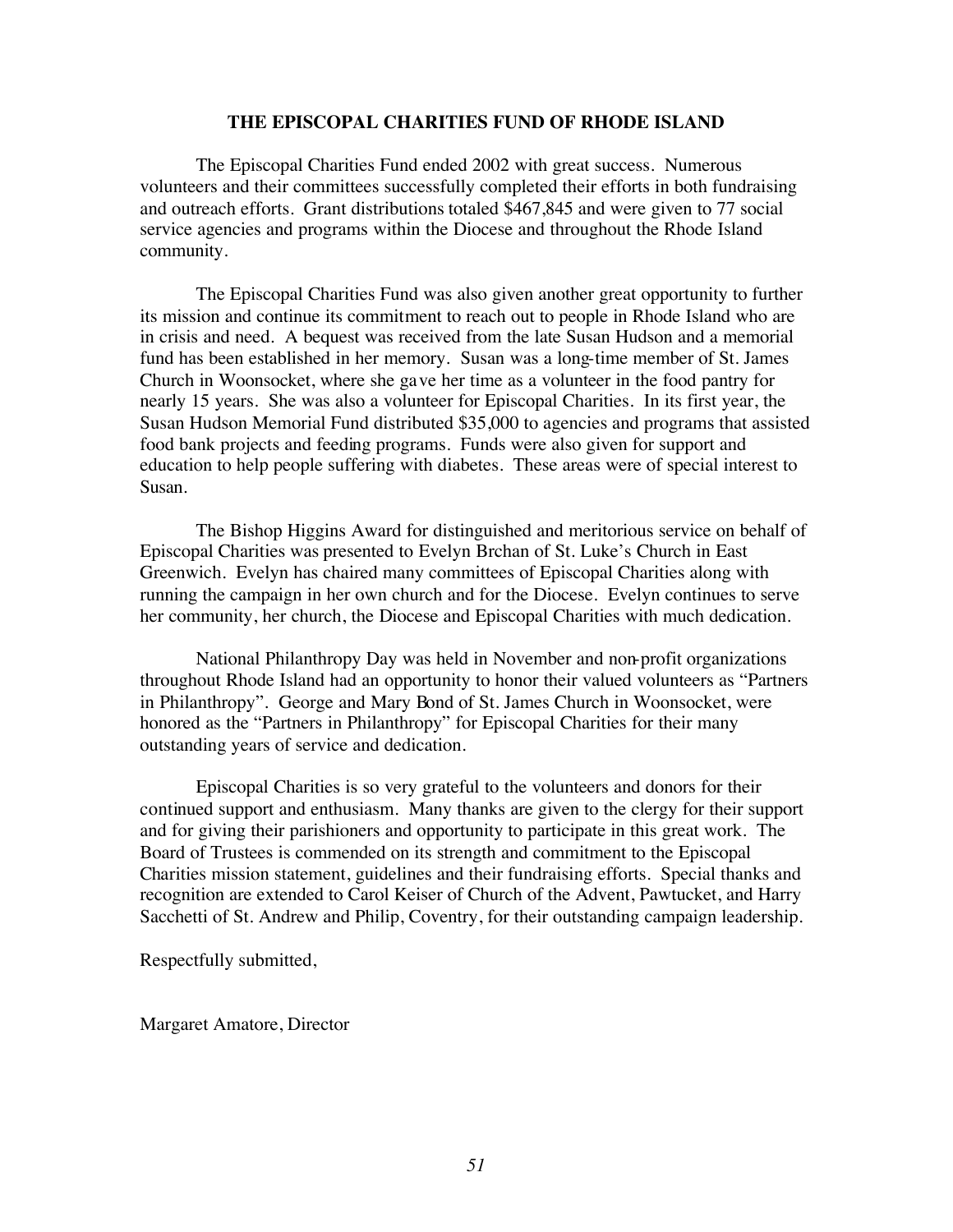#### **REPORT OF THE EPISCOPAL CHURCHWOMEN 2002-2003**

Each year has its own uniqueness. This year is no exception! The  $44<sup>th</sup>$  Triennial Meeting, "A New Light is Shining" along with the 74th General Convention of the Episcopal Church took place in the beautiful city of Minneapolis, Minnesota from July  $30<sup>th</sup>$  to August 8, 2003. Amazingly, six members from this board were able to attend. Linda Guest, Pauline Ward,, Sonia Zell, Evelyn Brchan and myself, all met at the T. F. Green Airport Monday afternoon, July 29, where our adventure began. Because of 9/11, just checking in was a challenge. I must say the personnel of North West Airlines were very helpful in this matter. Still, Pauline Ward, because of her knee replacement, had to undergo a full search. As always, she took it in stride with her usual good will.

Before I get ahead of myself, let's back up a little. Not only have the airports made changes, during this past year, we, the Board, have made and are making changes as well. Beginning the year 2003, January will now be the start of our fiscal year. There will be one UTO Ingathering celebrated in the Spring. Our Annual Meeting will be held in the month of November. Both will include a Eucharist, a great speaker and an attractively served luncheon. The difference will be that the UTO will be just the Ingathering and the Annual meeting will include the President's report, election and installation of officers, other matters that need to be voted on and a time for the women of the church to come together and learn from one another.

.

We've had an active year. The Sprague Mansion, Cranston, was the setting for an appreciation luncheon for the Women Priests of the Diocese on September 24, 2002. Rose Weaver provided the entertainment . We were serenaded by The Blue Haired Ladies, members of the Board, accompanied by Priscilla Martin at the piano. It was a fun occasion!

The Board was well represented at the Diocesan Convention October 26, 2002. Not only did we help register the delegates, we had a UTO table, and sponsored the morning refreshments of bagels, Danish, other goodies and beverages enjoyed by all. Thank you to all who participated and did such a wonderful job.

We've been working diligently on other matters. Following an audit review by Don Johnson, a Financial Policy was created. This will enable us not only to become the best stewards possible but to better exercise the responsibility of our endowment income by its donors. Our by-laws have been somewhat revised and will be voted on at the Annual Meeting in November. Our yearly directory will be downsized to save funds. Thank you, Priscilla Martin, for undertaking the magnitude of this project for so many years.

Thank you, Virginia Chase, for setting up the Christmas luncheon for us at the Art Club, Providence. It was a lovely social hour after our December meeting.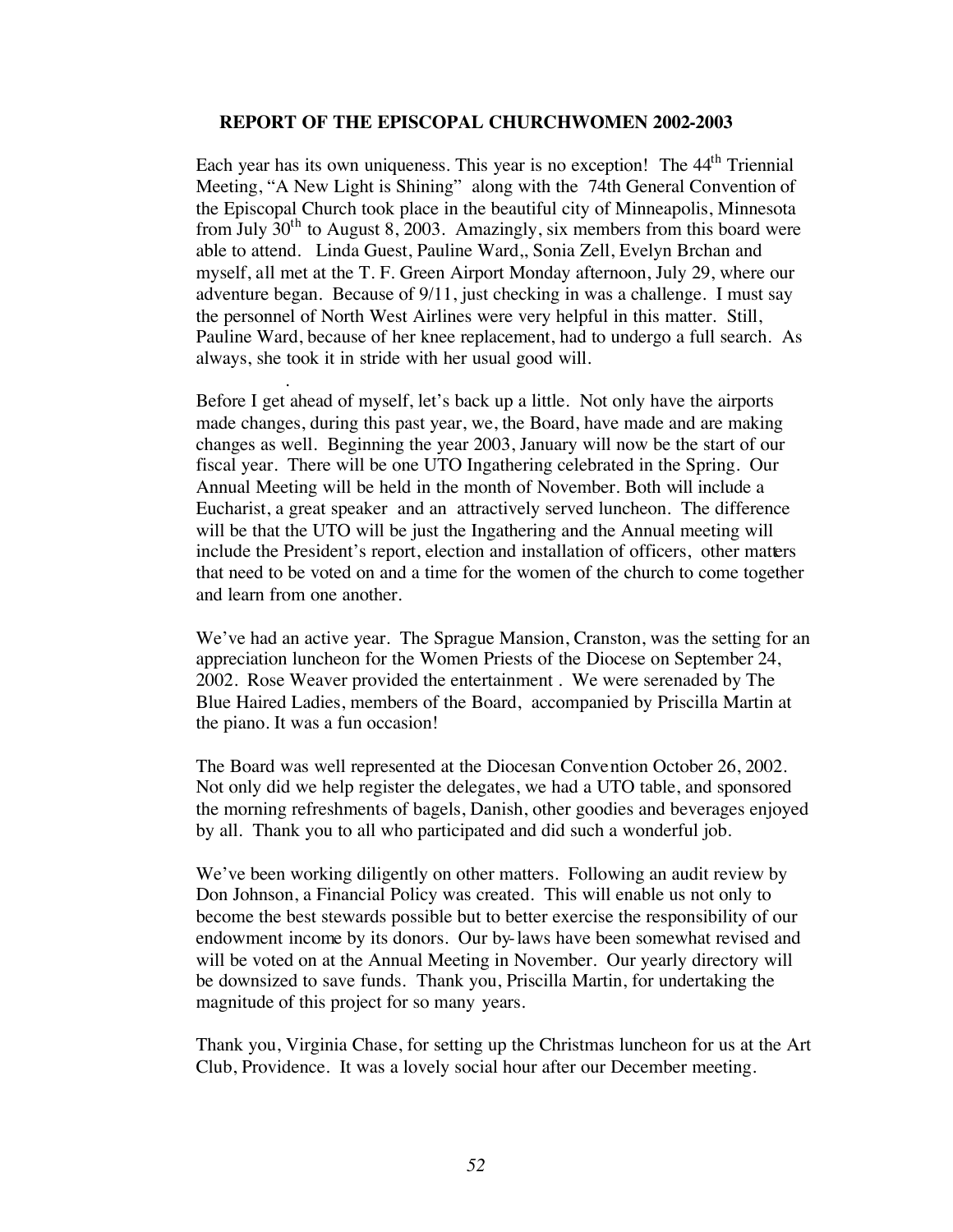We have been learning more about our community. Last February, The Rev. Karen Fraioli, Vicar of Church of that Epiphany, Providence, enlightened us about the academic enrichment program being offered to middle school students in that area. In March, Ernestine Bugbee, from the Rhode Island Community Food Bank, informed us of the culinary training program taking place there. Amazing projects and programs are taking place in our own communities that we know nothing about.

Our first yearly UTO Ingathering was held at the Church of the Transfiguration, Cranston on May  $17<sup>th</sup>$ , at the invitation of The Rev. Gary Lemry. The Rev. Beth Maynard was our preacher for about 64 attendees. A loose offering of \$339.00 was taken for a grand total of \$17,474.14 which was presented to the National UTO Ingathering in Minneapolis.

A benefit performance for the National Cathedral was held at the Barker Playhouse on May 19. The production of "Sweeney Todd" was enjoyed by the 63 who attended.

A Fall retreat for the board will take place at St. James Retreat House, Sakonnet, October 1 and 2, 2003. We are happy to have The Rev. Marsue Harris as our leader. This will be not only a working retreat but a fun time as well.

Our " first" Annual Meeting to be held in November, November 15, to be exact, will be at St. Luke's, East Greenwich. We are hoping that as many of the clergy and interested women of the churches in the diocese will attend. A short report will be requested from each parish describing what the women have been and are doing whether they have an ECW group or not. We know they are doing a lot. At noon, Bishop Geralyn Wolf will officiate at the Eucharist and install the new officers. A catered luncheon will follow. Bishop Wolf will then reminisce about her sabbatical earlier this year. This will be a new and informative experience for us all.

Now, back to the Triennial and General Convention. As I mentioned above, six members from the board were able to attend. Linda Guest,  $1<sup>st</sup>$  Vice President chaired the Evaluations Committee. Pauline Ward, our UTO Coordinator, attended all the workshops and meetings pertaining to UTO. Evelyn Brchan, Treasurer, will now be serving as the Province 1 Representative to the National Board. I feel blessed having been selected to be on the Communications and Publicity Committee taking pictures for the "Triennial Today" newspaper published daily. This was a first time event for Sonia so there was a lot for her to learn. Joanne Dunlap came in on Sunday to attend the workshops.

The first week of Triennial was devoted to the business at hand. Each day after attending the daily Eucharist and Bible Study at 9:30 a.m., we began a full day of Plenary Sessions, Noontime Offerings to inspire, energize, educate, encourage and just plain entertain us, followed by another plenary session ending at 6:00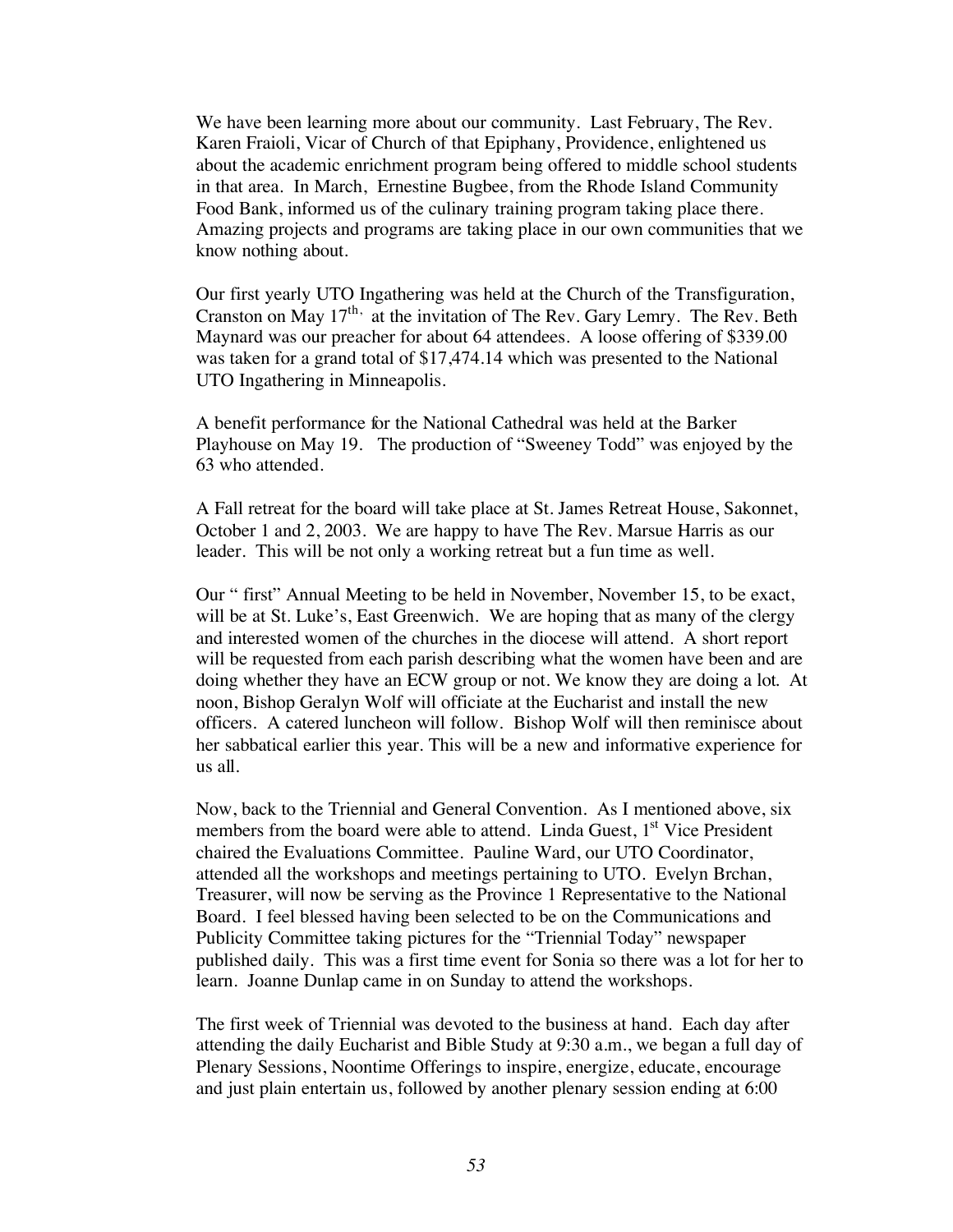p.m. The second week was devoted mostly to workshops; eighty-four in all! That's a lot of learning! They were offered during a three day period and open to all who wished to attend. Fortunately, with so many of us there, we were able to attend several.

Evenings were full as well. There were dinners to attend; Welcoming, UTO, Province, etc. There was an evening of Dessert with the Lutherans and a night of " All That Jazz", a gift offered to all by the National ECW Board. In total there were more events scheduled than any one person could attend. We listened, learned, were entertained, stimulated and fed, met new people, and yes, became exhausted.

Ruth Jellison was our Honored Woman of the year. I don't know what we'd do without Ruth! Her offerings to the board as Special Projects Coordinator are endless. In addition, she managed and ran the Pelican Gift Shop for nearly four years. During that time, profits went to help pay for the installation of the handicapped bathroom and to install the kitchen area in the Crooker Room. In addition, \$10,500.00 was put into an interest bearing fund for future handicap provisions in the Cathedral. Thank you, Ruth! We are so fortunate and proud to have you as our Honored Woman!

With all of the above going on, the main focus seemed to be on the approval or disapproval of The Rev. Canon Gene Robinson as Bishop of New Hampshire. Though tensions were high, the respect for each individual there was very apparent. Our Presiding Bishop, Frank Griswold kept reminding us that it was in the Eucharist that we come together as one.

The Daily Eucharist was very special. Thousands of Episcopalians came together sitting at designated tables—Bishops, priests, lay, Convention deputies, alternates, Triennial delegates, alternates, and visitors. There were people from all over the world! It was one time each day everyone could gather in one room and meet as an equal. To me, that was and is an awesome experience!

Thank you, Rhode Island Delegation, for once again taking us under your wing. Thank you for taking such good care of us. We shall be forever grateful!

I shall be forever grateful to the members of the Board! Each one of you is a treasure in itself and I thank you for your love and support. It is my pleasure to serve you!

Norma Villanis, R. I. Diocesan ECW President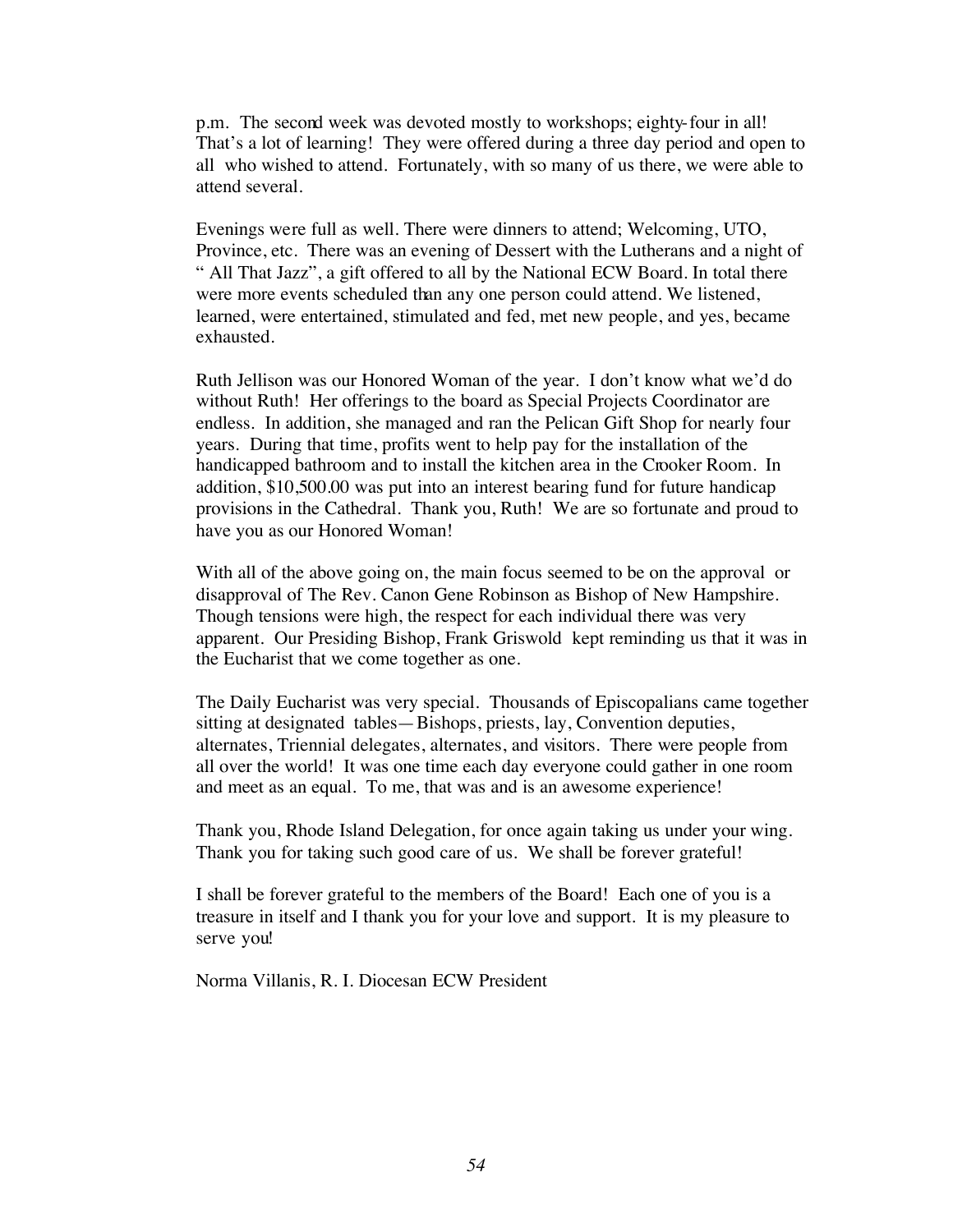#### **REPORT OF THE EPISCOPAL CONFERENCE CENTER 2002**

#### **Spirit of ECC**

The Episcopal Conference Center has been a vital part of this Diocese for well over fifty years. Generations of young people have participated in the ECC program which has had a significant impact on their lives. ECC is made up of 186 beautiful wooded acres in the northwest part of Rhode Island but it is the people; campers, staff, retreat and conference participants, alumni and visitors that make up the true spirit of ECC. ECC is the spiritual home for Rhode Islanders of all ages who have found God in this place through worship, nature and a community built on trust. ECC provides a place where people come to explore their faith and experience the risen Christ while living in community with others. It is a community built on respect, shared responsibility and ownership by all participating members.

#### **Conference Program**

The winter youth program of the Conference Center includes eight weekend conferences for teens, each with about 40-60 young people in attendance. Conference leaders for 2002 included The Rev. Beth Sherman, The Rev. Judith Mitchell, The Rev. Randall Chase, The Rev. Deacon Gail Wheelock, The Rev. Jennifer Pedrick, The Rev. Pamela Gregory and an assorted group of committed and talented lay people who volunteered their efforts. Some conference topics covered in 2002 included: '*Growing into your Sexuality', ' Sacred Spaces', ' Jonah, the Whale and Me', 'Christianity Around the World' and 'Balancing Friends and Faith".* Each conference weekend is staffed by members of the ECC permanent staff and young people who worked as counselors in the previous summer. The conference program provides continuity for the young people involved where they can regularly reconnect with God and members of the ECC community.

#### **Summer Program**

Our summer program offered eight weeks of residential summer camping. We filled 810 camper slots with twenty of those coming from various agencies. In 2002 we entered into a partnership with St. John's in Barrington who sponsored a group of children from St. Anne's in the South Bronx to come to ECC. This program was highly successful with 36 children from the South Bronx attending summer camp at ECC in 2002. Plans are in place to continue this partnership in future summers.

Our summer program is staffed by approximately sixty young people who serve in a variety of roles necessary to staff a program of our size. Our staff is selected from current campers and important emphasis is placed on selection and training of our staff. Most staff members return to work at ECC for several years and are dedicated to the mission and ministry of the conference center.

ECC has been blessed with the support and commitment of a talented group of clergy and alumni who volunteer to live at ECC for one week at a time each summer to be part of the program staff. Many of these people also spend large amounts of time in preparation for the work they do with young people while at ECC. They work as project leaders, chaplains, workshop leaders, discussion group leaders, musicians and anything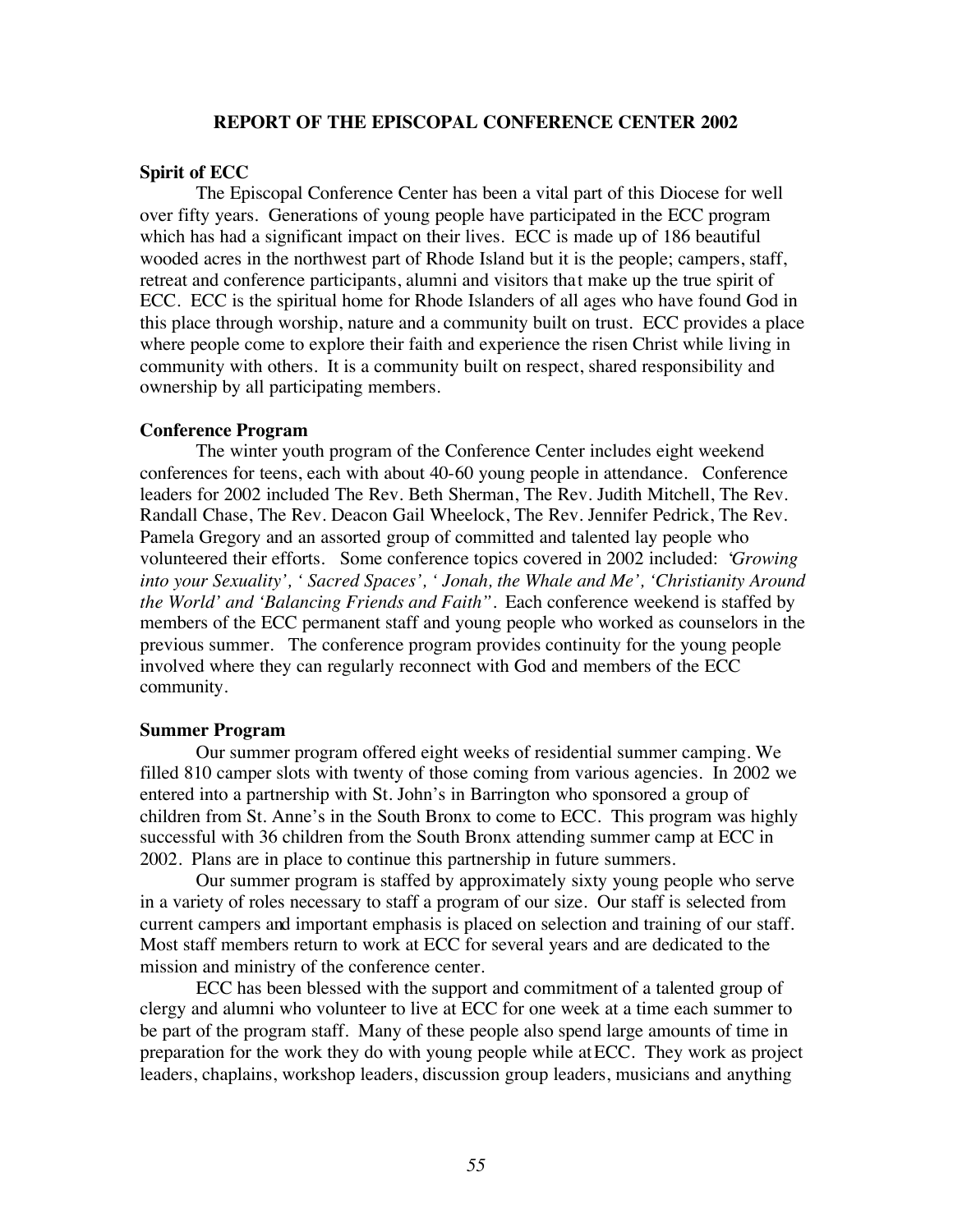else that is needed. The talents and creativity of these adults provides a wonderfully rich background and support to our summer program.

The teaching theme for the summer of 2002 was "In the Name of Love". This was chosen by our Full Counselors for the summer. Chaplains and clergy expanded on this theme with insight and creativity throughout the summer.

 Prayer begins and ends each day at ECC. In 2002 we experimented with a variety of worship styles. Bishop Wolf joined us for Music & Creative Arts Camp and Younger Children's Camp where she provided campers and staff with a rich liturgical experience with worship music provided by organist and choirmaster Mark Johnson. The Rev. Ran Chase was with us for most of the summer providing consistency and support in all liturgical areas. Part of the richness of liturgy at ECC is made possible by the variety of worship styles offered by visiting clergy throughout the summer.

#### **Adults at ECC**

ECC offers many opportunities for adults. The vestries of many parishes come to ECC for a day or two of reflection and planning. Retreats offer opportunities for spiritual growth and there are several organizations within the Diocese that utilize the sacred space offered at ECC. ECC accommodates groups of 20 to 120, with facilities available in heated cabins and the wing. We have a number of secular groups in addition to our church related bookings. There is consistent high praise for the hospitality of ECC.

Located in a corner of the ECC property, the Florence Pierce Grant House was used by clergy and their families as a convenient get-away this past year. Grant House was also utilized on a fairly regular basis by some small vestry and EFM groups for daylong retreats and meetings.

#### **Ministry with others**

City Camp is a significant outreach project administered by the Episcopal Conference Center during the summer months. City Camp is our inner city day camp operated out of the Olneyville section of Providence. Ms. Bethany Lawton was the Director of City Camp in 2002. Bethany has a master's degree in education and has worked on the staff of ECC in a variety of capacities including Counselor, Waterfront Director and Conference Leader. Bethany is extremely competent and brings a great deal of expertise to her position. City Camp served 160 children between the ages of 6-12 in four two-week camping periods. Some days were spent in the city based at Nickerson House and the Joslin Center Community Pool, while other days the campers are bussed to places like Scarborough Beach, Pulaski Park, the Children's Museum, Mystic Aquarium and ECC. ECC counselors and our City Camp Coordinators work along with the Director and our Bi-Lingual adult to provide quality and safe programming to all City Campers. Funding for City Camp is provided through grants from Episcopal Charities and other foundations, and gifts from parishes, businesses and individuals.

The Episcopal Conference Center is a member of the Rhode Island Association of Camps and is associated with the American Camping Association.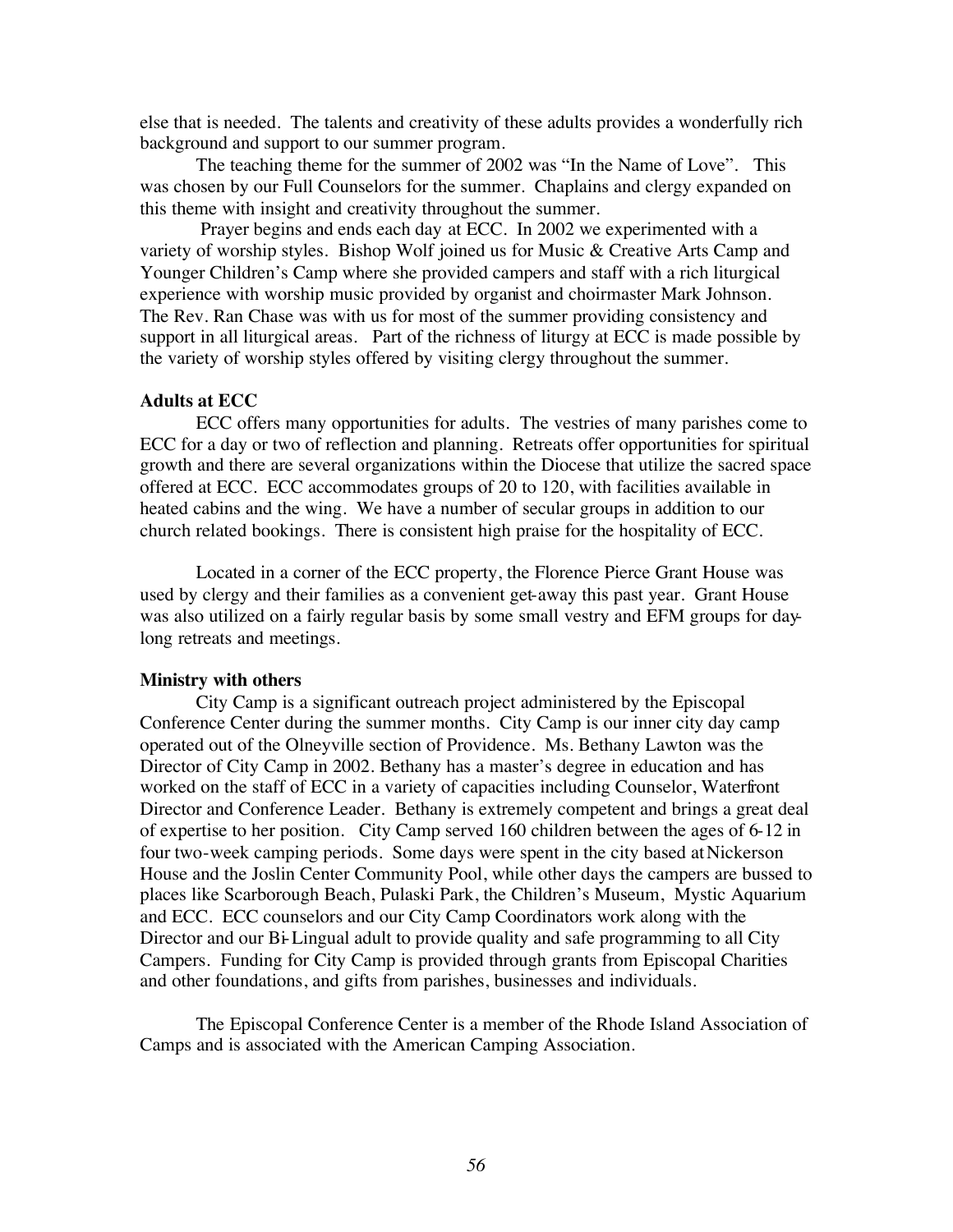#### **The Property of ECC**

It was exciting that in 2002 the ECC outdoor Pavilion was finally completed and ready for use. The Pavilion expanded our program area options and in the heat of the summer of 2002 the Pavilion setting provided blessed relief from the oppressive weather! We used the Pavilion for evening program space, the area where we had weekly cookouts, arts and crafts activities, evening dances and as an exciting new worship space.

 An exciting new work project that began in 2002 included a reforestation project where campers and staff transplanted trees on the property to places where they were more likely to thrive and improve property appearance. Work also continued to improve ECC sports fields which by the end of 2002 were in great shape.

#### **ECC Memorial Fund**

In 2002 we continued to receive contributions to the ECC memorial scholarship fund. This fund provides scholarship assistance for summer camps and for those attending ECC youth conferences during the school year who would not otherwise be able to afford to come to ECC. At ECC we are committed to keeping opportunities for ministry to young people affordable for all who are interested in attending. The scholarship fund keeps this commitment a reality.

#### **Staffing**

In June of 2002 we accepted the resignation of Conrad Zahn who had served faithfully as Superintendent of the ECC property for several years. Joyce Roberts continued as Resident Manager, Barbara Sidla continued as the ECC Registrar and Office Manager, (which is full-time during the summer and part-time in the winter months), Lance Roberts was contracted to serve as the ECC Property Manager and Susan Henthorne continued as Director of ECC. We were exceedingly grateful for the support and ministry of Canon Ran Chase at ECC during 2002. Ran was a consistent and enthusiastic supporter and participant in the ministry of ECC throughout the year. Ran's enthusiasm and generosity of spirit were always a welcome addition to any and all ECC activities.

#### **Thanksgiving**

We at ECC continue to be grateful to the Diocese of Rhode Island and Episcopal Charities for their generous and sustained support throughout the years. Their support makes it possible for us to continue our ministry to the diocese and in particular to young people.

Respectfully submitted,

Ms. Susan Henthorne, Director Episcopal Conference Center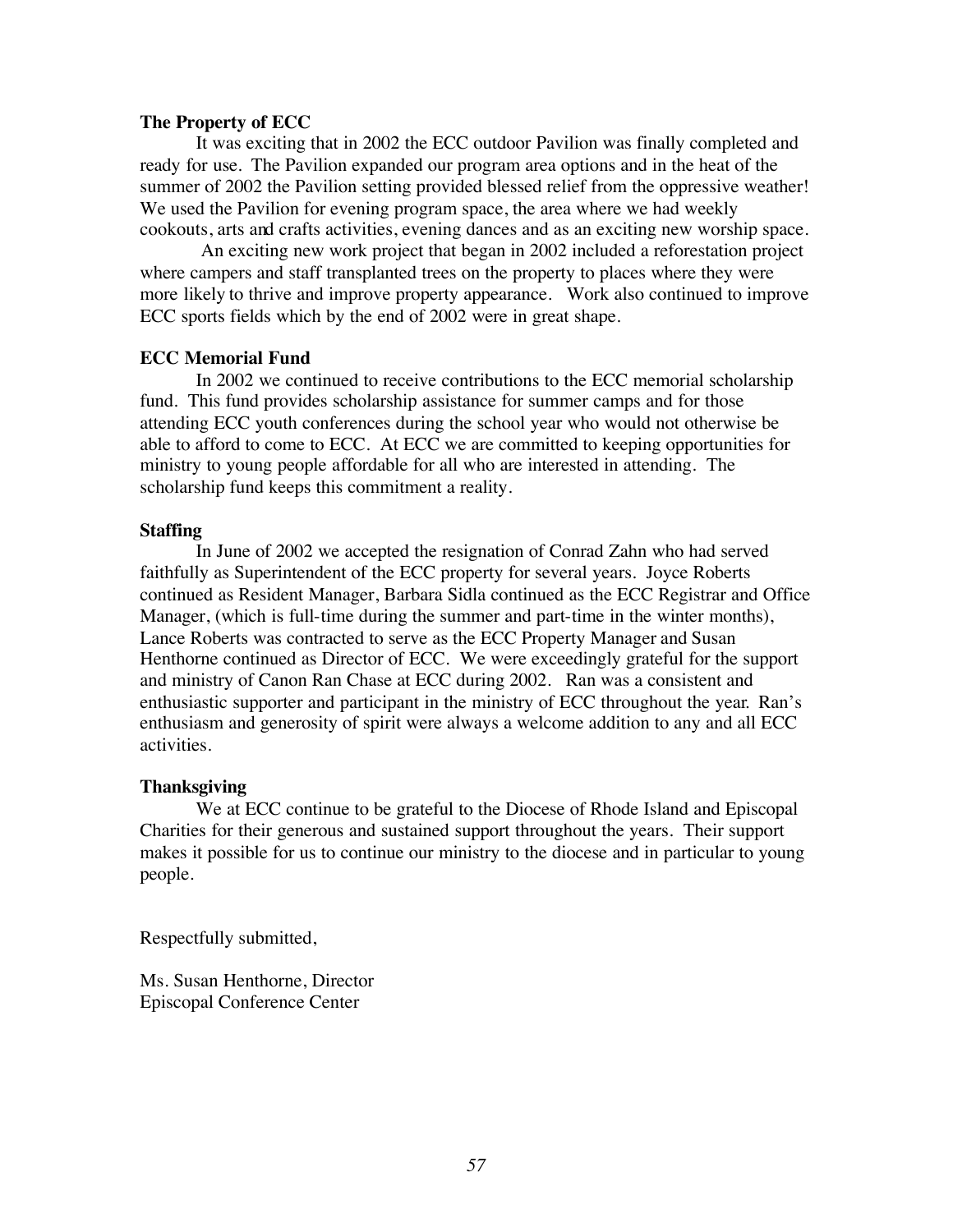#### **EPISCOPAL CHAPLAINCY AT ACI**

The Episcopal Chaplain served primarily in 4 of the 8 buildings which make up the Adult Correctional Institution (ACI) in the RI Department of Corrections. The total inmate population in these four facilities (Women's Facilities, Men's Minimum and Work Release, and Medium II) at any given moment is about 1,200; however, because of the high recidivism rate the total for these facilities in a given year reached as high as 5,500.

#### **Death/Grief**

The Chaplain served as Institutional or Chief Chaplain for the 4 facilities already mentioned -- on call day and night to give notification of the death of family members and recruiting and supervising all religious volunteers in these 4 facilities. The Chaplain provided Memorial Services in her 4 facilities to remember religious volunteers, inmates, and recently released inmates who died during the year.

# Grief/Death notifications : 140 Memorial Services: 10

#### **Worship/Meditation**

The Chaplain, The Rev. Joyce Penfield, provided weekly Eucharistic worship services in the 4 facilities along with special services for Holy Week and for Christmas. Two faithful Episcopal religious volunteers assisted her in weekly worship services Chaplain also held a weekly Meditation Circle for both of the Women's facilities. Baptismal instruction and specially organized Baptismal Eucharistic services were also held. # Eucharist services: 137

# Communicants: 2,234 #Baptisms: 19 #Reaffirmation of Baptismal Vows: 12 Meditation Circle attend: 30/wk. Women's worship attend: 48/wk.

#### **Pastoral care**

The Chaplain also provided an emergency pastoral care at the Intake Center for newly arrested inmates on behalf of parish members from 15 different Episcopal Churches in the Diocese who sought help. Within her 4 facilities, the Chaplain provided many hours of one on one pastoral care, especially crisis and addiction counseling, for inmates in need. This included weekly visits to the Women's segregation unit-- areas in which female inmates are locked in their cell all day for weeks or months at a time with no access to phone, programs, or religious services. Pastoral contact: 100 inmates/week

#### **Healing & Spirituality Courses**

The Chaplain has found the nationally recognized program for inmates, Houses of Healing, to be a wonderful tool for self-awareness and behavior change. The 12-week course on spirituality and emotional literacy helps inmates become aware of the emotional roots of addiction and other things which led them to crime. Inmates are given extensive journaling assignment which they discuss or role play in class in order to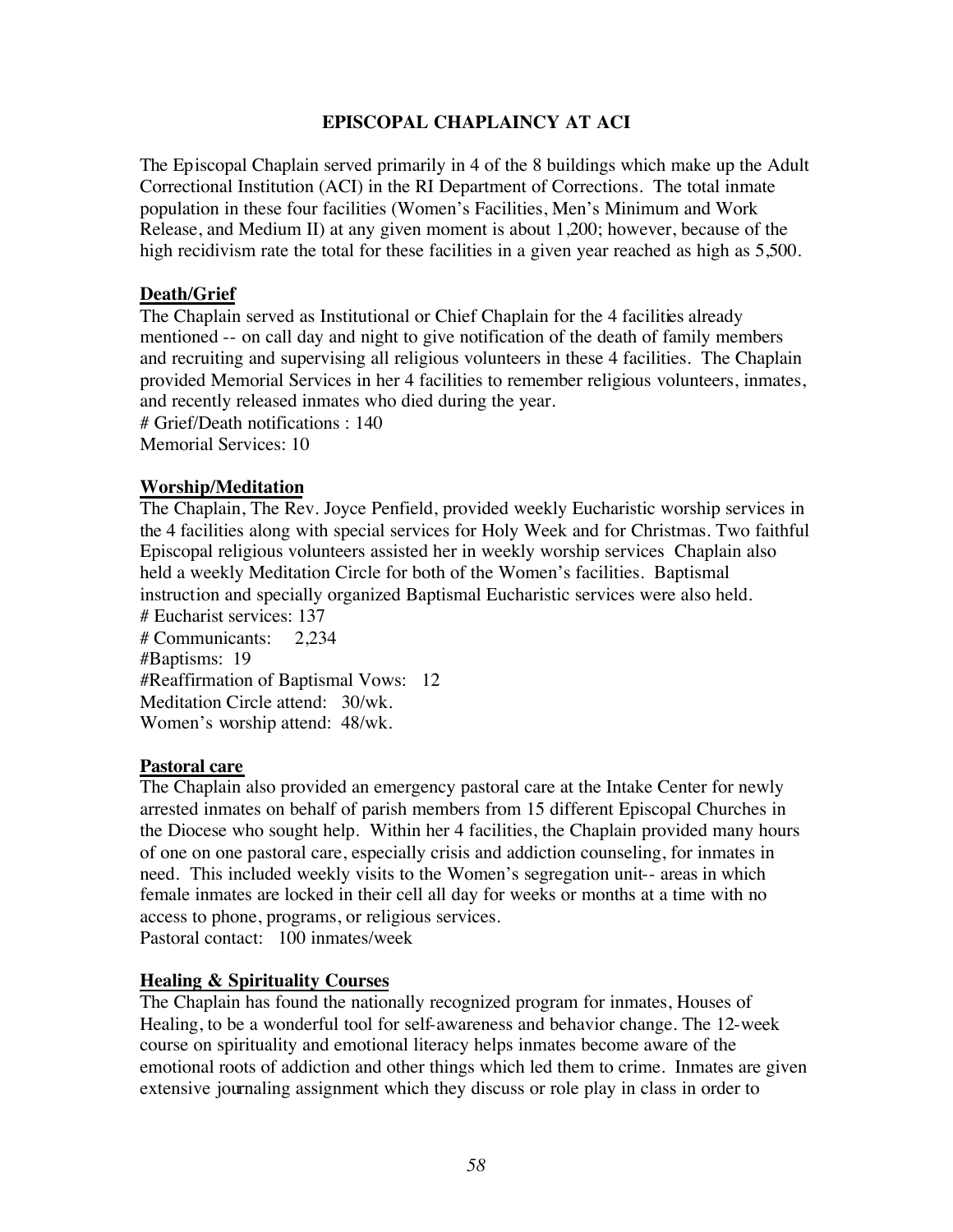deepen their insight into their own behavior and to find strategies for expanding their spiritual practice. Houses of Healing becomes a perfect space and place to provide more in-depth counseling and rehabilitation and it has become a very popular program in the 4 facilities. This year with the help of a new volunteer, an Advanced version of the course was begun.

# Intro. Houses of Healing courses taught: 9 - Total graduates: 91 # Advanced Houses of Healing courses: 1 - Total graduates: 5

#### **Outreach/Evangelism**

The Chaplaincy reaches out to the unchurched and to those who feel alone or abandoned primarily through its card ministry and wooden crosses. Cards donated by many different members/parishes of the Diocese are very important for this work. Each female inmate is sent a Birthday card; those in isolation/segregation are sent an encouraging card filled with tiny prayer cards to use during their stay. Cards also helped inmates to maintain their relationships outside of prison. Upon request inmates are given cards to send to their loved ones.

Why Chaplaincy in prison? What do the inmates say? "Chaplains remember us when no one else does." "I learned to see a new path to walk, not just one of anger and drugs and the thanks goes to our Chaplains." Chaplaincy exists only because of the support and good will of parish members and the Diocese and the remembrance of our Baptismal Covenant to seek and serve Christ in all persons and it is an amazing honor to be the channel by which this covenant is lived out as we "let mutual love continue. Do not neglect to show hospitality to strangers ...."

Respectfully submitted

The Rev. Joyce Penfield, Chaplain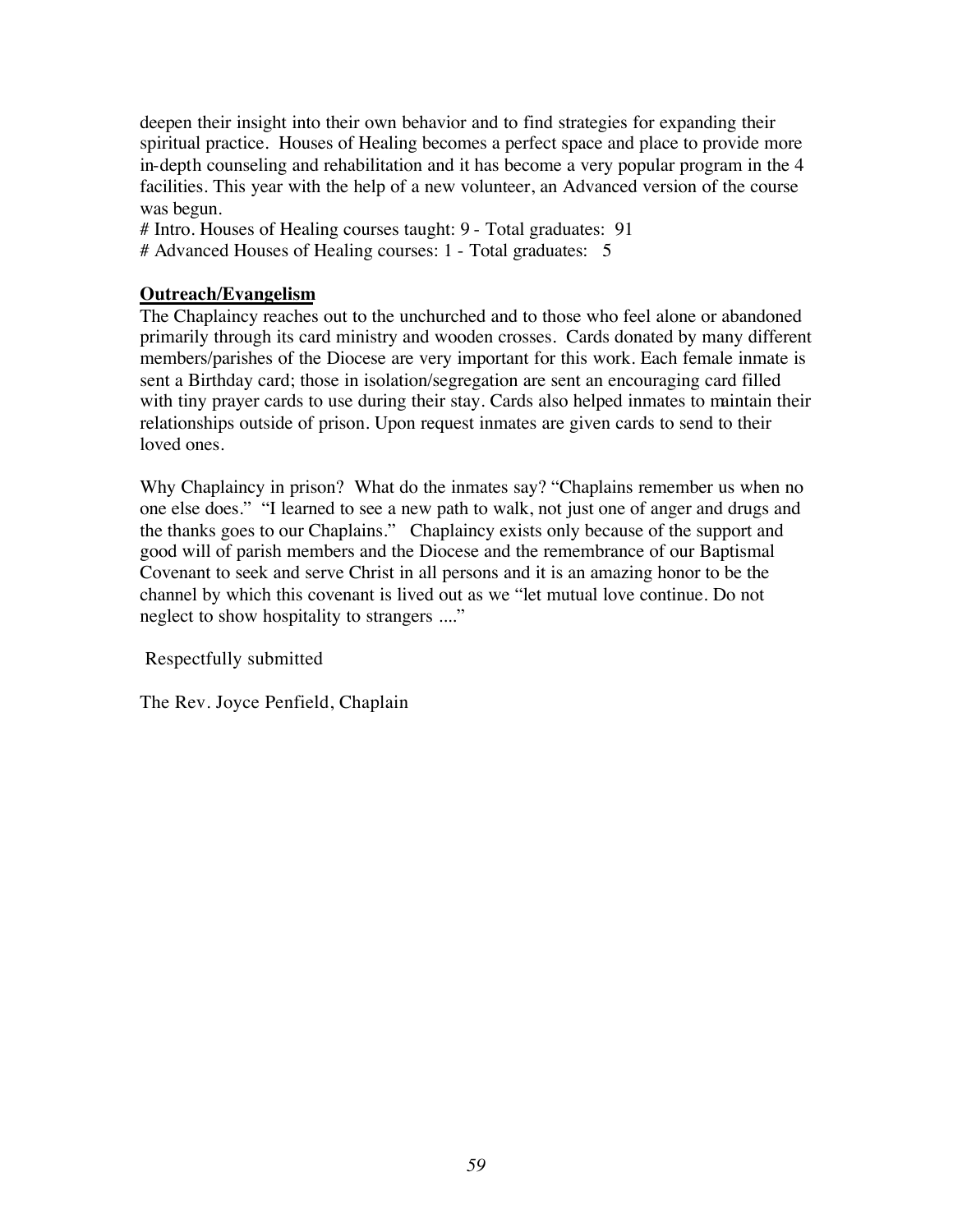#### **RESOURCE CENTER**

This was my first full year as Director of the Resource Center. What a year it was! Learning about the materials, the automated system, and the intricacies of ordering materials from a large array of vendors. The best part of the year was getting to know and work with the Diocesan staff and getting to know many of you in the Diocese. The focus of the Resource Center is to support and encourage life long Christian formation by connecting people, knowledge, experience and materials. The lending library expanded by adding another 300 resources, included curriculum, and books for small group study, videos, materials for celebrating the liturgical seasons. The patron list grows weekly.

During 2002 I had the pleasure of consulting with individuals and groups from over 20 parishes, either lead or participated in 19 workshops or training activities. In my role as the Education for Ministry (EFM) coordinator, I hosted a dinner for EFM graduates, current mentors, current students and anyone who is interested in EFM. Over 50 people attended this gala evening and shared many fond memories of the EFM experience. Several new groups have started since my arrival.

It has also been a great gift to work with other educators in Province 1. They welcomed me and shared their expertise, as some have been in their positions for many years, which gave me a real sense of support from colleagues in the same business.

The Resource Center continues to look for training opportunities for the people of the diocese, either locally, or in the nearby dioceses. The goal of the Resource Center is to provide materials, training opportunities, and a willing ear for those involved in providing Christian Formation to children, youths and adults.

I am most grateful for the ministry of the Rev. Pam Rannenberg, who started and nurtured the Resource Center for two years, and has been a gentle mentor during this first year. I look forward to working with the people of the Diocese of Rhode Island for many years.

Respectfully submitted,

Sue Hurn Director of the Resource Center for Christian Formation Generation-to-Generation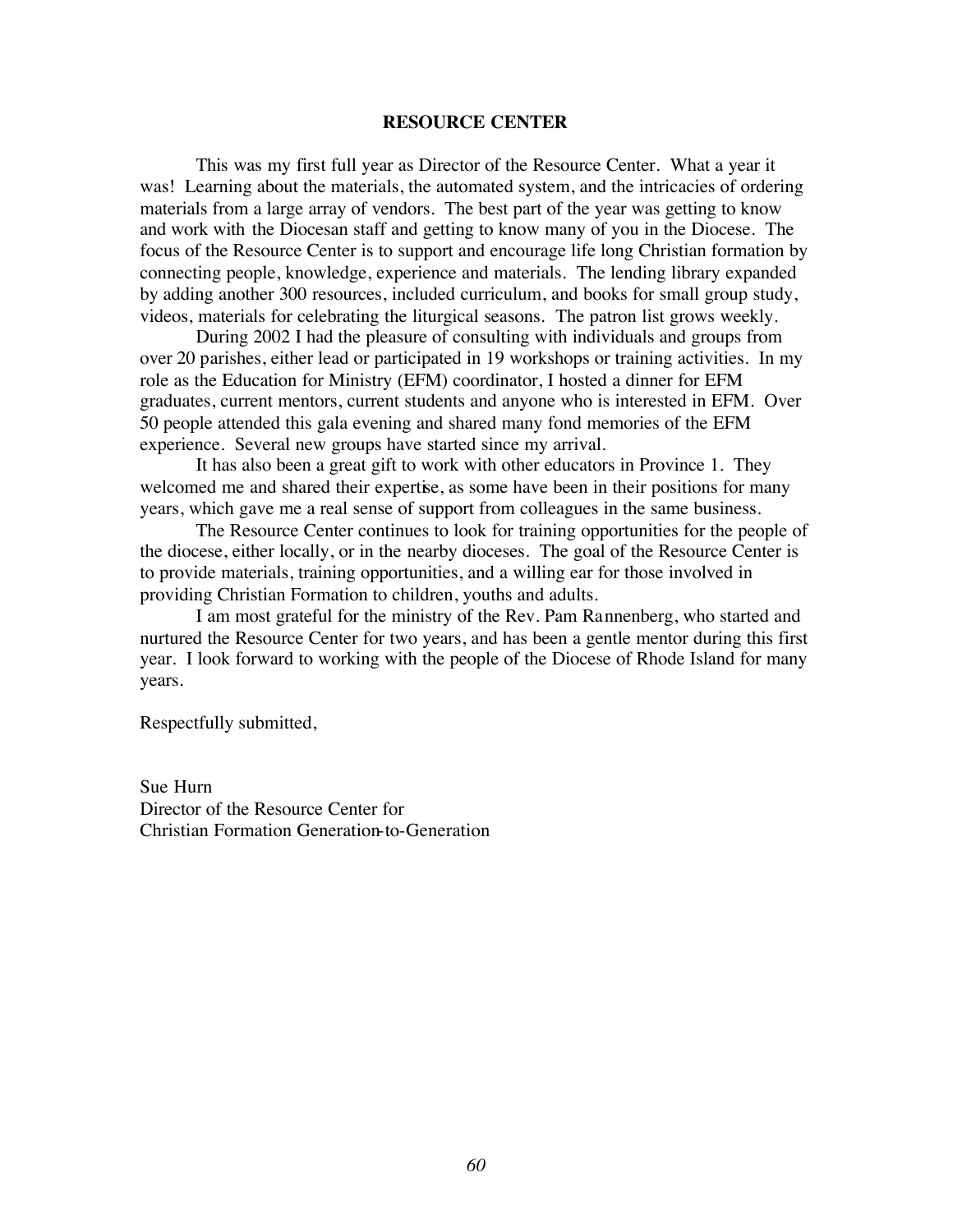## **LAY EUCHARISTIC MINISTERS**

#### **St. John's, Ashton**

| Philip Masquelette  | 2003 |
|---------------------|------|
| Alexander B. Dawson | 2005 |

#### **St. John's, Barrington**

| D. Patricia Allen     | 2003 |
|-----------------------|------|
| Marion Colella        | 2003 |
| Joan L. Harper        | 2004 |
| Charles F. Reade, Jr. | 2004 |
| Prudence Bishop       | 2005 |
| Minot Crowell         | 2005 |
| Sarah Fogarty         | 2005 |
| Brenda Kanarian       | 2005 |
| Carmine Marabello     | 2005 |
| Joyce Marabello       | 2005 |
| Dallas Russell        | 2005 |
|                       |      |

#### **St. Michael's, Bristol**

| 2003 |
|------|
| 2003 |
| 2003 |
| 2003 |
| 2003 |
| 2003 |
| 2003 |
| 2003 |
| 2003 |
| 2003 |
| 2004 |
| 2005 |
| 2005 |
|      |

### **St. Alban's, Centredale**

2003 2005 2005

| Cheryl A. Dickinson |  |
|---------------------|--|
| Linda Couture       |  |
| Roland B. Mergener  |  |

### **Holy Spirit, Charlestown**

| Patricia Brow      | 2005 |
|--------------------|------|
| Joel M. Harrington | 2005 |
| Thomas Webster     | 2005 |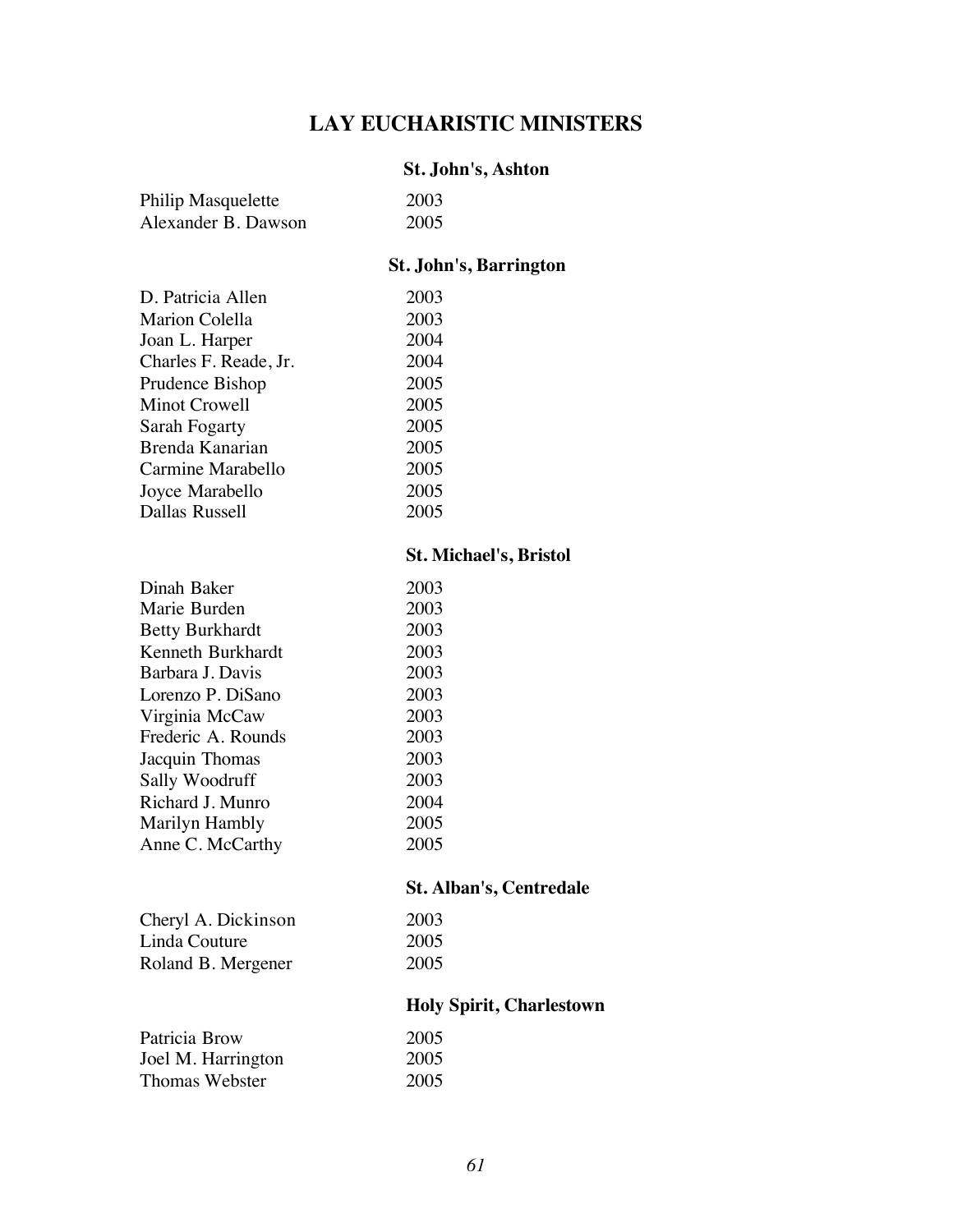|                          | <b>Christ Church, Coventry</b>                 |
|--------------------------|------------------------------------------------|
| James Tonge              | 2003                                           |
|                          | St. Andrew & St. Philip, Coventry              |
| Diane Jocelyn            | 2003                                           |
| Sandra Restall           | 2003                                           |
| Linda Lee Trahan         | 2004                                           |
| Frederick W. Malaby      | 2005                                           |
| Grace Malaby             | 2005                                           |
| June Raffensperger       | 2005                                           |
|                          | <b>St. Matthias', Coventry</b>                 |
| Alberta Sarvia           | 2003                                           |
| Kenneth Thomas Jackson   | 2005                                           |
|                          | <b>Ascension, Cranston</b>                     |
| Hope Kirkconnell         | 2003                                           |
| John Kirkconnell         | 2003                                           |
|                          | <b>Church of the Transfiguration, Cranston</b> |
| John O. Shepard, Jr.     | 2003                                           |
| <b>William McCormick</b> | 2005                                           |
|                          | St. David's-on-the-Hill, Cranston              |
| Toni T. Harrison         | 2004                                           |
| Antonio F. Oliver        | 2004                                           |
|                          | <b>Trinity, Cranston</b>                       |
| Shirley H. Halvarson     | 2003                                           |
| <b>Margaret Thomas</b>   | 2003                                           |
|                          | <b>St. Luke's, East Greenwich</b>              |
| <b>Collin Barnett</b>    | 2003                                           |
| Peter F. Clark           | 2004                                           |
| Joan Colwell             | 2004                                           |
| Colleen P. Tolhurst      | 2004                                           |
| Priscilla Wormwood       | 2004                                           |
| Alice Emmons Burnish     | 2005                                           |
| Virginia E. Butler       | 2005                                           |
| Elizabeth L, Fornal      | 2005                                           |
| Harry J. Waterman        | 2005                                           |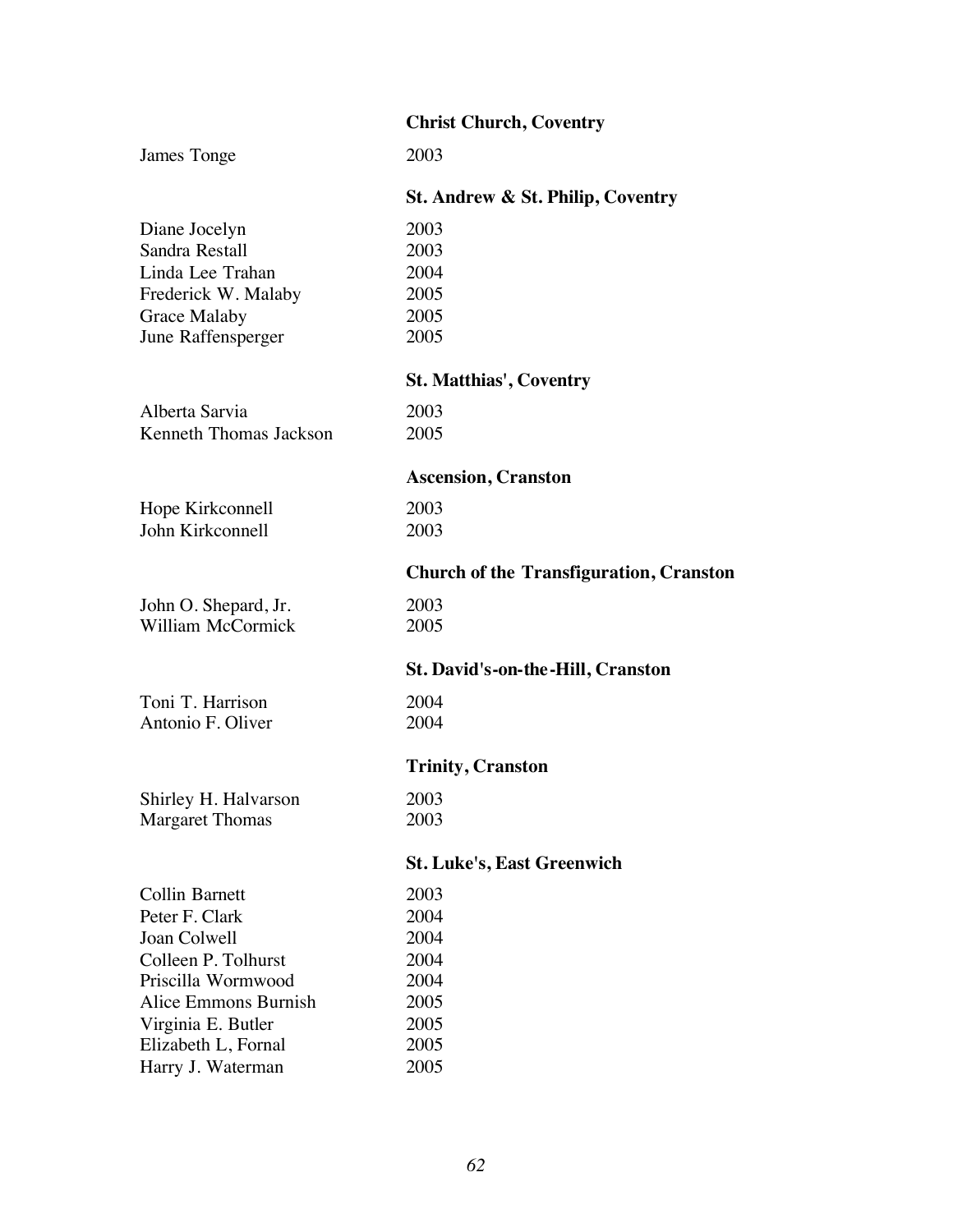|                          | <b>St. Mary's, East Providence</b>      |
|--------------------------|-----------------------------------------|
| <b>Catharine Beattie</b> | 2003                                    |
| Beverly A. Edwards       | 2003                                    |
|                          | <b>St. Thomas', Greenville</b>          |
| Clarissa M.H. Patterson  | 2004                                    |
|                          | <b>St. Elizabeth's, Hope Valley</b>     |
| Beverly A. Anderson      | 2003                                    |
| E. Harold Anderson       | 2003                                    |
| David Hearty             | 2003                                    |
|                          | <b>St. Augustine's, Kingston</b>        |
| Ann Dunham               | 2004                                    |
| <b>Bruce Dunham</b>      | 2004                                    |
| Nancy Lee Hampton        | 2004                                    |
| Elinor Schneider         | 2004                                    |
|                          | <b>Christ Church, Lincoln</b>           |
| Catherine Breault        | 2003                                    |
| Patricia Cooper          | 2003                                    |
| Barbara E. Papineau      | 2004                                    |
|                          | St. Andrew's-by-the-Sea, Little Compton |
| <b>Suzie Burns</b>       | 2003                                    |
| George Owen Dexter       | 2003                                    |
| Patricia M. Westin       | 2003                                    |
| Robert O. Read           | 2005                                    |
| Susan B. Samson          | 2005                                    |
|                          | St. Peter's-by-the-Sea, Narragansett    |
| Irene M. Alexander       | 2003                                    |
| Priscilla A. Durant      | 2003                                    |
| Hillary I. Transue       | 2003                                    |
| D. Verna Atwood          | 2004                                    |
| Carolyn G. Dane          | 2004                                    |
| Andrea Wilson            | 2004                                    |
|                          | <b>St. Paul's, North Kingstown</b>      |
| Linda L. Adamonis        | 2003                                    |
| Christine A. Atkin       | 2004                                    |
| Jacqueline H. Camm       | 2004                                    |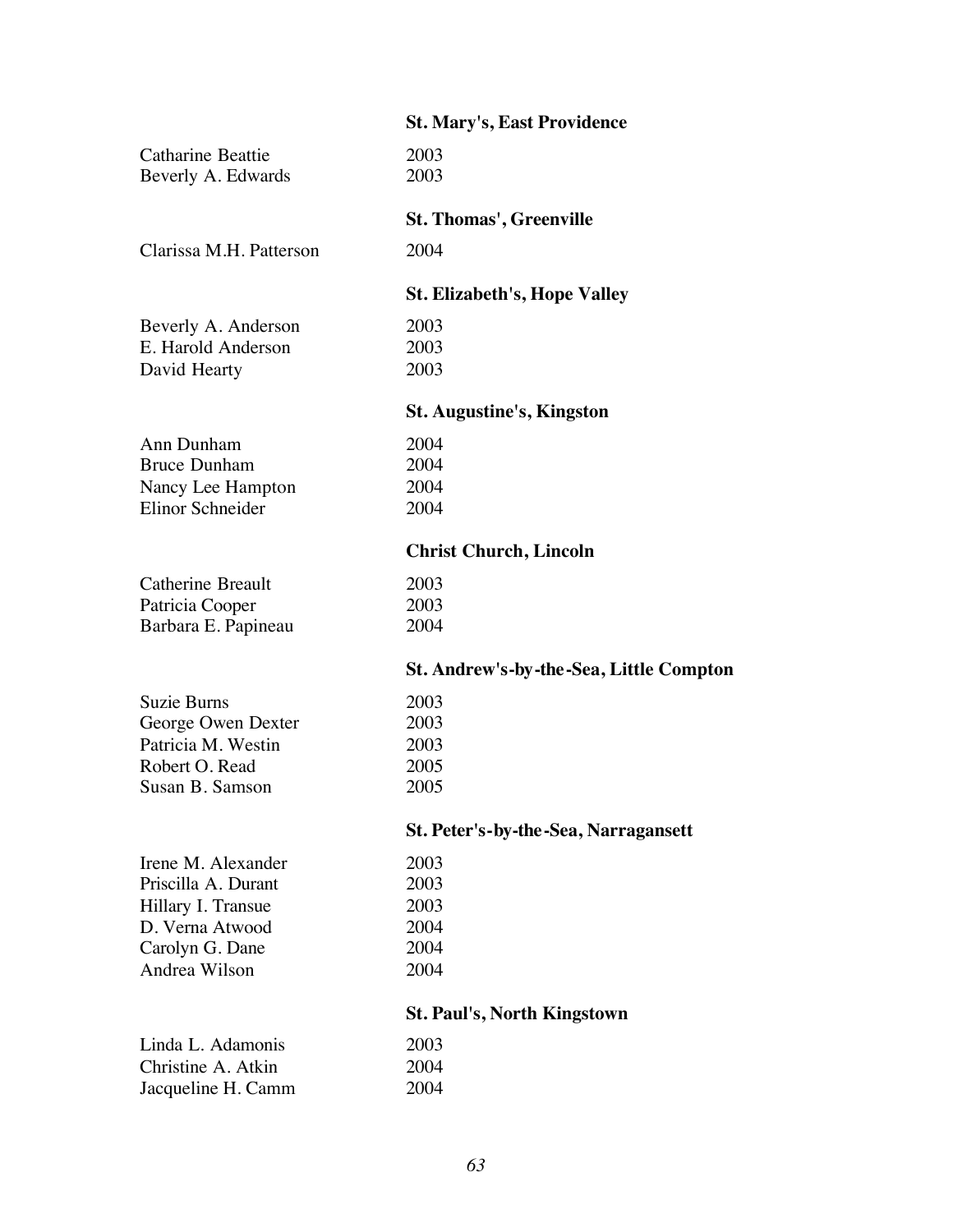| Elizabeth Gibson     | 2004 |
|----------------------|------|
| Ernest J. Houle      | 2004 |
| Nancy L. Johnson     | 2004 |
| Dora Martorelli      | 2004 |
| Margaret Moore-Webb  | 2004 |
| Marci O'Connor       | 2004 |
| Nancy C. Shore       | 2004 |
| Pinkie Sweet-Holland | 2004 |
| Jane Tiernan-Reilly  | 2004 |
| Marsha Welch         | 2004 |
| Shawn Crawford       | 2005 |
|                      |      |

## **St. James', North Providence**

| Joan Dorney-Collins |  |
|---------------------|--|
| Richard B. Hillman  |  |

2003 2003

## **Trinity, North Scituate**

| Raymond R. Lapointe   | 2003                            |
|-----------------------|---------------------------------|
| Donna Tornatore       | 2003                            |
| Lois A. Whittaker     | 2003                            |
| Robert E. Whittaker   | 2003                            |
| Elizabeth S. Dexter   | 2005                            |
| Nancy Fullerton       | 2005                            |
| Cynthia Ann Starkey   | 2005                            |
|                       | <b>Good Shepherd, Pawtucket</b> |
| Kenneth Lagerquist    | 2005                            |
|                       | <b>St. Luke's, Pawtucket</b>    |
| William Sexton        | 2005                            |
|                       | <b>St. Martin's, Pawtucket</b>  |
| Elaine Steere         | 2003                            |
| J. Calvert Steere     | 2003                            |
| Georgia May Mitchell  | 2005                            |
| Michael Lavoie        | 2006                            |
|                       | <b>St. Paul's, Pawtucket</b>    |
| <b>Muriel Carlson</b> | 2003                            |
|                       | <b>St. Mary's, Portsmouth</b>   |
| Donald T. Heywood     | 2003                            |
| Thomas A. Brown       | 2005                            |
|                       |                                 |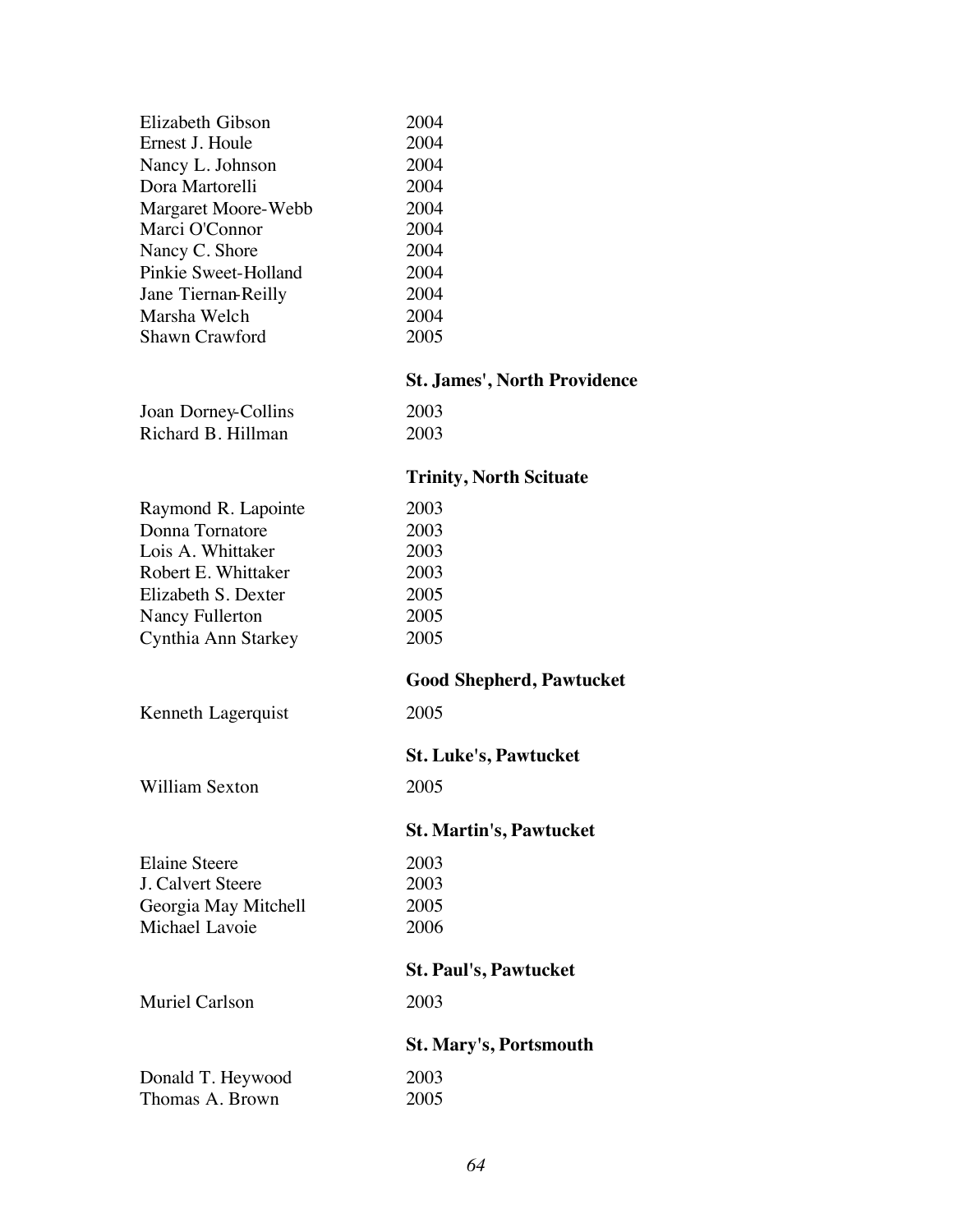| 2005                                      |
|-------------------------------------------|
| 2005                                      |
| <b>St. Paul's, Portsmouth</b>             |
| 2006                                      |
| <b>All Saints' Memorial, Providence</b>   |
| 2003                                      |
| 2003                                      |
| 2005                                      |
| <b>Cathedral of St. John, Providence</b>  |
| 2004                                      |
| 2004                                      |
| 2004                                      |
| 2004                                      |
| <b>Epiphany, Providence</b>               |
| 2005                                      |
| <b>Grace, Providence</b>                  |
| 2003                                      |
| 2003                                      |
| 2004                                      |
| 2004                                      |
| 2004                                      |
| 2004                                      |
| 2004                                      |
| 2004                                      |
| 2004                                      |
| <b>Church of the Messiah, Providence</b>  |
| 2003                                      |
| 2004                                      |
| <b>Church of the Redeemer, Providence</b> |
| 2004                                      |
| <b>St. Martin's, Providence</b>           |
| 2003                                      |
| 2003                                      |
| 2003                                      |
|                                           |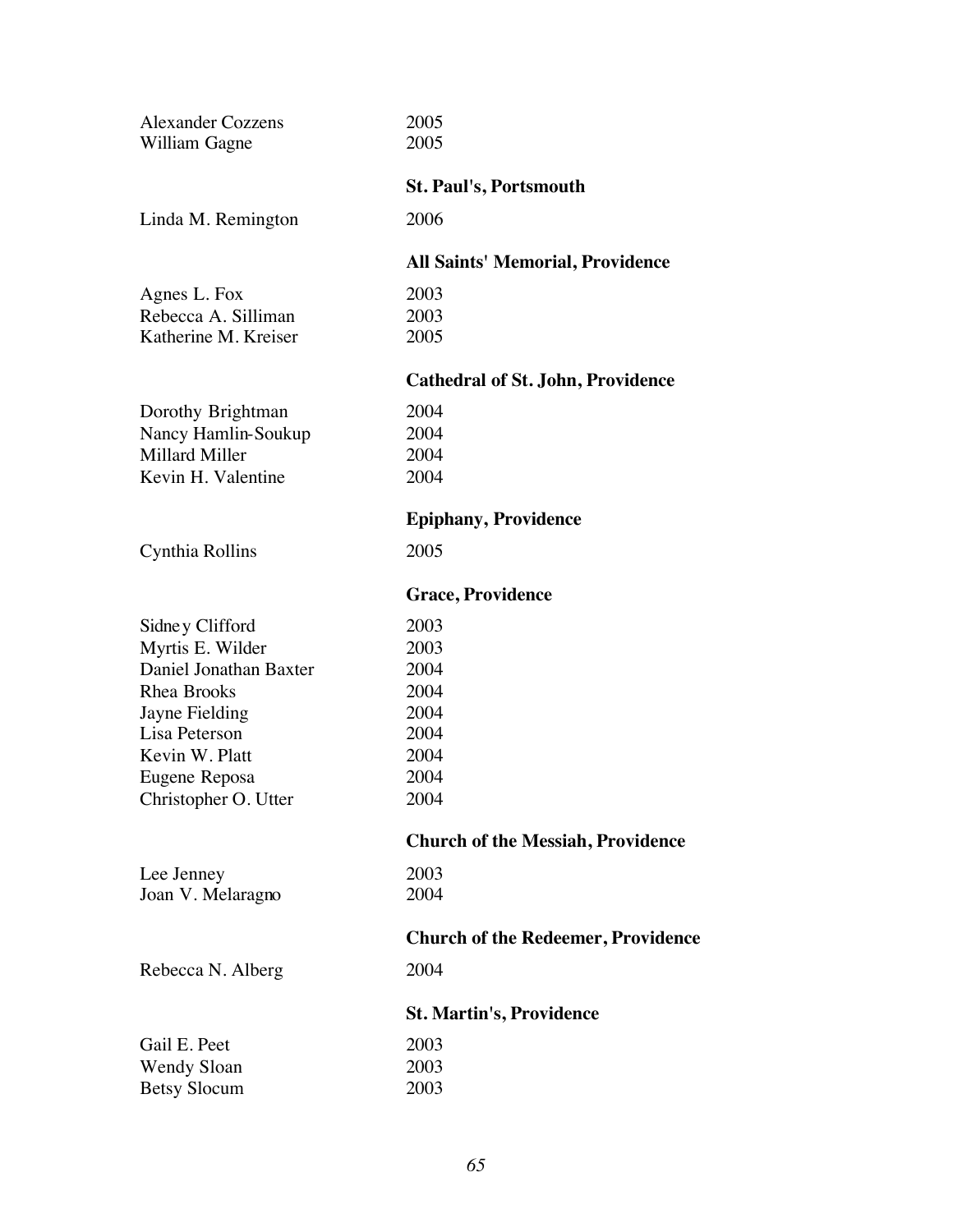| Shirley N. Chace         | 2004                                      |  |
|--------------------------|-------------------------------------------|--|
| Deborah C.R. Cotter      | 2004                                      |  |
| Elke Moonan              | 2004                                      |  |
| Robin A. Bugbee          | 2005                                      |  |
|                          | St. Peter & St. Andrew's, Providence      |  |
| James L. Seavor          | 2004                                      |  |
|                          | <b>St. Mark's, Riverside</b>              |  |
| Thomas A. Fisher         | 2003                                      |  |
| M. Jeanne Mason          | 2004                                      |  |
| Judith L. Ouellette      | 2004                                      |  |
| <b>Constance Pascale</b> | 2004                                      |  |
| Russell Grant, Jr.       | 2005                                      |  |
| James Hummel             | 2005                                      |  |
| Linda L. Lawson          | 2005                                      |  |
| Kenneth H. Wilmot        | 2005                                      |  |
|                          | St. Michael & Grace, Rumford              |  |
| Linda J. LeBreux         | 2004                                      |  |
| Sara Erskine             | 2005                                      |  |
| Laurence Fogarty         | 2005                                      |  |
| Evelyn Hassell           | 2005                                      |  |
| Lorraine E. Miranda      | 2005                                      |  |
|                          | <b>St. John the Divine, Saunderstown</b>  |  |
| Barbara Gadrow           | 2003                                      |  |
| Barbara H. Terry         | 2005                                      |  |
|                          | <b>Church of the Ascension, Wakefield</b> |  |
| Kathleen Wosencraft      | 2003                                      |  |
| Margaret N. Collins      | 2005                                      |  |
| R. Esther Diggins        | 2005                                      |  |
| <b>Clifford Gardner</b>  | 2005                                      |  |
| Donna Jackson            | 2005                                      |  |
| Betty Jane Rocha         | 2005                                      |  |
| Ann Tullie               | 2005                                      |  |
|                          | <b>St. Mark's, Warren</b>                 |  |
| Christina Lachapelle     | 2003                                      |  |
| Cynthia Lachapelle       | 2005                                      |  |
|                          |                                           |  |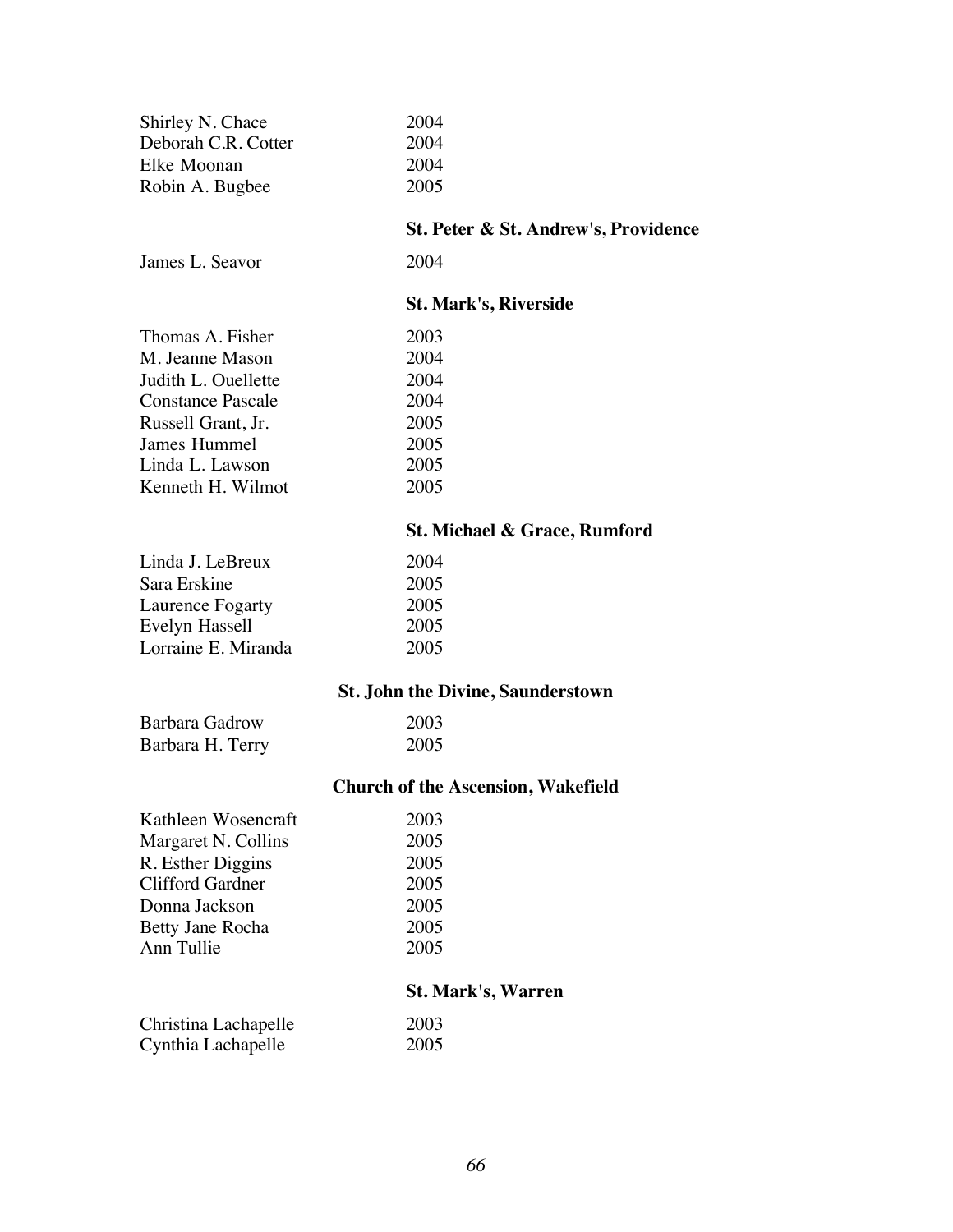### **All Saints', Warwick**

| Anthony Ciniglia | 2003 |
|------------------|------|
| Gilbert Wiggins  | 2004 |

### **St. Barnabas', Warwick**

| 2004 |
|------|
| 2004 |
| 2005 |
|      |

## **St. Mary's, Warwick**

| Richmond Robinson | 2004 |
|-------------------|------|
| James Farrell     | 2005 |

### **Christ Church, Westerly**

| Karen Hanson       | 2003 |
|--------------------|------|
| Deborah T. Musto   | 2003 |
| Kathleen Nicodemus | 2003 |
| Frank Thacker      | 2003 |
| Barbara Tobin      | 2003 |
| John Tobin         | 2003 |
| Anne Burke         | 2004 |
|                    |      |

### **St. James', Woonsocket**

| Shirley E.G. Ayers | 2003 |
|--------------------|------|
| Nancy E. Hudson    | 2003 |
| Philip J. Huntley  | 2003 |
| Edna M. Sacs       | 2005 |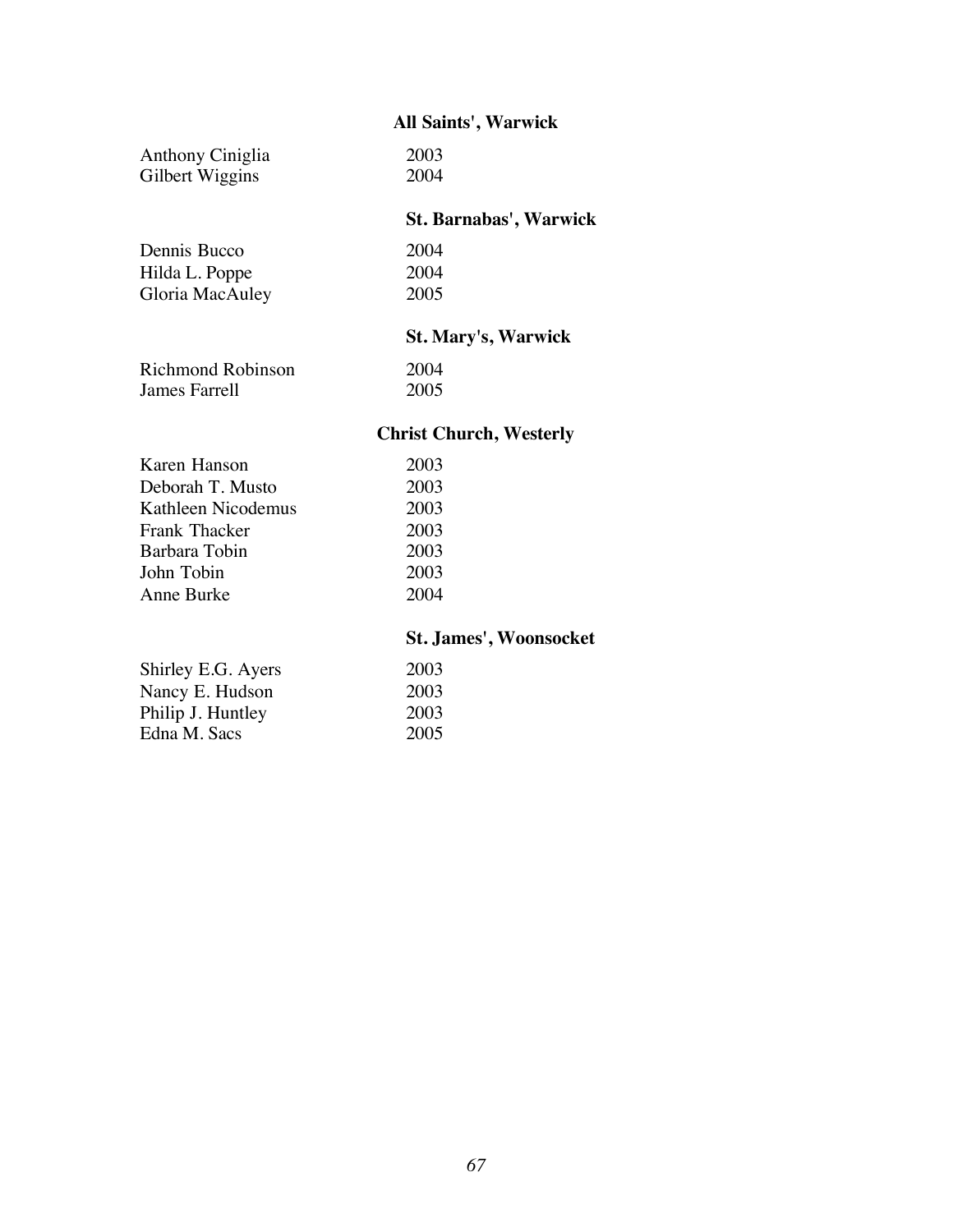#### **PLANT ASSETS - PROPERTIES OWNED**

December 31, 2002

#### Description Location

Mission Churches; St. Thomas, Church Carolina-Bradford Rd., Alton St. Ann's-by-the-Sea Spring St., New Shorham St. Elizabeth's Church Canonchet Rd., Hope Valley Church of the Holy Spirit + Post Rd., Charlestown + Vacant Land 2 lots adjacent to Church Christ Church Peckham Lane, Coventry Center St. Matthias Church & Vicarage Nooseneck Hill Rd., Coventry St. Augustine's Chapel, Canterbury House, and Vicarage Lower College Rd., Kingston Church of the Holy Cross West Main Rd., Middletown Calvary Church and Vicarage Broad St., Pascoag Vacant Land Hope Valley

Cathedral Close: Cathedral House and Annex 275 North Main St., Providence Hallworth House 66 Benefit St., Providence Hallworth House Parking Lot Star St., Providence Edwards Fund Homes 62, 74, 78, 80, 84, 88 Benefit

Old Narragansett Church: The Greenway **Access** to the church

Street, Providence

Old Narragansett Church North Side of Main St., North Kingstown Burial Ground Shermantown Rd., No. Kingstown Fowler Property Vacant land, Fowler St., North Kingstown Baker Property Vacant land, new Fowler St.

Miscellaneous Properties: Episcopal Conference Center Reservoir Road, Pascoag<br>May Cottage Cold Spring Lane, No. K Cold Spring Lane, No. Kingstown Fosterian, Inc. Angell St., Providence Parking Lot 65 Benefit St., Providence. This is to certify that the above are Diocesan-owned properties. Jane Jellison, Secretary

#### **INSTITUTIONS**

In the Diocese of Rhode Island St. Andrew's School St. Elizabeth's Home

St. Mary's Home for Children Seamen's Church Institute

#### *68*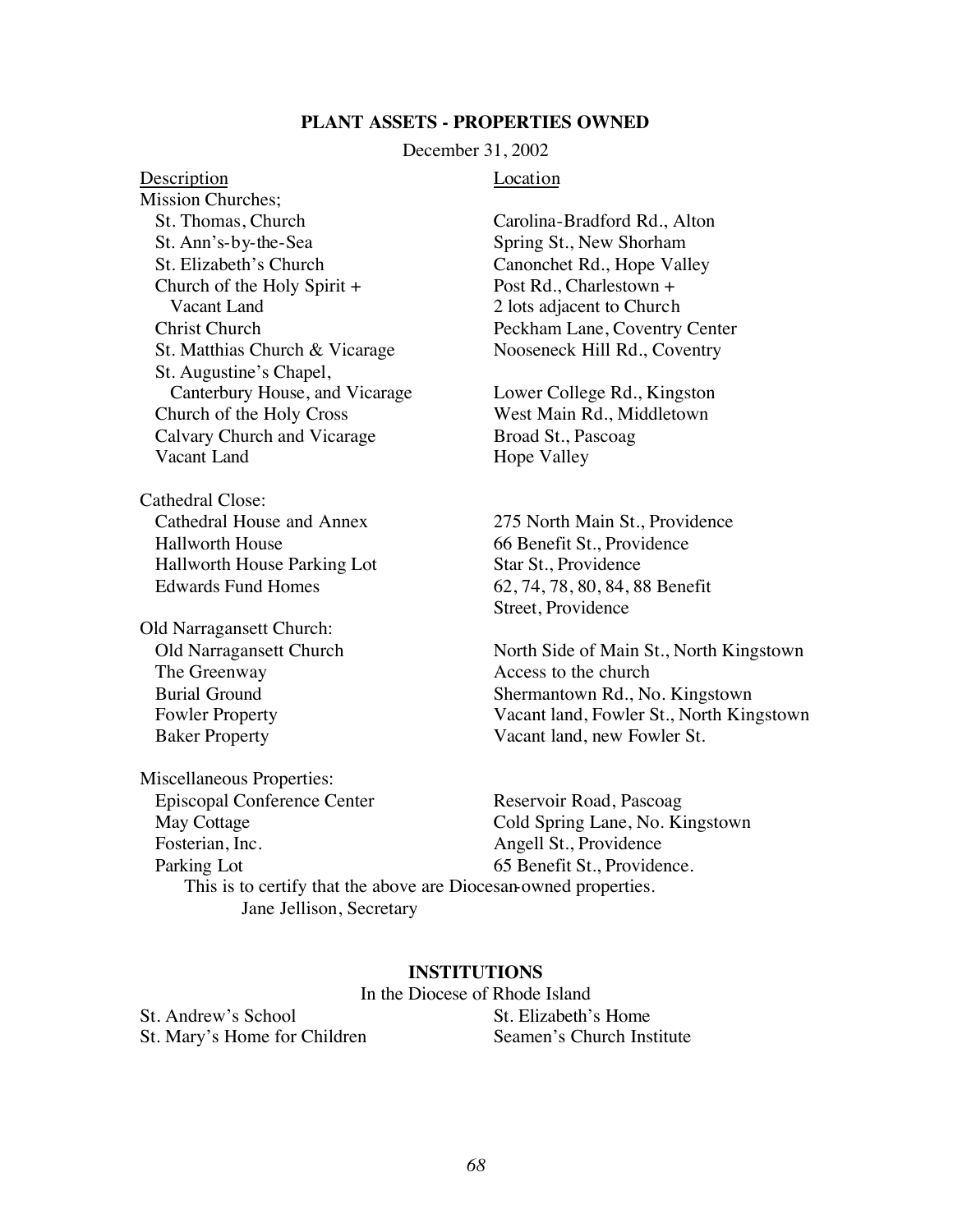### **NON-PAROCHIAL CLERGY REPORTS 2002**

| David A. Ames<br>Box 1931<br>Providence, RI 02912                                      | Episcopal Chaplain, Brown University and Rhode<br>Island School of Design; Sr.<br>Associate, St. Martin's Church, Providence |
|----------------------------------------------------------------------------------------|------------------------------------------------------------------------------------------------------------------------------|
| Henry F. Anthony<br>727 Hampton Woods Lane SW<br>Vero Beach, FL 32962                  | Retired                                                                                                                      |
| William S. Anthony<br>360 Mount Auburn Street, Apt 101<br>Cambridge, MA 02138-5596     | Retired                                                                                                                      |
| Roy MacKaye Atwood<br>Blenheim 207, 300 Valley Road<br>Middletown, RI 02842-7216       | Retired                                                                                                                      |
| Jean Barry<br>35C West Castle Way<br>Charlestown, RI 02891                             | Executive Director, Warm Shelter                                                                                             |
| Donald F. Belt<br>Shephard Avenue<br>Providence, RI 02904                              | Independent Living Facility, Holy Communion 37<br><b>Services</b>                                                            |
| Hébert W. Bolles<br>45 DeArruda Terrace<br>Portsmouth, RI 02871-1204                   | Assisting, St. Columba's Chapel, Middletown, RI<br>Supply, Nursing Home Eucharists                                           |
| Lawrence H. Bradner<br>1125 Taber Avenue, 3 <sup>rd</sup> Floor<br>Providence RI 02906 | Retired, Diocesan Historiographer                                                                                            |
| <b>Janet Broadhead</b><br>44 Grinnell Street<br>Jamestown, RI 02835                    | Retired                                                                                                                      |
| Douglas C. Burger<br>214 Oakley Rd.<br>Woonsocket RI 02895-1944                        | Semi-retired, Supply                                                                                                         |
| James Carey, Jr.<br>314 Pawtucket Ave.<br>Pawtucket, RI 02860-5130                     | Retired, Supply                                                                                                              |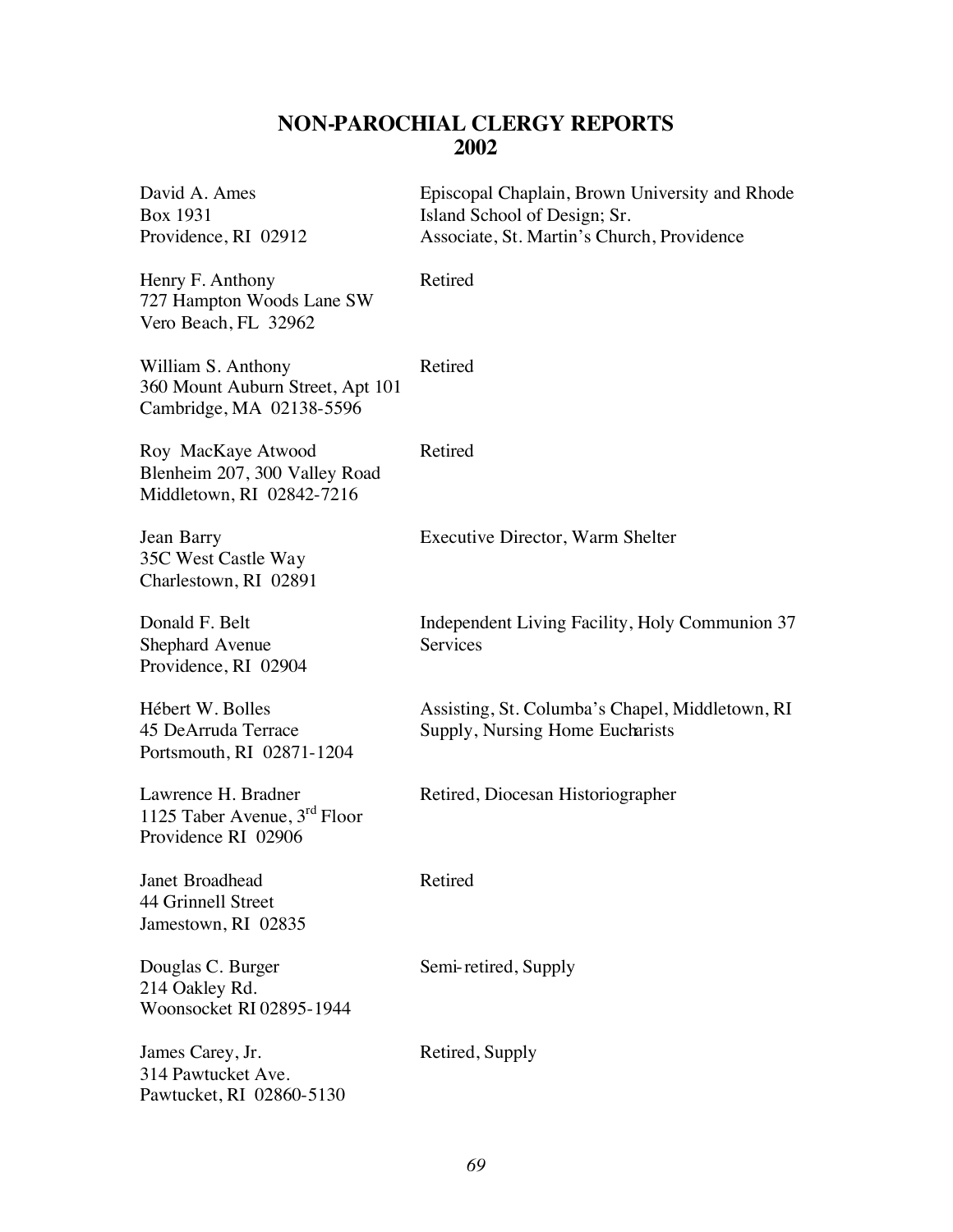39 Cherry Rd. CranstonRI 02905

301 Bulgarmarsh Rd. #76 Tiverton, RI 02878-3807

Deployment; CranstonRI 02905

A. Royston Cochran Retired 32 Lawnwood Road North Kingstown, RI 02852

John A. Cranston, Jr. Retired Hillsborough, NH 03244-9612

11 WG/HC 310 Angell Street Bolling AFB, DC 20032

Joseph S. Dickson Retired 2986 Meadowbrook Boulevard Cleveland Heights, OH 44118

Cranston, RI 02910 Providence, RI

73 Touisset Ave. Swansea MA 02777-1122 3A Grouse Trail Smithfield, RI 02917-2547

David C. Cargill **Assisting**, The Cathedral of St. John, Providence

George M. Chaplin Retired, Supply, Holy Cross, Middletown

Randall Chase Bishop's Canon and Executive Officer;

2073 Broad Street. Diocese of Rhode Island

Ronald P. Conner Assisting at St. Stephen & The Incarnation, 4430 Grant Rd., NW Washington Cathedral, Washington, DC, and Washington DC 20016 Christ Church, Georgetown

Box 375 Assisting, St. John's, Newport, RI

Norman Desrosiers, Jr. Episcopal Chaplain, United States Air Force

Robert D. Duffy **Assisting, Church of the Ascension, Cranston, RI** 40 Hemlock Avenue Board of Trustees, St. Elizabeth's Home,

HenryFairman Supply, small psychotherapy practice

James P. Frink Retired, Secretary of Convention, Supply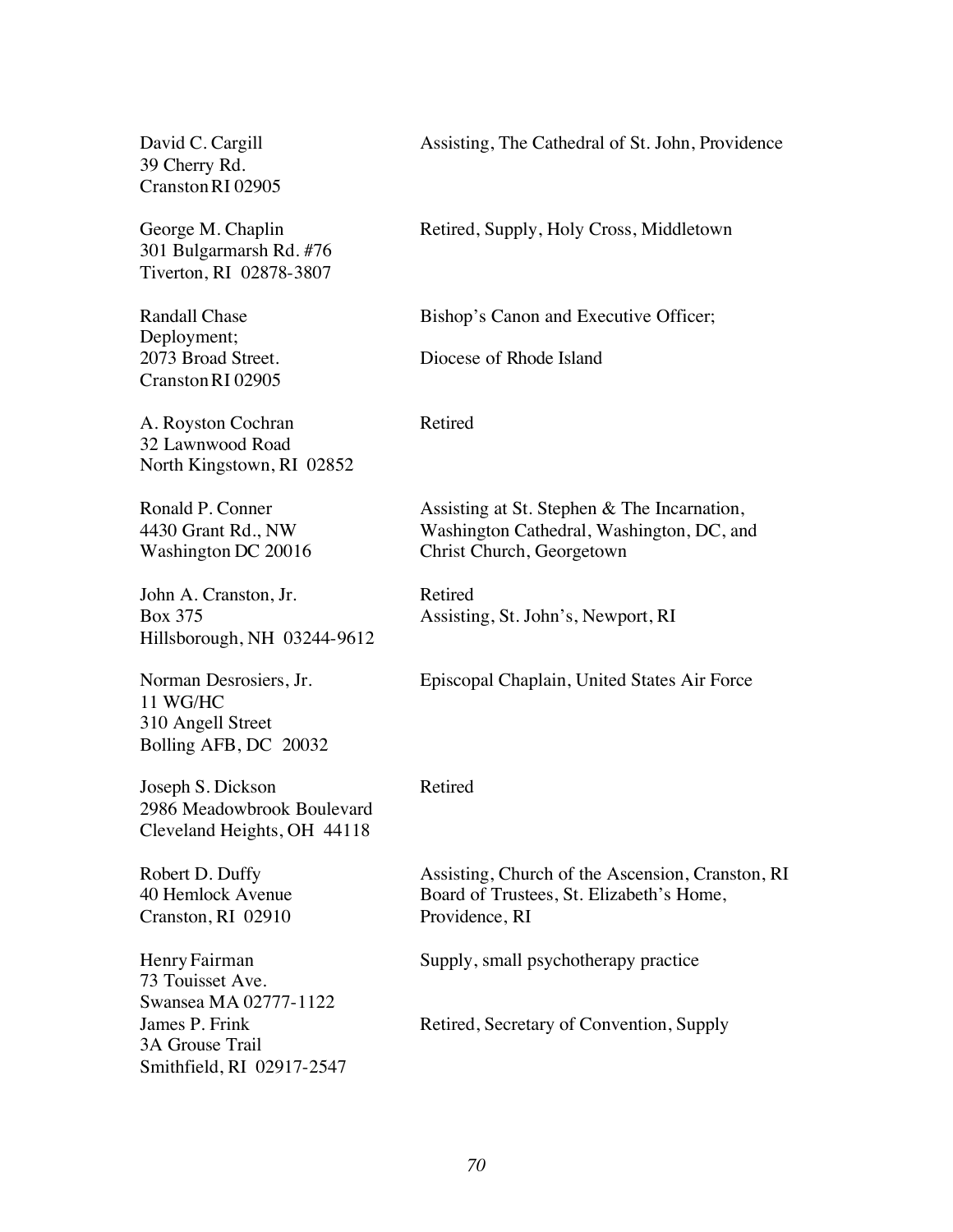Rochester, VT 05767-9610

William J. Good Retired Hallworth House 60 Benefit Street Providence, RI 02904

1303 N.W. Galveston Bend, OR 97701

Everett H. Greene Retired, Supply 1117 Capella South Newport, RI 02840-1581

Reinhart B. Gutmann Retired 4809 Johnson Street Hollywood, FL 33021

Donald L. Hastings Supply 1529 Main Street Readfield, ME 04355

107 Green Street Canton, MA 02021

74 Evangeline Drive Theological Studies Brooksville, ME 04617

Jean W. Hickox Retired 10 Gershwin Road Westerly, RI 02891

George N. Hunt Retired, Supply 245 Moll Drive Windsor, CA 95492-9174

David M. Gillespie Retired, Supply, Diocese of Vermont, 2206 N. Hollow Road Assistant, St. Philips', Tucson, AZ

Harrington M. Gordon, Jr. Retired; Supply; Volunteer work for Episcopal 108 Columbia Avenue Conference Center, Charities, Edwards Homes, Warwick, RI 02888 Parochial Report Review Committee

Roy D. Green Chaplain, Hospice of Bend-La Pine, Oregon

Augustus L. Hemenway Assisting, Church of the Epiphany, Providence

Granville V. Henthorne Retired, Director, Logos House 2<sup>nd</sup> Library of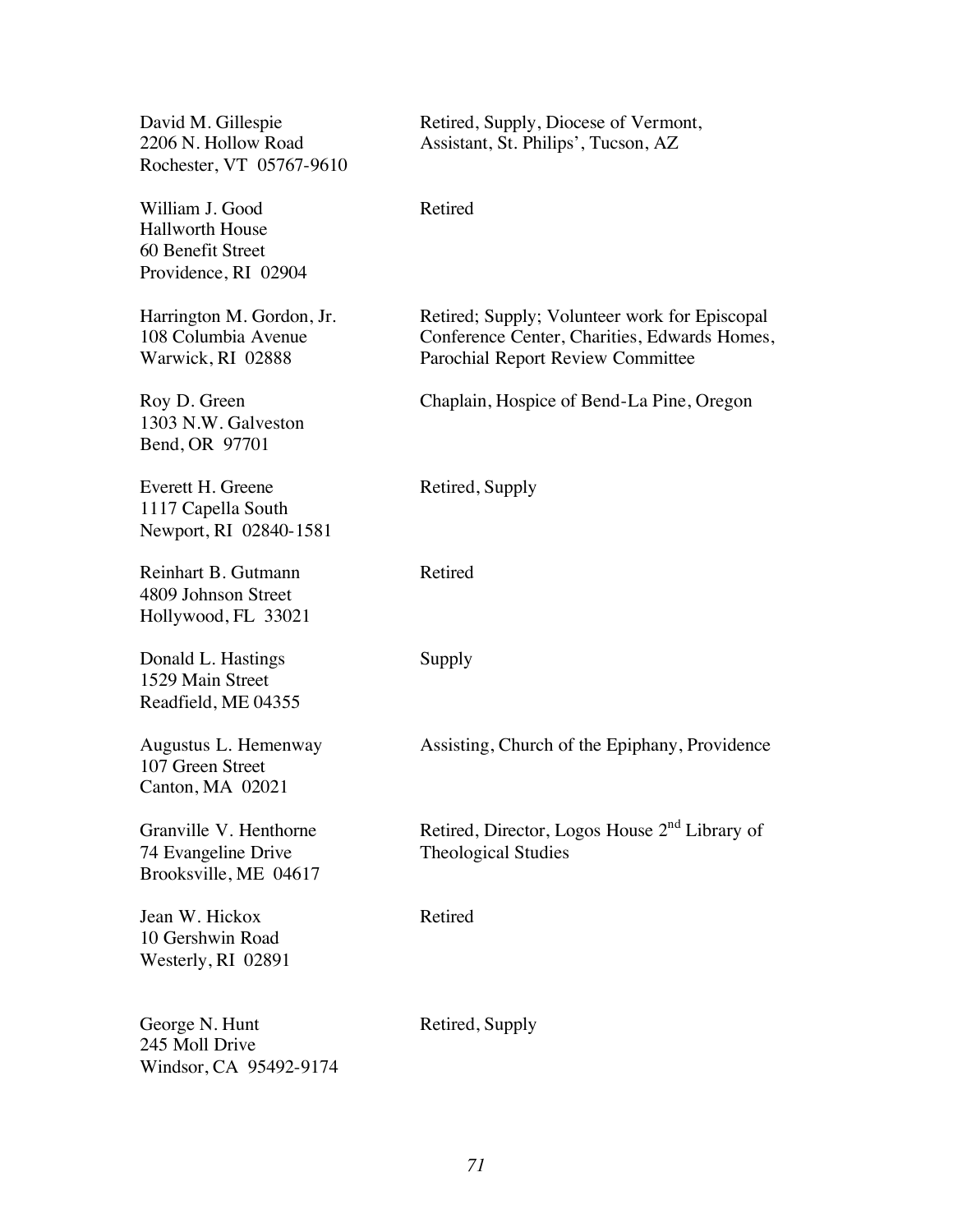| Frederick K. Jellison<br>5 Wake Robin Rd, #201<br>Lincoln, RI 02865                          | Retired, Volunteer, Mental Health Organizationss                                                           |
|----------------------------------------------------------------------------------------------|------------------------------------------------------------------------------------------------------------|
| Ida R. Johnson<br>614 Arizona Street<br>Bisbee, AZ 85603                                     | Retired, Assist-St. John's, Bisbee, Study Groups,<br>Interfaith Community, Work with Needy and<br>Disabled |
| Jeremy H. Knowles<br>15 Congress Street<br>Narragansett, RI 02882                            | Retired                                                                                                    |
| H. August Kuehl<br>40 Bagy Wrinkle Cove<br>Warren, RI 02885                                  | Retired                                                                                                    |
| Richard T. Laremore<br>75 Norfolk Street<br>Cranston, RI 02910-2718                          | Retired, Supply                                                                                            |
| Sean Manchester<br>19 Trinity Parlway<br>Providence RI 02908                                 | Supply; Chaplain, Eleanor Slater Hospital                                                                  |
| Steele W. Martin<br>125 Prospect Street<br>Providence, RI 02906-1472                         | Retired, Supply                                                                                            |
| <b>Edward Mason</b><br>Box 770584<br>Lakewood, OH 44107                                      | Retired                                                                                                    |
| <b>James Patrick Mauney</b><br>424 E. $52nd$ Street, Apt. 7G<br>New York, NY 10022           | Director of Anglican and Global Relations<br>Staff of the Presiding Bishop                                 |
| Livingston T. Merchant<br>Robert College of Istanbul<br>80820 Arnavutkoy<br>Istanbul, Turkey | Headmaster                                                                                                 |
| Peter R. Michaelson<br>2 Gaspee Point Drive<br>Warwick, RI 02888                             | <b>Staff work for North American Maritime Ministry</b><br><b>Association</b> ; Supply                      |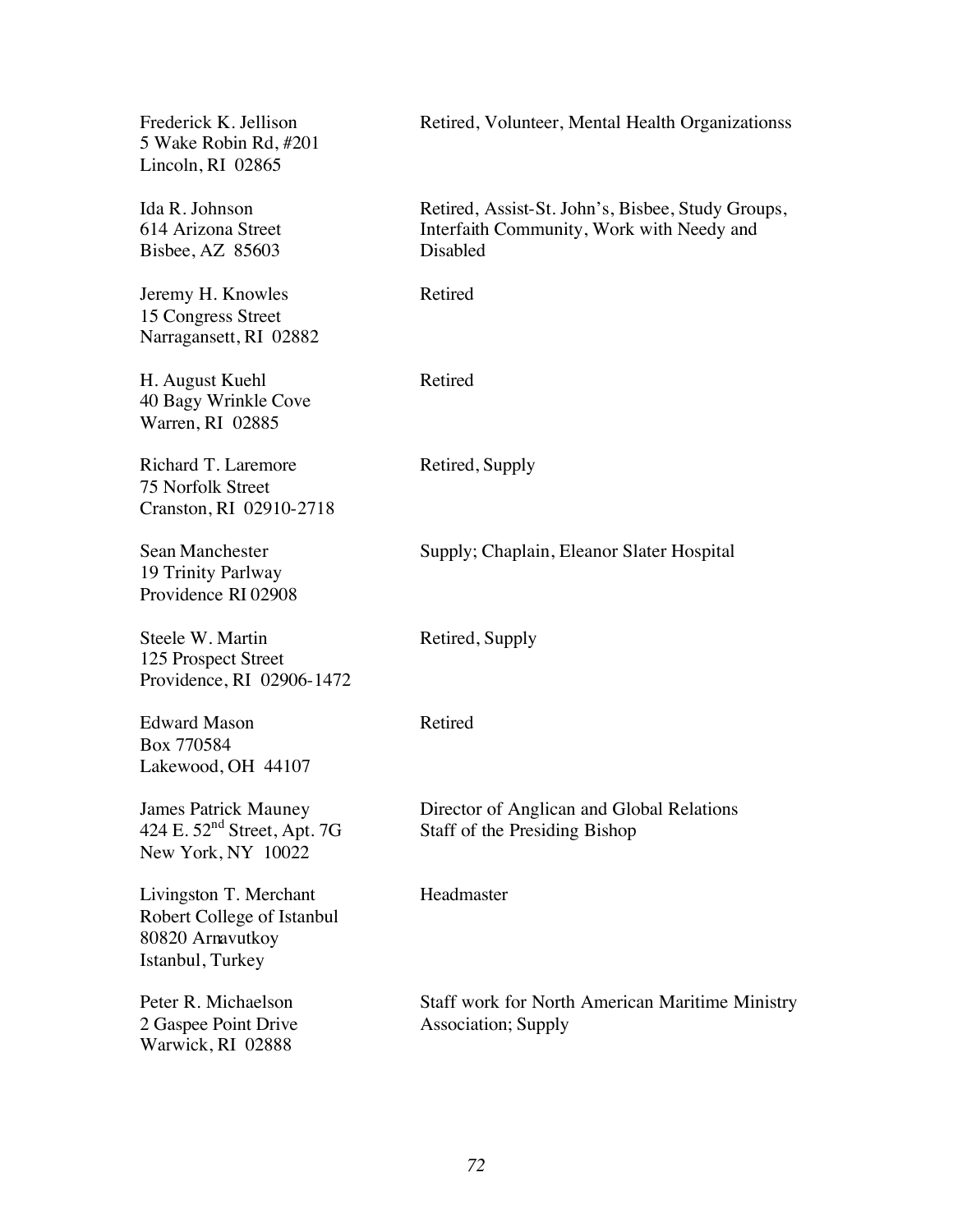7 Kimball Road Westboro, MA 01581

57 South Rd. Wakefield RI 02879

Peekskill, NY 10566

Howard C. Olsen Retired West Bay Manor, 2A 2783 Warwick Avenue Warwick, RI 02889

Wickford Point Road **Officer** North Kingstown, RI 02852

 $1245$   $10^{th}$  Avenue, East Seattle, WA 98102

40 Boulder Ave. Charlestown RI 02813

David G. Robinson Supply 5820 Haven Court Rock Hall, MD 21661

8 North Laurel Street Richmond, VA Richmond, VA 23220

87 Governor's Hill Committee West Warwick, RI 02893

30 Aspen Drive Cranston, RI 02920

Lorraine Mills-Curran St. Paul's Episcopal Church, Natick, MA

Elizabeth M. Nestor Full-time Emergency Room Physician

Janet W. Nunley Deputy Director, Episcopal News Service; 1414 Elm Street Spokesperson for the Episcopal Church Center

Pamela Rannenberg Canon for Clergy Development, Deployment 442

Ann Holmes Redding St. Mark's Cathedral, Seattle, WA

Marshall T. Rice Supply; Chaplain, Retired Clergy

John S. Rogers Interim Rector, Grace & Holy Trinity,

David A. Ryan Retired, Adult Bible Class, Stewardship

M. P. Schneider St. Stephen's, Providence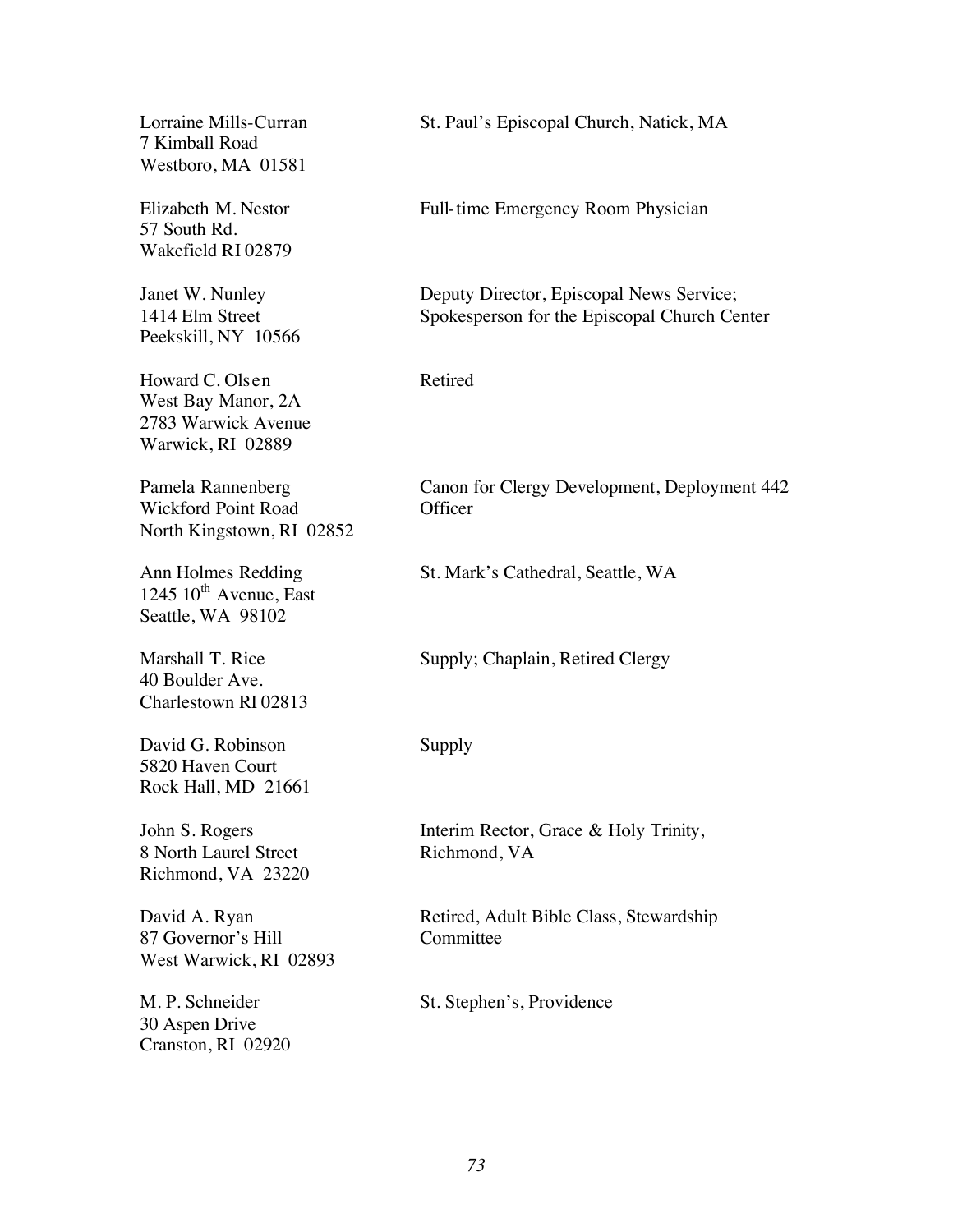103 Union Avenue South Delmar, NY 12054-2424

156-20 Riverside Dr. W. Apt. 13-I New York, NY 10032-7026

154 Edmond Drive North Kingstown, RI 02852

William N. Shumaker Retired 66A Nipmuc Trail North Providence, RI 02904

1759 Nuremberg Boulevard Punta Gorda, Florida Punta Gorda, FL 33983-6007

36 Brandt Road Portsmouth, RI 02871-1302

103 Key Street Newport RI 02840

Henry G. Turnbull Retired P.O. Box 266 Youngstown, AZ 85363-0266

P. Hannah Ulanowski Retired 70 Crescent Avenue Scituate, MA 02066

James L. Verber Retired, Supply 146 Chatworth Road North Kingstown, RI 02852

Keith Scott Interim at St. Andrew's, Albany, NY

Gardiner H. Shattuck Supply; Celebrant, St. Stephen's each month and St. 190 North St. Adjunct Faculty Member, Andover Newton Theological Warwick RI 02886 School; Mark's, Warwick; Author, *The Episcopalians;* Writer and historian of the Episcopal Church

Robert L. Shearer Interim Vicar, Christ Church, Toms River, NJ

Richard C. Shippee Retired, Psychoanalyst in private practice

Marlene J. Simonian Deacon, The Church of the Good Shepherd

Gordon J. Stenning Retired, Supply, Nursing Home Services

Linda C. Strahan Teaching and Counseling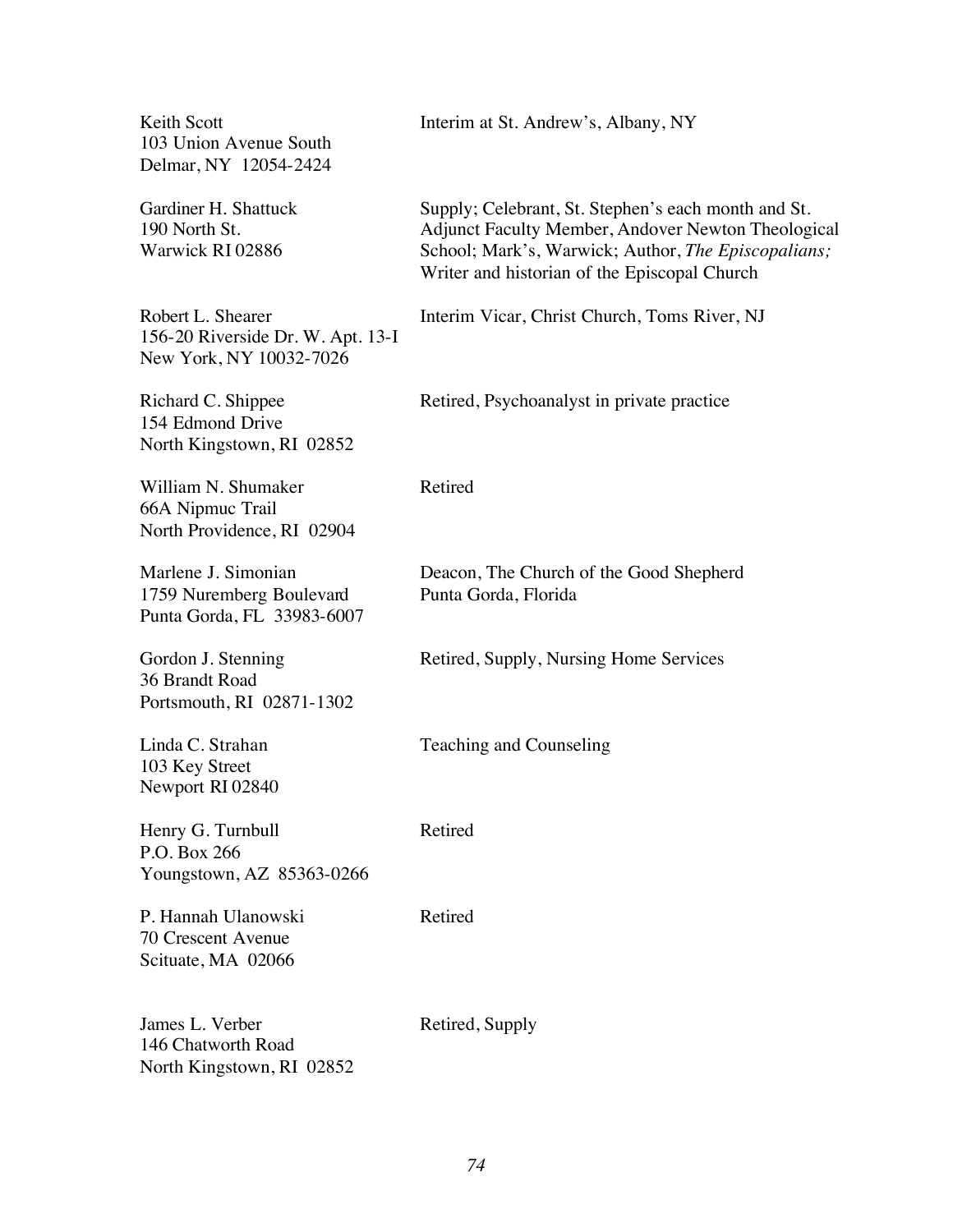2574 Creve Coeur Mill Road Maryland Heights, MO 63403

P. O. Box 501893 Marathon, FL 33050-1893

Peter H.G. Westhorp Retired, Computer trainer and office<br>
2574 Creve Coeur Mill Road professional work

Edward S. Winsor<br>
Priest Associate, St. Columba's,<br>
P. O. Box 501893<br>
Marathon, FL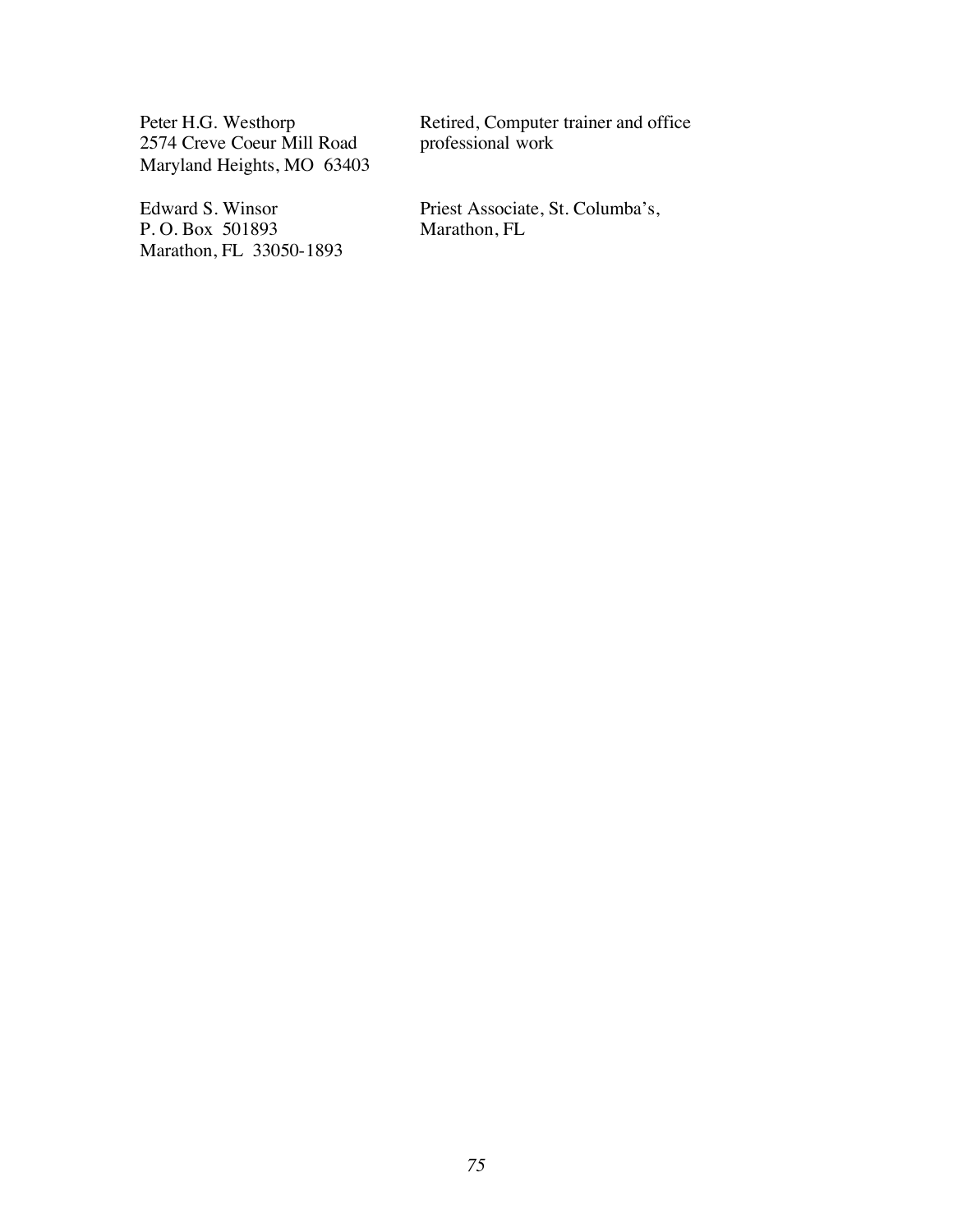## **CANONICALLY RESIDENT CLERGY AS OF July 1, 2002 DIOCESE OF RHODE ISLAND**

The Right Reverend Geralyn Wolf Consecrated Twelfth Bishop of Rhode Island February 17, 1996

| ALEXANDER, John D.          | 11-06-2000       | NY              |
|-----------------------------|------------------|-----------------|
| ALMON, Austin A. Jr.        | 07-13-1985       | RI              |
| AMES, David A.              | $02-01-1969$     | So. OH          |
| ANDERSON, Evangeline        | 06-18-1994       | RI              |
| ANDREWS, Nigel L.           | 08-21-1979       | <b>MA</b>       |
| ANTHONY, Henry F., II       | 07-01-1994       | E. TN           |
| ANTHONY, Robert W.          | 06-01-1988       | W. MA           |
| ANTHONY, William S.         | 03-28-1968       | <b>KS</b>       |
| BAILEY, Patricia A.         | 06-24-1995       | RI              |
| BARNABY, Alcide, Jr.        | 06-24-1968       | RI              |
| BARRY, Jean                 | $07 - 13 - 1985$ | RI              |
| BELT, Donald F.             | 09-07-1967       | C. NY           |
| BESIER, Bettine E.          | 08-01-1997       | CN              |
| BLAIR, Rebecca H.           | 11-21-1995       | <b>MA</b>       |
| BOCCHINO, James R.          | 06-23-1984       | RI              |
| BOLLES, Hebert W.           | 12-21-1976       | Indnpls         |
| BRADNER, Lawrence H.        | 03-07-1977       | <b>SD</b>       |
| <b>BROADHEAD</b> , Janet    | $07 - 13 - 1985$ | RI              |
| BROOKS, Robert T.           | 03-07-2000       | <b>OH</b>       |
| <b>BURGER, Douglas C.</b>   | 01-24-1995       | Special List    |
|                             |                  | Secy Hse of Bps |
| BURKE, J. Daniel            | 02-19-1978       | MI              |
| <b>BURLINGTON, R. Craig</b> | 03-04-1992       | Newark          |
| BURTON, Christine H.        | 03-28-1992       | RI              |
| CAPPERS, Linda F.           | 06-24-1995       | RI              |
| CAREY, James                | 01-13-1984       | MA              |
| CARGILL, David C.           | 11-21-1979       | <b>NH</b>       |
| CHADWICK, Loring W.         | $06 - 15 - 1957$ | RI              |
| CHAPLIN, George M.          | 03-08-1969       | RI              |
| CHASE, Jr., Randall         | 10-16-1997       | <b>MA</b>       |
| CHRISMAN, John A.           | $05 - 15 - 1991$ | England         |
| CLEASBY, Clarence S.        | 12-20-1989       | NY              |
| COBURN, Ann S.              | 08-18-1998       | <b>CT</b>       |
| COBURN, Michael C.          | 08-18-1998       | <b>CT</b>       |
| COCHRAN, A. Royston         | 09-20-1973       | MA              |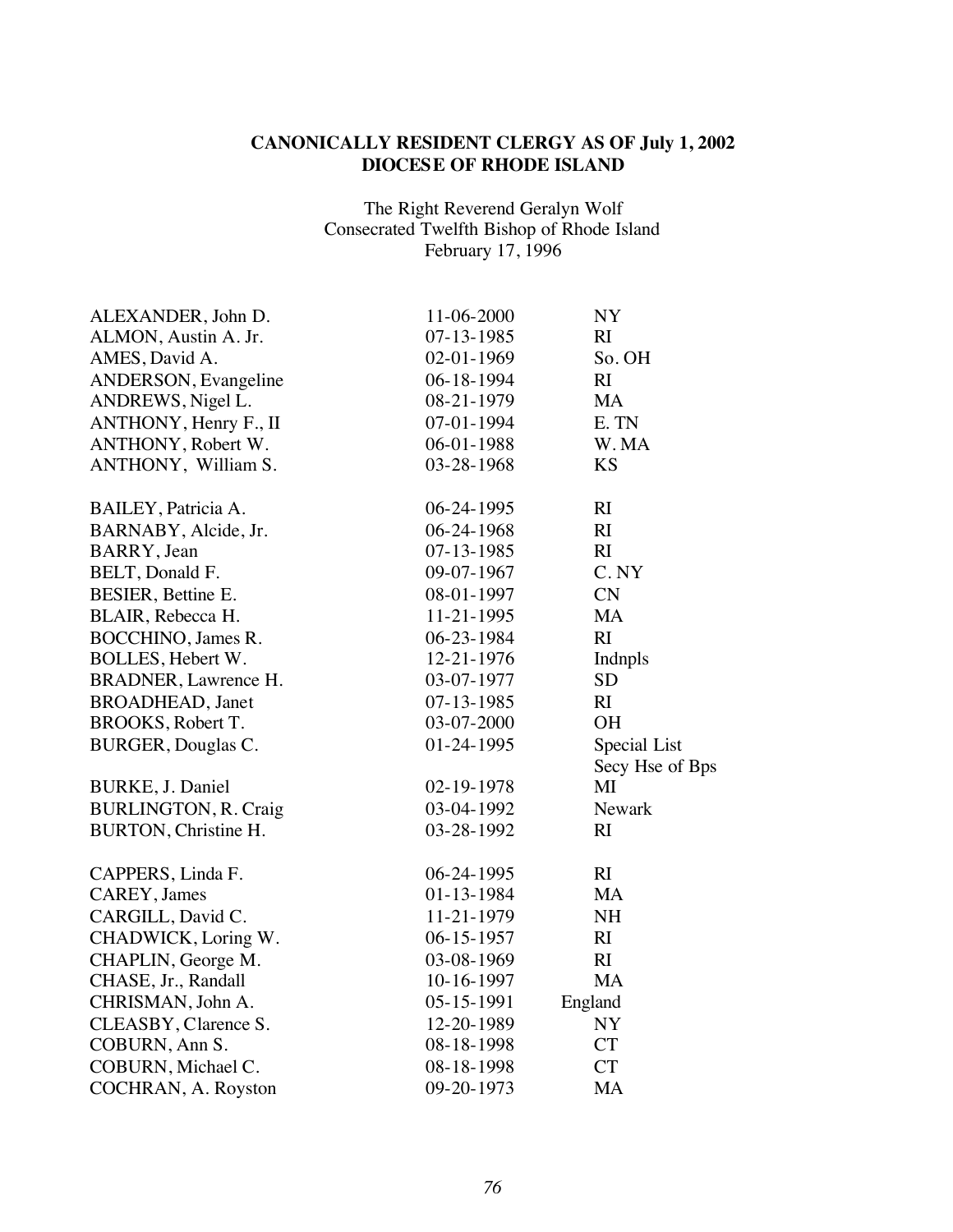| COLE, Elaine A.              | 06-26-1993       | RI           |
|------------------------------|------------------|--------------|
| COLE, Gregory A.M.           | 12-06-1995       | Newark       |
| COLLINS, Judith T.           | $06-20-1992$     | RI           |
| CONNER, Ronald P.            | 09-14-1981       | <b>WA</b>    |
| CRANSTON, John A.            | 05-12-1964       | <b>CT</b>    |
| CROWNINSHIELD, Susie C.      | 06-20-1992       | RI           |
| CUMMINGS, Robert C.          | $05 - 16 - 1983$ | <b>CT</b>    |
| DANIEL, Clifton 3rd          | 08-10-1984       | S. OH        |
| DeCARVALO, Maria E. A.       | 06-23-1990       | RI           |
| DePETRILLO, Michael J.       | 06-18-1994       | RI           |
| DESROSIERS, Norman           | 06-00-1980       | RI           |
| DEVENS, Philip               | 02-26-1987       | <b>MA</b>    |
| DICKSON, Joseph S.           | 06-26-1973       | Chicago      |
| DOLAN, Mary Ellen T.         | 06-24-1995       | RI           |
| DRAKE, Jo-Ann J.             | 02-01-1993       | Pennsylvania |
| DUFFY, Robert D.             | 11-01-1966       | <b>NY</b>    |
| FAIRMAN, Henry               | 02-02-1982       | Bethlehem    |
| FIELD, Robert W.             | 02-04-1989       | RI           |
| FRAATZ, William F.           | 12-05-2000       | AZ           |
| FRAIOLI, Karen A.            | 06-18-1994       | RI           |
| FRANKLIN, Kenneth R.         | $02-01-1969$     | <b>CT</b>    |
| FRINK, James P.              | 06-20-1959       | RI           |
| GALLOWAY, Mark R.            | 12-10-1994       | RI           |
| GILLESPIE, David M.          | 02-01-1987       | CA           |
| GOLDSBOROUGH, C. Neal        | 11-01-2001       | <b>VA</b>    |
| GORDON, Harrington M.        | 06-24-1955       | RI           |
| <b>GREEN, Roy</b>            | 08-19-1994       | Olympia      |
| GREENE, Everett H.           | 09-13-1960       | Rochester    |
| GREGORY, Pamela              | 03-24-1998       | Chicago      |
| GRINNELL, Janice L.          | 03-16-1991       | RI           |
| <b>GUTMANN</b> , Reinhart B. | 03-03-1977       | WA           |
| HAGERMAN, Steven             | 06-16-1995       | W. MO        |
| HAINES-MURDOCCO, Sandra P.   | 09-21-1994       | MD           |
| HALLENBECK, Edwin            | 07-13-1985       | RI           |
| <b>HARRIS</b> , Marsue       | $02 - 18 - 1983$ | <b>CA</b>    |
| HASTINGS, Donald L.          | 09-08-1975       | NY           |
| HEMENWAY, Augustus L.        | 10-23-1961       | MA           |
| HENTHORNE, Granville V.      | 01-23-1974       | <b>CT</b>    |
| HICKOX, Jean W.              | 04-05-1986       | RI           |
| HIGBIE, Margaret C.F.        | 06-23-1990       | RI           |
| HITT, Mary L.                | 04-13-1995       | RI           |
| HUNT, Bishop George N.       | 03-01-1980       | CA           |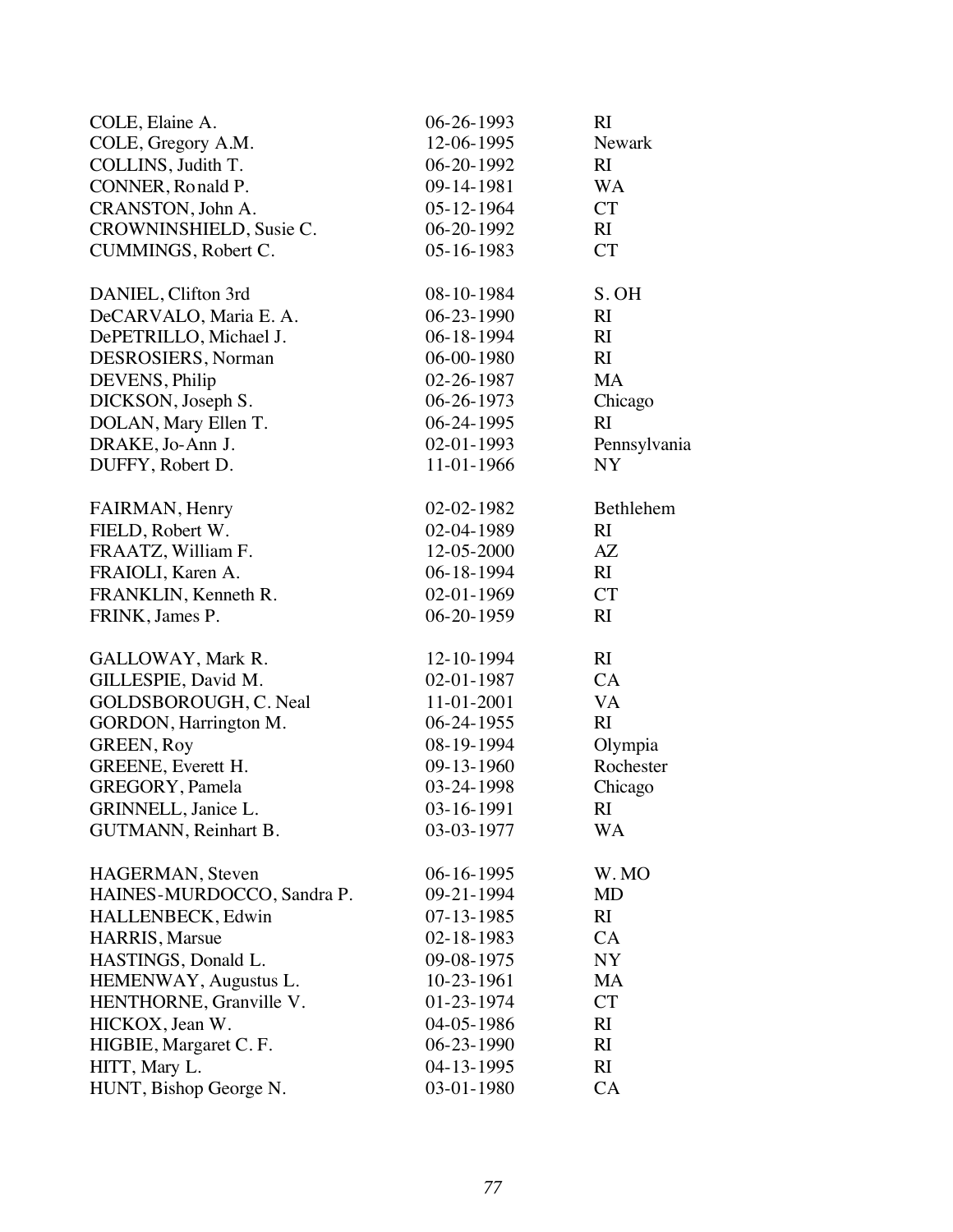| JELLISON, Frederick K.        | $02 - 15 - 1955$ | MI                        |
|-------------------------------|------------------|---------------------------|
| JENCKS, Jeffrey A.            | 04-05-1986       | RI                        |
| JOHNSON, Ida R.               | $07 - 13 - 1985$ | RI                        |
| JOHNSON, Michaela M.          | 12-01-1992       | W.Mass                    |
| KOUMRIAN, Paul S.             | 01-02-1992       | <b>MA</b>                 |
| KUEHL, H. August              | 09-17-1973       | Rochester                 |
| LAREMORE, Richard T.          | 06-20-1954       | RI                        |
| LAVALLEE, Donald A.           | $06-19-1965$     | RI                        |
| LAWRENCE, John E.             | $09 - 10 - 00$   | Southern OH               |
| LEMERY, Gary C.               | 08-19-1983       | CA                        |
| LEMONS, MICHAEL W.            | 10-16-1998       | <b>NE</b>                 |
| LESIEUR, Betsy                | $07 - 13 - 1985$ | RI                        |
| LOCKE, William R.             | 12-27-1993       | RI                        |
| MANCHESTER, Sean              | 11-16-1992       | Rio Grande                |
| <b>MARTIN, Steele W.</b>      | 09-25-1989       | <b>MA</b>                 |
| MASON, Edward F.              | 02-01-1957       | <b>OH</b>                 |
| MATOTT, Michele               | 11-22-1992       | RI                        |
| <b>MAUNEY</b> , James Patrick | 04-27-1982       | <b>Sul Central Brazil</b> |
| MAYNARD, Alan P.              | 05-08-1975       | ME                        |
| MAYS-STOCK, Barbara L.        | 03-20-1994       | RI                        |
| McSHANE, Joan Lyon            | 04-08-1984       | RI                        |
| MELLO, Iris E.                | $07 - 13 - 1985$ | RI                        |
| MERCHANT, Livingston T.       | 05-10-1977       | Dallas                    |
| MICHAELSON, Peter R.          | 03-26-1993       | ID                        |
| MILLER, Nancy F.              | 06-24-1995       | RI                        |
| MILLETTE, Carol L.            | 04-05-1986       | RI                        |
| MILLS-CURRAN, Lorraine M.     | 09-01-1991       | Rio Grande                |
| MITCHELL, Judith N.           | 06-26-1993       | RI                        |
| MORGAN, Richard               | 01-05-1994       | <b>VA</b>                 |
| NEALE, Alan Jr.               | 08-01-1991       | <b>SD</b>                 |
| NEALE, Hedwig B.              | 06-23-1990       | RI                        |
| NEILSEN, Eloise S.            | 02-04-1989       | RI                        |
| NESTOR, Elizabeth M.          | 06-29-1979       | RI                        |
| NORTH, Susan G.               | 03-16-1991       | RI                        |
| NUNLEY, Janet W.              | 12-10-1994       | RI                        |
| OLMSTED, Nancy K.Y.           | 12-19-1994       | <b>NH</b>                 |
| OLSEN, Howard C.              | 04-22-1950       | RI                        |
| OSTMAN, Jonathon J.D.         | 09-17-1991       | <b>MA</b>                 |
| PAYTON, William R.            | 11-10-1995       | Atlanta                   |
| PECKHAM, Ashley H.            | 06-27-1970       | RI                        |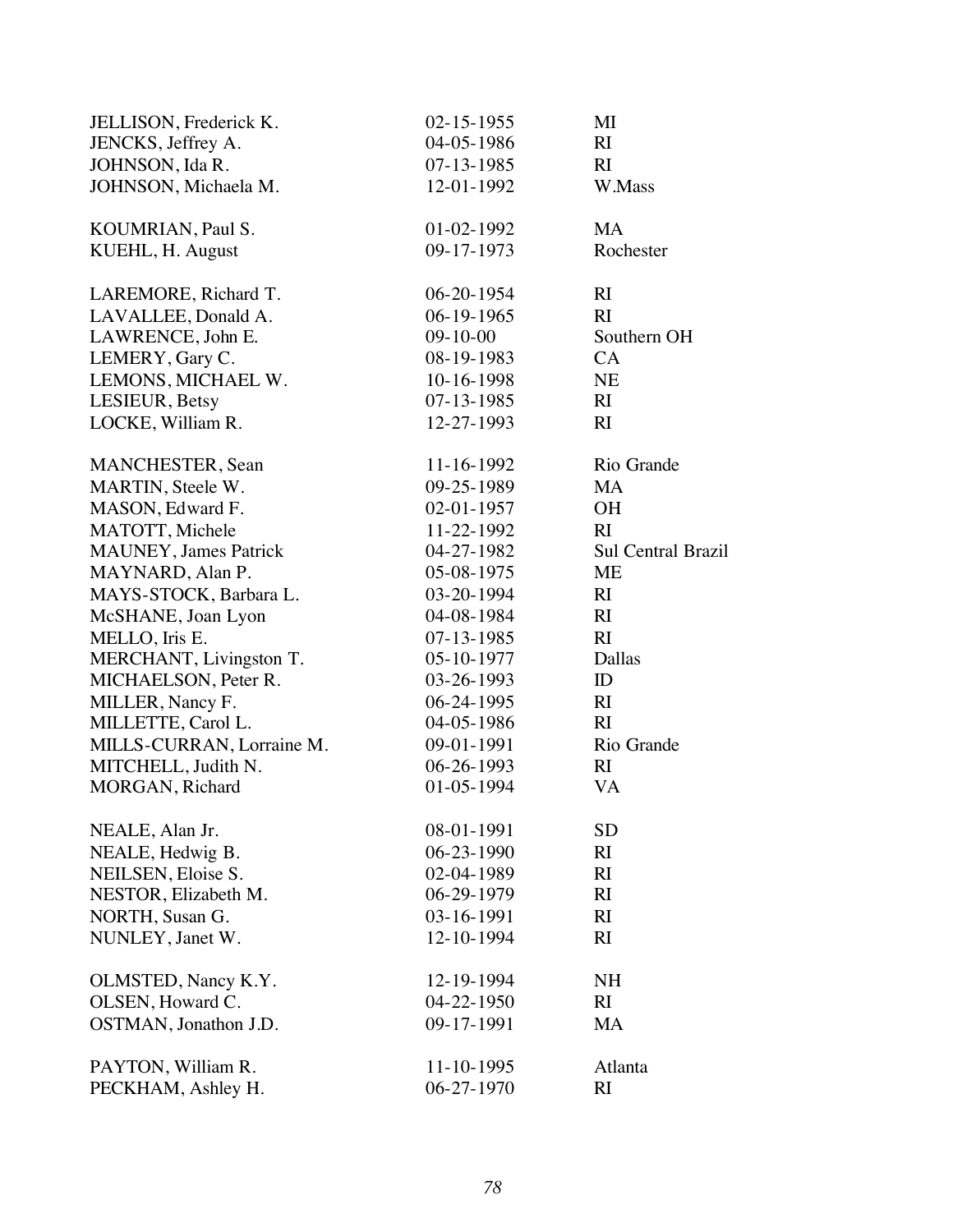| PEDRICK, Jennifer L.       | 06-13-1998       | RI            |
|----------------------------|------------------|---------------|
| PELLETIER, Ann D.          | $06 - 23 - 1990$ | RI            |
| PENFIELD, Joyce            | 06-27-2002       | NJ            |
| PERRY, Cecilia C.          | 01-27-1996       | RI            |
| PHILLIPS, Jennifer M.      | $06 - 20 - 2000$ | <b>MO</b>     |
| PICKENS, Paul G.           | 06-18-1977       | RI            |
| PRIOR, John Gregory        | 04-10-2002       | <b>SC</b>     |
| RANNENBERG, Pamela L.      | 12-16-1999       | VA            |
| REDDING, Ann Holmes        | $06 - 18 - 1983$ | RI            |
| RICE, Marshall T.          | 02-09-1996       | <b>Newark</b> |
| ROBINSON, David G.         | $06-21-1986$     | RI            |
| ROGERS, John S.            | 02-21-1984       | <b>ME</b>     |
| RUFFINO, Russell G.        | $10-27-1990$     | RI            |
| RUNNER, P. Wayne           | 08-26-1996       | NJ            |
| RYAN, David A.             | $06 - 18 - 1960$ | RI            |
| SCHNEIDER, M.P.            | 03-28-1992       | RI            |
| SCHWEINSBURG, Jr., Richard | 05-20-1998       | Albany        |
| SCOTT, Keith E.            | $06 - 28 - 1965$ | S. OH         |
| SESSIONS, Marcia A.        | 08-01-1994       | VA            |
| SHATTUCK, Gardiner H.      | 07-15-1986       | MA            |
| SHEARER, Robert L.         | 11-01-1981       | CA            |
| SHERMAN, Elizabeth         | 06-30-1999       | NY            |
| SHIPPEE, Richard C.        | $06-14-1975$     | RI            |
| SHOEMAKER, H. Stephanie C. | 03-16-1991       | RI            |
| SHUMAKER, William N.       | $10-27-1951$     | RI            |
| SIMONIAN, Marlene          | $06 - 23 - 1990$ | RI            |
| SIMPSON, Richard R.        | 08-26-1997       | Western KS    |
| SPENCER, Peter L.          | $06-19-1965$     | RI            |
| SPULNIK, Frederick J.      | 06-26-1984       | <b>MA</b>     |
| STAHL, Daryl W.            | 08-15-1990       | IA            |
| STENNING, Gordon J.        | 06-24-1955       | RI            |
| STILES, Susan R.           | 01-27-1996       | RI.           |
| STRAHAN, Linda C.          | 02-21-1984       | <b>VA</b>     |
| TARRANT, Paul              | 02-23-1995       | MA            |
| TRAFFORD, Edward J.        | 04-05-1986       | RI            |
| TURNBULL, Henry G.         | $06-23-1956$     | RI            |
| TWELVES, Paul D.           | 12-17-1996       | <b>Newark</b> |
| ULANOWSKI, Paula H.        | 04-17-1983       | RI            |
| USHER, Aaron F.            | 06-18-1966       | RI            |
| VANDERAU, Robert J., Jr.   | 03-17-1994       | Cent. FL      |
| VAN SICLEN, JOHN           | 09-09-1999       | VT            |
|                            |                  |               |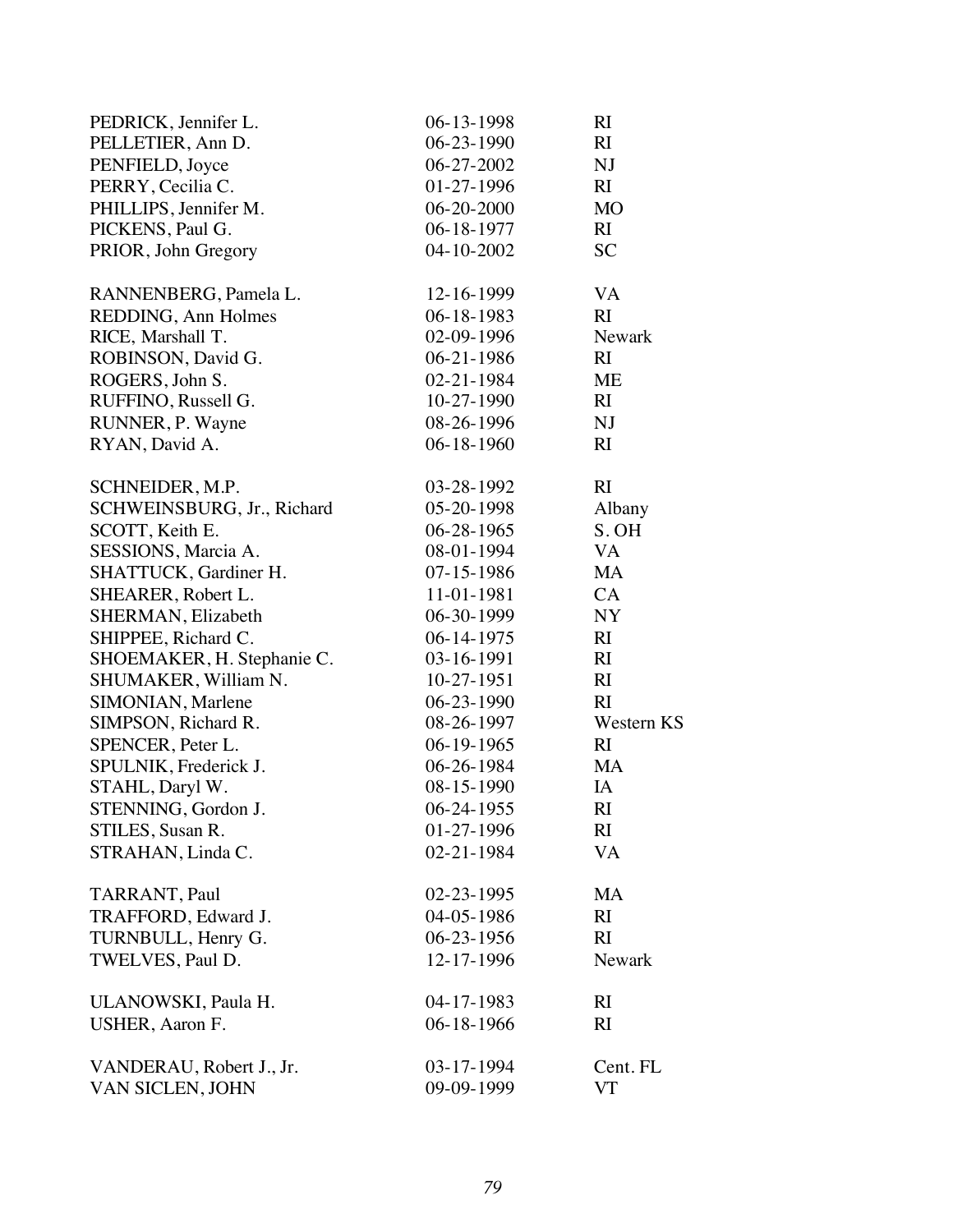| $07 - 13 - 1985$ | RI        |
|------------------|-----------|
| $06 - 24 - 1968$ | <b>RI</b> |
| 02-04-1989       | RI        |
| $06 - 15 - 1996$ | RI        |
| $06-07-1958$     | RI        |
| 02-04-1989       | RI        |
|                  |           |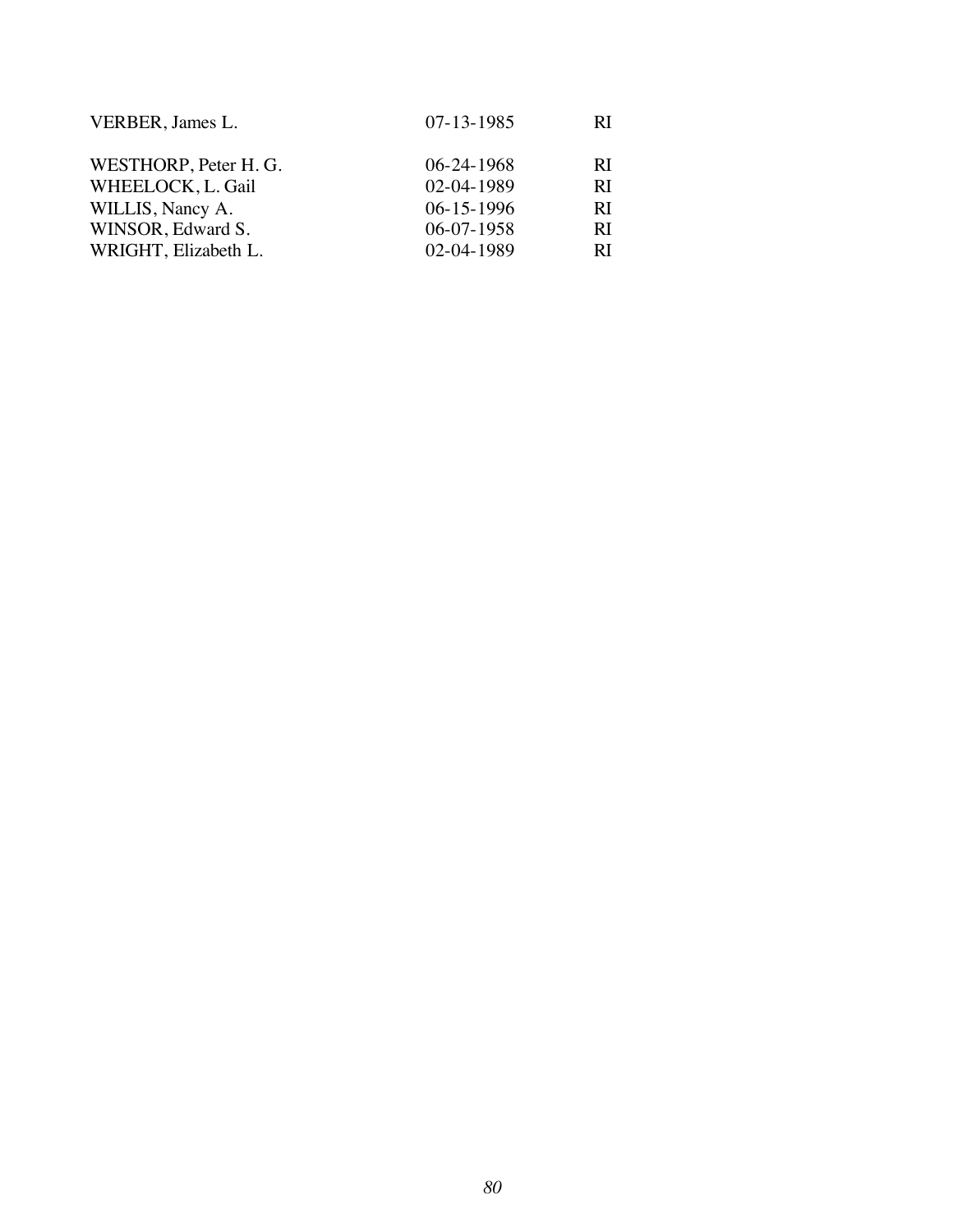# **CANONICAL LIST BY DATE AS OF July 1, 2002 DIOCESE OF RHODE ISLAND**

The Right Reverend Geralyn Wolf Consecrated Twelfth Bishop of Rhode Island February 17, 1996

| 1950-04-22 | Olsen, Howard C.       |
|------------|------------------------|
| 1951-10-27 | Shumaker, William N.   |
| 1954-06-20 | Laremore, Richard T.   |
| 1955-02-15 | Jellison, Frederick K. |
| 1955-06-24 | Gordon, Harrington M.  |
| 1955-06-24 | Stenning, Gordon J.    |
| 1956-06-23 | Turnbull, Henry G.     |
| 1957-02-01 | Mason, Edward F.       |
| 1957-06-15 | Chadwick, Loring W.    |
| 1958-06-07 | Winsor, Edward S.      |
| 1959-06-20 | Frink, James P.        |
| 1960-06-18 | Ryan, David A.         |
| 1960-09-13 | Greene, Everett H.     |
| 1961-10-26 | Hemenway, Augustus L.  |
| 1964-05-12 | Cranston, John A.      |
| 1965-06-19 | Lavallee, Donald A.    |
| 1965-06-19 | Spencer, Peter L.      |
| 1965-06-28 | Scott, Keith E.        |
| 1966-06-18 | Usher, Aaron F.        |
| 1966-11-01 | Duffy, Robert D.       |
| 1967-09-07 | Belt, Donald F.        |
| 1968-03-28 | Anthony, William S.    |
| 1968-06-24 | Barnaby, Alcide Jr.    |
| 1968-06-24 | Westhorp, Peter H. G.  |
|            |                        |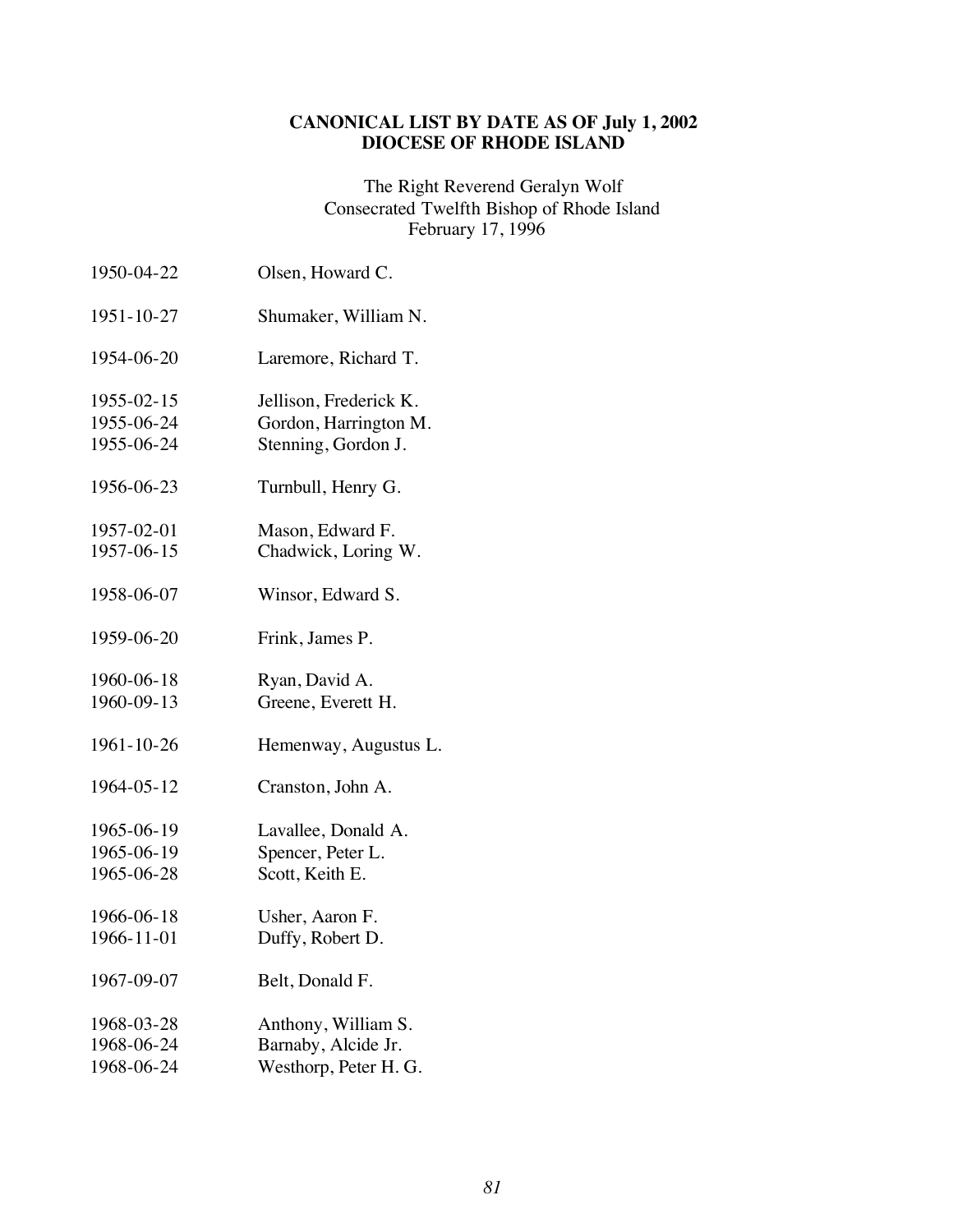| 1969-02-01 | Ames, David A.          |
|------------|-------------------------|
| 1969-02-01 | Franklin, Kenneth R.    |
| 1969-03-08 | Chaplin, George M.      |
| 1970-06-27 | Peckham, Ashley H.      |
| 1973-06-26 | Dickson, Joseph S.      |
| 1973-09-17 | Kuehl, H. August        |
| 1973-09-20 | Cochran, A. Royston     |
| 1974-01-23 | Henthorne, Granville V. |
| 1975-05-08 | Maynard, Alan P.        |
| 1975-06-14 | Shippee, Richard C.     |
| 1975-09-08 | Hastings, Donald L.     |
| 1976-12-21 | Bolles, Hebert W.       |
| 1977-03-03 | Gutmann, Reinhart B.    |
| 1977-03-03 | Bradner, Lawrence H.    |
| 1977-05-10 | Merchant, Livingston T. |
| 1977-06-18 | Pickens, Paul G.        |
| 1978-02-19 | Burke, J. Daniel        |
| 1979-06-29 | Nestor, Elizabeth M.    |
| 1979-08-21 | Andrews, Nigel L.       |
| 1979-11-21 | Cargill, David C.       |
| 1980-03-01 | Hunt, George N.         |
| 1980-06-00 | Desrosiers, Norman      |
| 1981-09-14 | Conner, Ronald P.       |
| 1981-11-01 | Shearer, Robert L.      |
| 1982-02-02 | Fairman, Henry          |
| 1982-04-27 | Mauney, James Patrick   |
| 1983-02-18 | Harris, Marsue          |
| 1983-04-17 | Ulanowski, Paula H.     |
| 1983-05-16 | Cummings, Robert C.     |
| 1983-06-18 | Redding, Ann Holmes     |
| 1983-08-19 | Lemery, Gary C.         |
| 1984-01-13 | Carey, James Jr.        |
| 1984-02-21 | Rogers, John S.         |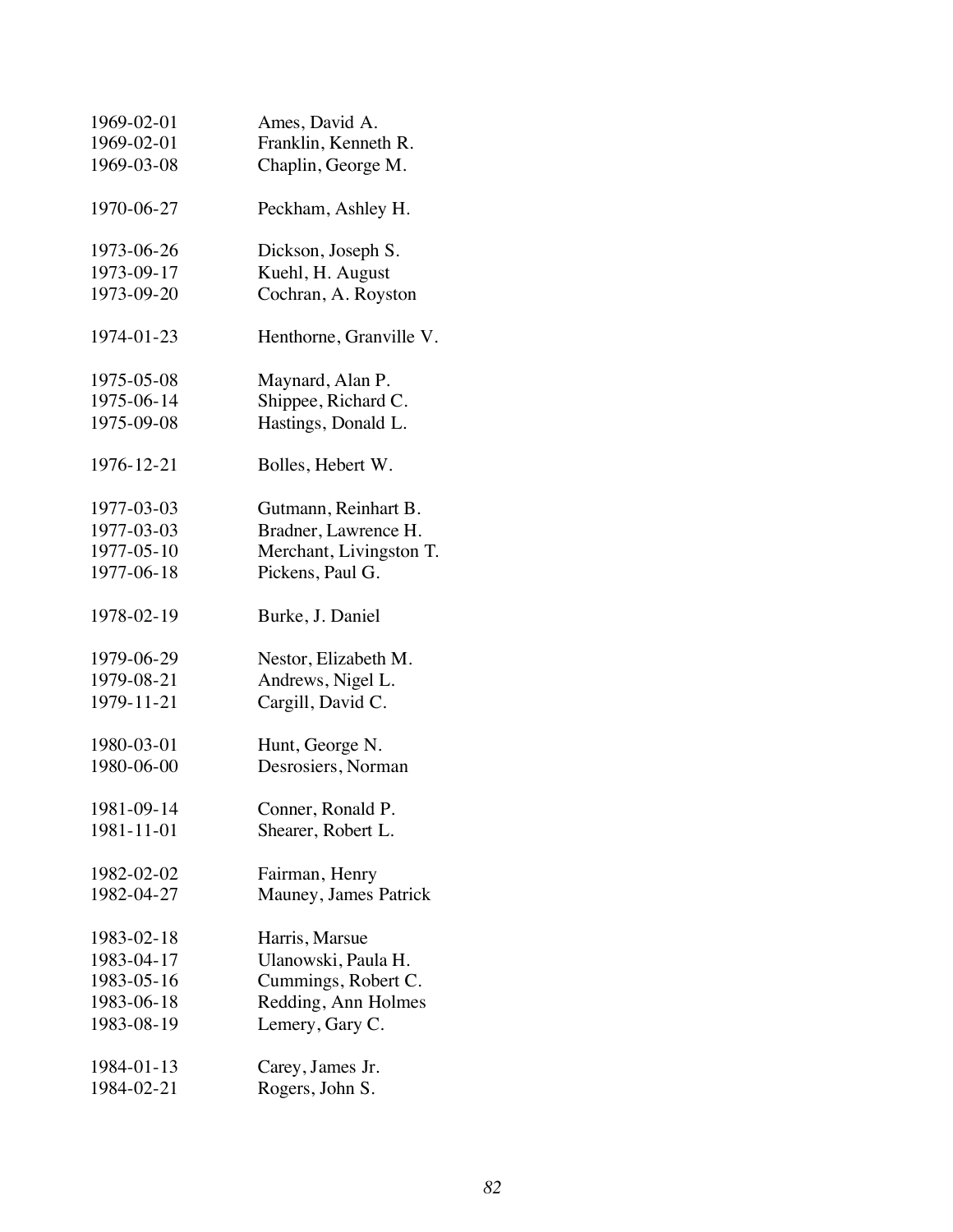| 1984-02-21 | Strahan, Linda C.          |
|------------|----------------------------|
| 1984-04-08 | McShane, Joan Lyon         |
| 1984-06-23 | Bocchino, James R.         |
| 1984-06-26 | Spulnik, Frederick J.      |
| 1984-08-10 | Daniel, Clifton 3rd        |
| 1985-07-13 | Almon, Austin A. Jr.       |
| 1985-07-13 | Barry, Jean                |
| 1985-07-13 | Broadhead, Janet           |
| 1985-07-13 | Hallenbeck, Edwin          |
| 1985-07-15 | Johnson, Ida R.            |
| 1985-07-15 | Lesieur, Betsy             |
| 1985-07-15 | Mello, Iris E.             |
| 1985-07-15 | Verber, James L.           |
| 1986-04-05 | Hickox, Jean W.            |
| 1986-04-05 | Jencks, Jeffrey A.         |
| 1986-04-05 | Millette, Carol            |
| 1986-04-05 | Trafford, Edward J.        |
| 1986-06-21 | Robinson, David            |
| 1986-07-15 | Shattuck, Gardiner         |
| 1987-02-26 | Devens, Philip             |
| 1987-02-01 | Gillespie, David M.        |
| 1988-06-01 | Anthony, Robert W.         |
| 1989-02-04 | Field, Robert W.           |
| 1989-02-04 | Neilsen, Eloise S.         |
| 1989-02-04 | Wheelock, L. Gail          |
| 1989-02-04 | Wright, Elizabeth Louise   |
| 1989-09-25 | Martin, Steele W.          |
| 1989-12-20 | Cleasby, Clarence S.       |
| 1990-06-23 | DeCarvalho, Maria E. A.    |
| 1990-06-23 | Higbie, Margaret C.F.      |
| 1990-06-23 | Neale, Hedwig B.           |
| 1990-06-23 | Pelletier, Ann D.          |
| 1990-06-23 | Simonian, Marlene J.       |
| 1990-08-15 | Stahl, Daryl Wayne         |
| 1990-10-27 | Ruffino, Russell G.        |
| 1991-03-16 | Grinnell, Janice L.        |
| 1991-03-16 | North, Susan G.            |
| 1991-03-16 | Shoemaker, H. Stephanie C. |
| 1991-05-15 | Chrisman, John A.          |
|            |                            |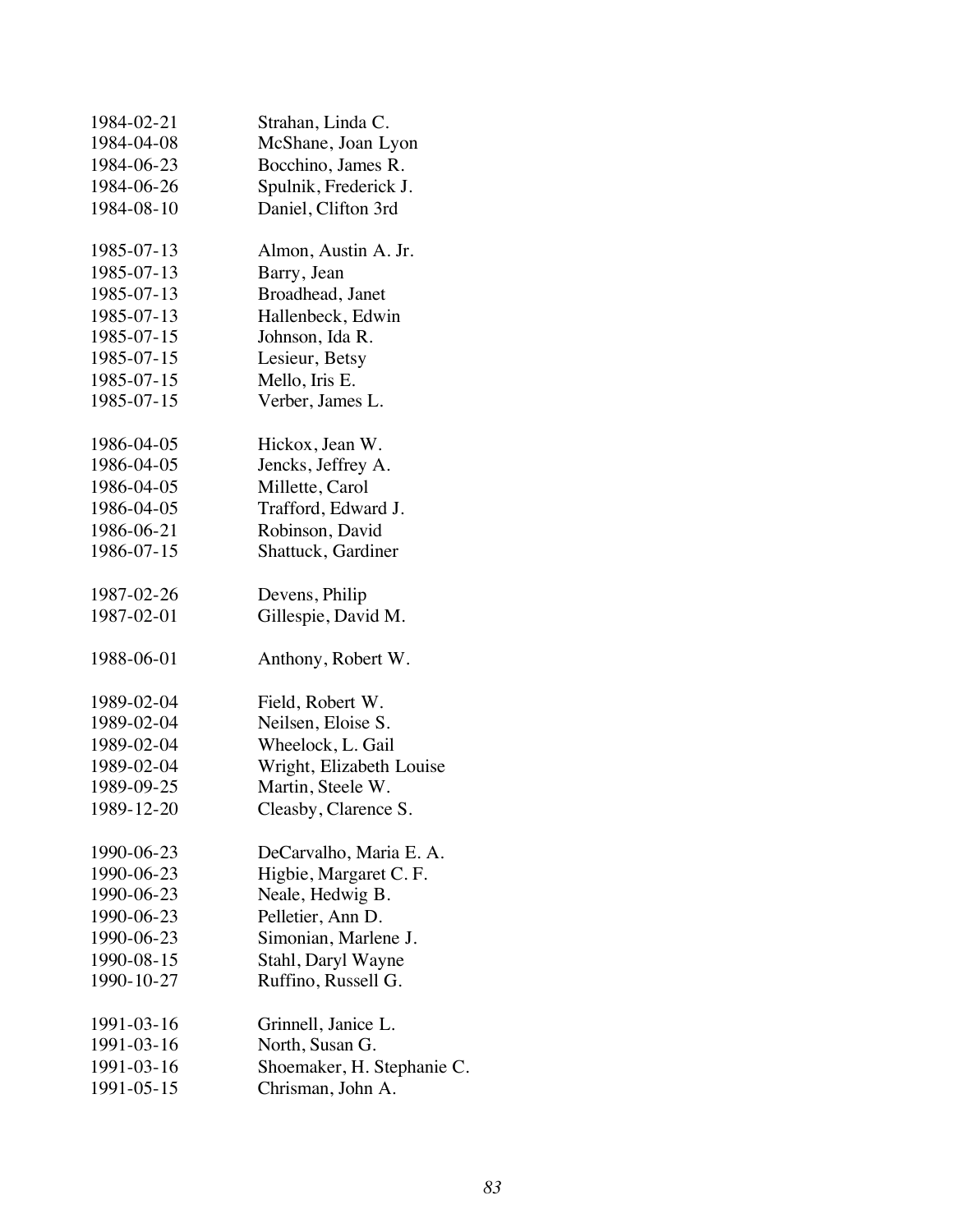| 1991-08-01 | Neale, Alan Jr.              |
|------------|------------------------------|
| 1991-09-01 | Mills-Curran, Lorraine M.    |
| 1991-09-17 | Ostman, Jonathon J.D.        |
| 1992-01-02 | Koumrian, Paul S.            |
| 1992-03-04 | Burlington, R. Craig         |
| 1992-03-28 | Burton, Christine H.         |
| 1992-03-28 | Schneider, M.P.              |
| 1992-06-20 | Collins, Judith T.           |
| 1992-06-20 | Crowninshield, Susie C.      |
| 1992-11-16 | Manchester, Sean             |
| 1992-11-22 | Matott, Michele L.           |
| 1992-12-01 | Johnson, Michaela M.         |
| 1993-02-01 | Drake, Jo-Ann J.             |
| 1993-03-26 | Michaelson, Peter R.         |
| 1993-06-26 | Cole, Elaine A.              |
| 1993-06-26 | Mitchell, Judith N.          |
| 1993-12-27 | Locke, William R.            |
| 1994-01-05 | Morgan, Richard              |
| 1994-03-17 | Vanderau, Robert J., Jr.     |
| 1994-03-20 | Mays-Stock, Barbara L.       |
| 1994-06-18 | Fraioli, Karen A.            |
| 1994-06-18 | Anderson, Evangeline (Becky) |
| 1994-06-18 | DePetrillo, Michael J.       |
| 1994-07-01 | Anthony, Henry F., II        |
| 1994-08-01 | Sessions, Marcia A.          |
| 1994-08-19 | Green, Roy                   |
| 1994-09-21 | Haines-Murdocco, Sandra P.   |
| 1994-12-10 | Galloway, Mark R.            |
| 1994-12-10 | Nunley, Janet W.             |
| 1994-12-19 | Olmsted, Nancy K.Y.          |
| 1995-01-24 | Burger, Douglas C.           |
| 1995-02-23 | Tarrant, Paul                |
| 1995-04-13 | Hitt, Mary L.                |
| 1995-06-16 | Hagerman, Steven             |
| 1995-06-24 | Bailey, Patricia A.          |
| 1995-06-24 | Cappers, Linda F.            |
| 1995-06-24 | Dolan, Mary Ellen T.         |
| 1995-06-24 | Miller, Nancy F.             |
| 1995-12-06 | Cole, Gregory A.M.           |
| 1995-11-21 | Blair, Rebecca H.            |
| 1995-11-12 | Payton, William R.           |
|            |                              |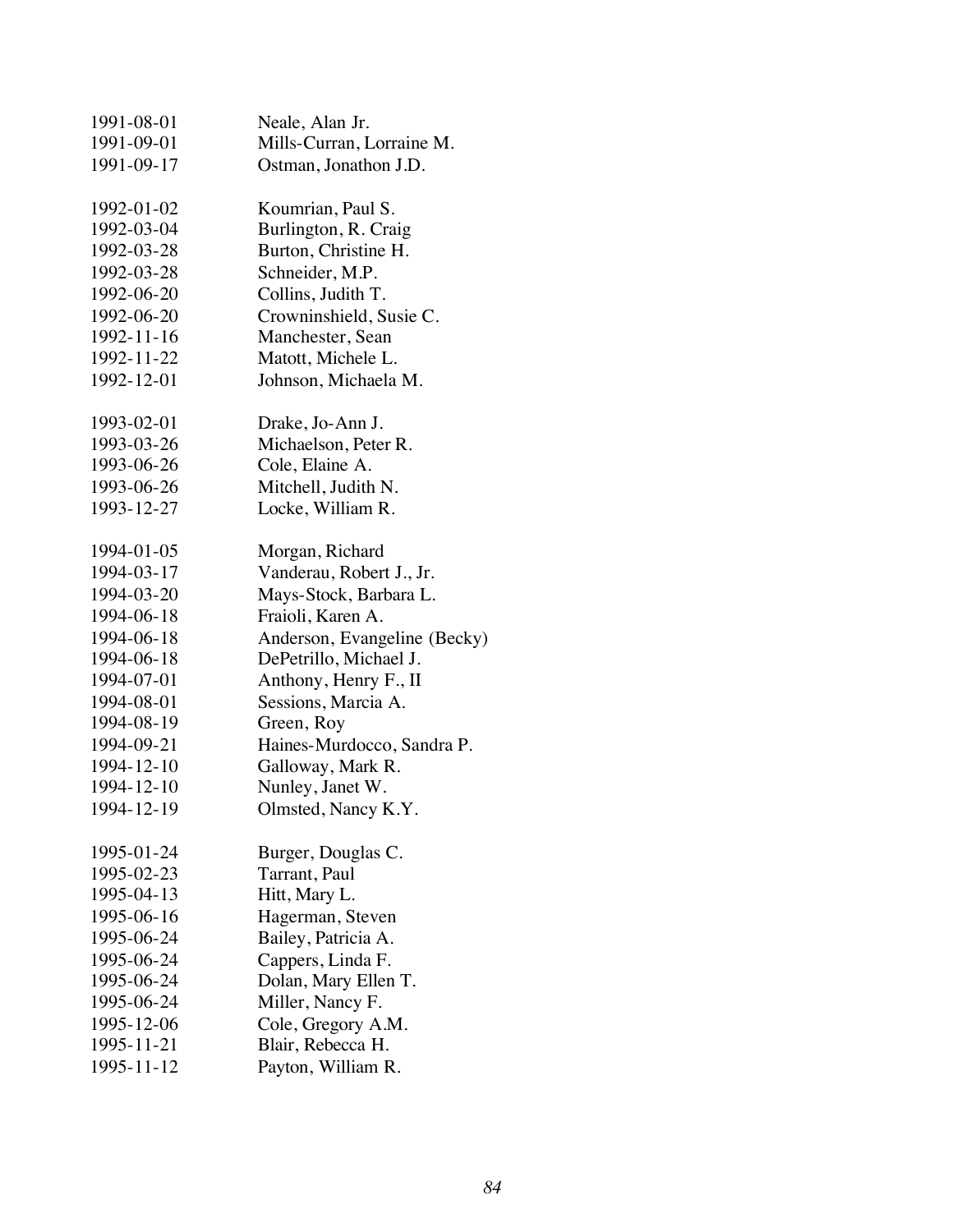| 1996-01-27 | Perry, Cecilia C.          |
|------------|----------------------------|
| 1996-01-27 | Stiles, Susan R.           |
| 1996-02-09 | Rice, Marshall T.          |
| 1996-06-15 | Willis, Nancy A.           |
| 1996-08-26 | Runner, P. Wayne           |
| 1996-12-17 | Twelves, Paul D.           |
| 1997-08-01 | Besier, Bettine E.         |
| 1997-08-26 | Simpson, Richard R.        |
| 1997-10-16 | Chase, Jr., Randall        |
| 1998-03-24 | Gregory, Pamela            |
| 1998-05-20 | Schweinsburg, Jr., Richard |
| 1998-06-13 | Pedrick, Jennifer L.       |
| 1998-08-18 | Coburn, Ann S.             |
| 1998-08-18 | Coburn, Michael C.         |
| 1998-10-16 | Lemons, Michael W.         |
| 1999-06-30 | Sherman, Elizabeth         |
| 1999-09-09 | Van Siclen, John           |
| 1999-12-16 | Rannenberg, Pamela L.      |
| 2000-03-07 | Brooks, Robert T.          |
| 2000-06-20 | Phillips, Jennifer M.      |
| 2000-09-10 | Lawrence, John E.          |
| 2000-11-06 | Alexander, John D.         |
| 2000-12-05 | Fraatz, William F.         |
| 2001-11-01 | Goldsborough, C. Neal      |
| 2002-04-10 | Prior, John Gregory        |
| 2002-06-27 | Penfield, Joyce            |
|            |                            |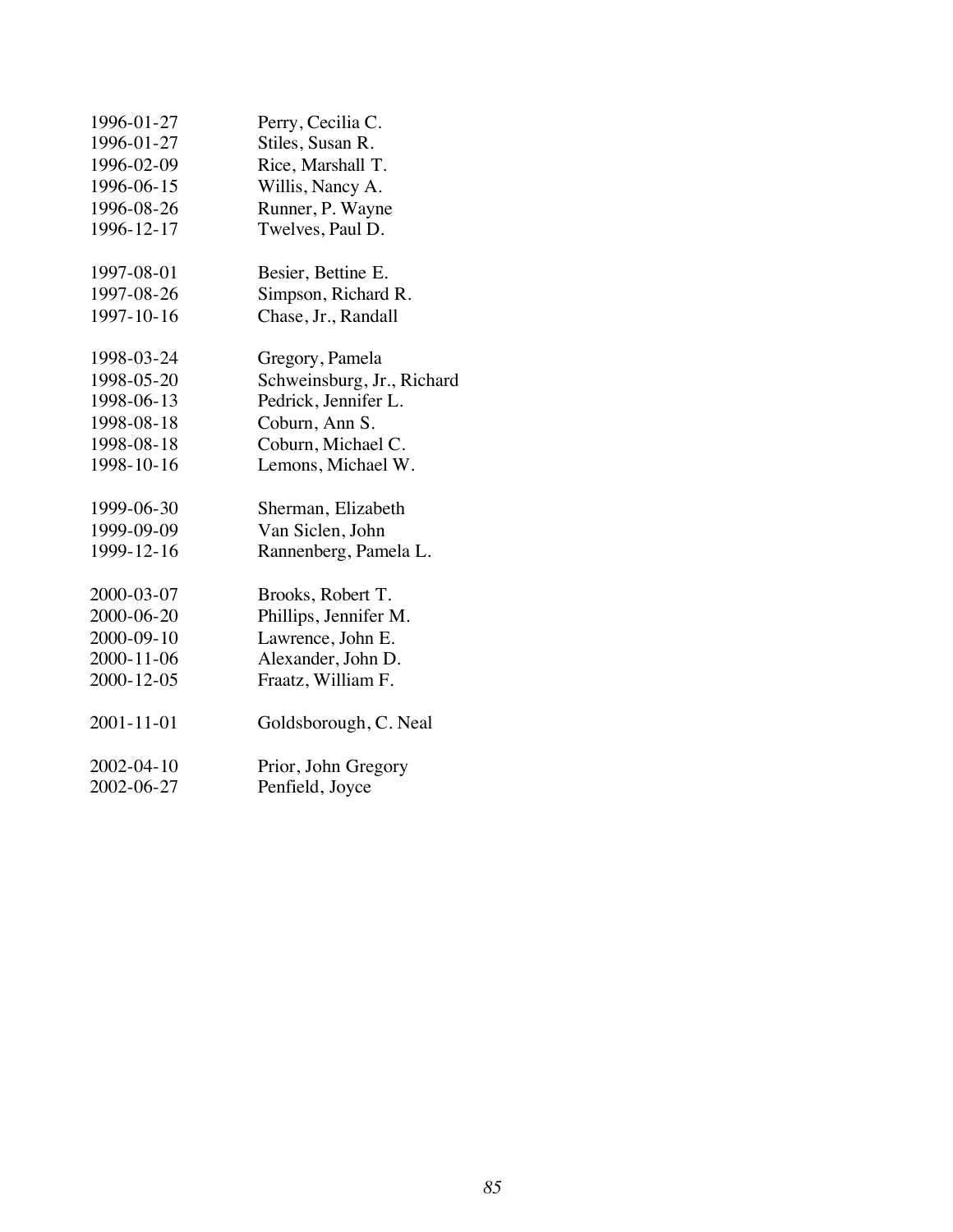> FINANCIAL STATEMENTS December 31, 2002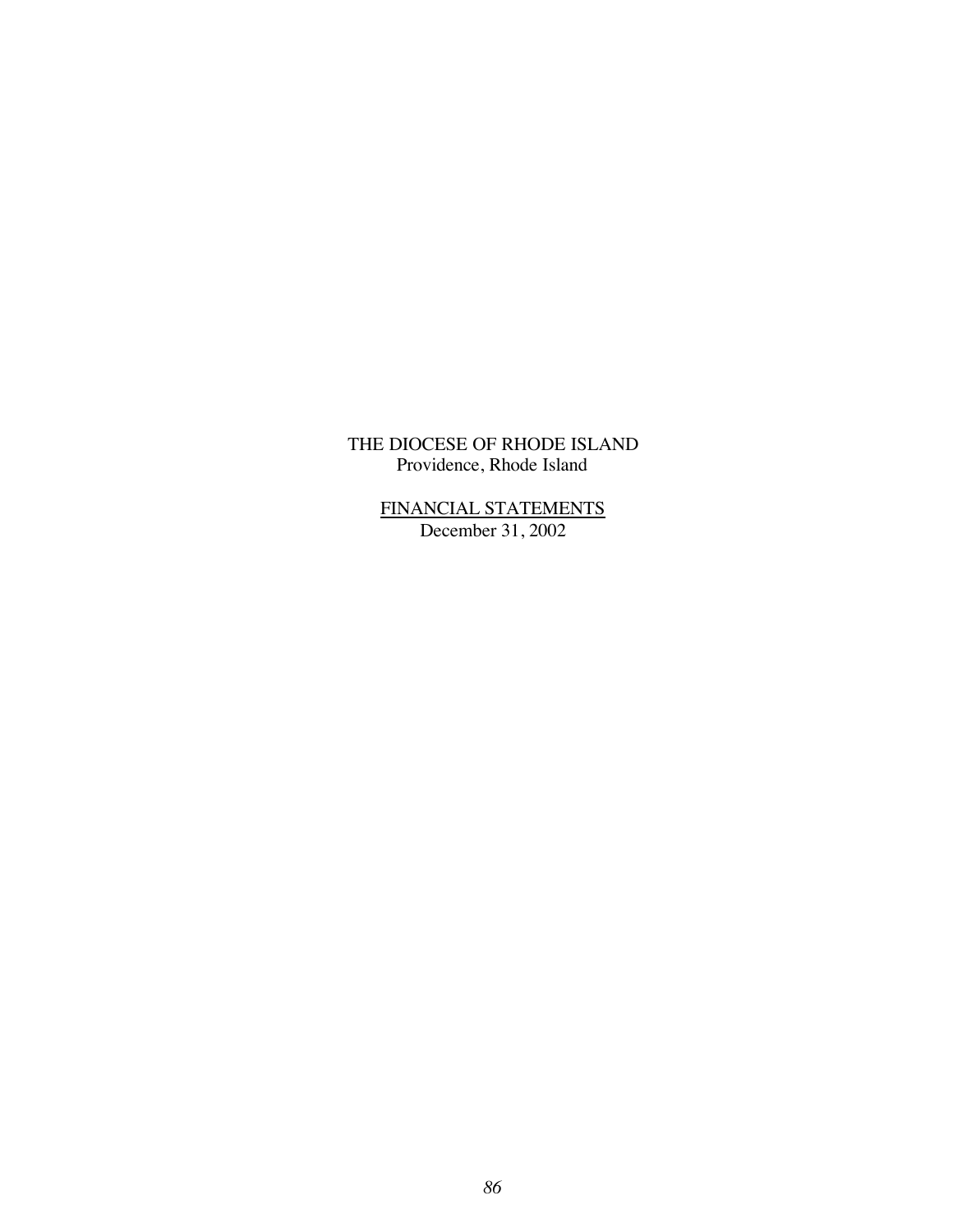The Diocese of Rhode Island 275 North Main Street Providence, Rhode Island 02903

#### INDEPENDENT AUDITOR'S REPORT

We have audited the accompanying statement of financial position of The Diocese of Rhode Island (a not-for-profit organization) as of December 31, 2002, and the related statements of activities and cash flows for the year then ended. These financial statements are the responsibility of the Diocese's management. Our responsibility is to express an opinion on these financial statements based on our audit.

We conducted our audit in accordance with auditing standards generally accepted in the United States of America. Those standards require that we plan and perform the audit to obtain reasonable assurance about whether the financial statements are free of material misstatement. An audit includes examining, on a test basis, evidence supporting the amounts and disclosures in the financial statements. An audit also includes assessing the accounting principles used and significant estimates made by management, as well as evaluating the overall financial statement presentation. We believe that our audit provides a reasonable basis for our opinion.

In our opinion, the financial statements referred to above present fairly, in all material respects, the financial position of The Diocese of Rhode Island as of December 31, 2002, and the changes in its net assets and its cash flows for the year then ended in conformity with accounting principles generally accepted in the United States of America.

Campana, Sarza & Tatewosian, LLP April 17, 2003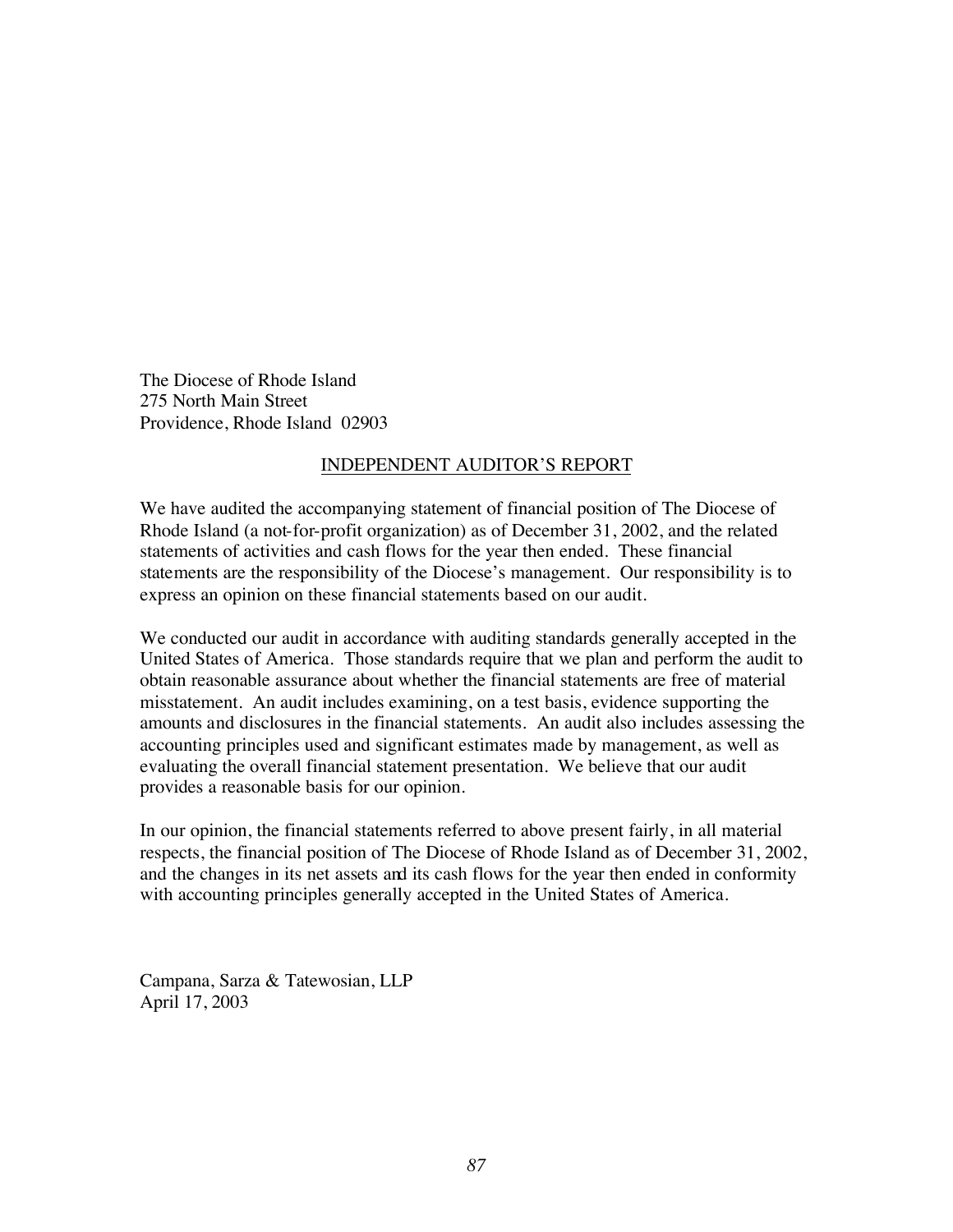# EXHIBIT A

# THE DIOCESE OF RHODE ISLAND Providence, Rhode Island

## STATEMENT OF FINANCIAL POSITION December 31, 2002

## **ASSETS**

| CASH AND CASH EQUIVALENTS (Notes 2 and 11)<br><b>RECEIVABLES:</b>      |          | \$1,755,406               |
|------------------------------------------------------------------------|----------|---------------------------|
| Apportionment                                                          | \$91,367 |                           |
| Pledges - net of allowances for<br>uncollectibles of \$19,921 (Note 3) | 36,995   |                           |
| Loans (Note 4)                                                         | 429,989  |                           |
| <b>INVESTMENTS</b> (Note 5)                                            |          | 13,562,438                |
| PROPERTY AND EQUIPMENT, Net (Note 6)<br><b>TOTAL ASSETS</b>            |          | 1,989,817<br>\$17,893,995 |

# LIABILITIES AND NET ASSETS

| ACCOUNTS PAYABLE AND ACCRUED EXPENSES |             |           | 62,024       |
|---------------------------------------|-------------|-----------|--------------|
| <b>NET ASSETS</b>                     |             |           |              |
| Unrestricted:                         |             |           |              |
| Undesignated                          | \$3,697,343 |           |              |
| Temporarily restricted (Note 7)       |             | 5,002,641 |              |
| <b>TOTAL NET ASSETS</b>               |             |           | 17,831,971   |
| TOTAL LIABILITIES AND NET ASSETS      |             |           | \$17,893,995 |
|                                       |             |           |              |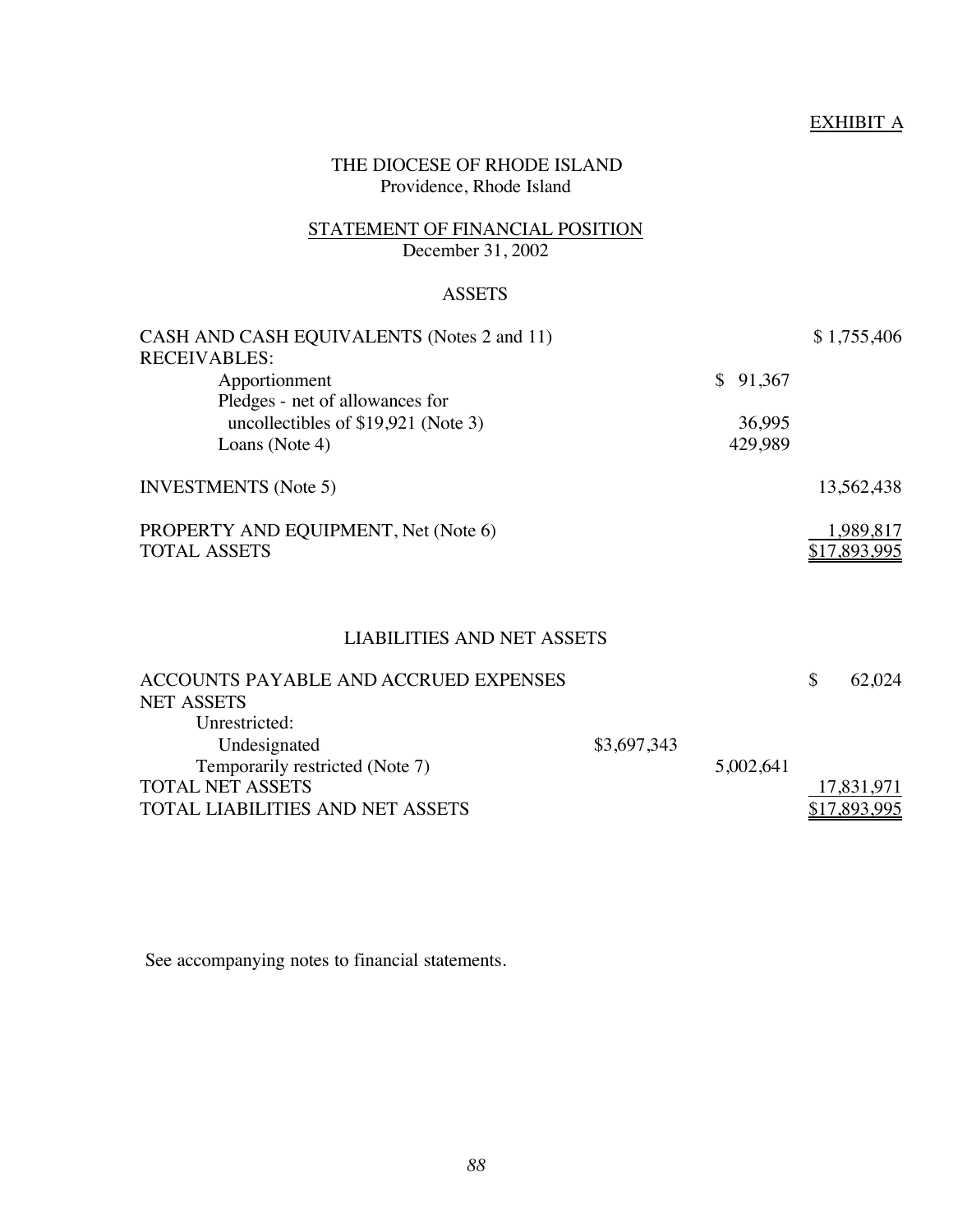# EXHIBIT B

# THE DIOCESE OF RHODE ISLAND Providence, Rhode Island

# STATEMENT OF ACTIVITIES For the year ended December 31, 2002

|                                        |                    | Temporarily                | Permanently                |                    |
|----------------------------------------|--------------------|----------------------------|----------------------------|--------------------|
|                                        | Unrestricted       | Restricted                 | Restricted                 |                    |
| Total                                  |                    |                            |                            |                    |
| OPERATING REVENUE AND OTHER SUPPORT:   |                    |                            |                            |                    |
| Apportionment                          | \$1,546,297        | \$<br>$-0$                 | \$<br>$-0$                 | \$1,546,297        |
| Contributions                          | 5,696              | 742,714                    | $-0$                       | 748,410            |
| Program services revenue               | 253,176            | $-0$                       | $-0$                       | 253,176            |
| Investment income                      | 294,561            | 482,446                    | $-0$                       | 777,007            |
| Realized losses on investments         | 31,973)            | 46,275<br>$\left($         | $-0$                       | 78,248)            |
| Unrealized losses on investments       | 494,121)           | 119,474)<br>€              | 783,748)<br>€              | (1,397,343)        |
| Realized gains on property & equipment | 122,462            | $-0-$                      | $-0$                       | 122,462            |
| Principal preservation of permanently  |                    |                            |                            |                    |
| restricted assets (Note 2)             | 130,314)<br>€      | 485,837)<br>$\left($       | 616,151                    | $-()$              |
| Other income                           | 112,845            | 132,733                    | $-0$                       | 245,578            |
| Net assets released from restrictions  |                    |                            |                            |                    |
| (Note 9)                               | 1,192,028          | (1,192,028)                | $-0$                       | $-0$               |
| Total revenue and                      |                    |                            |                            |                    |
| other support                          | \$2,870,657        | $(\$485,721)$              | $(\$ 167,597)$             | \$2,217,339        |
| <b>OPERATING EXPENSES:</b>             |                    |                            |                            |                    |
| Apportionment programs (Schedule I)    | \$1,842,164        | $\mathbf{\hat{S}}$<br>$-0$ | $\mathbf{\hat{S}}$<br>$-0$ | \$1,842,164        |
| Non-apportionment programs             |                    |                            |                            |                    |
| (Schedule II)                          | 364,144            | $-0$                       | $-0$                       | 364,144            |
| Episcopal Charities granted to Non-    |                    |                            |                            |                    |
| Diocesan programs                      | 315,562            | $-0$                       | $-0$                       | 315,562            |
| General and administration             | 520,955            | $-0$                       | $-0$                       | 520,955            |
| Fundraising                            | 142,824            | $-0$                       | $-0$                       | 142,824            |
| Total expenses                         | \$3,185,649        | \$<br>$-0$                 | \$<br>$-0$                 | \$3,185,649        |
|                                        |                    |                            |                            |                    |
| <b>CHANGES IN NET ASSETS</b>           | 314,992)<br>$($ \$ | $(\$485,721)$              | (\$167,597)                | $($ \$<br>968,310) |
| NET ASSETS, January 1, 2002            | 8,715,934          | 5,488,362                  | 4,595,985                  | 18,800,281         |
| NET ASSETS, December 31, 2002          | <u>\$8,400,942</u> | \$5,002,641                | \$4,428,388                | \$17,831,971       |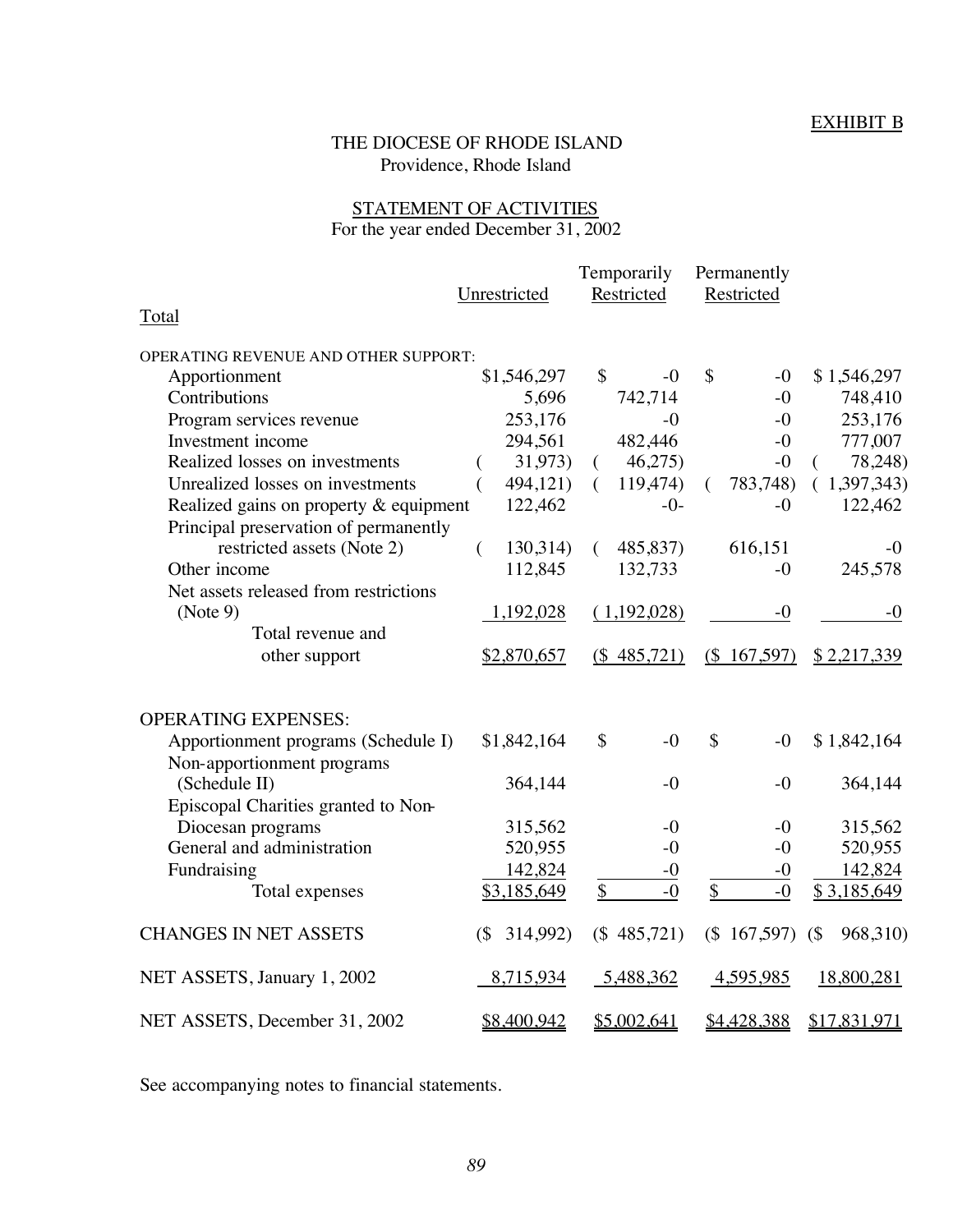# EXHIBIT C

# THE DIOCESE OF RHODE ISLAND Providence, Rhode Island

#### STATEMENT OF CASH FLOWS For the year ended December 31, 2002

| <b>CASH FLOWS FROM OPERATING ACTIVITIES</b>       |                                        |
|---------------------------------------------------|----------------------------------------|
| Changes in net assets                             | 968,310)<br>$($ \$                     |
| cash provided by operating activities:            |                                        |
| Depreciation                                      | 80,118                                 |
| Realized losses on investments                    | 78,248                                 |
| Unrealized losses on investments                  | 1,397,343                              |
| Realized gains on property and equipment          | 122,462)                               |
| Increase in receivables                           | 195,604)                               |
| Decrease in prepaid expenses                      | 53,000                                 |
| Decrease in accounts payable and accrued expenses | 4,942)                                 |
| Net cash provided by operating activities         | 317,391<br>\$                          |
| <b>CASH FLOWS FROM INVESTING ACTIVITIES</b>       |                                        |
| Purchase of property and equipment                | 267,880)<br>$\left(\frac{5}{2}\right)$ |
| Proceeds from sale of investments                 | 419,819                                |
| Proceeds from sale of property and equipment      | 146,637                                |
| Purchase of investments                           | 307,535)                               |
| Net cash used by investing activities             | (\$<br>8,959)                          |
| NET INCREASE IN CASH AND CASH EQUIVALENTS         | 308,432                                |
| CASH AND CASH EQUIVALENTS, January 1, 2002        | ,446,974                               |
| CASH AND CASH EQUIVALENTS, December 31, 2002      | \$1,755,406                            |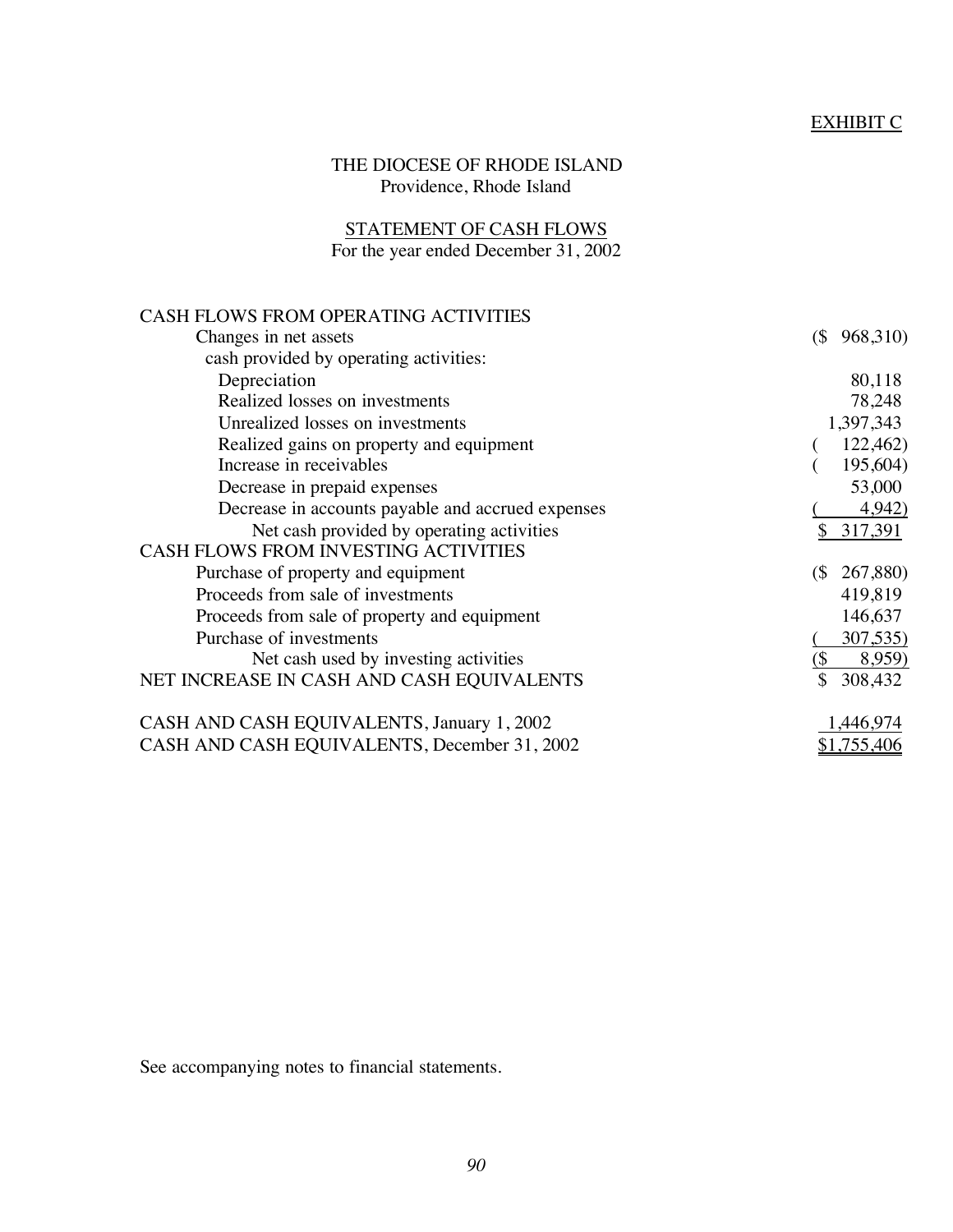## NOTES TO FINANCIAL STATEMENTS December 31, 2002

#### Note 1. NATURE OF ACTIVITIES

The Diocese of Rhode Island ("Diocese") is a nonprofit religious corporation established under the laws of the State of Rhode Island. The Diocese is dedicated to establishing, developing, and furthering all aspects of The Episcopal Church in Rhode Island.

The Diocese is supported by apportionment amounts received from member parishes, contributions received from various donors, and endowment income.

#### Note 2. SIGNIFICANT ACCOUNTING POLICIES

#### Basis of Presentation

The financial statements of the Diocese have been prepared utilizing the accrual basis of accounting.

The Diocese's financial statements have been prepared in accordance with Statement of Financial Accounting Standards (SFAS) No. 117, "Financial Statements of Not-for-Profit Organizations." Under SFAS No. 117, the Diocese is required to report information regarding its financial position and activities according to three classes of net assets. The categories are: unrestricted, temporarily restricted, and permanently restricted. In addition, the Diocese is required to present a statement of cash flows.

All donor-restricted support is reported as an increase in temporarily or permanently restricted net assets, depending on the nature of the restriction. When a restriction expires (that is, when a stipulated time restriction ends or purpose of restriction is accomplished), temporarily restricted net assets are reclassified to unrestricted net assets and reported in the Statement of Activities as net assets released from restrictions.

Management's policy requires that the net appreciation in permanently restricted assets be retained permanently in an amount necessary to adjust the historic dollar value of the original gifts by the change in the consumer price index. Any remainder of appreciation is available for appropriation.

#### Contributions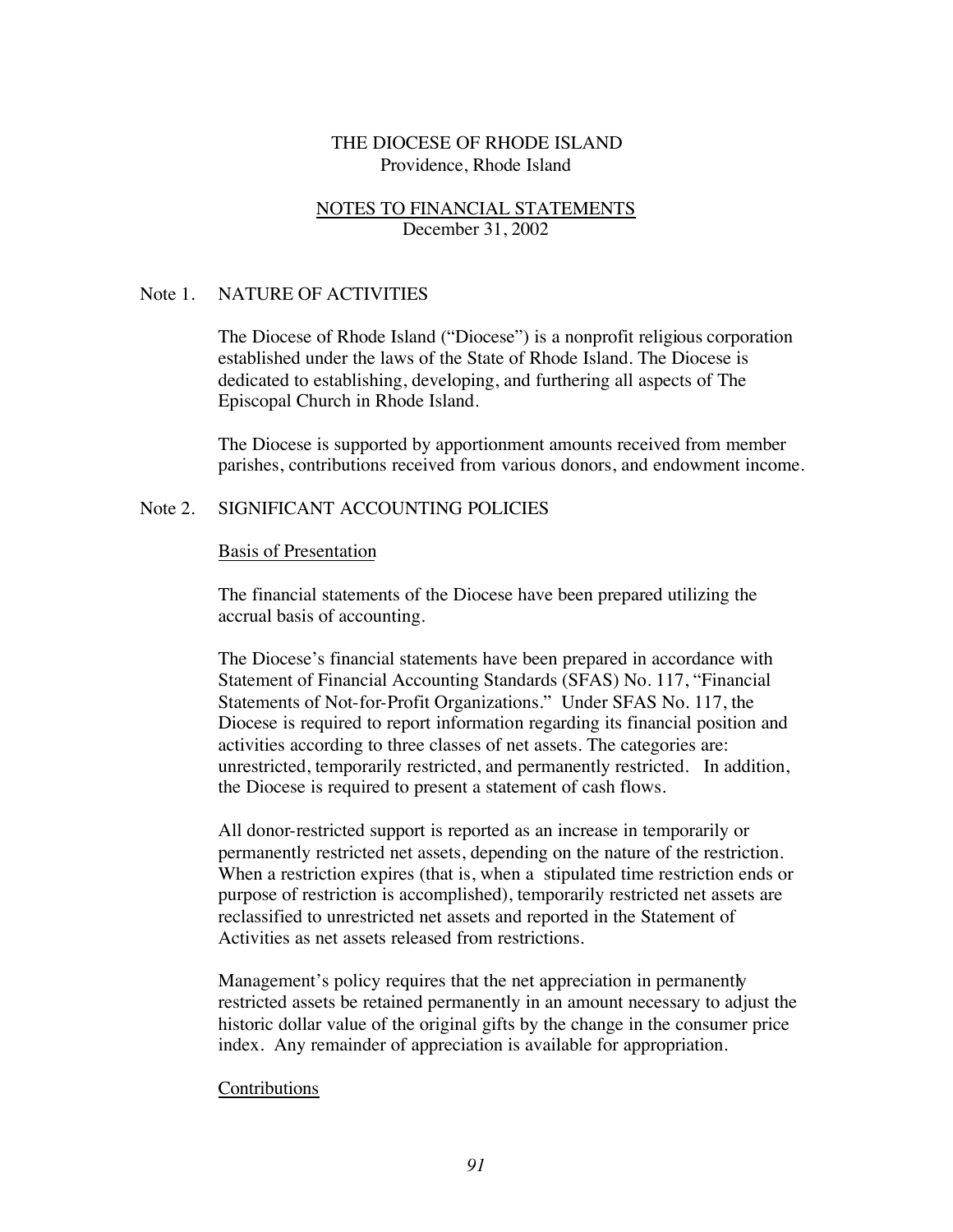The Diocese records contributions in accordance with SFAS No. 116, "Accounting for Contributions Received and Contributions Made," whereby contributions received are recorded as unrestricted, temporarily restricted, or permanently restricted support, depending on the existence and/or nature of any donor restrictions. Restricted net assets are reclassified to unrestricted net assets upon satisfaction of the time or purpose restrictions.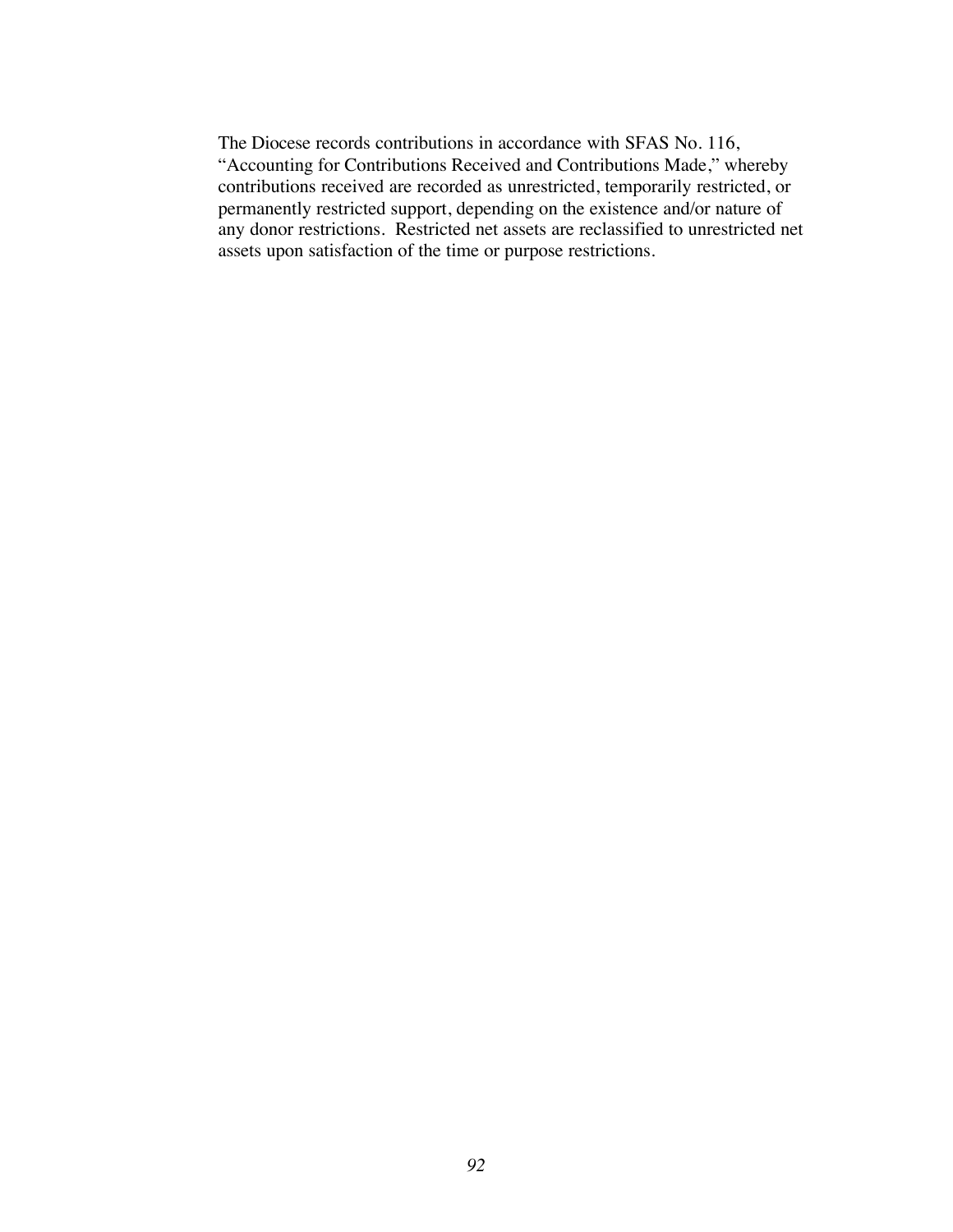## NOTES TO FINANCIAL STATEMENTS December 31, 2002

#### Cash and Cash Equivalents

Cash and cash equivalents include all monies in banks and highly liquid investments with maturity dates of three months or less.

#### Receivables

The Diocese believes that all receivables, with the exception of pledges, as of December 31, 2002 are fully collectible.

#### Investments

The Diocese accounts for its investments in accordance with SFAS No. 124, "Accounting for Certain Investments Held by Not-for-Profit Organizations." Under SFAS No. 124, investments in marketable securities with readily determinable fair values and all investments in debt securities are valued at their fair value in the statement of financial position. Unrealized gains and losses are included in the change in net assets.

#### Use of Estimates

The preparation of financial statements in conformity with accounting principles generally accepted requires management to make estimates and assumptions that affect certain reported amounts and disclosures. Accordingly, actual results could differ from those estimates.

#### Property and Equipment

Missions and other real property in the name of the Diocese at January 1, 1982 were recorded at appraised value. Subsequent acquisitions are carried at cost. Land and building of the Hallworth House are carried at cost. Land and buildings restricted by donors are recorded at appraised value. Equipment and motor vehicles are carried at cost. Depreciation is calculated on the straightline method over the estimated useful lives of the assets.

#### Income Tax Status

The Diocese qualifies as a tax-exempt organization under Section  $501(c)(3)$  of the Internal Revenue Code and, therefore, has no provision for federal income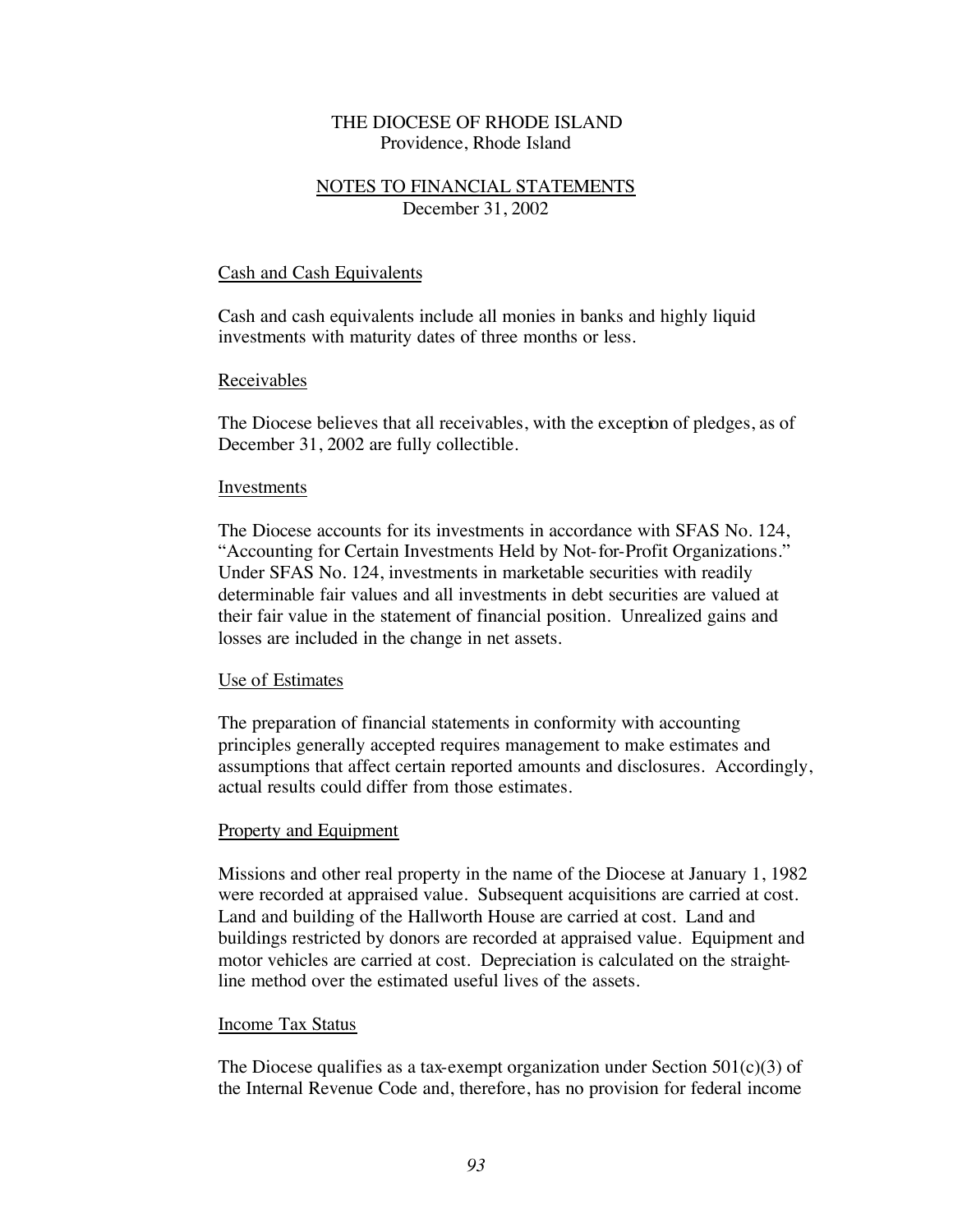taxes. In addition, the Diocese qualifies for the charitable contribution deduction under Section 170(b)(1)(A).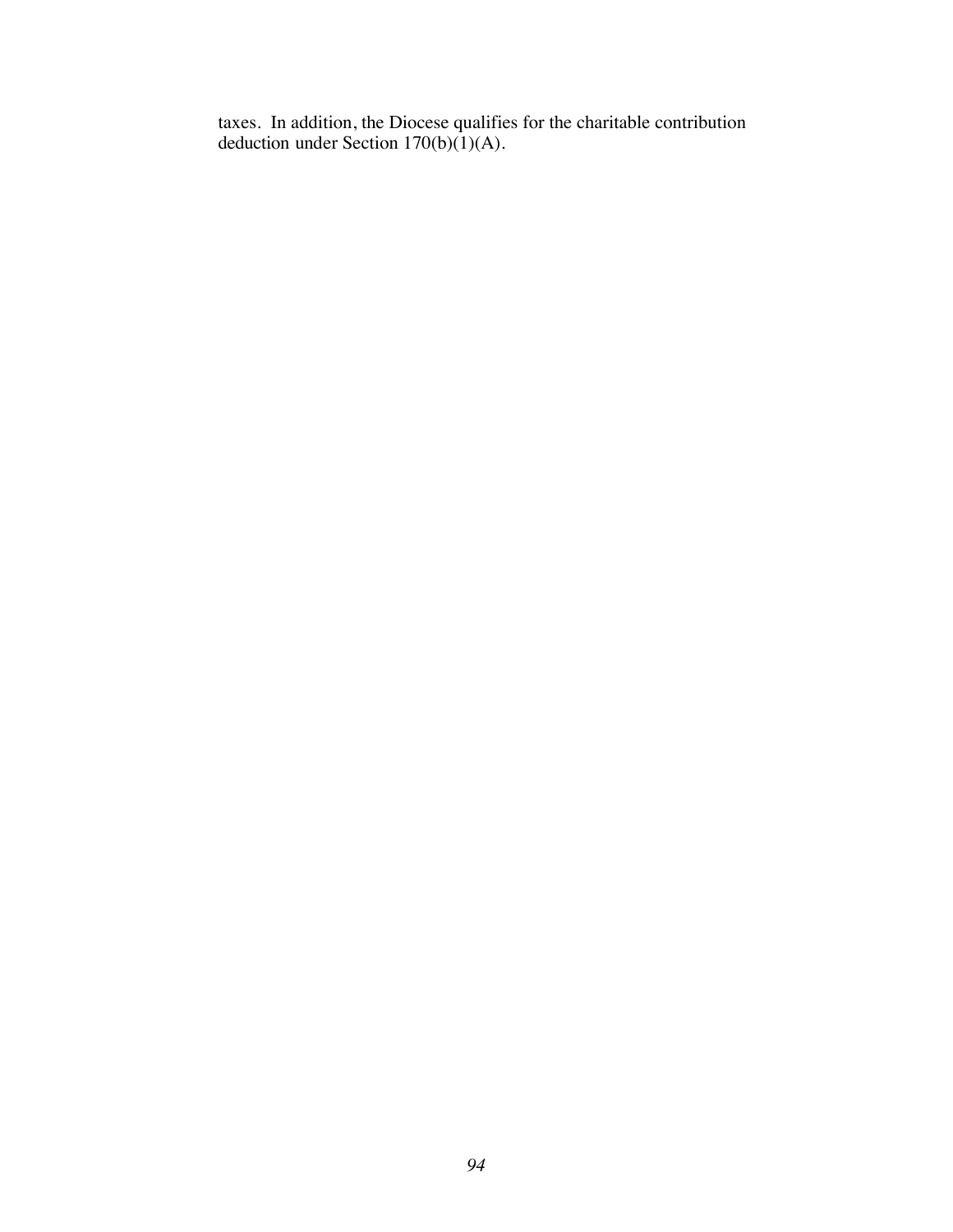#### NOTES TO FINANCIAL STATEMENTS December 31, 2002

#### Note 3. PLEDGES RECEIVABLE

Unconditional promises are included in the financial statements as pledges receivable and revenue of the appropriate net asset category. Pledges, net of allowance for uncollectibles, are expected to be collected within the next year.

| Total pledges  | \$56,916 |
|----------------|----------|
| Less allowance | 19,921   |
| Net pledges    | \$36,995 |

Pledges receivable at December 31, 2002 have the following restrictions:

| <b>Episcopal Charities</b> | 36,995 |
|----------------------------|--------|
|----------------------------|--------|

#### Note 4. LOANS RECEIVABLE

The Diocese maintains a revolving loan fund for the purpose of granting loans to parishes and missions in need of financial assistance. At December 31, 2002, the total of loans outstanding was \$351,021. Interest is charged on the loan balances at an annual rate ranging from 5 3/4 to 3 3/4%. The loans mature at various dates until the year 2027.

The Diocese has provided mortgages to a cleric and lay employee for the purchase of residential real estate. The mortgages receivable balances at December 31, 2002 total \$78,968.

#### Note 5. INVESTMENTS

Investments are carried at market and realized and unrealized gains and losses are reflected in the statement of activities.

Investment securities consisted of the following at December 31, 2002:

#### Carrying

|                                | Cost        |              |
|--------------------------------|-------------|--------------|
| Value                          |             |              |
| <b>Certificates of Deposit</b> | \$189,669   | 189,669      |
| Corporate Bonds                | 9.996       | 14,673       |
| <b>Common Stock</b>            | 15,309      | 15,309       |
| <b>Mutual Funds</b>            | 170,615     | 175,148      |
| Pooled Investments             | 9,407,488   | 13, 167, 639 |
|                                | \$9,793,077 | \$13,562,438 |

Pooled investments represent funds invested with the Diocesan Investment Trust of the Episcopal Diocese of Rhode Island (DIT), a related entity.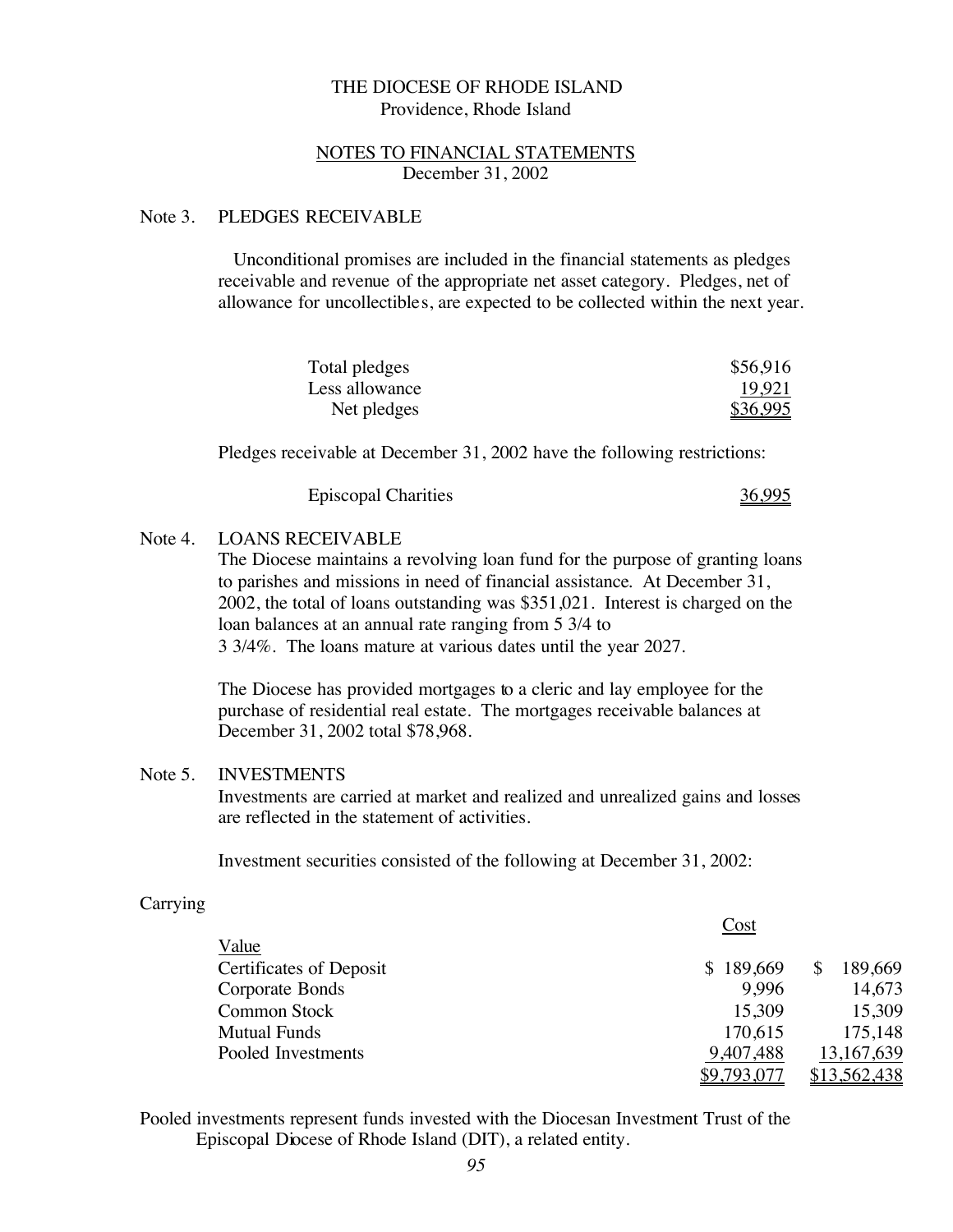## NOTES TO FINANCIAL STATEMENTS December 31, 2002

# Note 6. PROPERTY AND EQUIPMENT

# Property and equipment consist of the following:

| Total                         | Unrestricted | Temporarily<br>Restricted | Permanently<br>Restricted |             |
|-------------------------------|--------------|---------------------------|---------------------------|-------------|
| Land and buildings            | \$3,865,677  | \$532,961                 | \$1,060,822               | \$5,459,460 |
| Equipment                     | 92,455       | -0                        | -0                        | 92,455      |
| Motor vehicles                | 121,548      | $-0$                      | $-0$                      | 121,548     |
|                               | \$4,079,680  | \$532,961                 | \$1,060,822               | \$5,673,463 |
| Less accumulated depreciation | 2,606,734    | 228,254                   | 848,658                   | 3,683,646   |
|                               | \$1,472,946  | \$304,707                 | 212,164                   | \$1,989,817 |

Depreciation expense for 2002 was \$80,118.

## Note 7. TEMPORARILY RESTRICTED NET ASSETS

Temporarily restricted net assets are available to support the following purposes at December 31, 2002:

| Parish Endowment Fund                         | \$296,780 |
|-----------------------------------------------|-----------|
| Old Narragansett Church                       | 80,894    |
| Supplemental Retirement Benefits & Assistance | 1,061,869 |
| Episcopate                                    | 1,606,789 |
| Bishop's Discretionary Fund                   | 87,833    |
| A.A. Gammell                                  | 52,656    |
| Fosterian                                     | 866,686   |
| <b>Episcopal Charities</b>                    | 721,886   |
| Episcopal Conference Center                   | 183,536   |
| <b>Airport Chapel</b>                         | 9,535     |
| <b>Edwards Homes</b>                          | 34,177    |
|                                               | ,002,641  |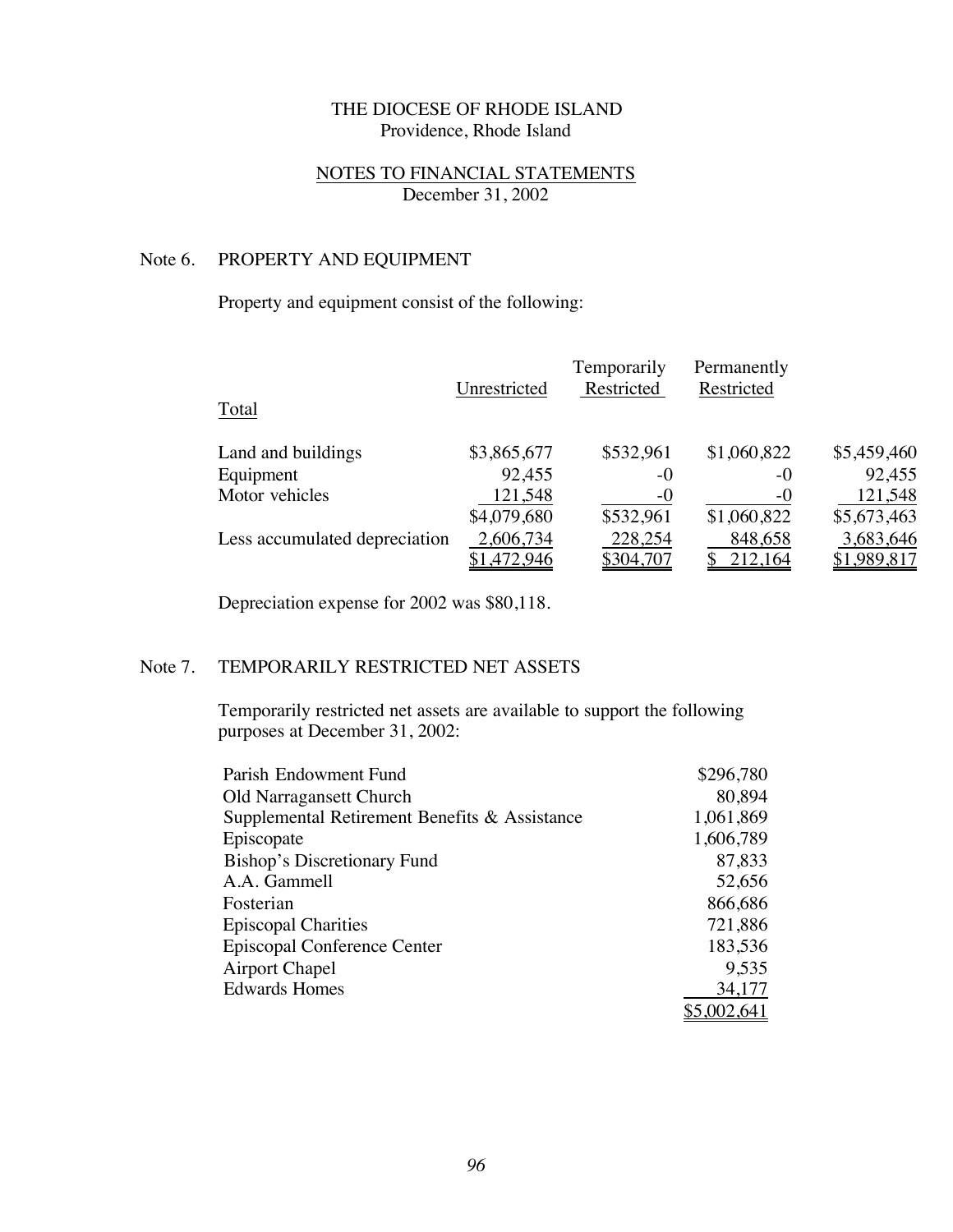#### NOTES TO FINANCIAL STATEMENTS December 31, 2002

# Note 8. PERMANENTLY RESTRICTED NET ASSETS

Permanently restricted net assets are restricted to property and investments in perpetuity, the income from which is available to support the following purposes at December 31, 2002:

| <b>Missions</b>                               | \$689,308 |
|-----------------------------------------------|-----------|
| Episcopal Conference Center                   | 219,526   |
| <b>Old Narragansett Church</b>                | 66,660    |
| Supplemental Retirement Benefits & Assistance | 497,003   |
| Episcopate                                    | 1,006,259 |
| <b>Edwards Homes</b>                          | 90,039    |
| <b>Bishop's Discretionary Fund</b>            | 145,168   |
| <b>Episcopal Charities</b>                    | 1,702,802 |
| Parish Endowment Fund                         | 11,623    |
|                                               | 4,428,388 |

## Note 9. NET ASSETS RELEASED FROM RESTRICTIONS

Net assets were released from donor restrictions by incurring expenses satisfying the restricted purposes or by occurrence of other events specified by donor.

| Purpose restrictions accomplished:             |               |
|------------------------------------------------|---------------|
| <b>Episcopal Charities</b>                     | \$<br>631,759 |
| Supplemental Retirement Benefits & Assistance  | 76,101        |
| Bishop's Discretionary Fund                    | 18,022        |
| Fosterian                                      | 88,106        |
| A.A. Gammell                                   | 4,809         |
| Episcopate                                     | 152,503       |
| Episcopal Conference Center                    | 53,385        |
| <b>Missions</b>                                | 52,528        |
| <b>Old Narragansett Church</b>                 | 37,749        |
| <b>Edwards Homes</b>                           | 1,891         |
| Ministry and Chaplaincy                        | 33,072        |
| Episcopal Conference Center – Capital Campaign | 27,238        |
| Parish Endowment Fund                          | 14,865        |
|                                                | 1,192,028     |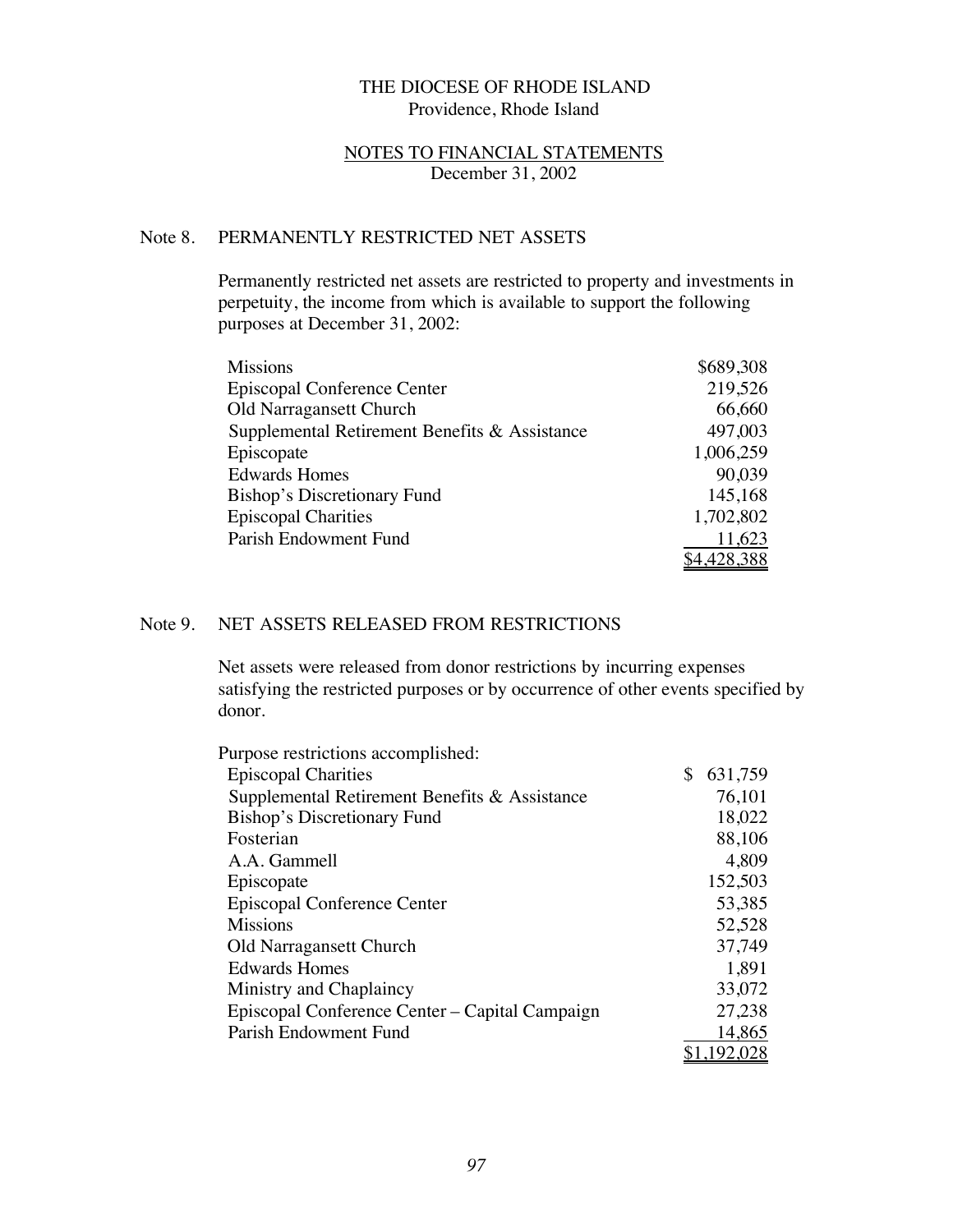#### NOTES TO FINANCIAL STATEMENTS December 31, 2002

#### Note 10. PENSION PLANS

The Diocese has a defined benefit pension plan covering its retired lay employees. Benefits are based on years of service and the employee's average earnings for the highest five (5) consecutive years. The Diocese's funding policy is to annually contribute the amount required under the minimum funding standard.

The Diocese did not contribute to this plan in 2002. An actuary's statement shows that no contribution was needed to keep the plan funded in accordance with the minimum funding standards of ERISA.

The Diocese also has a defined contribution plan sponsored by the National Church. The plan covers the Diocese's active lay employees. Contributions are made by the Diocese at a minimum of five percent of an employees salary to a maximum of nine percent. The Diocese contributed \$36,559 to this plan in 2002.

The Diocese also contributed \$62,668 to a plan sponsored by the National Church covering clergy employed by the Diocese.

## Note 11. CONCENTRATION OF CREDIT RISK

At times throughout the year the Diocese may maintain certain bank accounts in excess of the FDIC insured limits.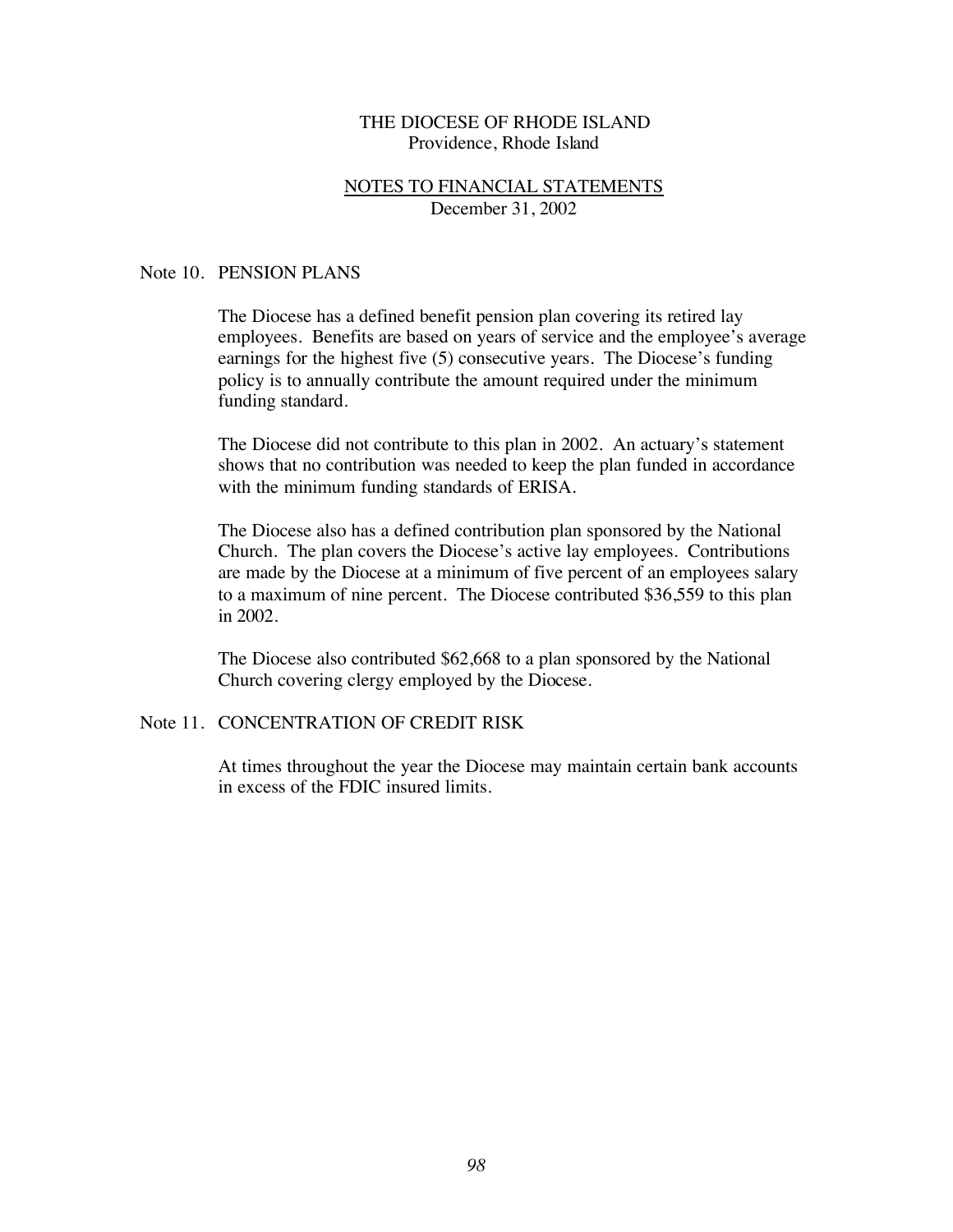The Diocese of Rhode Island 275 North Main Street Providence, Rhode Island 02903

## INDEPENDENT AUDITOR'S REPORT ON ADDITIONAL INFORMATION

Our report on our audit of the basic financial statements of The Diocese of Rhode Island as of December 31, 2002 appears on Page 2. We conducted our audit in accordance with auditing standards generally accepted in the United States of America for the purpose of forming an opinion on the basic financial statements taken as a whole. The schedules of apportionment programs and non-apportionment programs are presented for purposes of additional analysis and is not a required part of the basic financial statements. Such information has been subjected to the auditing procedures applied in the audit of the basic financial statements and, in our opinion, is fairly stated in all material respects in relation to the basic financial statements taken as a whole.

Campana, Sarza & Tatewosian, LLP April 17, 2003